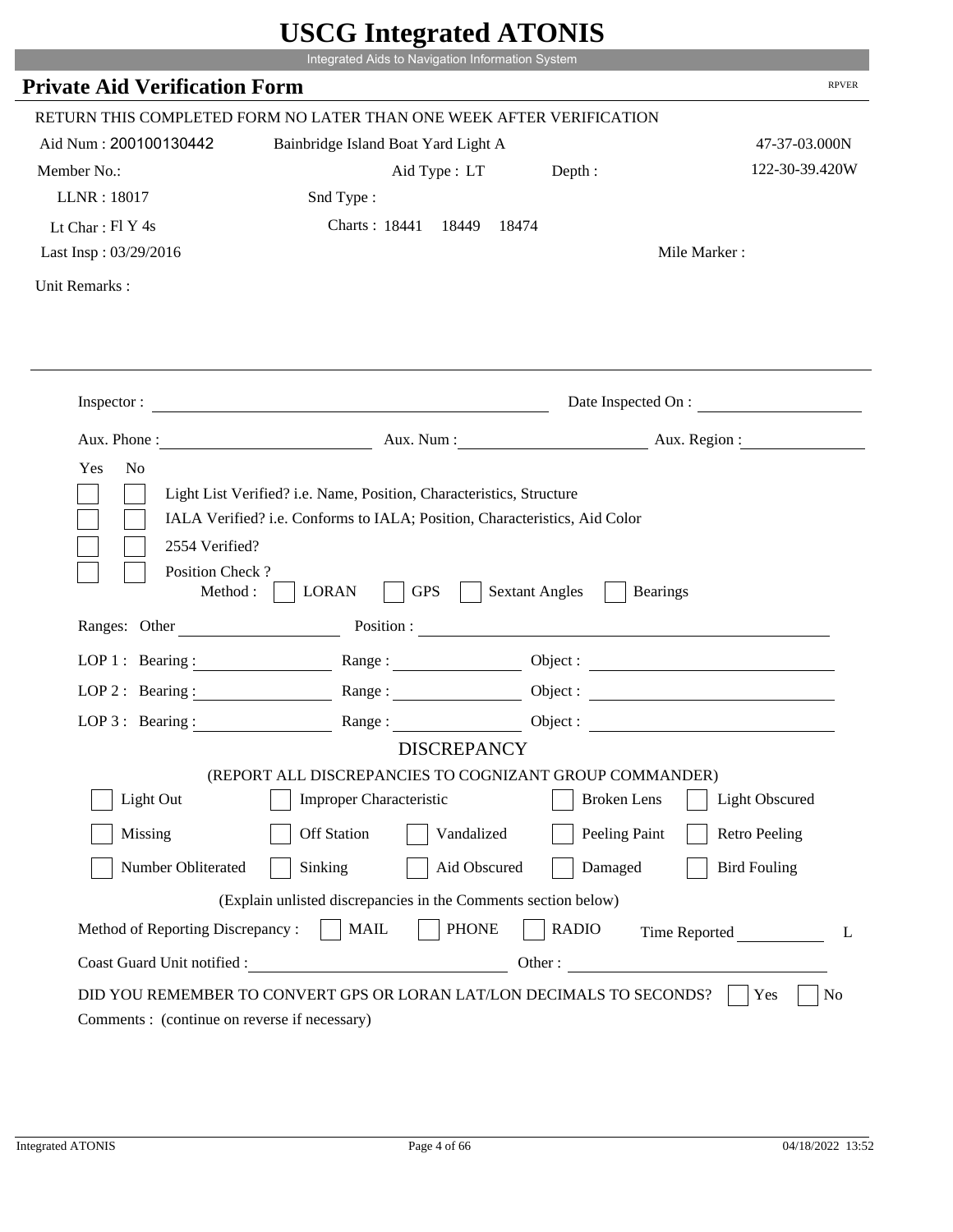|                                               | UDUU IIIIU ARUU ATUNID<br>Integrated Aids to Navigation Information System |                                                                                                                                                                                                                                                                            |                                 |
|-----------------------------------------------|----------------------------------------------------------------------------|----------------------------------------------------------------------------------------------------------------------------------------------------------------------------------------------------------------------------------------------------------------------------|---------------------------------|
| <b>Private Aid Verification Form</b>          |                                                                            |                                                                                                                                                                                                                                                                            | <b>RPVER</b>                    |
|                                               |                                                                            |                                                                                                                                                                                                                                                                            |                                 |
|                                               | RETURN THIS COMPLETED FORM NO LATER THAN ONE WEEK AFTER VERIFICATION       |                                                                                                                                                                                                                                                                            |                                 |
| Aid Num: 100118094018                         | Bainbridge Island Boat Yard Light B                                        |                                                                                                                                                                                                                                                                            | 47-37-03.350N<br>122-30-36.604W |
| Member No.:<br>LLNR: 18017.5                  | Aid Type : LT Depth :                                                      |                                                                                                                                                                                                                                                                            |                                 |
|                                               | Snd Type:<br>Charts: 18441 18449                                           | 18474                                                                                                                                                                                                                                                                      |                                 |
| Lt Char: Fl Y 4s<br>Last Insp: 03/29/2016     |                                                                            |                                                                                                                                                                                                                                                                            | Mile Marker:                    |
|                                               |                                                                            |                                                                                                                                                                                                                                                                            |                                 |
| Unit Remarks:                                 |                                                                            |                                                                                                                                                                                                                                                                            |                                 |
|                                               |                                                                            |                                                                                                                                                                                                                                                                            |                                 |
|                                               |                                                                            |                                                                                                                                                                                                                                                                            |                                 |
|                                               | Inspector:                                                                 |                                                                                                                                                                                                                                                                            | Date Inspected On :             |
| Aux. Phone :                                  |                                                                            | Aux. Num: Aux. Region:                                                                                                                                                                                                                                                     |                                 |
| Position Check?<br>Method:<br>Ranges: Other   | <b>GPS</b><br><b>LORAN</b>                                                 | <b>Sextant Angles</b><br><b>Bearings</b><br>Position : The Contract of the Contract of the Contract of the Contract of the Contract of the Contract of the Contract of the Contract of the Contract of the Contract of the Contract of the Contract of the Contract of the |                                 |
| LOP 1 : Bearing :                             |                                                                            | Object :                                                                                                                                                                                                                                                                   |                                 |
| $LOP$ 2 : Bearing :                           | Range:                                                                     |                                                                                                                                                                                                                                                                            |                                 |
| LOP $3$ : Bearing :                           | Range:                                                                     |                                                                                                                                                                                                                                                                            |                                 |
|                                               | <b>DISCREPANCY</b>                                                         |                                                                                                                                                                                                                                                                            |                                 |
|                                               | (REPORT ALL DISCREPANCIES TO COGNIZANT GROUP COMMANDER)                    |                                                                                                                                                                                                                                                                            |                                 |
| Light Out                                     | <b>Improper Characteristic</b>                                             | <b>Broken</b> Lens                                                                                                                                                                                                                                                         | <b>Light Obscured</b>           |
| Missing                                       | <b>Off Station</b><br>Vandalized                                           | Peeling Paint                                                                                                                                                                                                                                                              | <b>Retro Peeling</b>            |
| Number Obliterated                            | Sinking<br>Aid Obscured                                                    | Damaged                                                                                                                                                                                                                                                                    | <b>Bird Fouling</b>             |
|                                               | (Explain unlisted discrepancies in the Comments section below)             |                                                                                                                                                                                                                                                                            |                                 |
| Method of Reporting Discrepancy:              | <b>PHONE</b><br><b>MAIL</b>                                                | <b>RADIO</b>                                                                                                                                                                                                                                                               | Time Reported<br>L              |
| Coast Guard Unit notified :                   | <u> 1980 - Johann Barbara, martin d</u>                                    | Other:                                                                                                                                                                                                                                                                     |                                 |
|                                               | DID YOU REMEMBER TO CONVERT GPS OR LORAN LAT/LON DECIMALS TO SECONDS?      |                                                                                                                                                                                                                                                                            | Yes<br>N <sub>0</sub>           |
| Comments : (continue on reverse if necessary) |                                                                            |                                                                                                                                                                                                                                                                            |                                 |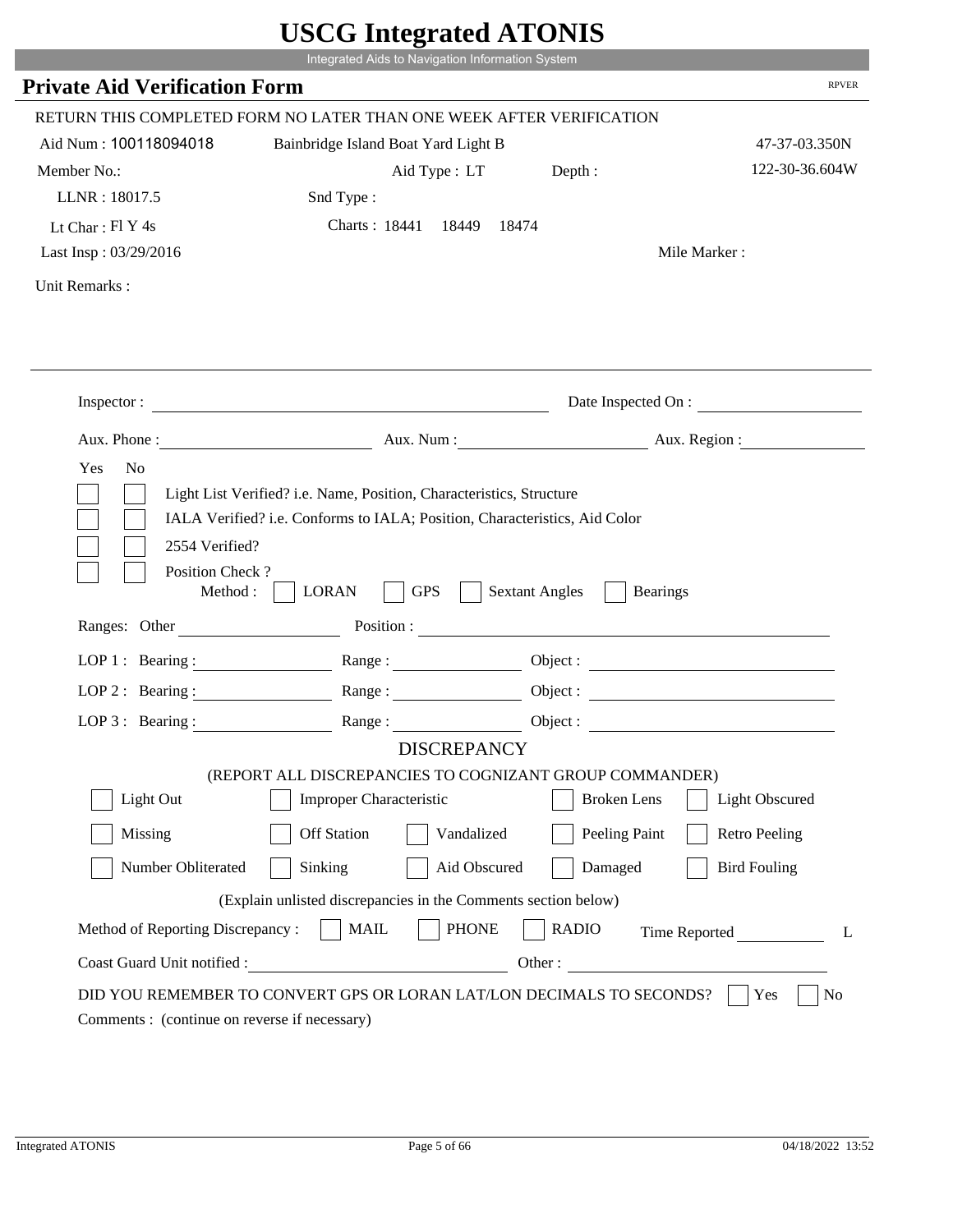|                                                      | Integrated Aids to Navigation Information System                                                                                                   |                       |                    |                       |              |
|------------------------------------------------------|----------------------------------------------------------------------------------------------------------------------------------------------------|-----------------------|--------------------|-----------------------|--------------|
| <b>Private Aid Verification Form</b>                 |                                                                                                                                                    |                       |                    |                       | <b>RPVER</b> |
|                                                      | RETURN THIS COMPLETED FORM NO LATER THAN ONE WEEK AFTER VERIFICATION                                                                               |                       |                    |                       |              |
| Aid Num: 200100130144                                | <b>Bass Point Light</b>                                                                                                                            |                       |                    | 47-35-41.000N         |              |
| Member No.:                                          |                                                                                                                                                    | Depth:                |                    | 122-39-41.000W        |              |
| LLNR: 18105                                          | Aid Type : LT                                                                                                                                      |                       |                    |                       |              |
|                                                      | Snd Type:                                                                                                                                          |                       |                    |                       |              |
| Lt Char: $FY$                                        | Charts: 18440 18448 18449 18452 18474                                                                                                              |                       |                    |                       |              |
| Last Insp: 08/06/2015                                |                                                                                                                                                    |                       |                    | Mile Marker:          |              |
| Unit Remarks:                                        |                                                                                                                                                    |                       |                    |                       |              |
|                                                      |                                                                                                                                                    |                       |                    |                       |              |
|                                                      |                                                                                                                                                    |                       |                    |                       |              |
|                                                      |                                                                                                                                                    |                       |                    |                       |              |
|                                                      | Inspector:                                                                                                                                         |                       |                    | Date Inspected On :   |              |
| Aux. Phone :                                         |                                                                                                                                                    |                       |                    |                       |              |
| N <sub>o</sub><br>Yes<br>2554 Verified?              | Light List Verified? i.e. Name, Position, Characteristics, Structure<br>IALA Verified? i.e. Conforms to IALA; Position, Characteristics, Aid Color |                       |                    |                       |              |
| Position Check?<br>Method : $\vert$<br>Ranges: Other | <b>GPS</b><br><b>LORAN</b><br>Position :                                                                                                           | <b>Sextant Angles</b> | <b>Bearings</b>    |                       |              |
|                                                      |                                                                                                                                                    |                       |                    |                       |              |
|                                                      | LOP 1: Bearing : $\qquad \qquad$ Range :                                                                                                           |                       |                    |                       |              |
|                                                      | LOP 2 : Bearing : $\qquad \qquad$ Range :                                                                                                          |                       |                    |                       |              |
| LOP $3:$ Bearing :                                   | Range:                                                                                                                                             |                       |                    | Object:               |              |
|                                                      | <b>DISCREPANCY</b>                                                                                                                                 |                       |                    |                       |              |
| Light Out                                            | (REPORT ALL DISCREPANCIES TO COGNIZANT GROUP COMMANDER)                                                                                            |                       | <b>Broken</b> Lens |                       |              |
|                                                      | Improper Characteristic                                                                                                                            |                       |                    | <b>Light Obscured</b> |              |
| Missing                                              | <b>Off Station</b><br>Vandalized                                                                                                                   |                       | Peeling Paint      | <b>Retro Peeling</b>  |              |
| Number Obliterated                                   | Aid Obscured<br>Sinking                                                                                                                            |                       | Damaged            | <b>Bird Fouling</b>   |              |
|                                                      | (Explain unlisted discrepancies in the Comments section below)                                                                                     |                       |                    |                       |              |
| Method of Reporting Discrepancy:                     | <b>PHONE</b><br><b>MAIL</b>                                                                                                                        | <b>RADIO</b>          |                    | Time Reported         | L            |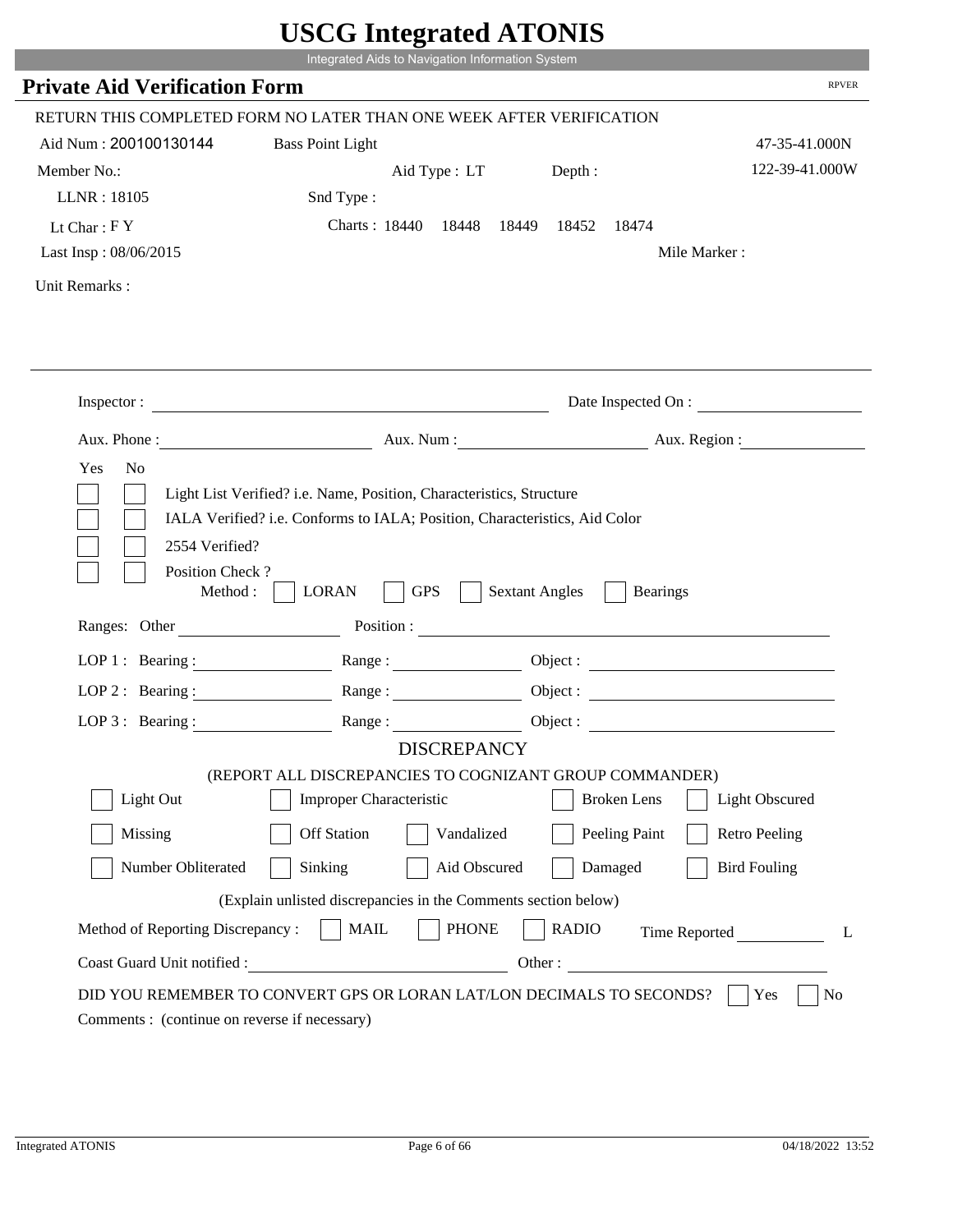|                                                       |                                                                                                                                                    | $\sigma$ most word in $\sigma$           |                       |
|-------------------------------------------------------|----------------------------------------------------------------------------------------------------------------------------------------------------|------------------------------------------|-----------------------|
|                                                       | Integrated Aids to Navigation Information System                                                                                                   |                                          |                       |
| <b>Private Aid Verification Form</b>                  |                                                                                                                                                    |                                          | <b>RPVER</b>          |
|                                                       | RETURN THIS COMPLETED FORM NO LATER THAN ONE WEEK AFTER VERIFICATION                                                                               |                                          |                       |
| Aid Num: 200100699543                                 | Bremerton Floating Security Barrier Lights (77)                                                                                                    |                                          | 47-33-07.200N         |
| Member No.:                                           | Aid Type : LT                                                                                                                                      | Depth :                                  | 122-38-25.620W        |
| LLNR: 18089                                           | Snd Type:                                                                                                                                          |                                          |                       |
| Lt Char: $FI Y 2s$                                    | Charts: 18452                                                                                                                                      |                                          |                       |
| Last Insp: 08/08/2015                                 |                                                                                                                                                    |                                          | Mile Marker:          |
| Unit Remarks:                                         |                                                                                                                                                    |                                          |                       |
|                                                       |                                                                                                                                                    |                                          |                       |
|                                                       | Inspector:                                                                                                                                         |                                          | Date Inspected On :   |
|                                                       | Aux. Phone: Aux. Num : Aux. Num : Aux. Region :                                                                                                    |                                          |                       |
| Yes<br>N <sub>o</sub>                                 | Light List Verified? i.e. Name, Position, Characteristics, Structure<br>IALA Verified? i.e. Conforms to IALA; Position, Characteristics, Aid Color |                                          |                       |
| 2554 Verified?<br>Position Check?<br>Method : $\vert$ | <b>GPS</b><br><b>LORAN</b><br>$\sim$ 1                                                                                                             | <b>Sextant Angles</b><br><b>Bearings</b> |                       |
| Ranges: Other                                         |                                                                                                                                                    | Position :                               |                       |
|                                                       | LOP 1: Bearing: Range:                                                                                                                             |                                          |                       |
|                                                       | LOP 2: Bearing: $\qquad \qquad \text{Range} :$                                                                                                     |                                          |                       |
| LOP $3:$ Bearing :                                    | Range:                                                                                                                                             |                                          | Object :              |
|                                                       | <b>DISCREPANCY</b>                                                                                                                                 |                                          |                       |
| Light Out                                             | (REPORT ALL DISCREPANCIES TO COGNIZANT GROUP COMMANDER)<br><b>Improper Characteristic</b>                                                          | <b>Broken</b> Lens                       | <b>Light Obscured</b> |
| Missing                                               | <b>Off Station</b><br>Vandalized                                                                                                                   | Peeling Paint                            | <b>Retro Peeling</b>  |
| Number Obliterated                                    | Sinking<br>Aid Obscured                                                                                                                            | Damaged                                  | <b>Bird Fouling</b>   |
|                                                       | (Explain unlisted discrepancies in the Comments section below)                                                                                     |                                          |                       |
| Method of Reporting Discrepancy:                      | <b>PHONE</b><br><b>MAIL</b>                                                                                                                        | <b>RADIO</b>                             | Time Reported         |

r.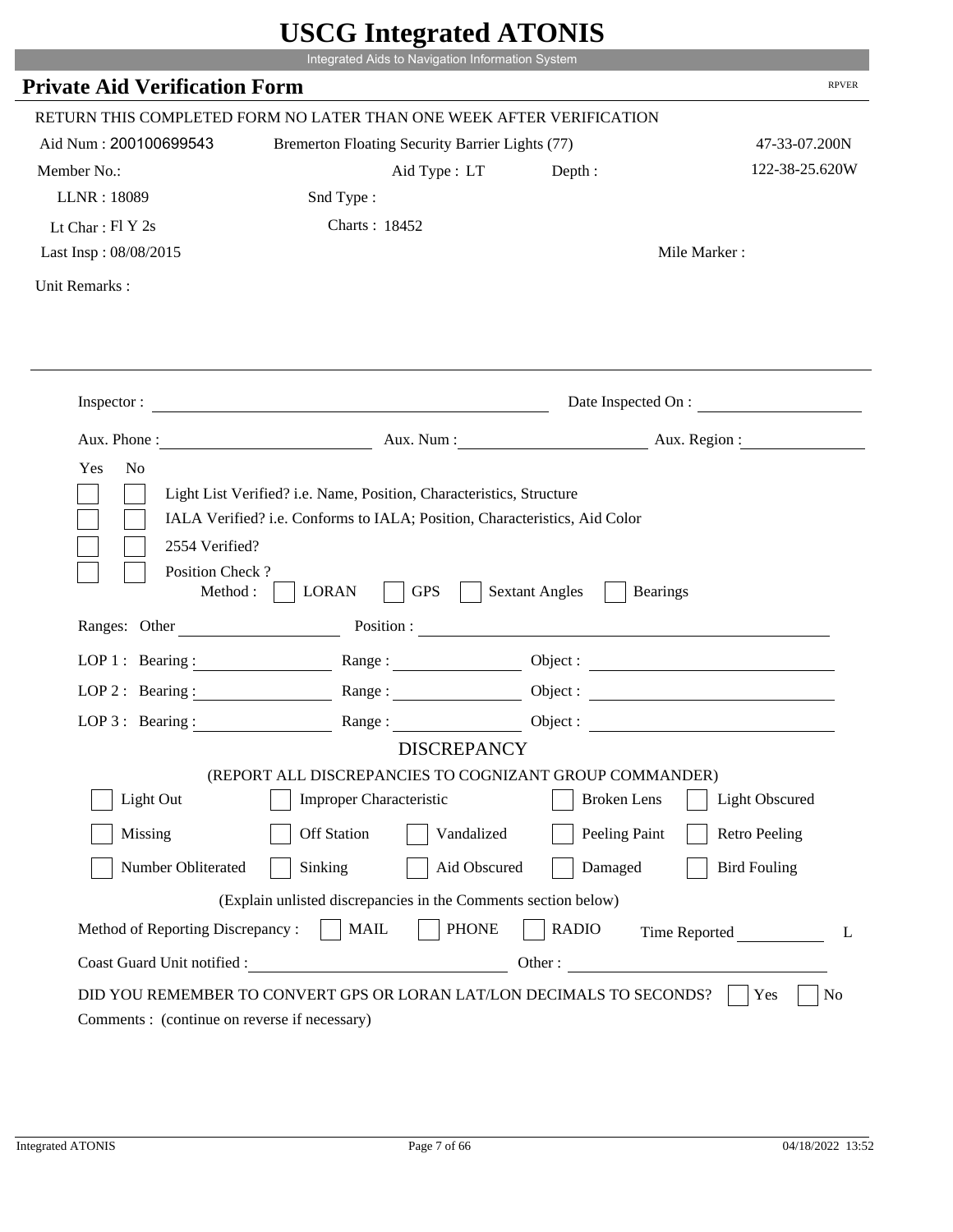|                                              | $\sim$<br>Integrated Aids to Navigation Information System                                                                                         |                       |                       |
|----------------------------------------------|----------------------------------------------------------------------------------------------------------------------------------------------------|-----------------------|-----------------------|
| <b>Private Aid Verification Form</b>         |                                                                                                                                                    |                       | <b>RPVER</b>          |
|                                              | RETURN THIS COMPLETED FORM NO LATER THAN ONE WEEK AFTER VERIFICATION                                                                               |                       |                       |
| Aid Num: 100117057310                        | Bremerton Marina Breakwater Light A                                                                                                                |                       | 47-33-52.538N         |
| Member No.:                                  | Aid Type: LT                                                                                                                                       | Depth:                | 122-37-12.655W        |
| LLNR: 18086.2                                | Snd Type:                                                                                                                                          |                       |                       |
| Lt Char: Fl Y 4s                             | Charts: 18452                                                                                                                                      |                       |                       |
| Last Insp: 08/08/2015                        |                                                                                                                                                    |                       | Mile Marker:          |
| Unit Remarks:                                |                                                                                                                                                    |                       |                       |
|                                              |                                                                                                                                                    |                       |                       |
|                                              | Inspector:                                                                                                                                         |                       | Date Inspected On :   |
|                                              | Aux. Phone : Aux. Num : Aux. Num : Aux. Aux. Region :                                                                                              |                       |                       |
| Yes<br>N <sub>o</sub><br>2554 Verified?      | Light List Verified? i.e. Name, Position, Characteristics, Structure<br>IALA Verified? i.e. Conforms to IALA; Position, Characteristics, Aid Color |                       |                       |
| Position Check?<br>Method :<br>Ranges: Other | <b>GPS</b><br><b>LORAN</b><br>Position :                                                                                                           | <b>Sextant Angles</b> | <b>Bearings</b>       |
|                                              | Range:                                                                                                                                             |                       |                       |
| LOP 1 : Bearing :                            |                                                                                                                                                    |                       |                       |
| $LOP$ 2 : Bearing :                          |                                                                                                                                                    |                       |                       |
|                                              | LOP 3: Bearing : $\qquad \qquad$ Range :<br><b>DISCREPANCY</b>                                                                                     |                       |                       |
|                                              | (REPORT ALL DISCREPANCIES TO COGNIZANT GROUP COMMANDER)                                                                                            |                       |                       |
| Light Out                                    | Improper Characteristic                                                                                                                            | <b>Broken</b> Lens    | <b>Light Obscured</b> |
| Missing                                      | <b>Off Station</b><br>Vandalized                                                                                                                   | Peeling Paint         | <b>Retro Peeling</b>  |
| Number Obliterated                           | Sinking<br>Aid Obscured                                                                                                                            | Damaged               | <b>Bird Fouling</b>   |
|                                              | (Explain unlisted discrepancies in the Comments section below)                                                                                     |                       |                       |
| Method of Reporting Discrepancy:             | <b>MAIL</b><br><b>PHONE</b>                                                                                                                        | <b>RADIO</b>          | Time Reported<br>L    |

p.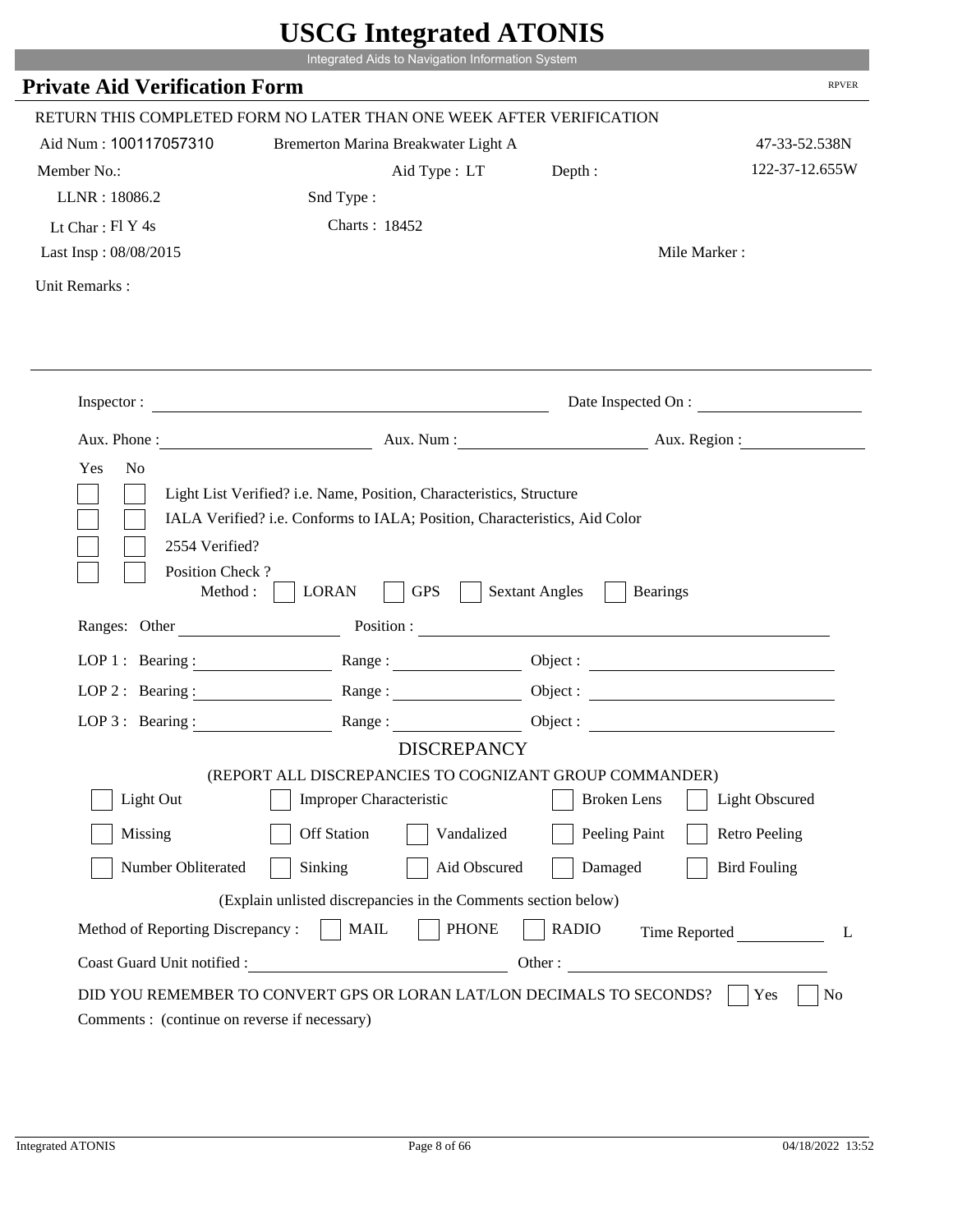|                                                                        | Integrated Aids to Navigation Information System                                                         |                                          |                       |
|------------------------------------------------------------------------|----------------------------------------------------------------------------------------------------------|------------------------------------------|-----------------------|
| <b>Private Aid Verification Form</b>                                   |                                                                                                          |                                          | <b>RPVER</b>          |
|                                                                        | RETURN THIS COMPLETED FORM NO LATER THAN ONE WEEK AFTER VERIFICATION                                     |                                          |                       |
| Aid Num: 100117057319                                                  | Bremerton Marina Breakwater Light B                                                                      |                                          | 47-33-48.979N         |
| Member No.:                                                            | Aid Type : LT                                                                                            | Depth :                                  | 122-37-11.744W        |
| LLNR: 18086.3                                                          | Snd Type:                                                                                                |                                          |                       |
| Lt Char: $FI$ Y 4s                                                     | Charts: 18452                                                                                            |                                          |                       |
| Last Insp: 10/08/2016                                                  |                                                                                                          |                                          | Mile Marker:          |
| Unit Remarks:                                                          |                                                                                                          |                                          |                       |
|                                                                        | Inspector:                                                                                               |                                          | Date Inspected On :   |
|                                                                        | Aux. Phone : Aux. Num : Aux. Num : Aux. Num : Aux. Region :                                              |                                          |                       |
| Yes<br>N <sub>o</sub>                                                  | Light List Verified? i.e. Name, Position, Characteristics, Structure                                     |                                          |                       |
| 2554 Verified?<br>Position Check?<br>Method : $\vert$<br>Ranges: Other | IALA Verified? i.e. Conforms to IALA; Position, Characteristics, Aid Color<br><b>GPS</b><br><b>LORAN</b> | <b>Sextant Angles</b><br><b>Bearings</b> |                       |
|                                                                        |                                                                                                          |                                          |                       |
|                                                                        | LOP 1: Bearing: Range:                                                                                   |                                          |                       |
| LOP 2: Bearing:                                                        | Range:                                                                                                   |                                          |                       |
|                                                                        | LOP 3: Bearing: Range: Range: Object:                                                                    |                                          |                       |
|                                                                        | <b>DISCREPANCY</b><br>(REPORT ALL DISCREPANCIES TO COGNIZANT GROUP COMMANDER)                            |                                          |                       |
| Light Out                                                              | Improper Characteristic                                                                                  | <b>Broken</b> Lens                       | <b>Light Obscured</b> |
| Missing                                                                | <b>Off Station</b><br>Vandalized                                                                         | Peeling Paint                            | <b>Retro Peeling</b>  |
| Number Obliterated                                                     | Sinking<br>Aid Obscured                                                                                  | Damaged                                  | <b>Bird Fouling</b>   |
|                                                                        |                                                                                                          |                                          |                       |
|                                                                        | (Explain unlisted discrepancies in the Comments section below)                                           |                                          |                       |
| Method of Reporting Discrepancy:<br>Coast Guard Unit notified :        | <b>MAIL</b><br><b>PHONE</b><br><u> 1989 - Johann Barbara, martxa eta politikar</u>                       | <b>RADIO</b><br>Other:                   | Time Reported<br>L    |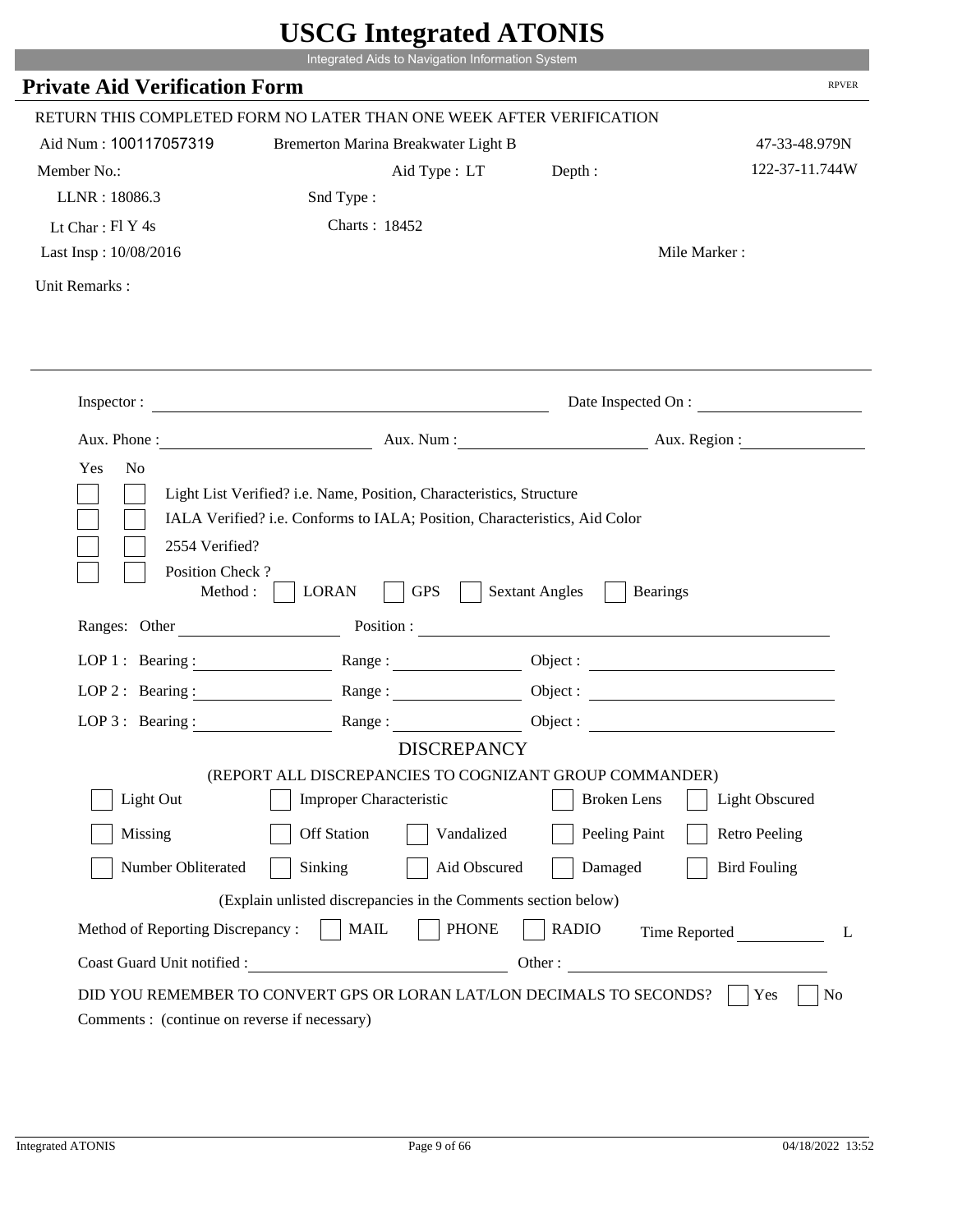|                                              | $\sim$<br>Integrated Aids to Navigation Information System                                                                                         |                       |                       |
|----------------------------------------------|----------------------------------------------------------------------------------------------------------------------------------------------------|-----------------------|-----------------------|
| <b>Private Aid Verification Form</b>         |                                                                                                                                                    |                       | <b>RPVER</b>          |
|                                              | RETURN THIS COMPLETED FORM NO LATER THAN ONE WEEK AFTER VERIFICATION                                                                               |                       |                       |
| Aid Num: 100117057328                        | Bremerton Marina Breakwater Light C                                                                                                                |                       | 47-33-44.356N         |
| Member No.:                                  | Aid Type: LT                                                                                                                                       | Depth:                | 122-37-14.668W        |
| LLNR: 18086.4                                | Snd Type:                                                                                                                                          |                       |                       |
| Lt Char: Fl Y 4s                             | Charts: 18452                                                                                                                                      |                       |                       |
| Last Insp: 10/08/2016                        |                                                                                                                                                    |                       | Mile Marker:          |
| Unit Remarks:                                |                                                                                                                                                    |                       |                       |
|                                              |                                                                                                                                                    |                       |                       |
|                                              | Inspector:                                                                                                                                         |                       | Date Inspected On :   |
|                                              | Aux. Phone : Aux. Num : Aux. Num : Aux. Aux. Region :                                                                                              |                       |                       |
| Yes<br>N <sub>o</sub><br>2554 Verified?      | Light List Verified? i.e. Name, Position, Characteristics, Structure<br>IALA Verified? i.e. Conforms to IALA; Position, Characteristics, Aid Color |                       |                       |
| Position Check?<br>Method :<br>Ranges: Other | <b>GPS</b><br><b>LORAN</b><br>Position :                                                                                                           | <b>Sextant Angles</b> | <b>Bearings</b>       |
|                                              | Range:                                                                                                                                             |                       |                       |
| LOP 1 : Bearing :<br>$LOP$ 2 : Bearing :     | Range:                                                                                                                                             |                       |                       |
|                                              |                                                                                                                                                    |                       |                       |
|                                              | LOP 3: Bearing : $\qquad \qquad$ Range :<br><b>DISCREPANCY</b>                                                                                     |                       |                       |
|                                              | (REPORT ALL DISCREPANCIES TO COGNIZANT GROUP COMMANDER)                                                                                            |                       |                       |
| Light Out                                    | Improper Characteristic                                                                                                                            | <b>Broken</b> Lens    | <b>Light Obscured</b> |
| Missing                                      | <b>Off Station</b><br>Vandalized                                                                                                                   | Peeling Paint         | <b>Retro Peeling</b>  |
| Number Obliterated                           | Sinking<br>Aid Obscured                                                                                                                            | Damaged               | <b>Bird Fouling</b>   |
|                                              | (Explain unlisted discrepancies in the Comments section below)                                                                                     |                       |                       |
| Method of Reporting Discrepancy:             | <b>MAIL</b><br><b>PHONE</b>                                                                                                                        | <b>RADIO</b>          | Time Reported<br>L    |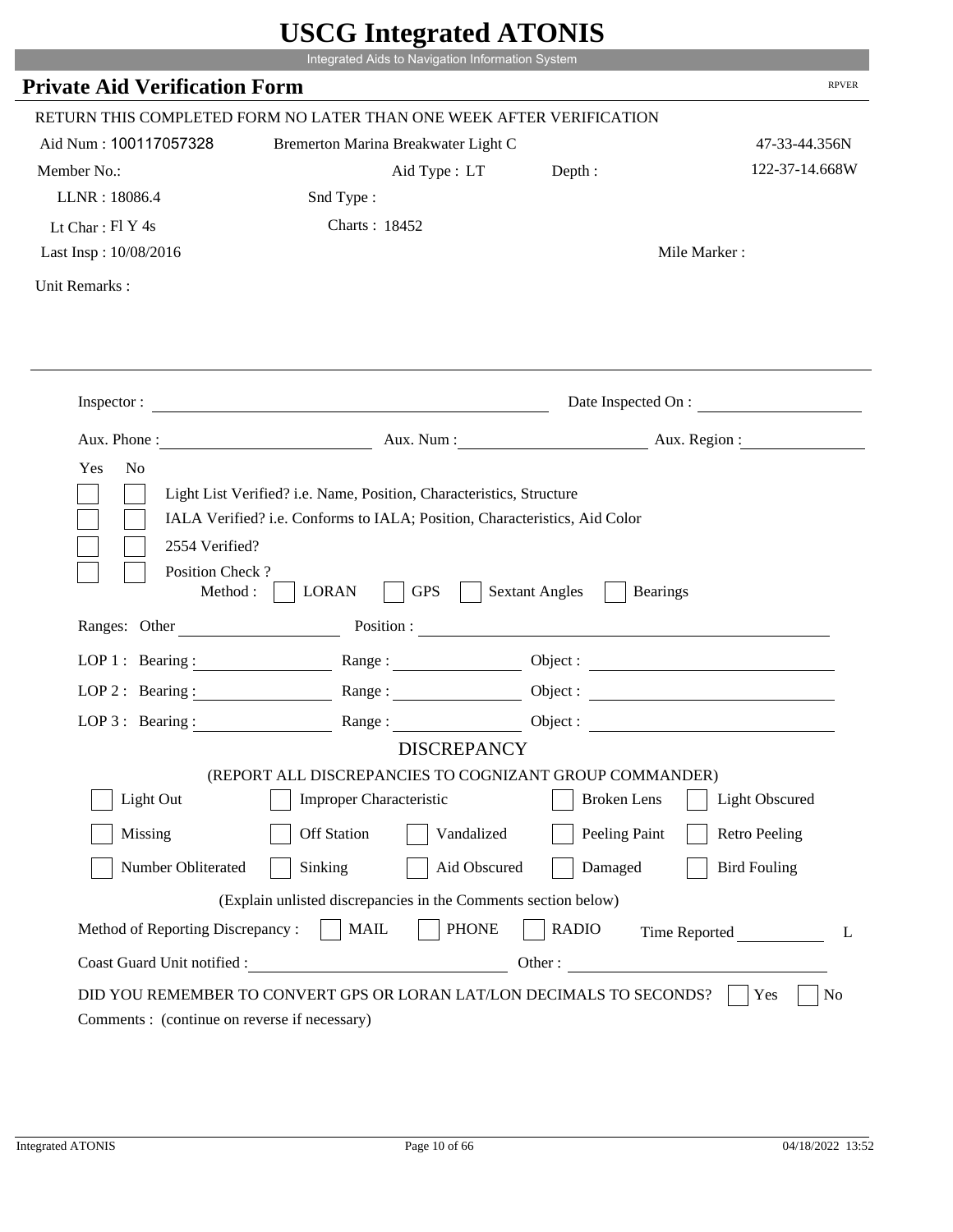|                                                                 | Integrated Aids to Navigation Information System                                                                                                   |                       |                              |
|-----------------------------------------------------------------|----------------------------------------------------------------------------------------------------------------------------------------------------|-----------------------|------------------------------|
| <b>Private Aid Verification Form</b>                            |                                                                                                                                                    |                       | <b>RPVER</b>                 |
|                                                                 | RETURN THIS COMPLETED FORM NO LATER THAN ONE WEEK AFTER VERIFICATION                                                                               |                       |                              |
| Aid Num: 100117057345                                           | Bremerton Marina Float Light D                                                                                                                     |                       | 47-33-40.620N                |
| Member No.:                                                     | Aid Type: LT                                                                                                                                       | Depth:                | 122-37-20.570W               |
| LLNR: 18086.6                                                   | Snd Type:                                                                                                                                          |                       |                              |
| Lt Char: $FI$ Y 4s                                              | Charts: 18452                                                                                                                                      |                       |                              |
| Last Insp: 10/08/2016                                           |                                                                                                                                                    |                       | Mile Marker:                 |
| Unit Remarks:                                                   |                                                                                                                                                    |                       |                              |
|                                                                 |                                                                                                                                                    |                       |                              |
|                                                                 | Inspector:                                                                                                                                         |                       | Date Inspected On :          |
|                                                                 | Aux. Phone : Aux. Num : Aux. Num : Aux. Aux. Region :                                                                                              |                       |                              |
| 2554 Verified?                                                  | Light List Verified? i.e. Name, Position, Characteristics, Structure<br>IALA Verified? i.e. Conforms to IALA; Position, Characteristics, Aid Color |                       |                              |
| Position Check?<br>Method :<br>Ranges: Other                    | <b>GPS</b><br><b>LORAN</b><br>Position :                                                                                                           | <b>Sextant Angles</b> | <b>Bearings</b>              |
|                                                                 | Range:                                                                                                                                             |                       |                              |
| LOP 1 : Bearing :                                               |                                                                                                                                                    |                       |                              |
| $LOP$ 2 : Bearing :                                             |                                                                                                                                                    |                       |                              |
|                                                                 | LOP 3: Bearing : $\qquad \qquad$ Range :<br><b>DISCREPANCY</b>                                                                                     |                       |                              |
|                                                                 | (REPORT ALL DISCREPANCIES TO COGNIZANT GROUP COMMANDER)                                                                                            |                       |                              |
| Light Out                                                       | Improper Characteristic                                                                                                                            | <b>Broken</b> Lens    | <b>Light Obscured</b>        |
| Missing                                                         | <b>Off Station</b><br>Vandalized                                                                                                                   | Peeling Paint         | <b>Retro Peeling</b>         |
| Number Obliterated                                              | Sinking<br>Aid Obscured                                                                                                                            | Damaged               | <b>Bird Fouling</b>          |
|                                                                 |                                                                                                                                                    |                       |                              |
|                                                                 | (Explain unlisted discrepancies in the Comments section below)                                                                                     |                       |                              |
| Method of Reporting Discrepancy:<br>Coast Guard Unit notified : | <b>MAIL</b><br><b>PHONE</b>                                                                                                                        | <b>RADIO</b>          | Time Reported<br>L<br>Other: |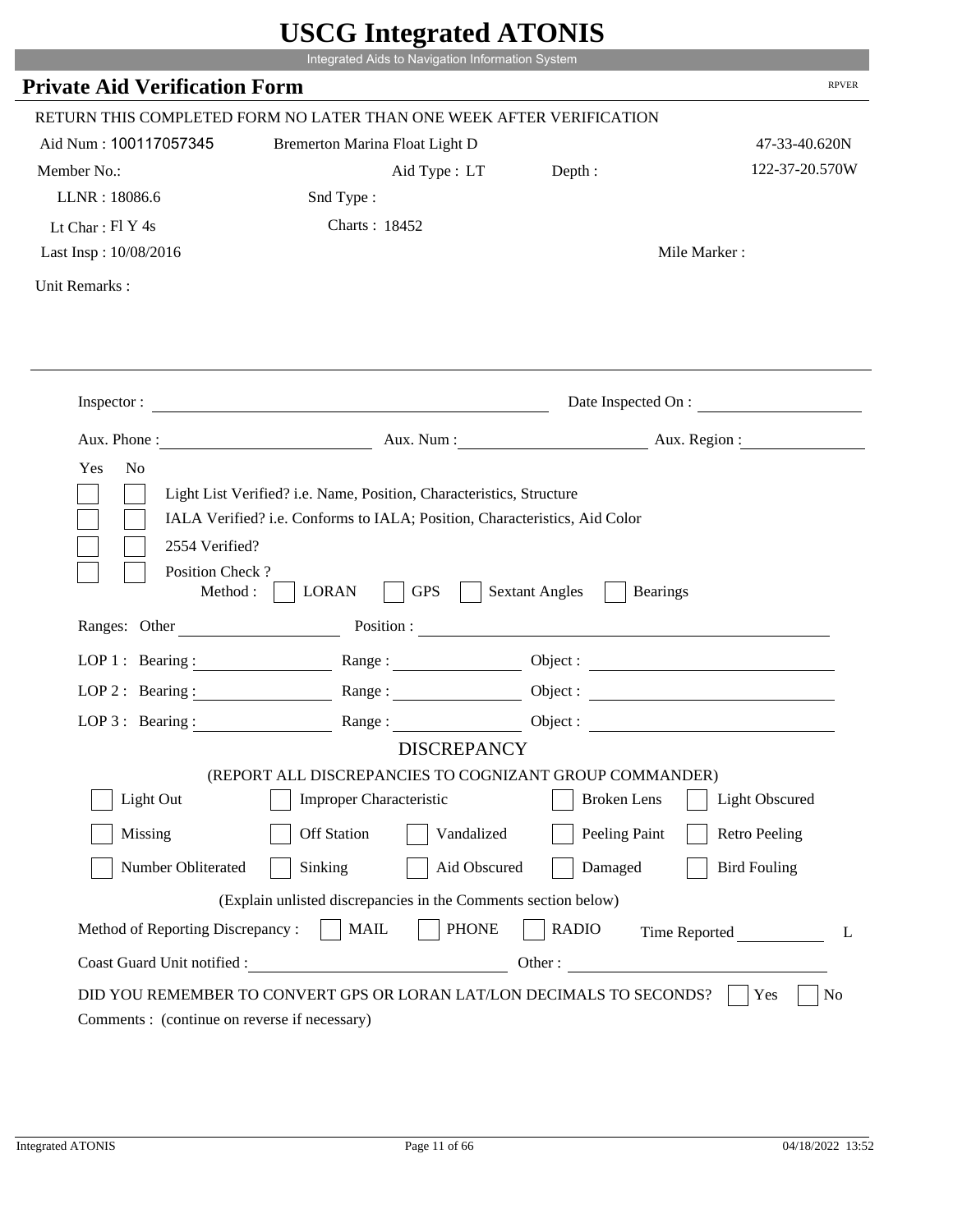|                                                                 | Integrated Aids to Navigation Information System                                                                                                   |                                          |                       |
|-----------------------------------------------------------------|----------------------------------------------------------------------------------------------------------------------------------------------------|------------------------------------------|-----------------------|
| <b>Private Aid Verification Form</b>                            |                                                                                                                                                    |                                          | <b>RPVER</b>          |
|                                                                 | RETURN THIS COMPLETED FORM NO LATER THAN ONE WEEK AFTER VERIFICATION                                                                               |                                          |                       |
| Aid Num: 100117057298                                           | Bremerton Marina North Entrance Light 1                                                                                                            |                                          | 47-33-53.213N         |
| Member No.:                                                     | Aid Type: LT                                                                                                                                       | Depth:                                   | 122-37-13.836W        |
| LLNR: 18086.1                                                   | Snd Type:                                                                                                                                          |                                          |                       |
| Lt Char: $FI$ G 2s                                              | Charts: 18452                                                                                                                                      |                                          |                       |
| Last Insp: 10/08/2016                                           |                                                                                                                                                    |                                          | Mile Marker:          |
| Unit Remarks:                                                   |                                                                                                                                                    |                                          |                       |
|                                                                 |                                                                                                                                                    |                                          |                       |
|                                                                 | Inspector:                                                                                                                                         |                                          | Date Inspected On :   |
|                                                                 | Aux. Phone : Aux. Num : Aux. Num : Aux. Aux. Region :                                                                                              |                                          |                       |
| Yes<br>N <sub>o</sub><br>2554 Verified?                         | Light List Verified? i.e. Name, Position, Characteristics, Structure<br>IALA Verified? i.e. Conforms to IALA; Position, Characteristics, Aid Color |                                          |                       |
| Position Check?<br>Method :<br>Ranges: Other                    | <b>GPS</b><br><b>LORAN</b><br>Position :                                                                                                           | <b>Sextant Angles</b><br><b>Bearings</b> |                       |
|                                                                 |                                                                                                                                                    |                                          |                       |
| LOP 1 : Bearing :                                               | Range:                                                                                                                                             |                                          |                       |
| $LOP$ 2 : Bearing :                                             |                                                                                                                                                    |                                          |                       |
|                                                                 | LOP 3: Bearing : $\qquad \qquad$ Range :                                                                                                           |                                          | Object:               |
|                                                                 | <b>DISCREPANCY</b><br>(REPORT ALL DISCREPANCIES TO COGNIZANT GROUP COMMANDER)                                                                      |                                          |                       |
| Light Out                                                       | Improper Characteristic                                                                                                                            | <b>Broken</b> Lens                       | <b>Light Obscured</b> |
| Missing                                                         | <b>Off Station</b><br>Vandalized                                                                                                                   | Peeling Paint                            | <b>Retro Peeling</b>  |
| Number Obliterated                                              | Sinking<br>Aid Obscured                                                                                                                            | Damaged                                  | <b>Bird Fouling</b>   |
|                                                                 |                                                                                                                                                    |                                          |                       |
|                                                                 | (Explain unlisted discrepancies in the Comments section below)<br><b>MAIL</b><br><b>PHONE</b>                                                      | <b>RADIO</b>                             |                       |
| Method of Reporting Discrepancy:<br>Coast Guard Unit notified : |                                                                                                                                                    | Other:                                   | Time Reported<br>L    |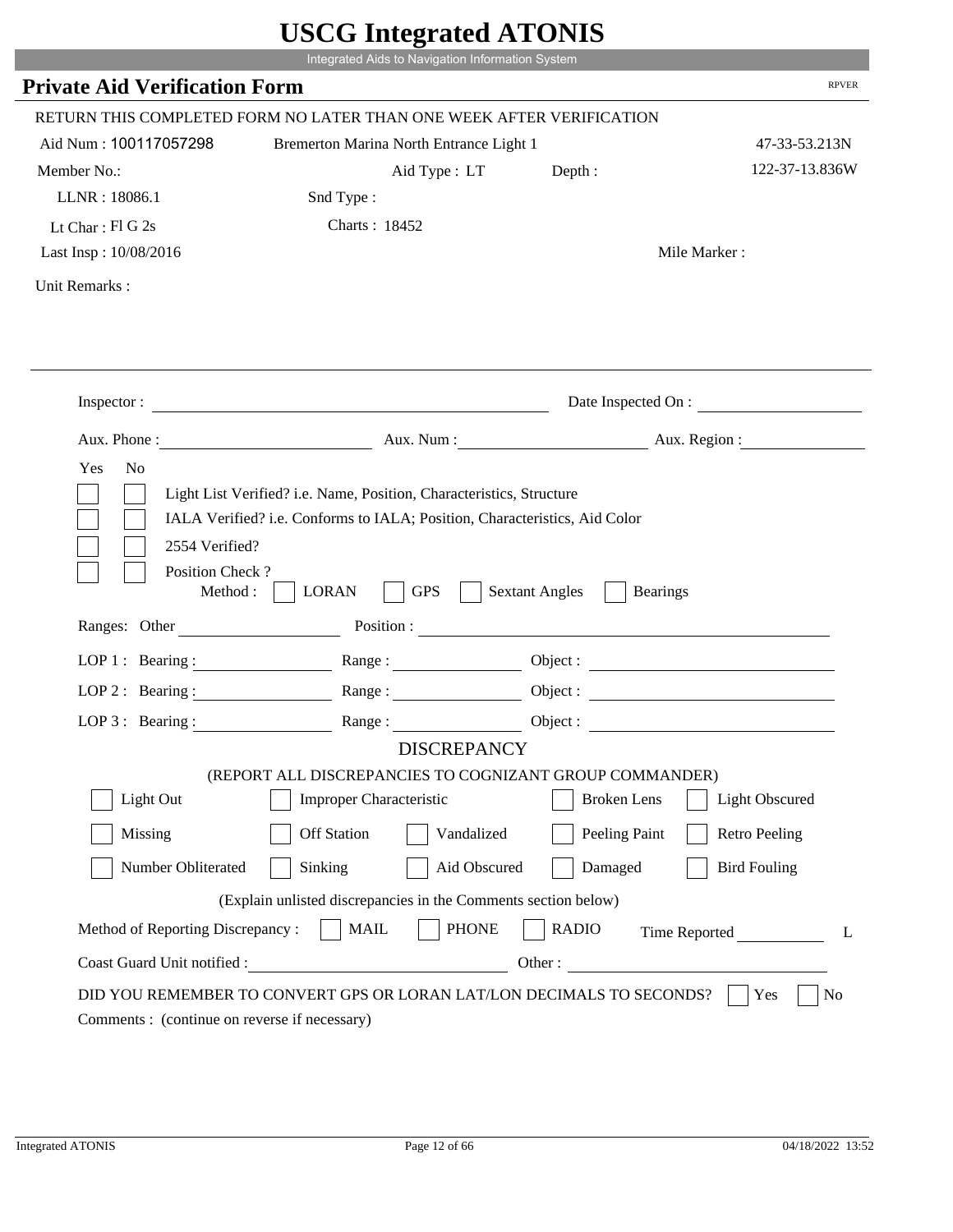|                                                      | Integrated Aids to Navigation Information System                                                                                                   | $\sim$                                   |                                                       |
|------------------------------------------------------|----------------------------------------------------------------------------------------------------------------------------------------------------|------------------------------------------|-------------------------------------------------------|
| <b>Private Aid Verification Form</b>                 |                                                                                                                                                    |                                          | <b>RPVER</b>                                          |
|                                                      | RETURN THIS COMPLETED FORM NO LATER THAN ONE WEEK AFTER VERIFICATION                                                                               |                                          |                                                       |
| Aid Num: 100117057336                                | Bremerton Marina South Entrance Light 2                                                                                                            |                                          | 47-33-42.121N                                         |
| Member No.:                                          | Aid Type: LT                                                                                                                                       | Depth:                                   | 122-37-20.202W                                        |
| LLNR: 18086.5                                        | Snd Type:                                                                                                                                          |                                          |                                                       |
| Lt Char: $FI R 2s$                                   | <b>Charts: 18452</b>                                                                                                                               |                                          |                                                       |
| Last Insp: 10/08/2016                                |                                                                                                                                                    |                                          | Mile Marker:                                          |
| Unit Remarks:                                        |                                                                                                                                                    |                                          |                                                       |
|                                                      |                                                                                                                                                    |                                          |                                                       |
|                                                      | Inspector:                                                                                                                                         |                                          | Date Inspected On :                                   |
|                                                      |                                                                                                                                                    |                                          | Aux. Phone : Aux. Num : Aux. Num : Aux. Aux. Region : |
| Yes<br>N <sub>o</sub><br>2554 Verified?              | Light List Verified? i.e. Name, Position, Characteristics, Structure<br>IALA Verified? i.e. Conforms to IALA; Position, Characteristics, Aid Color |                                          |                                                       |
| Position Check?<br>Method : $\vert$<br>Ranges: Other | <b>GPS</b><br><b>LORAN</b>                                                                                                                         | <b>Sextant Angles</b><br><b>Bearings</b> |                                                       |
|                                                      |                                                                                                                                                    |                                          |                                                       |
|                                                      | LOP 1: Bearing: Range:                                                                                                                             |                                          |                                                       |
| LOP 2: Bearing:                                      |                                                                                                                                                    |                                          |                                                       |
|                                                      | LOP 3: Bearing: Range: Range: Object:                                                                                                              |                                          |                                                       |
|                                                      | <b>DISCREPANCY</b><br>(REPORT ALL DISCREPANCIES TO COGNIZANT GROUP COMMANDER)                                                                      |                                          |                                                       |
| Light Out                                            | Improper Characteristic                                                                                                                            | <b>Broken</b> Lens                       | <b>Light Obscured</b>                                 |
|                                                      | <b>Off Station</b>                                                                                                                                 |                                          |                                                       |
| Missing                                              | Vandalized                                                                                                                                         | Peeling Paint                            | <b>Retro Peeling</b>                                  |
| Number Obliterated                                   | Sinking<br>Aid Obscured                                                                                                                            | Damaged                                  | <b>Bird Fouling</b>                                   |
|                                                      | (Explain unlisted discrepancies in the Comments section below)                                                                                     |                                          |                                                       |
| Method of Reporting Discrepancy:                     | <b>MAIL</b><br><b>PHONE</b>                                                                                                                        | <b>RADIO</b><br>Other:                   | Time Reported<br>L                                    |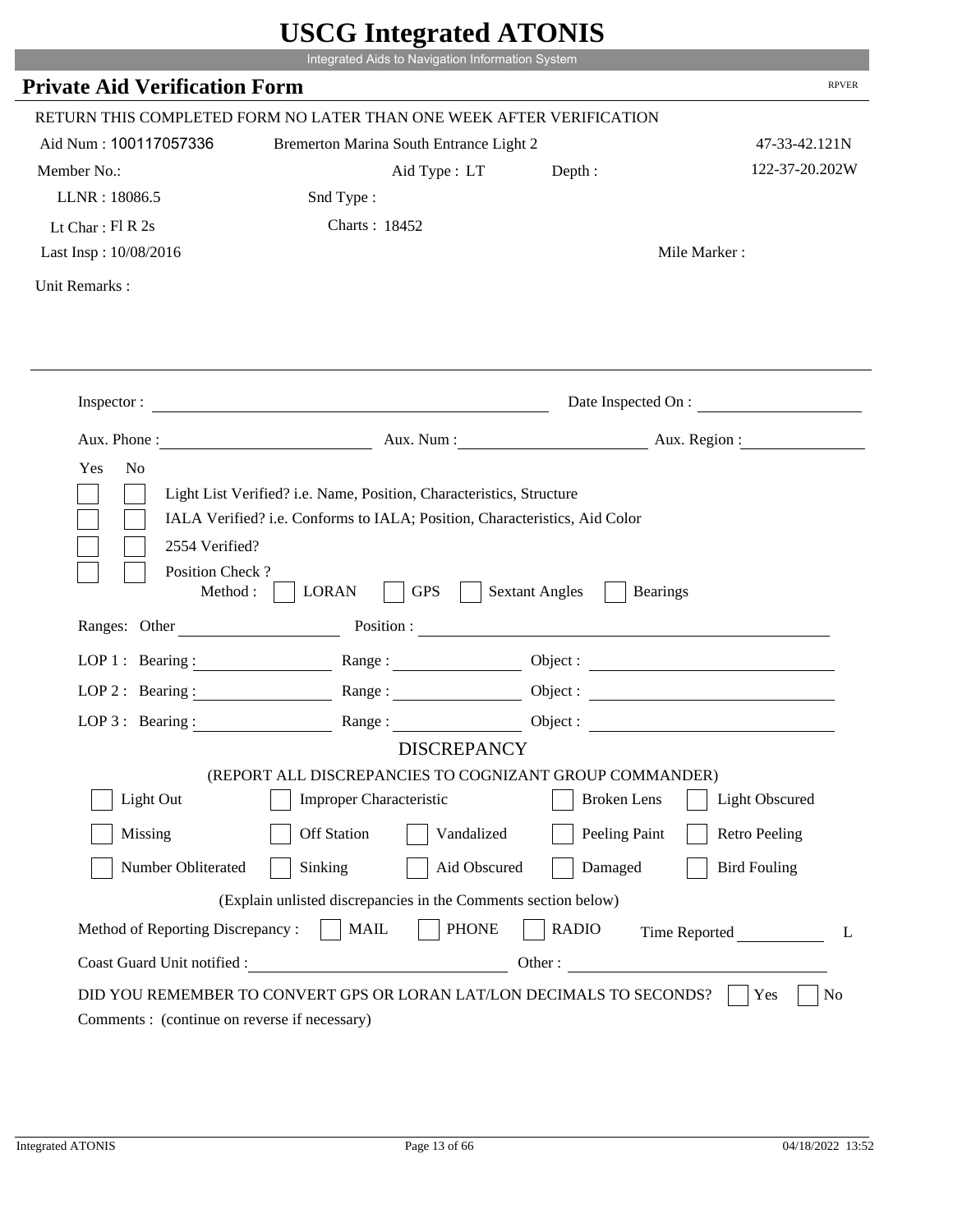|                                                                 | Integrated Aids to Navigation Information System                                                                                                   |                                                        |                       |
|-----------------------------------------------------------------|----------------------------------------------------------------------------------------------------------------------------------------------------|--------------------------------------------------------|-----------------------|
| <b>Private Aid Verification Form</b>                            |                                                                                                                                                    |                                                        | <b>RPVER</b>          |
|                                                                 | RETURN THIS COMPLETED FORM NO LATER THAN ONE WEEK AFTER VERIFICATION                                                                               |                                                        |                       |
| Aid Num: 200100130261                                           | Carillon Point Marina North Entrance Light                                                                                                         |                                                        | 47-39-22.500N         |
| Member No.:                                                     | Aid Type: LT                                                                                                                                       | Depth:                                                 | 122-12-32.500W        |
| LLNR: 18301                                                     | Snd Type:                                                                                                                                          |                                                        |                       |
| Lt Char: $FI Y 4s$                                              | Charts: 18447                                                                                                                                      |                                                        |                       |
| Last Insp: 09/30/2016                                           |                                                                                                                                                    |                                                        | Mile Marker:          |
| Unit Remarks:                                                   |                                                                                                                                                    |                                                        |                       |
|                                                                 |                                                                                                                                                    |                                                        |                       |
|                                                                 |                                                                                                                                                    |                                                        |                       |
|                                                                 | Inspector:                                                                                                                                         |                                                        | Date Inspected On :   |
| Aux. Phone :                                                    |                                                                                                                                                    | Aux. Num : Aux. Region :                               |                       |
| N <sub>o</sub><br>Yes<br>2554 Verified?                         | Light List Verified? i.e. Name, Position, Characteristics, Structure<br>IALA Verified? i.e. Conforms to IALA; Position, Characteristics, Aid Color |                                                        |                       |
| Position Check?<br>Method :<br>Ranges: Other                    | <b>GPS</b><br><b>LORAN</b>                                                                                                                         | <b>Sextant Angles</b><br><b>Bearings</b><br>Position : |                       |
|                                                                 |                                                                                                                                                    |                                                        |                       |
|                                                                 | LOP 1: Bearing : $\qquad \qquad$ Range :                                                                                                           |                                                        |                       |
|                                                                 | LOP 2: Bearing: Range:                                                                                                                             |                                                        |                       |
| LOP $3:$ Bearing :                                              | Range:                                                                                                                                             |                                                        | Object :              |
|                                                                 | <b>DISCREPANCY</b><br>(REPORT ALL DISCREPANCIES TO COGNIZANT GROUP COMMANDER)                                                                      |                                                        |                       |
| Light Out                                                       | Improper Characteristic                                                                                                                            | <b>Broken</b> Lens                                     | <b>Light Obscured</b> |
|                                                                 | <b>Off Station</b><br>Vandalized                                                                                                                   |                                                        | <b>Retro Peeling</b>  |
| Missing                                                         |                                                                                                                                                    | Peeling Paint                                          |                       |
| Number Obliterated                                              | Aid Obscured<br>Sinking                                                                                                                            | Damaged                                                | <b>Bird Fouling</b>   |
|                                                                 | (Explain unlisted discrepancies in the Comments section below)                                                                                     |                                                        |                       |
| Method of Reporting Discrepancy:<br>Coast Guard Unit notified : | <b>PHONE</b><br><b>MAIL</b><br>Other:                                                                                                              | <b>RADIO</b>                                           | Time Reported         |

r.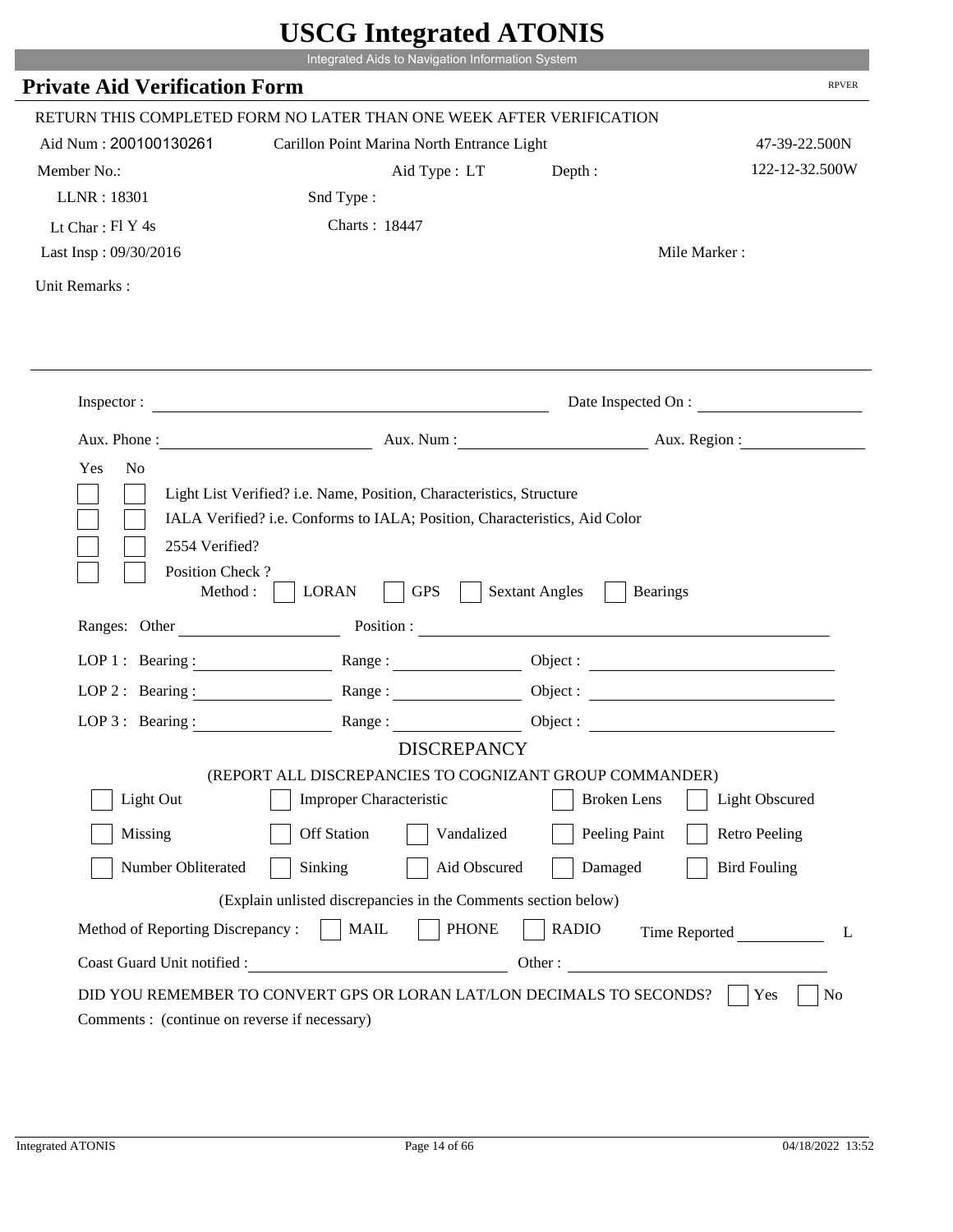| <b>Private Aid Verification Form</b>         | Integrated Aids to Navigation Information System                                                                                                   |                                                        | <b>RPVER</b>          |
|----------------------------------------------|----------------------------------------------------------------------------------------------------------------------------------------------------|--------------------------------------------------------|-----------------------|
|                                              | RETURN THIS COMPLETED FORM NO LATER THAN ONE WEEK AFTER VERIFICATION                                                                               |                                                        |                       |
| Aid Num: 200100130262                        | Carillon Point Marina South Entrance Light                                                                                                         |                                                        | 47-39-16.500N         |
| Member No.:                                  | Aid Type: LT                                                                                                                                       | Depth:                                                 | 122-12-32.500W        |
| LLNR: 18303                                  | Snd Type:                                                                                                                                          |                                                        |                       |
| Lt Char: $FI Y 4s$                           | Charts: 18447                                                                                                                                      |                                                        |                       |
| Last Insp: 09/30/2016                        |                                                                                                                                                    |                                                        | Mile Marker:          |
| Unit Remarks:                                |                                                                                                                                                    |                                                        |                       |
|                                              |                                                                                                                                                    |                                                        |                       |
|                                              | Inspector:                                                                                                                                         |                                                        | Date Inspected On :   |
| Aux. Phone :                                 |                                                                                                                                                    | Aux. Num : Aux. Region :                               |                       |
| 2554 Verified?                               | Light List Verified? i.e. Name, Position, Characteristics, Structure<br>IALA Verified? i.e. Conforms to IALA; Position, Characteristics, Aid Color |                                                        |                       |
| Position Check?<br>Method :<br>Ranges: Other | <b>GPS</b><br><b>LORAN</b>                                                                                                                         | <b>Sextant Angles</b><br><b>Bearings</b><br>Position : |                       |
|                                              |                                                                                                                                                    |                                                        |                       |
|                                              | LOP 1: Bearing : $\qquad \qquad$ Range :                                                                                                           |                                                        |                       |
|                                              | LOP 2: Bearing: Range:                                                                                                                             |                                                        |                       |
| LOP $3:$ Bearing :                           | Range:<br><b>DISCREPANCY</b>                                                                                                                       |                                                        | Object :              |
|                                              | (REPORT ALL DISCREPANCIES TO COGNIZANT GROUP COMMANDER)                                                                                            |                                                        |                       |
| Light Out                                    | Improper Characteristic                                                                                                                            | <b>Broken</b> Lens                                     | <b>Light Obscured</b> |
| Missing                                      | <b>Off Station</b><br>Vandalized                                                                                                                   | Peeling Paint                                          | <b>Retro Peeling</b>  |
| Number Obliterated                           | Aid Obscured<br>Sinking                                                                                                                            | Damaged                                                | <b>Bird Fouling</b>   |
|                                              | (Explain unlisted discrepancies in the Comments section below)                                                                                     |                                                        |                       |
| Method of Reporting Discrepancy:             | <b>PHONE</b><br><b>MAIL</b>                                                                                                                        | <b>RADIO</b>                                           |                       |
| Coast Guard Unit notified :                  | Other:                                                                                                                                             |                                                        | Time Reported         |

r.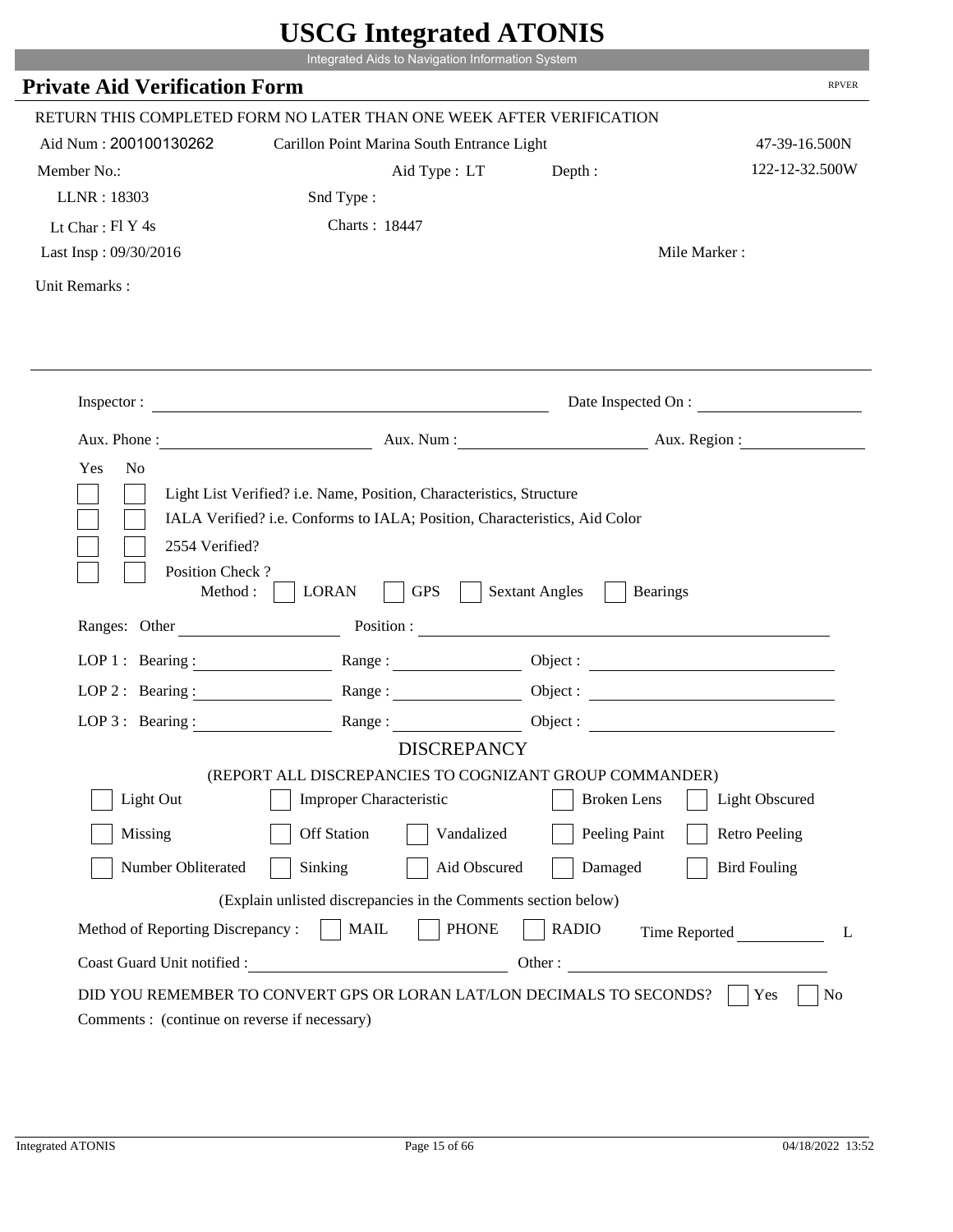|                                                            | UDUU IIIIU ARUU ATUNID<br>Integrated Aids to Navigation Information System                                                                         |                       |                        |
|------------------------------------------------------------|----------------------------------------------------------------------------------------------------------------------------------------------------|-----------------------|------------------------|
| <b>Private Aid Verification Form</b>                       |                                                                                                                                                    |                       | <b>RPVER</b>           |
|                                                            |                                                                                                                                                    |                       |                        |
|                                                            | RETURN THIS COMPLETED FORM NO LATER THAN ONE WEEK AFTER VERIFICATION                                                                               |                       |                        |
| Aid Num: 200100130539                                      | Clam Bay Fish Pen Lights (2)                                                                                                                       |                       | 47-34-18.000N          |
| Member No.:                                                | Aid Type : LT                                                                                                                                      | Depth:                | 122-32-31.000W         |
| LLNR: 18045                                                | Snd Type:                                                                                                                                          |                       |                        |
| Lt Char: Fl Y 6s                                           | Charts: 18440 18441                                                                                                                                | 18449 18474           |                        |
| Last Insp: 03/29/2016                                      |                                                                                                                                                    |                       | Mile Marker:           |
| Unit Remarks:                                              |                                                                                                                                                    |                       |                        |
|                                                            |                                                                                                                                                    |                       |                        |
|                                                            |                                                                                                                                                    |                       |                        |
|                                                            | Inspector:                                                                                                                                         |                       | Date Inspected On :    |
|                                                            |                                                                                                                                                    |                       | Aux. Num: Aux. Region: |
| Yes<br>N <sub>o</sub><br>2554 Verified?<br>Position Check? | Light List Verified? i.e. Name, Position, Characteristics, Structure<br>IALA Verified? i.e. Conforms to IALA; Position, Characteristics, Aid Color |                       |                        |
| Method :                                                   | <b>GPS</b><br><b>LORAN</b>                                                                                                                         | <b>Sextant Angles</b> | <b>Bearings</b>        |
| Ranges: Other                                              |                                                                                                                                                    | Position :            |                        |
| LOP 1 : Bearing :                                          |                                                                                                                                                    |                       | Object :               |
| LOP $2:$ Bearing :                                         |                                                                                                                                                    |                       | Object :               |
| $LOP$ 3 : Bearing :                                        | Range:                                                                                                                                             |                       | Object :               |
|                                                            | <b>DISCREPANCY</b>                                                                                                                                 |                       |                        |
|                                                            | (REPORT ALL DISCREPANCIES TO COGNIZANT GROUP COMMANDER)                                                                                            |                       |                        |
| Light Out                                                  | <b>Improper Characteristic</b>                                                                                                                     | <b>Broken</b> Lens    | <b>Light Obscured</b>  |
| Missing                                                    | <b>Off Station</b><br>Vandalized                                                                                                                   | Peeling Paint         | <b>Retro Peeling</b>   |
| Number Obliterated                                         | Aid Obscured<br>Sinking                                                                                                                            | Damaged               | <b>Bird Fouling</b>    |
|                                                            | (Explain unlisted discrepancies in the Comments section below)                                                                                     |                       |                        |
| Method of Reporting Discrepancy:                           | <b>PHONE</b><br><b>MAIL</b>                                                                                                                        | <b>RADIO</b>          | Time Reported<br>L     |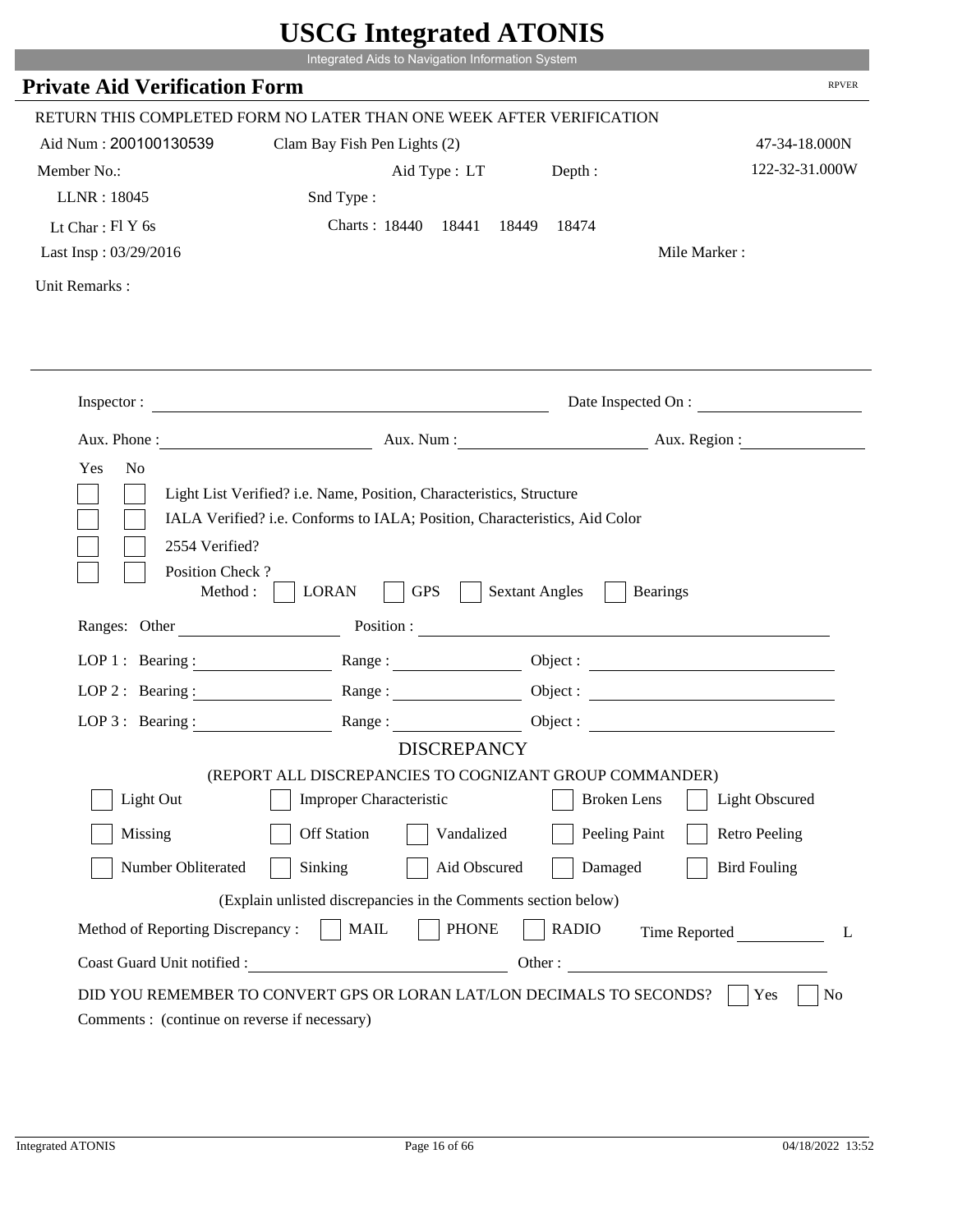|                                              | UDUU IIIIU ARUU ATUNID<br>Integrated Aids to Navigation Information System |                                                        |                       |
|----------------------------------------------|----------------------------------------------------------------------------|--------------------------------------------------------|-----------------------|
| <b>Private Aid Verification Form</b>         |                                                                            |                                                        | <b>RPVER</b>          |
|                                              | RETURN THIS COMPLETED FORM NO LATER THAN ONE WEEK AFTER VERIFICATION       |                                                        |                       |
| Aid Num: 200100673517                        | Everett Floating Security Barrier Lights (32)                              |                                                        | 47-58-53.421N         |
| Member No.:                                  | Aid Type : LT                                                              | Depth:                                                 | 122-14-01.201W        |
| LLNR: 18506                                  | Snd Type:                                                                  |                                                        |                       |
| Lt Char: $FI Y 2s$                           | Charts: 18440 18441                                                        | 18443<br>18444                                         |                       |
| Last Insp: 06/25/2016                        |                                                                            |                                                        | Mile Marker:          |
| Unit Remarks:                                |                                                                            |                                                        |                       |
|                                              |                                                                            |                                                        |                       |
|                                              | Inspector:                                                                 |                                                        | Date Inspected On :   |
|                                              |                                                                            | Aux. Num : Aux. Region :                               |                       |
| Position Check?<br>Method :<br>Ranges: Other | <b>GPS</b><br><b>LORAN</b>                                                 | <b>Sextant Angles</b><br><b>Bearings</b><br>Position : |                       |
| LOP 1 : Bearing :                            |                                                                            |                                                        |                       |
| LOP $2:$ Bearing :                           |                                                                            |                                                        | Object :              |
| $LOP$ 3 : Bearing :                          | Range:                                                                     |                                                        | Object :              |
|                                              | <b>DISCREPANCY</b>                                                         |                                                        |                       |
|                                              | (REPORT ALL DISCREPANCIES TO COGNIZANT GROUP COMMANDER)                    |                                                        |                       |
| Light Out                                    | <b>Improper Characteristic</b>                                             | <b>Broken</b> Lens                                     | <b>Light Obscured</b> |
| Missing                                      | <b>Off Station</b><br>Vandalized                                           | Peeling Paint                                          | <b>Retro Peeling</b>  |
| Number Obliterated                           | Aid Obscured<br>Sinking                                                    | Damaged                                                | <b>Bird Fouling</b>   |
|                                              | (Explain unlisted discrepancies in the Comments section below)             |                                                        |                       |
|                                              |                                                                            |                                                        |                       |
| Method of Reporting Discrepancy:             | <b>PHONE</b><br><b>MAIL</b>                                                | <b>RADIO</b>                                           | L                     |
| Coast Guard Unit notified :                  |                                                                            | Other:                                                 | Time Reported         |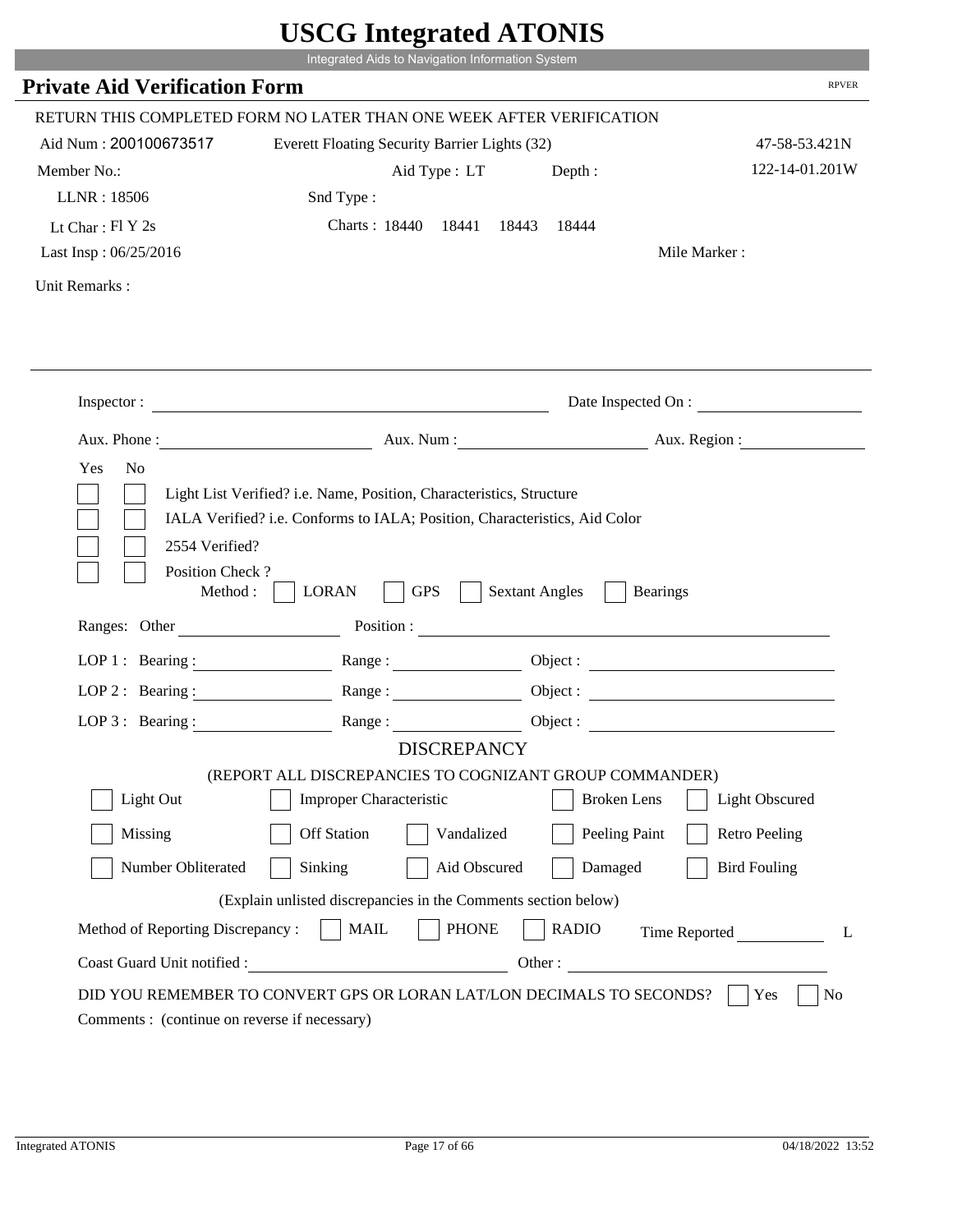|                                                                                                                                   | UDUU IIIItgi attu ATUNID<br>Integrated Aids to Navigation Information System                                                                       |                       |                        |
|-----------------------------------------------------------------------------------------------------------------------------------|----------------------------------------------------------------------------------------------------------------------------------------------------|-----------------------|------------------------|
| <b>Private Aid Verification Form</b>                                                                                              |                                                                                                                                                    |                       | <b>RPVER</b>           |
|                                                                                                                                   | RETURN THIS COMPLETED FORM NO LATER THAN ONE WEEK AFTER VERIFICATION                                                                               |                       |                        |
| Aid Num: 100116734804                                                                                                             | Everett Rail Dock Light A                                                                                                                          |                       | 47-57-15.606N          |
| Member No.:                                                                                                                       | Aid Type : LT Depth :                                                                                                                              |                       | 122-17-18.996W         |
| LLNR: 18466                                                                                                                       | Snd Type:                                                                                                                                          |                       |                        |
| Lt Char: $FIY$ 6s                                                                                                                 | Charts: 18440 18441 18443 18473                                                                                                                    |                       |                        |
| Last Insp: 06/25/2016                                                                                                             |                                                                                                                                                    |                       | Mile Marker:           |
| Unit Remarks:                                                                                                                     |                                                                                                                                                    |                       |                        |
|                                                                                                                                   |                                                                                                                                                    |                       |                        |
|                                                                                                                                   | Inspector:                                                                                                                                         |                       | Date Inspected On :    |
|                                                                                                                                   |                                                                                                                                                    |                       | Aux. Num: Aux. Region: |
| Yes<br>N <sub>0</sub><br>2554 Verified?                                                                                           | Light List Verified? i.e. Name, Position, Characteristics, Structure<br>IALA Verified? i.e. Conforms to IALA; Position, Characteristics, Aid Color |                       |                        |
| Position Check?<br>Method :                                                                                                       | <b>GPS</b><br><b>LORAN</b><br>Ranges: Other Position : Position :                                                                                  | <b>Sextant Angles</b> | <b>Bearings</b>        |
|                                                                                                                                   |                                                                                                                                                    |                       |                        |
| LOP 1 : Bearing : $\frac{1}{\sqrt{1-\frac{1}{2}} \cdot \frac{1}{\sqrt{1-\frac{1}{2}} \cdot \frac{1}{2}}}}$<br>$LOP$ 2 : Bearing : |                                                                                                                                                    |                       |                        |
|                                                                                                                                   |                                                                                                                                                    |                       |                        |
| LOP $3$ : Bearing :                                                                                                               | <b>DISCREPANCY</b>                                                                                                                                 | Object :              |                        |
|                                                                                                                                   | (REPORT ALL DISCREPANCIES TO COGNIZANT GROUP COMMANDER)                                                                                            |                       |                        |
| Light Out                                                                                                                         | <b>Improper Characteristic</b>                                                                                                                     | <b>Broken</b> Lens    | <b>Light Obscured</b>  |
| Missing                                                                                                                           | <b>Off Station</b><br>Vandalized                                                                                                                   | Peeling Paint         | <b>Retro Peeling</b>   |
| Number Obliterated                                                                                                                | Sinking<br>Aid Obscured                                                                                                                            | Damaged               | <b>Bird Fouling</b>    |
|                                                                                                                                   | (Explain unlisted discrepancies in the Comments section below)                                                                                     |                       |                        |
| Method of Reporting Discrepancy:                                                                                                  | <b>PHONE</b><br><b>MAIL</b>                                                                                                                        | <b>RADIO</b>          | Time Reported<br>L     |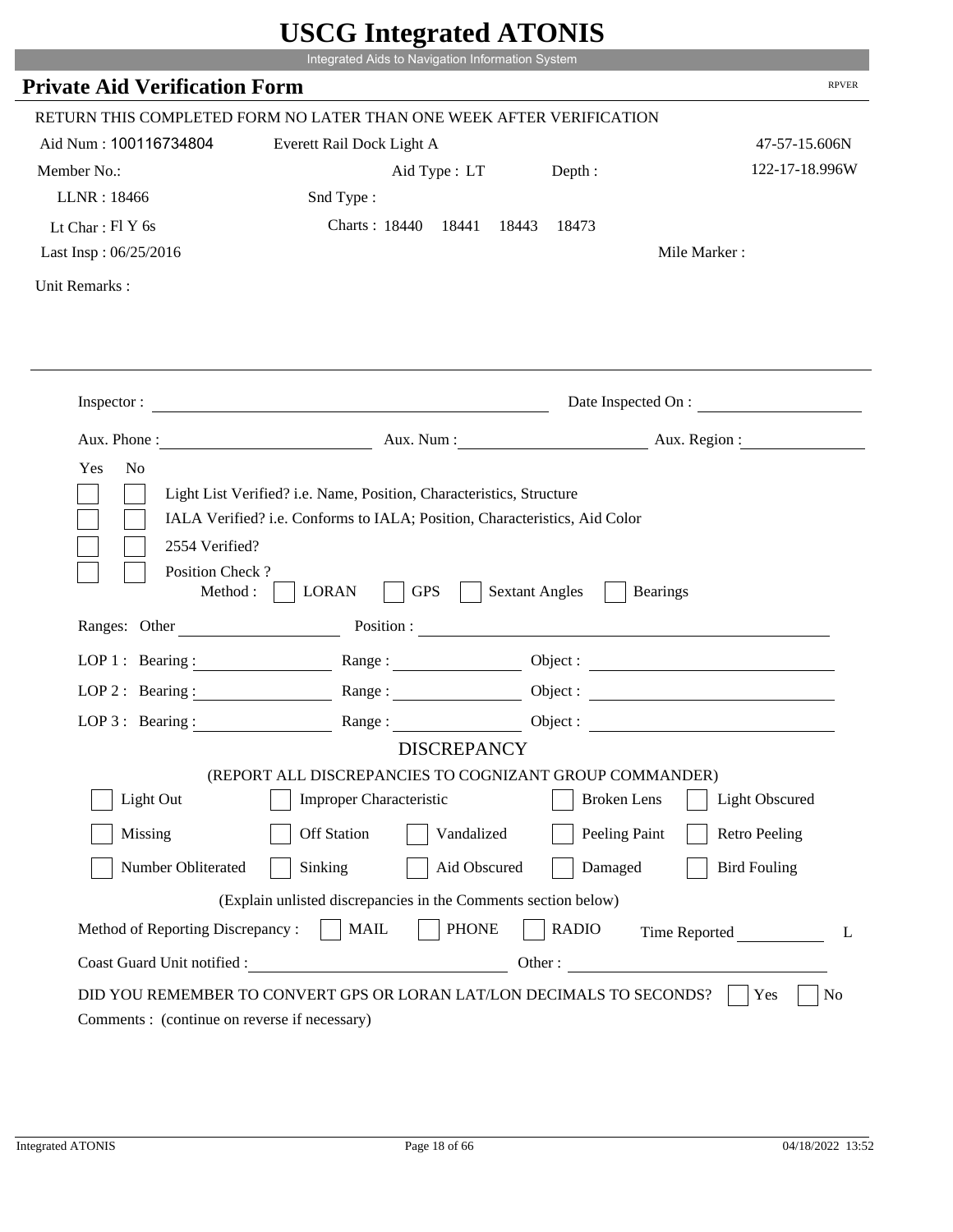|                                          | Integrated Aids to Navigation Information System                                                                                                                                                                               |                       |                          |
|------------------------------------------|--------------------------------------------------------------------------------------------------------------------------------------------------------------------------------------------------------------------------------|-----------------------|--------------------------|
| <b>Private Aid Verification Form</b>     |                                                                                                                                                                                                                                |                       | <b>RPVER</b>             |
|                                          | RETURN THIS COMPLETED FORM NO LATER THAN ONE WEEK AFTER VERIFICATION                                                                                                                                                           |                       |                          |
| Aid Num: 100116735354                    | Everett Rail Dock Light B                                                                                                                                                                                                      |                       | 47-57-15.591N            |
| Member No.:                              | Aid Type : LT                                                                                                                                                                                                                  | Depth:                | 122-17-17.577W           |
| LLNR: 18467                              | Snd Type:                                                                                                                                                                                                                      |                       |                          |
| Lt Char: $FIY$ 6s                        | Charts: 18440 18441                                                                                                                                                                                                            | 18443<br>18473        |                          |
| Last Insp: 06/25/2016                    |                                                                                                                                                                                                                                |                       | Mile Marker:             |
| Unit Remarks:                            |                                                                                                                                                                                                                                |                       |                          |
|                                          |                                                                                                                                                                                                                                |                       |                          |
|                                          | Inspector:                                                                                                                                                                                                                     |                       | Date Inspected On :      |
| Aux. Phone :                             |                                                                                                                                                                                                                                |                       | Aux. Num : Aux. Region : |
| 2554 Verified?<br>Position Check?        | IALA Verified? i.e. Conforms to IALA; Position, Characteristics, Aid Color                                                                                                                                                     |                       |                          |
| Method :<br>Ranges: Other                | <b>GPS</b><br><b>LORAN</b>                                                                                                                                                                                                     | <b>Sextant Angles</b> | <b>Bearings</b>          |
|                                          | Position : The Contract of the Contract of the Contract of the Contract of the Contract of the Contract of the Contract of the Contract of the Contract of the Contract of the Contract of the Contract of the Contract of the |                       |                          |
| LOP 1 : Bearing :<br>$LOP$ 2 : Bearing : |                                                                                                                                                                                                                                |                       |                          |
|                                          | Range :                                                                                                                                                                                                                        |                       |                          |
| LOP $3:$ Bearing :                       | Range:<br><b>DISCREPANCY</b>                                                                                                                                                                                                   |                       |                          |
|                                          | (REPORT ALL DISCREPANCIES TO COGNIZANT GROUP COMMANDER)                                                                                                                                                                        |                       |                          |
| Light Out                                | <b>Improper Characteristic</b>                                                                                                                                                                                                 | <b>Broken</b> Lens    | <b>Light Obscured</b>    |
| Missing                                  | <b>Off Station</b><br>Vandalized                                                                                                                                                                                               | Peeling Paint         | <b>Retro Peeling</b>     |
| Number Obliterated                       | Sinking<br>Aid Obscured                                                                                                                                                                                                        | Damaged               | <b>Bird Fouling</b>      |
|                                          | (Explain unlisted discrepancies in the Comments section below)                                                                                                                                                                 |                       |                          |
| Method of Reporting Discrepancy:         | <b>PHONE</b><br><b>MAIL</b>                                                                                                                                                                                                    | <b>RADIO</b>          |                          |
| Coast Guard Unit notified :              | <u> 1980 - Johann Barn, mars eta bainar eta i</u>                                                                                                                                                                              | Other:                | Time Reported<br>L       |

Т.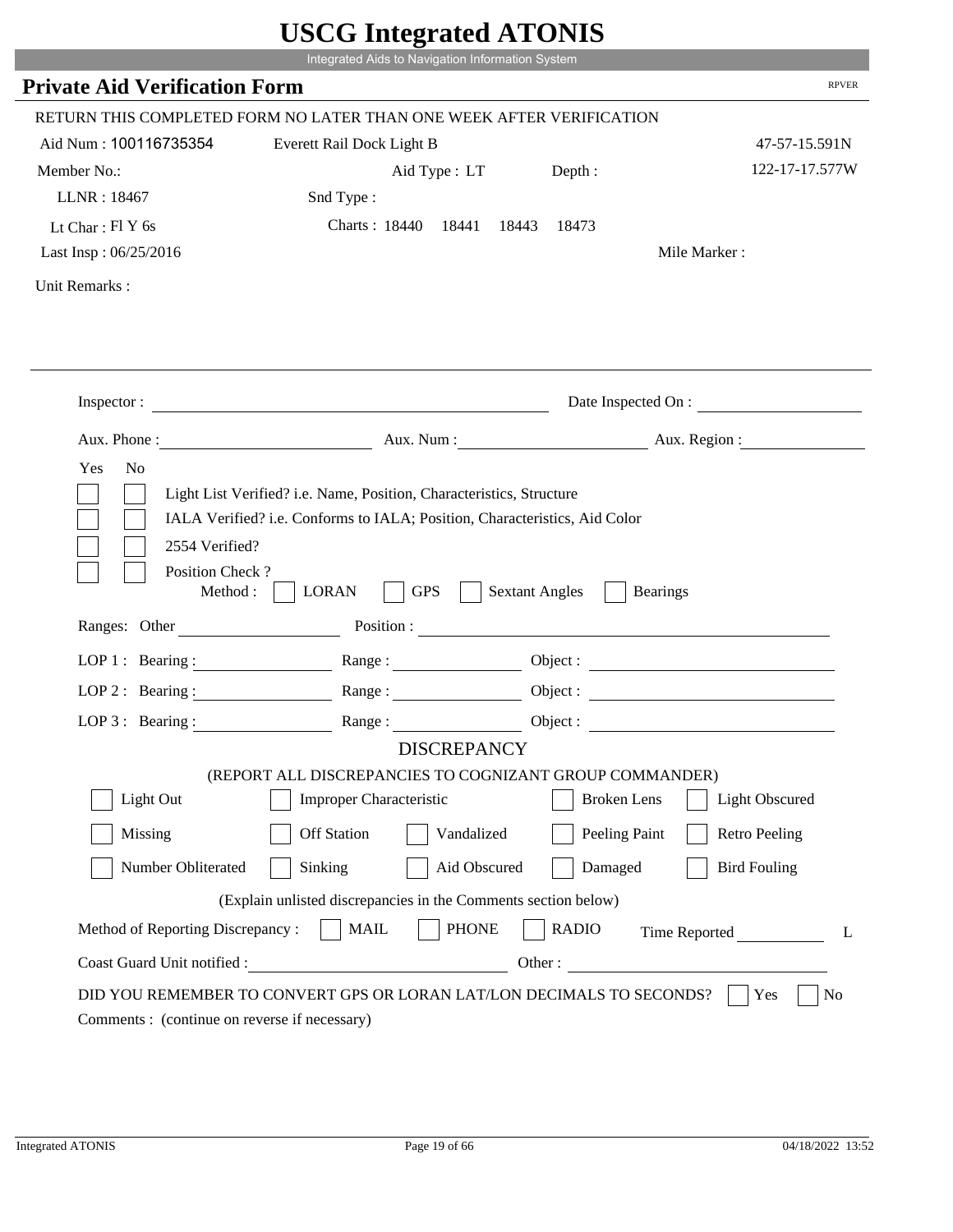|                                      | Integrated Aids to Navigation Information System                                                                                                   |                                          |                              |
|--------------------------------------|----------------------------------------------------------------------------------------------------------------------------------------------------|------------------------------------------|------------------------------|
| <b>Private Aid Verification Form</b> |                                                                                                                                                    |                                          | <b>RPVER</b>                 |
|                                      | RETURN THIS COMPLETED FORM NO LATER THAN ONE WEEK AFTER VERIFICATION                                                                               |                                          |                              |
| Aid Num: 200100130318                | Flo Villa Lights (2)                                                                                                                               |                                          | 47-38-19.190N                |
| Member No.:                          | Aid Type : LT Depth :                                                                                                                              |                                          | 122-19-51.684W               |
| LLNR: 18220                          | Snd Type:                                                                                                                                          |                                          |                              |
| Lt Char: $FY$                        | Charts: 18447                                                                                                                                      |                                          |                              |
| Last Insp: 05/29/2016                |                                                                                                                                                    |                                          | Mile Marker:                 |
| Unit Remarks:                        |                                                                                                                                                    |                                          |                              |
|                                      |                                                                                                                                                    |                                          |                              |
|                                      | Inspector:                                                                                                                                         |                                          | Date Inspected On :          |
|                                      |                                                                                                                                                    |                                          | Aux. Num: Aux. Region:       |
| Yes<br>2554 Verified?                | Light List Verified? i.e. Name, Position, Characteristics, Structure<br>IALA Verified? i.e. Conforms to IALA; Position, Characteristics, Aid Color |                                          |                              |
| Position Check?<br>Method:           | <b>GPS</b><br><b>LORAN</b>                                                                                                                         | <b>Sextant Angles</b><br><b>Bearings</b> |                              |
| Ranges: Other                        |                                                                                                                                                    | Position :                               |                              |
|                                      | LOP 1: Bearing: Range:                                                                                                                             |                                          | Object :                     |
| LOP $2:$ Bearing :                   | Range:                                                                                                                                             |                                          |                              |
|                                      | LOP 3: Bearing: Range: Name: Object:                                                                                                               |                                          |                              |
|                                      | <b>DISCREPANCY</b>                                                                                                                                 |                                          |                              |
|                                      | (REPORT ALL DISCREPANCIES TO COGNIZANT GROUP COMMANDER)                                                                                            |                                          |                              |
| Light Out                            | Improper Characteristic                                                                                                                            | <b>Broken</b> Lens                       | Light Obscured               |
| Missing                              | <b>Off Station</b><br>Vandalized                                                                                                                   | Peeling Paint                            | <b>Retro Peeling</b>         |
| Number Obliterated                   | Sinking<br>Aid Obscured                                                                                                                            | Damaged                                  | <b>Bird Fouling</b>          |
|                                      | (Explain unlisted discrepancies in the Comments section below)                                                                                     |                                          |                              |
| Method of Reporting Discrepancy:     | <b>PHONE</b><br><b>MAIL</b>                                                                                                                        | <b>RADIO</b>                             |                              |
| Coast Guard Unit notified :          | <u> 1980 - Johann Barbara, martin d</u>                                                                                                            |                                          | Time Reported<br>L<br>Other: |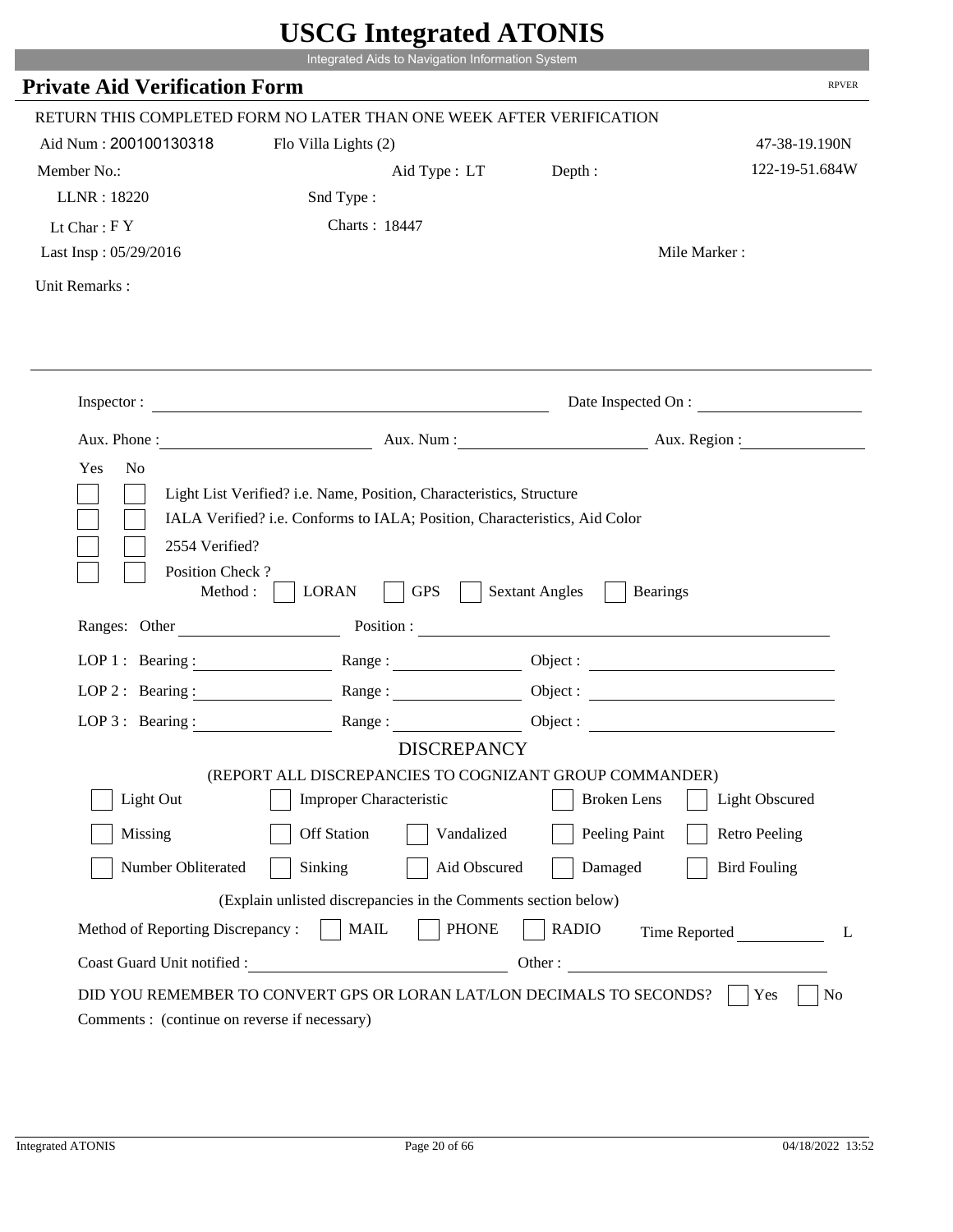|                                                                 | UDUU IIIIU ARUU ATUNID<br>Integrated Aids to Navigation Information System                                                                                                                                                     |                                          |                       |
|-----------------------------------------------------------------|--------------------------------------------------------------------------------------------------------------------------------------------------------------------------------------------------------------------------------|------------------------------------------|-----------------------|
| <b>Private Aid Verification Form</b>                            |                                                                                                                                                                                                                                |                                          | <b>RPVER</b>          |
|                                                                 |                                                                                                                                                                                                                                |                                          |                       |
|                                                                 | RETURN THIS COMPLETED FORM NO LATER THAN ONE WEEK AFTER VERIFICATION                                                                                                                                                           |                                          |                       |
| Aid Num: 200100130411                                           | Hope Island Fish Pen Lights (2)                                                                                                                                                                                                |                                          | 48-24-29.700N         |
| Member No.:                                                     | Aid Type : LT Depth :                                                                                                                                                                                                          |                                          | 122-33-42.750W        |
| LLNR: 18888                                                     | Snd Type:                                                                                                                                                                                                                      |                                          |                       |
| Lt Char: $FIY$ 6s                                               | Charts: 18421 18427<br>18474                                                                                                                                                                                                   |                                          |                       |
| Last Insp: 08/19/2016                                           |                                                                                                                                                                                                                                |                                          | Mile Marker:          |
| Unit Remarks:                                                   |                                                                                                                                                                                                                                |                                          |                       |
|                                                                 |                                                                                                                                                                                                                                |                                          |                       |
|                                                                 | Inspector:                                                                                                                                                                                                                     |                                          | Date Inspected On :   |
| Aux. Phone :                                                    |                                                                                                                                                                                                                                | Aux. Num: Aux. Region:                   |                       |
| Yes<br>N <sub>o</sub>                                           | Light List Verified? i.e. Name, Position, Characteristics, Structure<br>IALA Verified? i.e. Conforms to IALA; Position, Characteristics, Aid Color                                                                             |                                          |                       |
| 2554 Verified?<br>Position Check?<br>Method:                    | <b>GPS</b><br><b>LORAN</b>                                                                                                                                                                                                     | <b>Sextant Angles</b><br><b>Bearings</b> |                       |
| Ranges: Other                                                   | Position : The Contract of the Contract of the Contract of the Contract of the Contract of the Contract of the Contract of the Contract of the Contract of the Contract of the Contract of the Contract of the Contract of the |                                          |                       |
| LOP 1 : Bearing : $\qquad \qquad$                               |                                                                                                                                                                                                                                | Object :                                 |                       |
| $LOP$ 2 : Bearing :                                             | Range :                                                                                                                                                                                                                        |                                          |                       |
| LOP $3$ : Bearing :                                             | Range:                                                                                                                                                                                                                         |                                          |                       |
|                                                                 | <b>DISCREPANCY</b>                                                                                                                                                                                                             |                                          |                       |
| Light Out                                                       | (REPORT ALL DISCREPANCIES TO COGNIZANT GROUP COMMANDER)<br><b>Improper Characteristic</b>                                                                                                                                      | <b>Broken</b> Lens                       | <b>Light Obscured</b> |
|                                                                 |                                                                                                                                                                                                                                |                                          |                       |
| Missing                                                         | <b>Off Station</b><br>Vandalized                                                                                                                                                                                               | Peeling Paint                            | <b>Retro Peeling</b>  |
| Number Obliterated                                              | Sinking<br>Aid Obscured                                                                                                                                                                                                        | Damaged                                  | <b>Bird Fouling</b>   |
|                                                                 | (Explain unlisted discrepancies in the Comments section below)                                                                                                                                                                 |                                          |                       |
| Method of Reporting Discrepancy:<br>Coast Guard Unit notified : | <b>PHONE</b><br><b>MAIL</b>                                                                                                                                                                                                    | <b>RADIO</b><br>Other:                   | Time Reported<br>L    |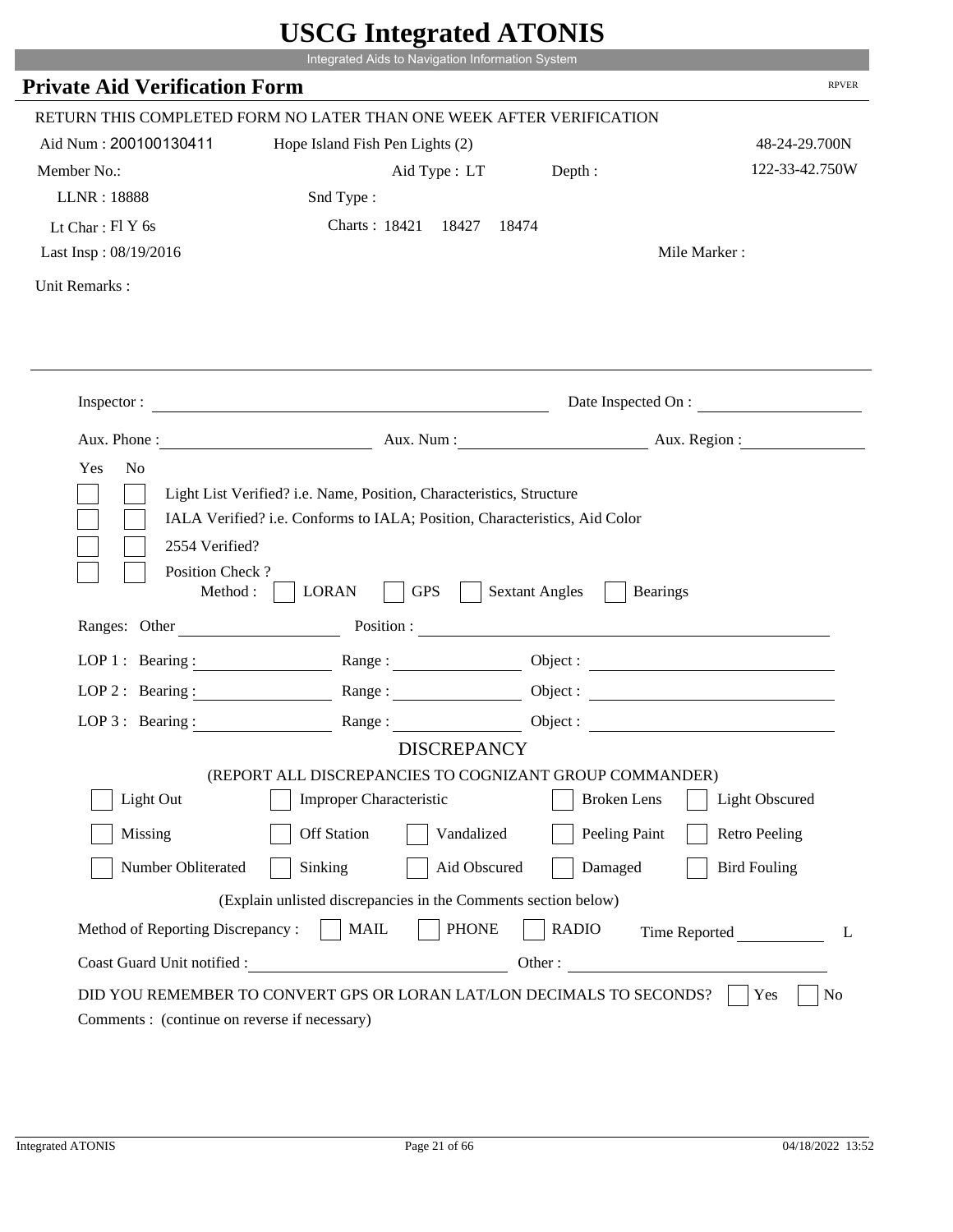|                                                               | CDCO mitcarattu ATUNID                                                                                                                             |                                          |                        |
|---------------------------------------------------------------|----------------------------------------------------------------------------------------------------------------------------------------------------|------------------------------------------|------------------------|
|                                                               | Integrated Aids to Navigation Information System                                                                                                   |                                          | <b>RPVER</b>           |
| <b>Private Aid Verification Form</b>                          |                                                                                                                                                    |                                          |                        |
|                                                               | RETURN THIS COMPLETED FORM NO LATER THAN ONE WEEK AFTER VERIFICATION                                                                               |                                          |                        |
| Aid Num: 200100130169                                         | Kamilche Sea Farms Lighted Buoy A                                                                                                                  |                                          | 47-07-31.379N          |
| Member No.:                                                   | Aid Type : LB Depth :                                                                                                                              |                                          | 123-01-05.124W         |
| LLNR: 18412                                                   | Snd Type:                                                                                                                                          |                                          |                        |
| Lt Char: $FI Y 5s$                                            | Charts: 18440 18448                                                                                                                                |                                          |                        |
| Last Insp: 09/30/2016                                         |                                                                                                                                                    |                                          | Mile Marker:           |
| Unit Remarks:                                                 |                                                                                                                                                    |                                          |                        |
|                                                               |                                                                                                                                                    |                                          |                        |
|                                                               | Inspector:                                                                                                                                         |                                          | Date Inspected On :    |
|                                                               |                                                                                                                                                    |                                          | Aux. Num: Aux. Region: |
| Yes<br>N <sub>o</sub>                                         | Light List Verified? i.e. Name, Position, Characteristics, Structure<br>IALA Verified? i.e. Conforms to IALA; Position, Characteristics, Aid Color |                                          |                        |
| 2554 Verified?<br>Position Check?<br>Method:<br>Ranges: Other | <b>GPS</b><br><b>LORAN</b>                                                                                                                         | <b>Sextant Angles</b><br><b>Bearings</b> |                        |
|                                                               | Position :                                                                                                                                         |                                          |                        |
|                                                               | LOP 1: Bearing : Range : Range :                                                                                                                   |                                          |                        |
| LOP $2:$ Bearing :                                            | Range:                                                                                                                                             |                                          |                        |
|                                                               | LOP 3: Bearing: Range: Name: Object:                                                                                                               |                                          |                        |
|                                                               | <b>DISCREPANCY</b>                                                                                                                                 |                                          |                        |
| Light Out                                                     | (REPORT ALL DISCREPANCIES TO COGNIZANT GROUP COMMANDER)<br>Improper Characteristic                                                                 | <b>Broken</b> Lens                       | Light Obscured         |
|                                                               |                                                                                                                                                    |                                          |                        |
| Missing                                                       | <b>Off Station</b><br>Vandalized                                                                                                                   | Peeling Paint                            | <b>Retro Peeling</b>   |
| Number Obliterated                                            | Sinking<br>Aid Obscured                                                                                                                            | Damaged                                  | <b>Bird Fouling</b>    |
|                                                               | (Explain unlisted discrepancies in the Comments section below)                                                                                     |                                          |                        |
| Method of Reporting Discrepancy:                              | <b>PHONE</b><br><b>MAIL</b>                                                                                                                        | <b>RADIO</b>                             | Time Reported<br>L     |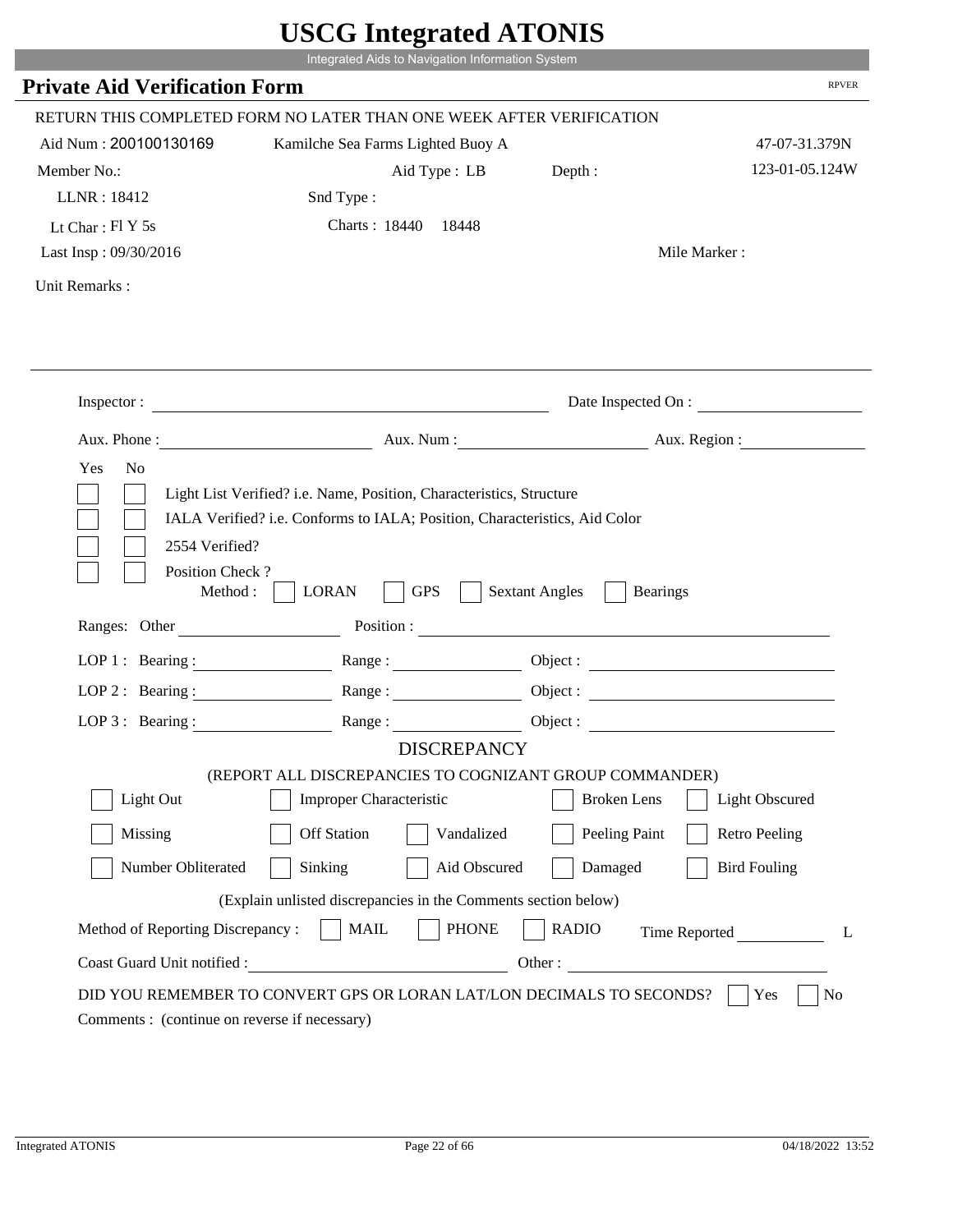|                                                                 | Integrated Aids to Navigation Information System                              |                              |                                             |
|-----------------------------------------------------------------|-------------------------------------------------------------------------------|------------------------------|---------------------------------------------|
| <b>Private Aid Verification Form</b>                            |                                                                               |                              | <b>RPVER</b>                                |
|                                                                 |                                                                               |                              |                                             |
| Aid Num: 200100656937                                           | RETURN THIS COMPLETED FORM NO LATER THAN ONE WEEK AFTER VERIFICATION          |                              |                                             |
| Member No.:                                                     | Kenmore Channel Lighted Mooring Buoy                                          |                              | 47-45-04.906N<br>122-15-56.015W             |
| LLNR: 18293                                                     | Aid Type : LB<br>Snd Type:                                                    | Depth:                       |                                             |
| Lt Char: $FlW 4s$                                               | Charts: 18447                                                                 |                              |                                             |
| Last Insp: 09/30/2016                                           |                                                                               |                              | Mile Marker:                                |
|                                                                 |                                                                               |                              |                                             |
| Unit Remarks:                                                   |                                                                               |                              |                                             |
|                                                                 |                                                                               |                              |                                             |
|                                                                 | Inspector:                                                                    |                              | Date Inspected On :                         |
| Aux. Phone :                                                    |                                                                               |                              | Aux. Num : Aux. Region :                    |
|                                                                 | IALA Verified? i.e. Conforms to IALA; Position, Characteristics, Aid Color    |                              |                                             |
| 2554 Verified?<br>Position Check?<br>Method :<br>Ranges: Other  | <b>GPS</b><br><b>LORAN</b>                                                    | <b>Sextant Angles</b>        | <b>Bearings</b><br>Position :               |
|                                                                 |                                                                               |                              |                                             |
|                                                                 | LOP 1: Bearing: $\qquad \qquad$ Range:                                        |                              |                                             |
|                                                                 | LOP 2: Bearing: Range:                                                        |                              |                                             |
| LOP $3:$ Bearing :                                              | Range:                                                                        |                              | Object :                                    |
|                                                                 | <b>DISCREPANCY</b><br>(REPORT ALL DISCREPANCIES TO COGNIZANT GROUP COMMANDER) |                              |                                             |
| Light Out                                                       | Improper Characteristic                                                       |                              | <b>Broken</b> Lens<br><b>Light Obscured</b> |
| Missing                                                         | <b>Off Station</b>                                                            | Vandalized                   | Peeling Paint<br><b>Retro Peeling</b>       |
| Number Obliterated                                              | Sinking                                                                       | Aid Obscured<br>Damaged      | <b>Bird Fouling</b>                         |
|                                                                 |                                                                               |                              |                                             |
|                                                                 | (Explain unlisted discrepancies in the Comments section below)                |                              |                                             |
| Method of Reporting Discrepancy:<br>Coast Guard Unit notified : | <b>MAIL</b><br>Other:                                                         | <b>PHONE</b><br><b>RADIO</b> | Time Reported<br>L                          |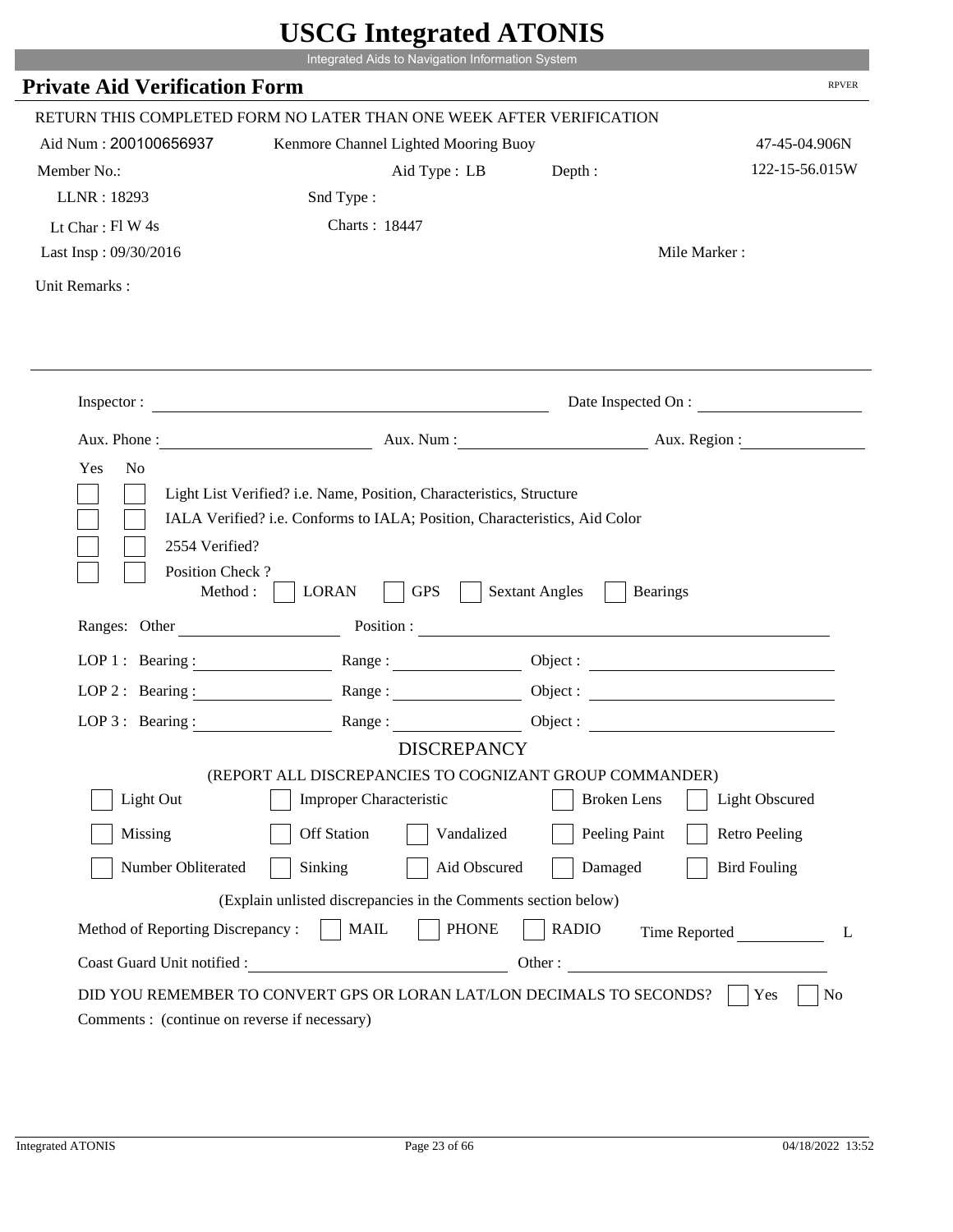|                                         | Integrated Aids to Navigation Information System                                                                                                   |                                          |                       |
|-----------------------------------------|----------------------------------------------------------------------------------------------------------------------------------------------------|------------------------------------------|-----------------------|
| <b>Private Aid Verification Form</b>    |                                                                                                                                                    |                                          | <b>RPVER</b>          |
|                                         | RETURN THIS COMPLETED FORM NO LATER THAN ONE WEEK AFTER VERIFICATION                                                                               |                                          |                       |
| Aid Num: 200100130453                   | La Conner Marina North Basin Light                                                                                                                 |                                          | 48-24-01.840N         |
| Member No.:                             | Aid Type : LT                                                                                                                                      | Depth:                                   | 122-29-46.460W        |
| LLNR: 18845                             | Snd Type:                                                                                                                                          |                                          |                       |
| Lt Char: $FY$                           | Charts: 18427                                                                                                                                      |                                          |                       |
| Last Insp: 05/26/2016                   |                                                                                                                                                    |                                          | Mile Marker:          |
| Unit Remarks:                           |                                                                                                                                                    |                                          |                       |
|                                         |                                                                                                                                                    |                                          |                       |
|                                         | Inspector:                                                                                                                                         |                                          | Date Inspected On :   |
|                                         | Aux. Phone: Aux. Num : Aux. Num : Aux. Region :                                                                                                    |                                          |                       |
| Yes<br>N <sub>o</sub><br>2554 Verified? | Light List Verified? i.e. Name, Position, Characteristics, Structure<br>IALA Verified? i.e. Conforms to IALA; Position, Characteristics, Aid Color |                                          |                       |
| Position Check?<br>Method : $\vert$     | <b>GPS</b><br><b>LORAN</b><br>$\sim$                                                                                                               | <b>Sextant Angles</b><br><b>Bearings</b> |                       |
| Ranges: Other                           | Position :                                                                                                                                         |                                          |                       |
|                                         | LOP 1: Bearing: Range:                                                                                                                             |                                          |                       |
|                                         | LOP 2: Bearing: $\qquad \qquad \text{Range} :$                                                                                                     |                                          |                       |
| LOP 3: Bearing :                        | Range:                                                                                                                                             |                                          | Object :              |
|                                         | <b>DISCREPANCY</b>                                                                                                                                 |                                          |                       |
| Light Out                               | (REPORT ALL DISCREPANCIES TO COGNIZANT GROUP COMMANDER)<br><b>Improper Characteristic</b>                                                          | <b>Broken</b> Lens                       | <b>Light Obscured</b> |
|                                         |                                                                                                                                                    |                                          |                       |
| Missing                                 | <b>Off Station</b><br>Vandalized                                                                                                                   | Peeling Paint                            | <b>Retro Peeling</b>  |
| Number Obliterated                      | Sinking<br>Aid Obscured                                                                                                                            | Damaged                                  | <b>Bird Fouling</b>   |
|                                         | (Explain unlisted discrepancies in the Comments section below)                                                                                     |                                          |                       |
| Method of Reporting Discrepancy:        | <b>PHONE</b><br><b>MAIL</b>                                                                                                                        | <b>RADIO</b>                             | Time Reported         |

T.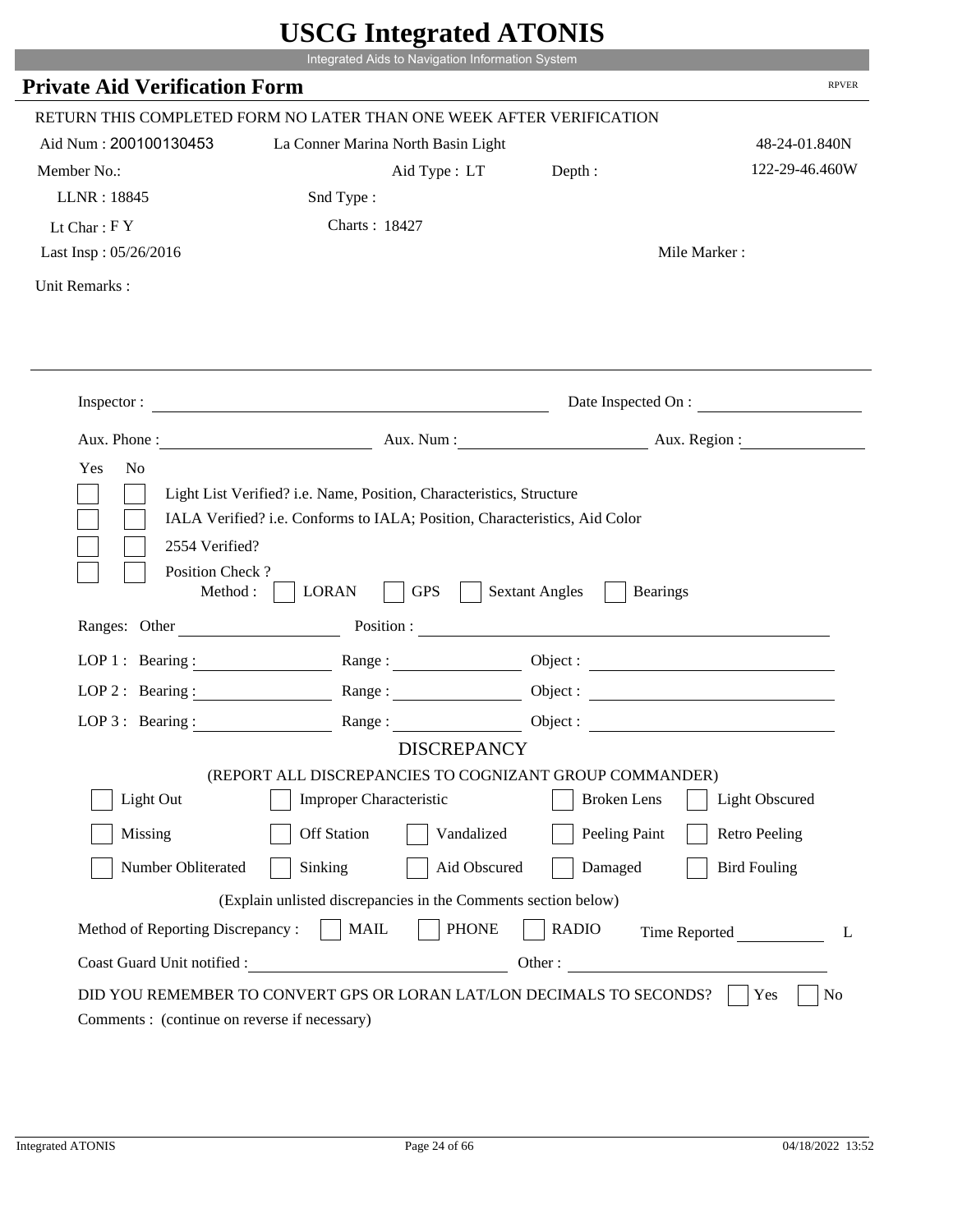|                                                                 | Integrated Aids to Navigation Information System                                                         |                                          |                       |
|-----------------------------------------------------------------|----------------------------------------------------------------------------------------------------------|------------------------------------------|-----------------------|
| <b>Private Aid Verification Form</b>                            |                                                                                                          |                                          | <b>RPVER</b>          |
|                                                                 | RETURN THIS COMPLETED FORM NO LATER THAN ONE WEEK AFTER VERIFICATION                                     |                                          |                       |
| Aid Num: 200100130451                                           | La Conner Marina South Basin Light                                                                       |                                          | 48-23-46.982N         |
| Member No.:                                                     |                                                                                                          |                                          | 122-29-48.271W        |
| LLNR: 18842                                                     | Aid Type: LT                                                                                             | Depth:                                   |                       |
|                                                                 | Snd Type:                                                                                                |                                          |                       |
| Lt Char: $FY$                                                   | Charts: 18427                                                                                            |                                          |                       |
| Last Insp: 05/26/2016                                           |                                                                                                          |                                          | Mile Marker:          |
| Unit Remarks:                                                   |                                                                                                          |                                          |                       |
|                                                                 |                                                                                                          |                                          |                       |
|                                                                 |                                                                                                          |                                          |                       |
|                                                                 | Inspector:                                                                                               |                                          | Date Inspected On :   |
|                                                                 | Aux. Phone : Aux. Num : Aux. Num : Aux. Aux. Region :                                                    |                                          |                       |
| Yes<br>N <sub>o</sub>                                           |                                                                                                          |                                          |                       |
|                                                                 | Light List Verified? i.e. Name, Position, Characteristics, Structure                                     |                                          |                       |
| 2554 Verified?<br>Position Check?<br>Method :                   | IALA Verified? i.e. Conforms to IALA; Position, Characteristics, Aid Color<br><b>GPS</b><br><b>LORAN</b> | <b>Sextant Angles</b><br><b>Bearings</b> |                       |
| Ranges: Other                                                   |                                                                                                          | Position :                               |                       |
| LOP 1 : Bearing :                                               | Range:                                                                                                   |                                          |                       |
| $LOP$ 2 : Bearing :                                             |                                                                                                          |                                          |                       |
|                                                                 | LOP 3: Bearing : $\qquad \qquad$ Range :                                                                 |                                          |                       |
|                                                                 | <b>DISCREPANCY</b>                                                                                       |                                          |                       |
|                                                                 | (REPORT ALL DISCREPANCIES TO COGNIZANT GROUP COMMANDER)                                                  |                                          |                       |
| Light Out                                                       | Improper Characteristic                                                                                  | <b>Broken</b> Lens                       | <b>Light Obscured</b> |
| Missing                                                         | <b>Off Station</b><br>Vandalized                                                                         | Peeling Paint                            | <b>Retro Peeling</b>  |
| Number Obliterated                                              | Sinking<br>Aid Obscured                                                                                  | Damaged                                  | <b>Bird Fouling</b>   |
|                                                                 |                                                                                                          |                                          |                       |
|                                                                 | (Explain unlisted discrepancies in the Comments section below)                                           |                                          |                       |
| Method of Reporting Discrepancy:<br>Coast Guard Unit notified : | <b>MAIL</b><br><b>PHONE</b>                                                                              | <b>RADIO</b><br>Other:                   | Time Reported<br>L    |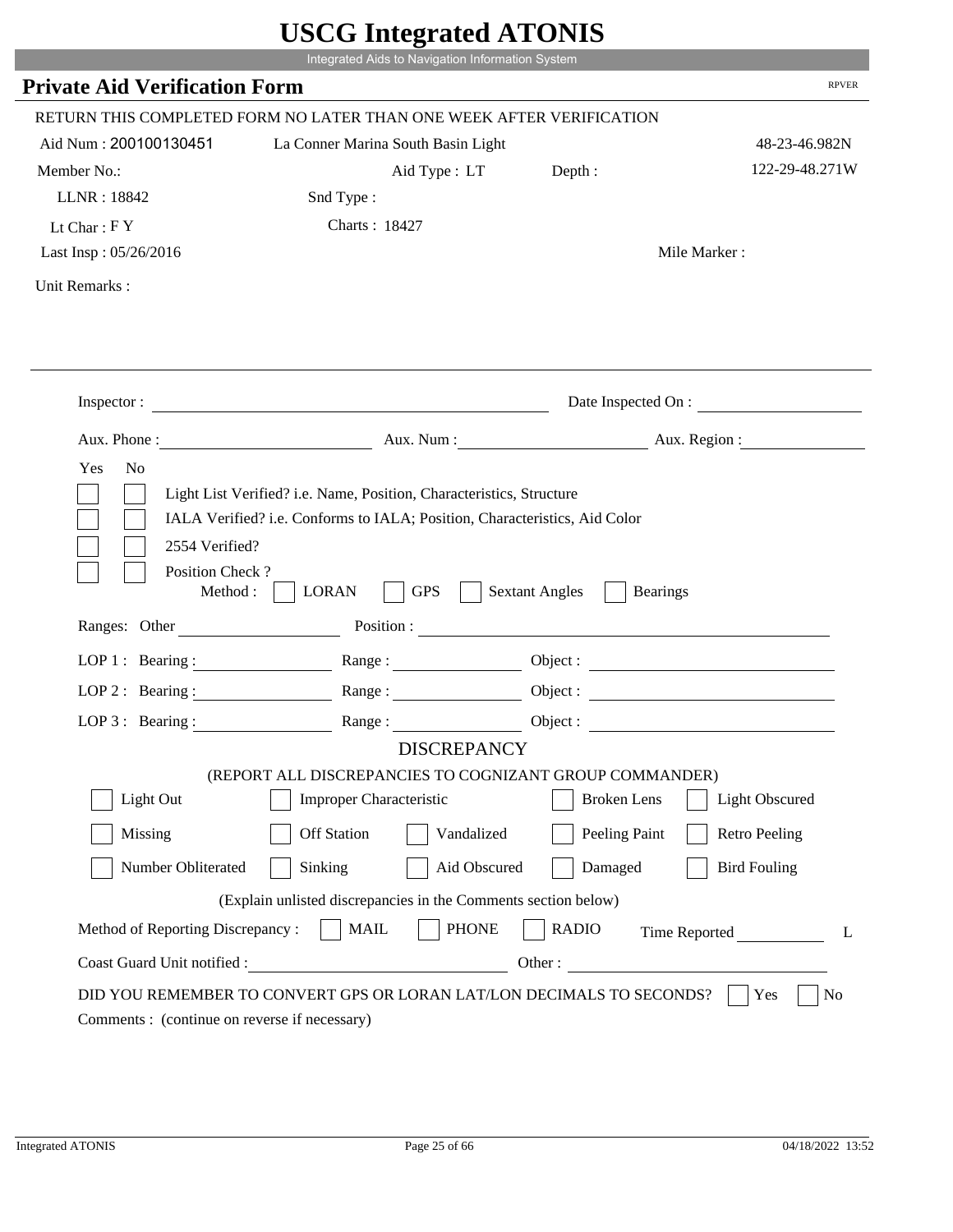|                                                       | Integrated Aids to Navigation Information System                                                                                                   |                                          |                       |
|-------------------------------------------------------|----------------------------------------------------------------------------------------------------------------------------------------------------|------------------------------------------|-----------------------|
| <b>Private Aid Verification Form</b>                  |                                                                                                                                                    |                                          | <b>RPVER</b>          |
|                                                       | RETURN THIS COMPLETED FORM NO LATER THAN ONE WEEK AFTER VERIFICATION                                                                               |                                          |                       |
| Aid Num: 100117056781                                 | Lake Washington Central Monitoring Lighted Buoy                                                                                                    |                                          | 47-36-44.000N         |
| Member No.:                                           | Aid Type: LB                                                                                                                                       | Depth:                                   | 122-15-15.400W        |
| LLNR: 18350                                           | Snd Type:                                                                                                                                          |                                          |                       |
| Lt Char: Fl Y 4s                                      | Charts: 18447                                                                                                                                      |                                          |                       |
| Last Insp: 10/21/2016                                 |                                                                                                                                                    |                                          | Mile Marker:          |
| Unit Remarks:                                         |                                                                                                                                                    |                                          |                       |
|                                                       |                                                                                                                                                    |                                          |                       |
|                                                       |                                                                                                                                                    |                                          |                       |
|                                                       |                                                                                                                                                    |                                          |                       |
|                                                       | Inspector:                                                                                                                                         |                                          | Date Inspected On :   |
|                                                       |                                                                                                                                                    |                                          |                       |
| Yes<br>N <sub>o</sub>                                 | Aux. Phone: Aux. Num : Aux. Num : Aux. Region :                                                                                                    |                                          |                       |
|                                                       | Light List Verified? i.e. Name, Position, Characteristics, Structure<br>IALA Verified? i.e. Conforms to IALA; Position, Characteristics, Aid Color |                                          |                       |
| 2554 Verified?<br>Position Check?<br>Method : $\vert$ | <b>GPS</b><br><b>LORAN</b>                                                                                                                         | <b>Sextant Angles</b><br><b>Bearings</b> |                       |
| Ranges: Other                                         |                                                                                                                                                    | Position :                               |                       |
|                                                       | LOP 1: Bearing: Range:                                                                                                                             |                                          |                       |
|                                                       | LOP 2: Bearing: $\qquad \qquad \text{Range} :$                                                                                                     |                                          |                       |
| LOP 3: Bearing :                                      | Range:                                                                                                                                             |                                          | Object :              |
|                                                       | <b>DISCREPANCY</b>                                                                                                                                 |                                          |                       |
| Light Out                                             | (REPORT ALL DISCREPANCIES TO COGNIZANT GROUP COMMANDER)<br><b>Improper Characteristic</b>                                                          | <b>Broken</b> Lens                       | <b>Light Obscured</b> |
| Missing                                               | <b>Off Station</b><br>Vandalized                                                                                                                   | Peeling Paint                            | <b>Retro Peeling</b>  |
| Number Obliterated                                    | Sinking<br>Aid Obscured                                                                                                                            | Damaged                                  | <b>Bird Fouling</b>   |
|                                                       | (Explain unlisted discrepancies in the Comments section below)                                                                                     |                                          |                       |
| Method of Reporting Discrepancy:                      | <b>PHONE</b><br><b>MAIL</b>                                                                                                                        | <b>RADIO</b>                             | L                     |
| Coast Guard Unit notified :                           |                                                                                                                                                    | Other:                                   | Time Reported         |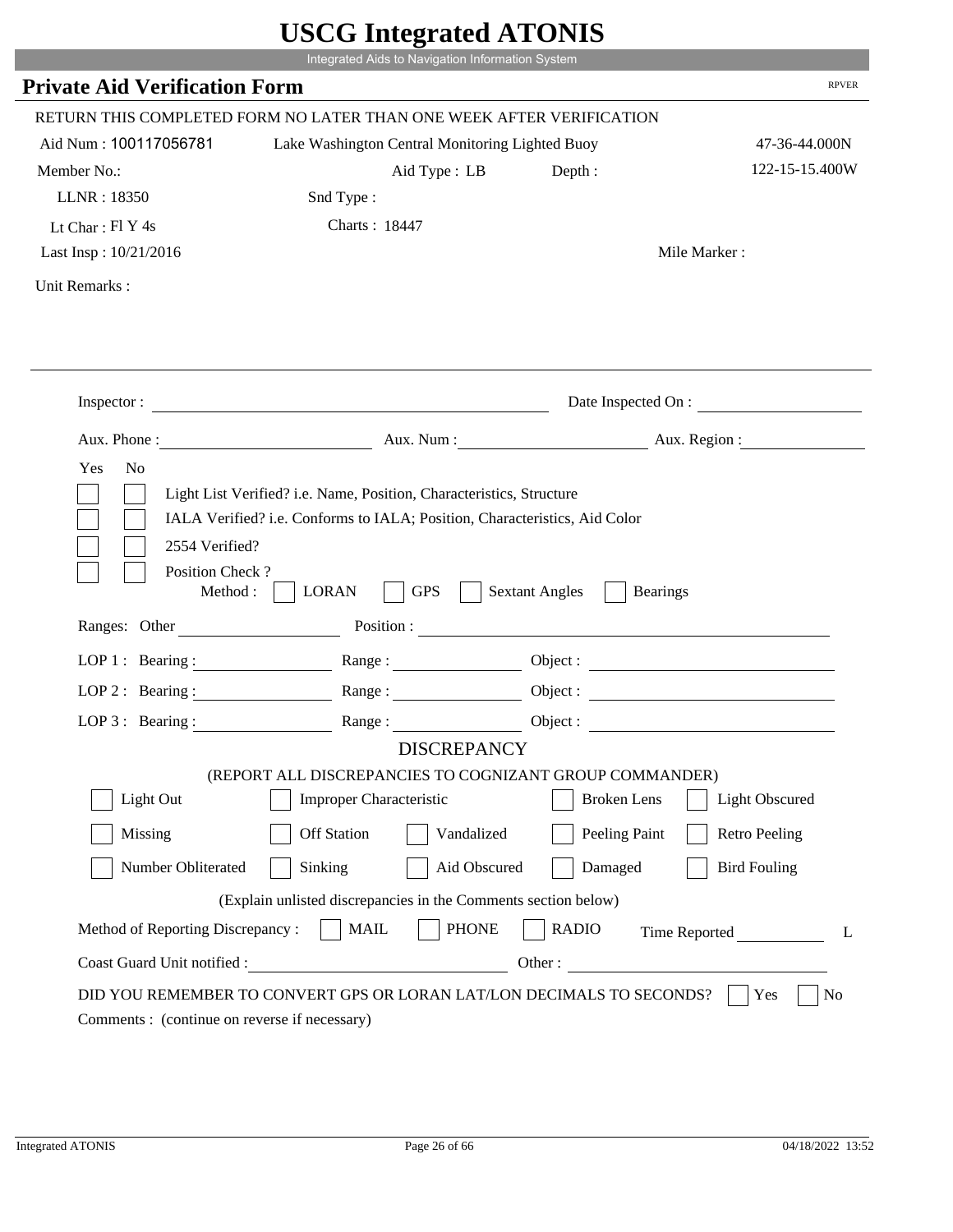|                                         | Integrated Aids to Navigation Information System                                                                                                   |                                          |                       |
|-----------------------------------------|----------------------------------------------------------------------------------------------------------------------------------------------------|------------------------------------------|-----------------------|
| <b>Private Aid Verification Form</b>    |                                                                                                                                                    |                                          | <b>RPVER</b>          |
|                                         | RETURN THIS COMPLETED FORM NO LATER THAN ONE WEEK AFTER VERIFICATION                                                                               |                                          |                       |
| Aid Num: 200100130437                   | Lower Guide Wall Light                                                                                                                             |                                          | 47-40-07.000N         |
| Member No.:                             | Aid Type : LT Depth :                                                                                                                              |                                          | 122-24-15.000W        |
| LLNR: 18165                             | Snd Type:                                                                                                                                          |                                          |                       |
| Lt Char: $FY$                           | Charts: 18446 18447                                                                                                                                |                                          |                       |
| Last Insp: 05/17/2016                   |                                                                                                                                                    |                                          | Mile Marker:          |
| Unit Remarks:                           |                                                                                                                                                    |                                          |                       |
|                                         |                                                                                                                                                    |                                          |                       |
|                                         | Inspector: $\qquad \qquad$                                                                                                                         |                                          | Date Inspected On :   |
|                                         | Aux. Phone : Aux. Num : Aux. Num : Aux. Num : Aux. Region :                                                                                        |                                          |                       |
| N <sub>o</sub><br>Yes<br>2554 Verified? | Light List Verified? i.e. Name, Position, Characteristics, Structure<br>IALA Verified? i.e. Conforms to IALA; Position, Characteristics, Aid Color |                                          |                       |
| Position Check?<br>Method:              | <b>GPS</b><br><b>LORAN</b>                                                                                                                         | <b>Sextant Angles</b><br><b>Bearings</b> |                       |
| Ranges: Other                           |                                                                                                                                                    | Position :                               |                       |
| LOP 1 : Bearing : $\qquad \qquad$       | $Range: \underline{\qquad \qquad }$                                                                                                                |                                          |                       |
| $LOP$ 2 : Bearing :                     | $\mathbf{Range} : \underline{\hspace{1cm}} \qquad \qquad \qquad \qquad$                                                                            |                                          |                       |
| LOP $3:$ Bearing :                      | Range:                                                                                                                                             | Object :                                 |                       |
|                                         | <b>DISCREPANCY</b><br>(REPORT ALL DISCREPANCIES TO COGNIZANT GROUP COMMANDER)                                                                      |                                          |                       |
| Light Out                               | <b>Improper Characteristic</b>                                                                                                                     | <b>Broken</b> Lens                       | <b>Light Obscured</b> |
| Missing                                 | <b>Off Station</b><br>Vandalized                                                                                                                   | Peeling Paint                            | <b>Retro Peeling</b>  |
| Number Obliterated                      | Sinking<br>Aid Obscured                                                                                                                            | Damaged                                  | <b>Bird Fouling</b>   |
|                                         | (Explain unlisted discrepancies in the Comments section below)                                                                                     |                                          |                       |
| Method of Reporting Discrepancy:        | <b>PHONE</b><br><b>MAIL</b>                                                                                                                        | <b>RADIO</b>                             |                       |
| Coast Guard Unit notified :             | <u> 1990 - Johann Barbara, martin a</u>                                                                                                            | Other:                                   | Time Reported<br>L    |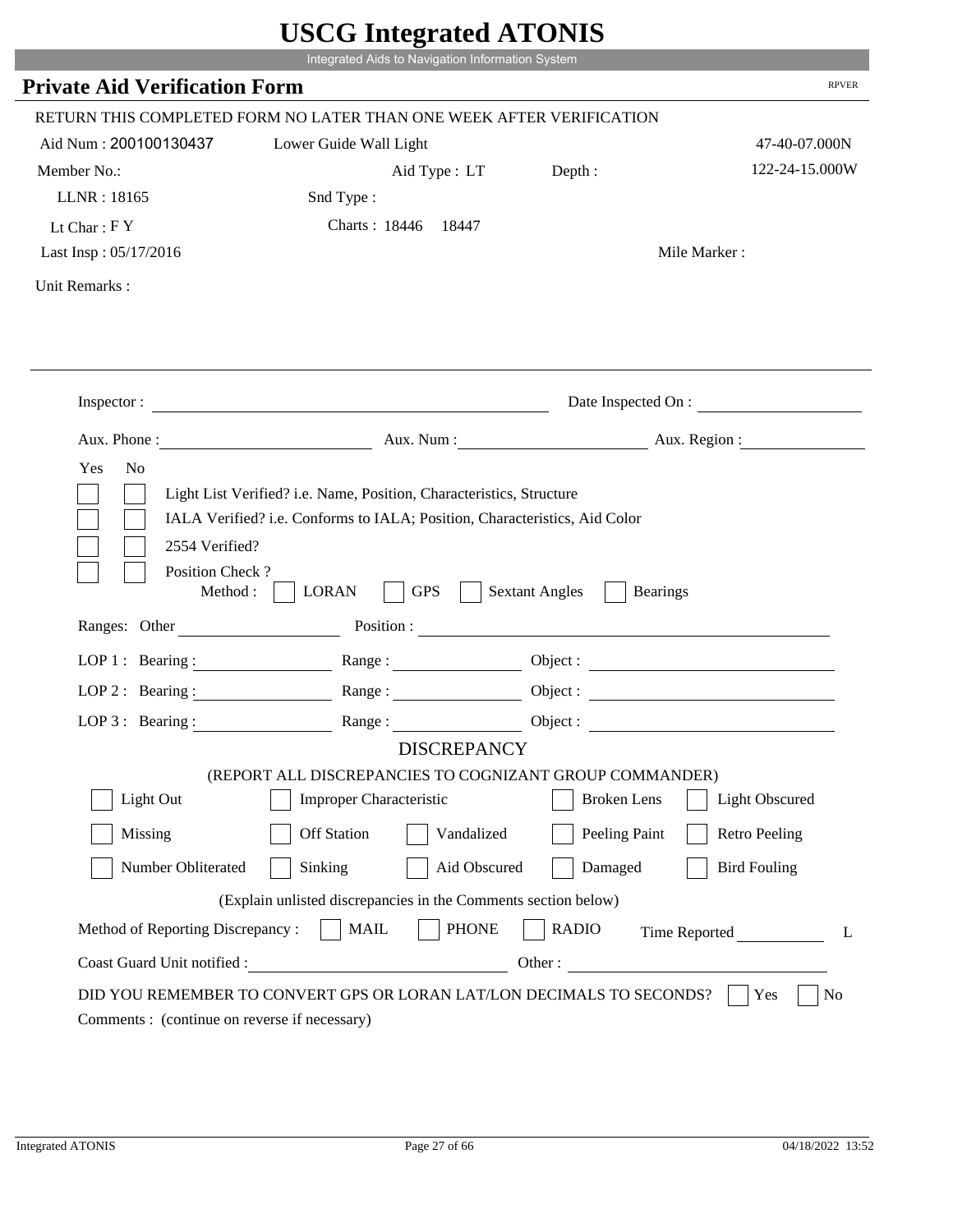|                                                                 | Integrated Aids to Navigation Information System                                                                                                   |                                                        |                      |
|-----------------------------------------------------------------|----------------------------------------------------------------------------------------------------------------------------------------------------|--------------------------------------------------------|----------------------|
| <b>Private Aid Verification Form</b>                            |                                                                                                                                                    |                                                        | <b>RPVER</b>         |
|                                                                 | RETURN THIS COMPLETED FORM NO LATER THAN ONE WEEK AFTER VERIFICATION                                                                               |                                                        |                      |
| Aid Num: 100117703625                                           | Mariners Cove Warning Light A                                                                                                                      |                                                        | 48-17-16.870N        |
| Member No.:                                                     | Aid Type: LT                                                                                                                                       | Depth:                                                 | 122-31-10.630W       |
| LLNR: 18758                                                     | Snd Type:                                                                                                                                          |                                                        |                      |
| Lt Char: $FI$ W 6s                                              | Charts: 18441                                                                                                                                      |                                                        |                      |
| Last Insp: 08/19/2016                                           |                                                                                                                                                    |                                                        | Mile Marker:         |
| Unit Remarks:                                                   |                                                                                                                                                    |                                                        |                      |
|                                                                 | Inspector:                                                                                                                                         |                                                        | Date Inspected On :  |
|                                                                 |                                                                                                                                                    |                                                        |                      |
| Aux. Phone :                                                    |                                                                                                                                                    | Aux. Num: Aux. Region:                                 |                      |
| N <sub>o</sub><br>Yes<br>2554 Verified?                         | Light List Verified? i.e. Name, Position, Characteristics, Structure<br>IALA Verified? i.e. Conforms to IALA; Position, Characteristics, Aid Color |                                                        |                      |
| Position Check?<br>Method :<br>Ranges: Other                    | <b>GPS</b><br><b>LORAN</b>                                                                                                                         | <b>Sextant Angles</b><br><b>Bearings</b><br>Position : |                      |
|                                                                 |                                                                                                                                                    |                                                        |                      |
|                                                                 | LOP 1: Bearing: $\qquad \qquad$ Range:                                                                                                             |                                                        |                      |
|                                                                 | LOP 2: Bearing: Range:                                                                                                                             |                                                        |                      |
| $LOP 3:$ Bearing :                                              | Range:                                                                                                                                             |                                                        | Object:              |
|                                                                 | <b>DISCREPANCY</b><br>(REPORT ALL DISCREPANCIES TO COGNIZANT GROUP COMMANDER)                                                                      |                                                        |                      |
| Light Out                                                       | Improper Characteristic                                                                                                                            | <b>Broken</b> Lens                                     | Light Obscured       |
|                                                                 | <b>Off Station</b><br>Vandalized                                                                                                                   |                                                        |                      |
| Missing                                                         |                                                                                                                                                    | Peeling Paint                                          | <b>Retro Peeling</b> |
| Number Obliterated                                              | Aid Obscured<br>Sinking                                                                                                                            | Damaged                                                | <b>Bird Fouling</b>  |
|                                                                 | (Explain unlisted discrepancies in the Comments section below)                                                                                     |                                                        |                      |
| Method of Reporting Discrepancy:<br>Coast Guard Unit notified : | <b>PHONE</b><br><b>MAIL</b><br>Other:                                                                                                              | <b>RADIO</b>                                           | Time Reported        |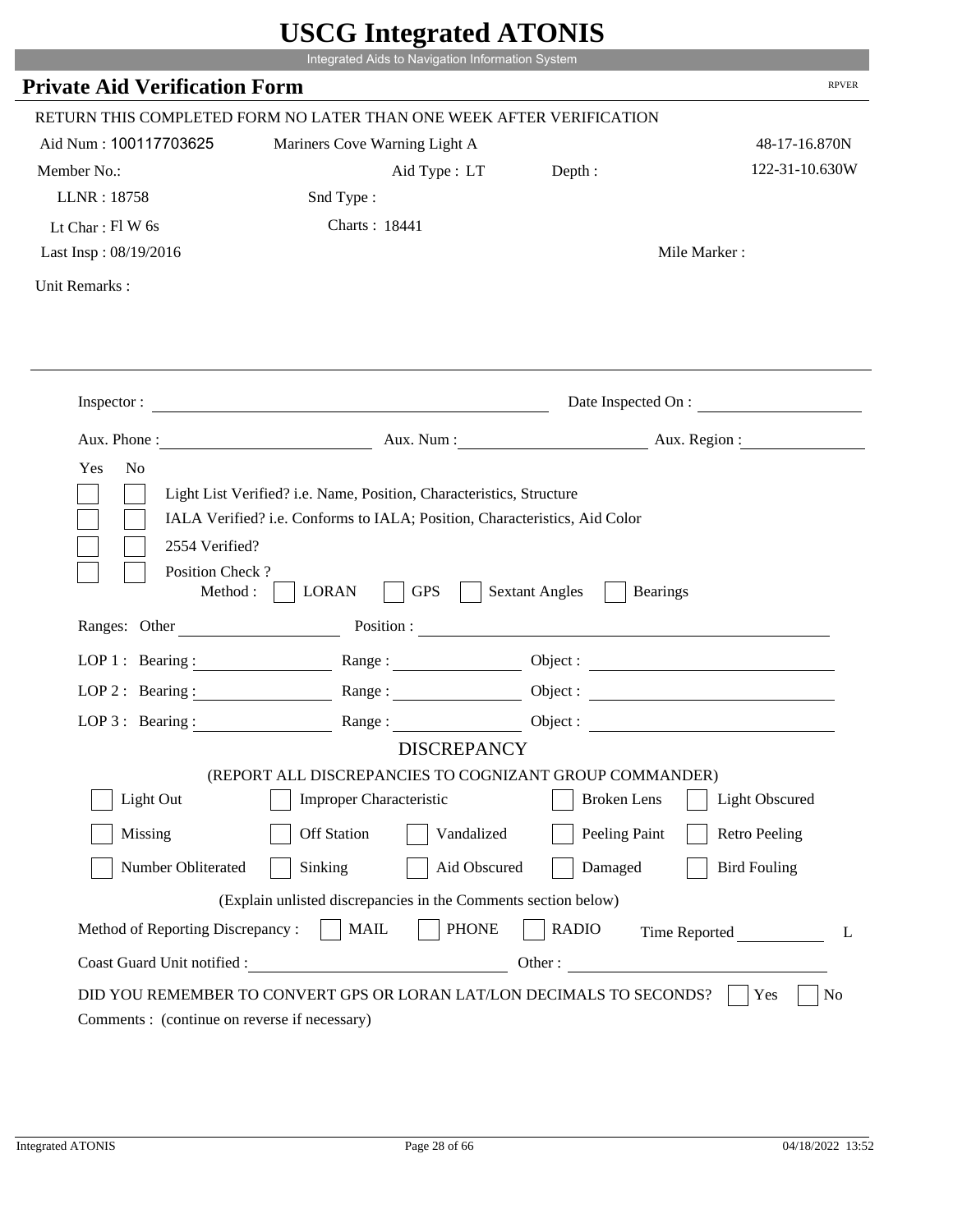|                                                                 | Integrated Aids to Navigation Information System                                                                                                   |                                                        |                      |
|-----------------------------------------------------------------|----------------------------------------------------------------------------------------------------------------------------------------------------|--------------------------------------------------------|----------------------|
| <b>Private Aid Verification Form</b>                            |                                                                                                                                                    |                                                        | <b>RPVER</b>         |
|                                                                 | RETURN THIS COMPLETED FORM NO LATER THAN ONE WEEK AFTER VERIFICATION                                                                               |                                                        |                      |
| Aid Num: 100117703635                                           | Mariners Cove Warning Light B                                                                                                                      |                                                        | 48-17-17.250N        |
| Member No.:                                                     | Aid Type: LT                                                                                                                                       | Depth:                                                 | 122-31-10.010W       |
| LLNR: 18759                                                     | Snd Type:                                                                                                                                          |                                                        |                      |
| Lt Char: $FI$ W 6s                                              | Charts: 18441                                                                                                                                      |                                                        |                      |
| Last Insp: 08/19/2016                                           |                                                                                                                                                    |                                                        | Mile Marker:         |
| Unit Remarks:                                                   |                                                                                                                                                    |                                                        |                      |
|                                                                 |                                                                                                                                                    |                                                        |                      |
|                                                                 | Inspector:                                                                                                                                         |                                                        | Date Inspected On :  |
| Aux. Phone :                                                    |                                                                                                                                                    | Aux. Num : Aux. Region :                               |                      |
| N <sub>o</sub><br>Yes<br>2554 Verified?                         | Light List Verified? i.e. Name, Position, Characteristics, Structure<br>IALA Verified? i.e. Conforms to IALA; Position, Characteristics, Aid Color |                                                        |                      |
| Position Check?<br>Method :<br>Ranges: Other                    | <b>GPS</b><br><b>LORAN</b>                                                                                                                         | <b>Sextant Angles</b><br><b>Bearings</b><br>Position : |                      |
|                                                                 |                                                                                                                                                    |                                                        |                      |
|                                                                 | LOP 1: Bearing: $\qquad \qquad$ Range:                                                                                                             |                                                        |                      |
|                                                                 | LOP 2: Bearing: Range:                                                                                                                             |                                                        |                      |
| $LOP 3:$ Bearing :                                              | Range:<br><b>DISCREPANCY</b>                                                                                                                       |                                                        | Object:              |
|                                                                 | (REPORT ALL DISCREPANCIES TO COGNIZANT GROUP COMMANDER)                                                                                            |                                                        |                      |
| Light Out                                                       | Improper Characteristic                                                                                                                            | <b>Broken</b> Lens                                     | Light Obscured       |
| Missing                                                         | <b>Off Station</b><br>Vandalized                                                                                                                   | Peeling Paint                                          | <b>Retro Peeling</b> |
|                                                                 | Aid Obscured                                                                                                                                       | Damaged                                                |                      |
| Number Obliterated                                              | Sinking                                                                                                                                            |                                                        | <b>Bird Fouling</b>  |
|                                                                 | (Explain unlisted discrepancies in the Comments section below)                                                                                     |                                                        |                      |
| Method of Reporting Discrepancy:<br>Coast Guard Unit notified : | <b>PHONE</b><br><b>MAIL</b><br>Other:                                                                                                              | <b>RADIO</b>                                           | Time Reported        |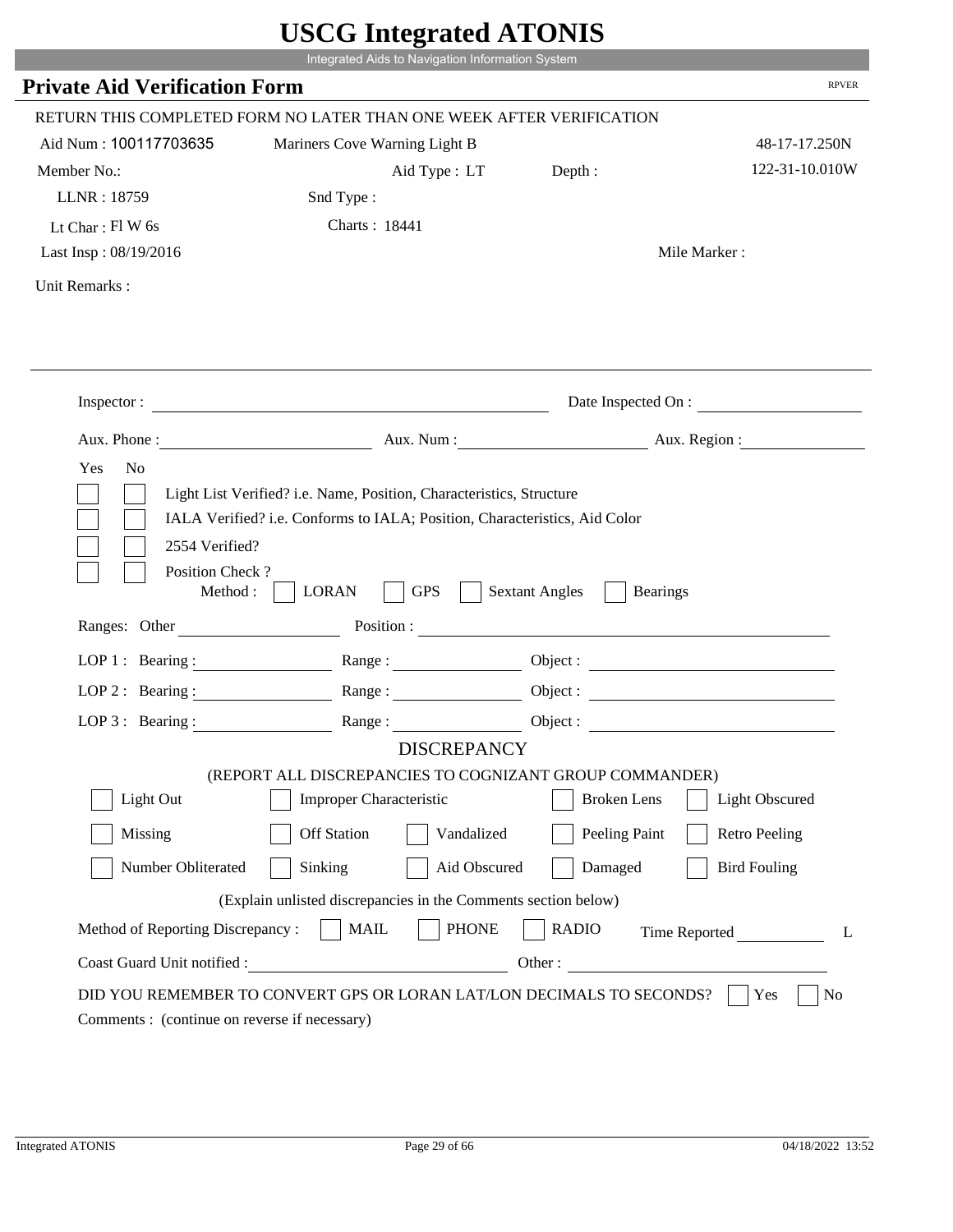|                                               | UDUU IIIIU ARUU ATUNID<br>Integrated Aids to Navigation Information System    |                                                        |                          |
|-----------------------------------------------|-------------------------------------------------------------------------------|--------------------------------------------------------|--------------------------|
| <b>Private Aid Verification Form</b>          |                                                                               |                                                        | <b>RPVER</b>             |
|                                               |                                                                               |                                                        |                          |
|                                               | RETURN THIS COMPLETED FORM NO LATER THAN ONE WEEK AFTER VERIFICATION          |                                                        |                          |
| Aid Num: 200100130376                         | Mukilteo Ferry Terminal Dolphin Light                                         |                                                        | 47-57-04.269N            |
| Member No.:                                   |                                                                               | Aid Type : LT Depth :                                  | 122-17-51.450W           |
| LLNR: 18465                                   | Snd Type:                                                                     |                                                        |                          |
| Lt Char: $FIY$ 6s                             | Charts: 18440 18441                                                           | 18443<br>18473                                         |                          |
| Last Insp: 06/25/2016                         |                                                                               |                                                        | Mile Marker:             |
| Unit Remarks:                                 |                                                                               |                                                        |                          |
|                                               |                                                                               |                                                        |                          |
|                                               | Inspector:                                                                    |                                                        | Date Inspected On :      |
|                                               |                                                                               |                                                        | Aux. Num : Aux. Region : |
| Position Check?<br>Method :<br>Ranges: Other  | <b>GPS</b><br><b>LORAN</b>                                                    | <b>Sextant Angles</b><br><b>Bearings</b><br>Position : |                          |
| LOP 1 : Bearing :                             |                                                                               |                                                        |                          |
| LOP $2:$ Bearing :                            |                                                                               |                                                        |                          |
|                                               |                                                                               |                                                        | Object :                 |
| $LOP 3:$ Bearing :                            | Range:                                                                        |                                                        | Object :                 |
|                                               | <b>DISCREPANCY</b><br>(REPORT ALL DISCREPANCIES TO COGNIZANT GROUP COMMANDER) |                                                        |                          |
| Light Out                                     | <b>Improper Characteristic</b>                                                | <b>Broken</b> Lens                                     | <b>Light Obscured</b>    |
| Missing                                       | <b>Off Station</b><br>Vandalized                                              | Peeling Paint                                          | <b>Retro Peeling</b>     |
| Number Obliterated                            | Aid Obscured<br>Sinking                                                       | Damaged                                                | <b>Bird Fouling</b>      |
|                                               | (Explain unlisted discrepancies in the Comments section below)                |                                                        |                          |
| Method of Reporting Discrepancy:              | <b>PHONE</b><br><b>MAIL</b>                                                   | <b>RADIO</b>                                           | Time Reported<br>L       |
| Coast Guard Unit notified :                   |                                                                               |                                                        | Other:                   |
| Comments : (continue on reverse if necessary) | DID YOU REMEMBER TO CONVERT GPS OR LORAN LAT/LON DECIMALS TO SECONDS?         |                                                        | No<br>Yes                |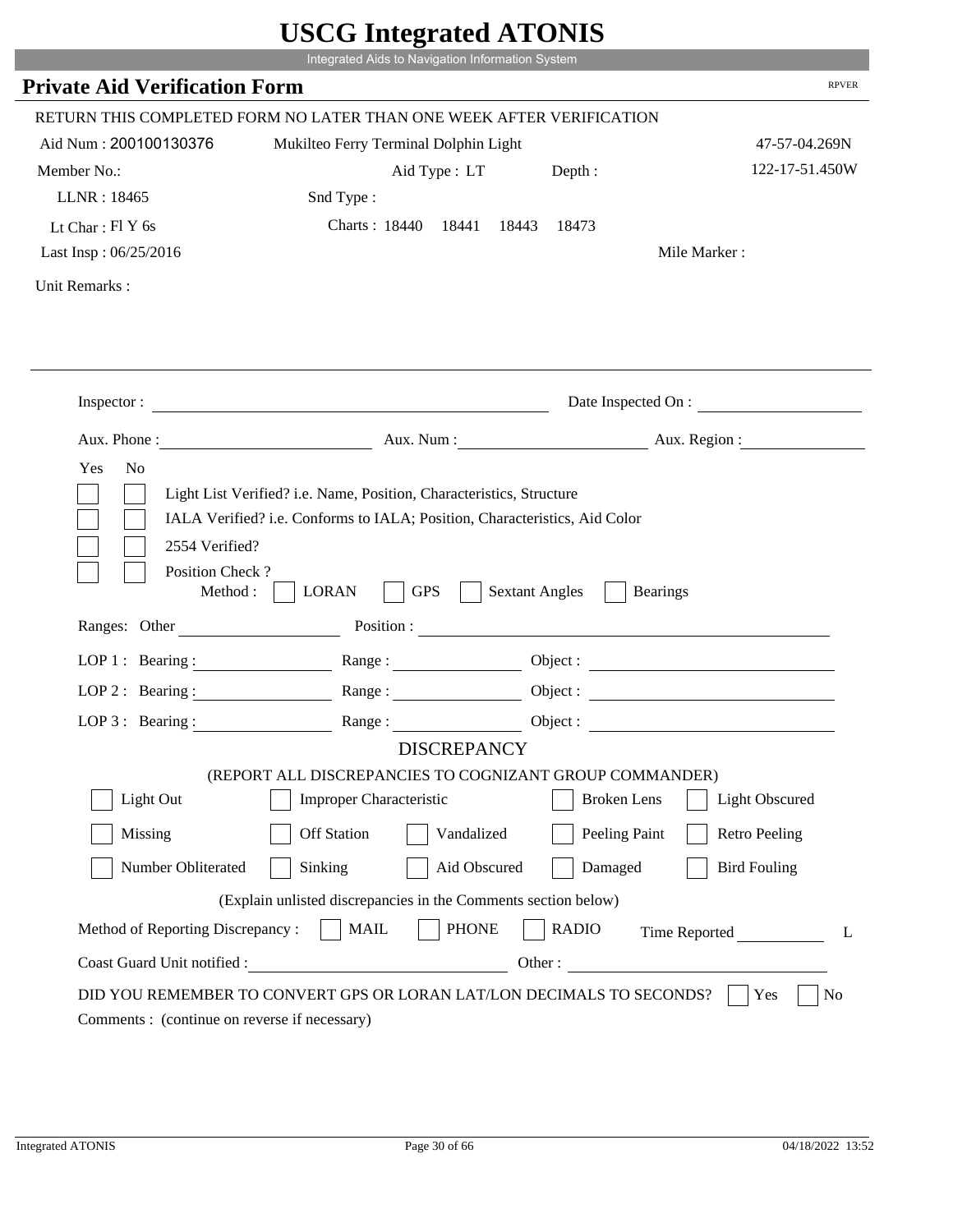|                                      | Integrated Aids to Navigation Information System                              | USUU IIItegrateu ATUNIS                  |                       |
|--------------------------------------|-------------------------------------------------------------------------------|------------------------------------------|-----------------------|
| <b>Private Aid Verification Form</b> |                                                                               |                                          | <b>RPVER</b>          |
|                                      | RETURN THIS COMPLETED FORM NO LATER THAN ONE WEEK AFTER VERIFICATION          |                                          |                       |
| Aid Num: 200100130192                | Navsta Pier Light A                                                           |                                          | 47-59-29.150N         |
| Member No.:                          |                                                                               | Aid Type : LT Depth :                    | 122-13-27.520W        |
| LLNR: 18540                          | Snd Type:                                                                     |                                          |                       |
| Lt Char: $FY$                        | Charts: 18441 18443 18444                                                     |                                          |                       |
| Last Insp: 06/25/2016                |                                                                               |                                          | Mile Marker:          |
| Unit Remarks:                        |                                                                               |                                          |                       |
|                                      |                                                                               |                                          |                       |
|                                      | Inspector: $\qquad \qquad$                                                    |                                          | Date Inspected On :   |
|                                      |                                                                               |                                          |                       |
|                                      | Aux. Phone : Aux. Num : Aux. Num : Aux. Num : Aux. Region :                   |                                          |                       |
|                                      |                                                                               |                                          |                       |
| Position Check?<br>Method:           | <b>LORAN</b><br><b>GPS</b>                                                    | <b>Sextant Angles</b><br><b>Bearings</b> |                       |
| Ranges: Other                        |                                                                               | Position :                               |                       |
| LOP 1 : Bearing : $\qquad \qquad$    |                                                                               |                                          |                       |
| $LOP$ 2 : Bearing :                  | $\mathbf{Range} : \underline{\hspace{1cm}} \qquad \qquad \qquad \qquad$       |                                          |                       |
| $LOP 3:$ Bearing:                    | Range:                                                                        | Object :                                 |                       |
|                                      | <b>DISCREPANCY</b><br>(REPORT ALL DISCREPANCIES TO COGNIZANT GROUP COMMANDER) |                                          |                       |
| Light Out                            | <b>Improper Characteristic</b>                                                | <b>Broken</b> Lens                       | <b>Light Obscured</b> |
| Missing                              | <b>Off Station</b><br>Vandalized                                              | Peeling Paint                            | <b>Retro Peeling</b>  |
| Number Obliterated                   | Sinking<br>Aid Obscured                                                       | Damaged                                  | <b>Bird Fouling</b>   |
|                                      | (Explain unlisted discrepancies in the Comments section below)                |                                          |                       |
| Method of Reporting Discrepancy:     | <b>PHONE</b><br><b>MAIL</b>                                                   | <b>RADIO</b>                             |                       |
| Coast Guard Unit notified :          | <u> 1990 - Johann Barbara, martin a</u>                                       | Other:                                   | Time Reported<br>L    |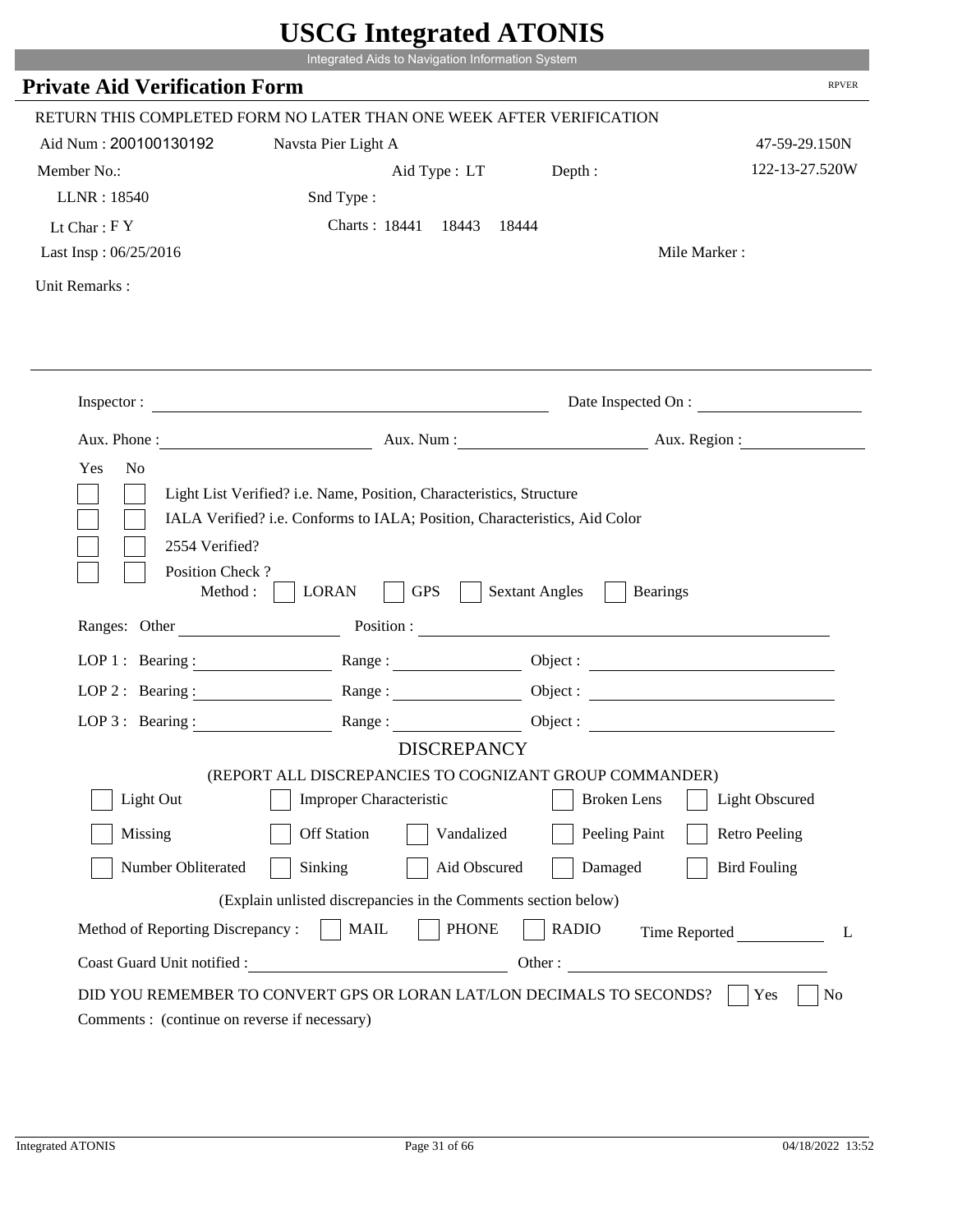|                                             | UDUU MIULIUU ATUTID                                                                                                                                                                                                                                                                                                                                            |                                          |                        |
|---------------------------------------------|----------------------------------------------------------------------------------------------------------------------------------------------------------------------------------------------------------------------------------------------------------------------------------------------------------------------------------------------------------------|------------------------------------------|------------------------|
|                                             | Integrated Aids to Navigation Information System                                                                                                                                                                                                                                                                                                               |                                          |                        |
| <b>Private Aid Verification Form</b>        |                                                                                                                                                                                                                                                                                                                                                                |                                          | <b>RPVER</b>           |
|                                             | RETURN THIS COMPLETED FORM NO LATER THAN ONE WEEK AFTER VERIFICATION                                                                                                                                                                                                                                                                                           |                                          |                        |
| Aid Num: 200100130194                       | Navsta Pier Light B                                                                                                                                                                                                                                                                                                                                            |                                          | 47-59-39.970N          |
| Member No.:                                 | Aid Type : LT Depth :                                                                                                                                                                                                                                                                                                                                          |                                          | 122-13-26.250W         |
| LLNR: 18541                                 | Snd Type:                                                                                                                                                                                                                                                                                                                                                      |                                          |                        |
| Lt Char: $FY$                               | Charts: 18441 18443 18444                                                                                                                                                                                                                                                                                                                                      |                                          |                        |
| Last Insp: 06/25/2016                       |                                                                                                                                                                                                                                                                                                                                                                |                                          | Mile Marker:           |
| Unit Remarks:                               |                                                                                                                                                                                                                                                                                                                                                                |                                          |                        |
|                                             |                                                                                                                                                                                                                                                                                                                                                                |                                          |                        |
|                                             |                                                                                                                                                                                                                                                                                                                                                                |                                          |                        |
|                                             | Inspector:                                                                                                                                                                                                                                                                                                                                                     |                                          | Date Inspected On :    |
|                                             |                                                                                                                                                                                                                                                                                                                                                                |                                          | Aux. Num: Aux. Region: |
| Yes<br>N <sub>o</sub><br>2554 Verified?     | Light List Verified? i.e. Name, Position, Characteristics, Structure<br>IALA Verified? i.e. Conforms to IALA; Position, Characteristics, Aid Color                                                                                                                                                                                                             |                                          |                        |
| Position Check?<br>Method:<br>Ranges: Other | <b>GPS</b><br><b>LORAN</b>                                                                                                                                                                                                                                                                                                                                     | <b>Sextant Angles</b><br><b>Bearings</b> |                        |
|                                             | Position :                                                                                                                                                                                                                                                                                                                                                     |                                          |                        |
|                                             | LOP 1: Bearing : $\qquad \qquad$ Range :                                                                                                                                                                                                                                                                                                                       |                                          |                        |
| LOP $2:$ Bearing :                          | $Range: \begin{tabular}{ c c c } \hline \rule{0.3cm}{.03cm} \rule{0.3cm}{.03cm} \rule{0.3cm}{.03cm} \rule{0.3cm}{.03cm} \rule{0.3cm}{.03cm} \rule{0.3cm}{.03cm} \rule{0.3cm}{.03cm} \rule{0.3cm}{.03cm} \rule{0.3cm}{.03cm} \rule{0.3cm}{.03cm} \rule{0.3cm}{.03cm} \rule{0.3cm}{.03cm} \rule{0.3cm}{.03cm} \rule{0.3cm}{.03cm} \rule{0.3cm}{.03cm} \rule{0.3$ |                                          |                        |
|                                             | LOP 3: Bearing: Range: Object:                                                                                                                                                                                                                                                                                                                                 |                                          |                        |
|                                             | <b>DISCREPANCY</b>                                                                                                                                                                                                                                                                                                                                             |                                          |                        |
| Light Out                                   | (REPORT ALL DISCREPANCIES TO COGNIZANT GROUP COMMANDER)<br>Improper Characteristic                                                                                                                                                                                                                                                                             | <b>Broken</b> Lens                       | Light Obscured         |
|                                             |                                                                                                                                                                                                                                                                                                                                                                |                                          |                        |
| Missing                                     | <b>Off Station</b><br>Vandalized                                                                                                                                                                                                                                                                                                                               | Peeling Paint                            | <b>Retro Peeling</b>   |
| Number Obliterated                          | Sinking<br>Aid Obscured                                                                                                                                                                                                                                                                                                                                        | Damaged                                  | <b>Bird Fouling</b>    |
|                                             | (Explain unlisted discrepancies in the Comments section below)                                                                                                                                                                                                                                                                                                 |                                          |                        |
| Method of Reporting Discrepancy:            | <b>PHONE</b><br><b>MAIL</b>                                                                                                                                                                                                                                                                                                                                    | <b>RADIO</b>                             | Time Reported<br>L     |

Т.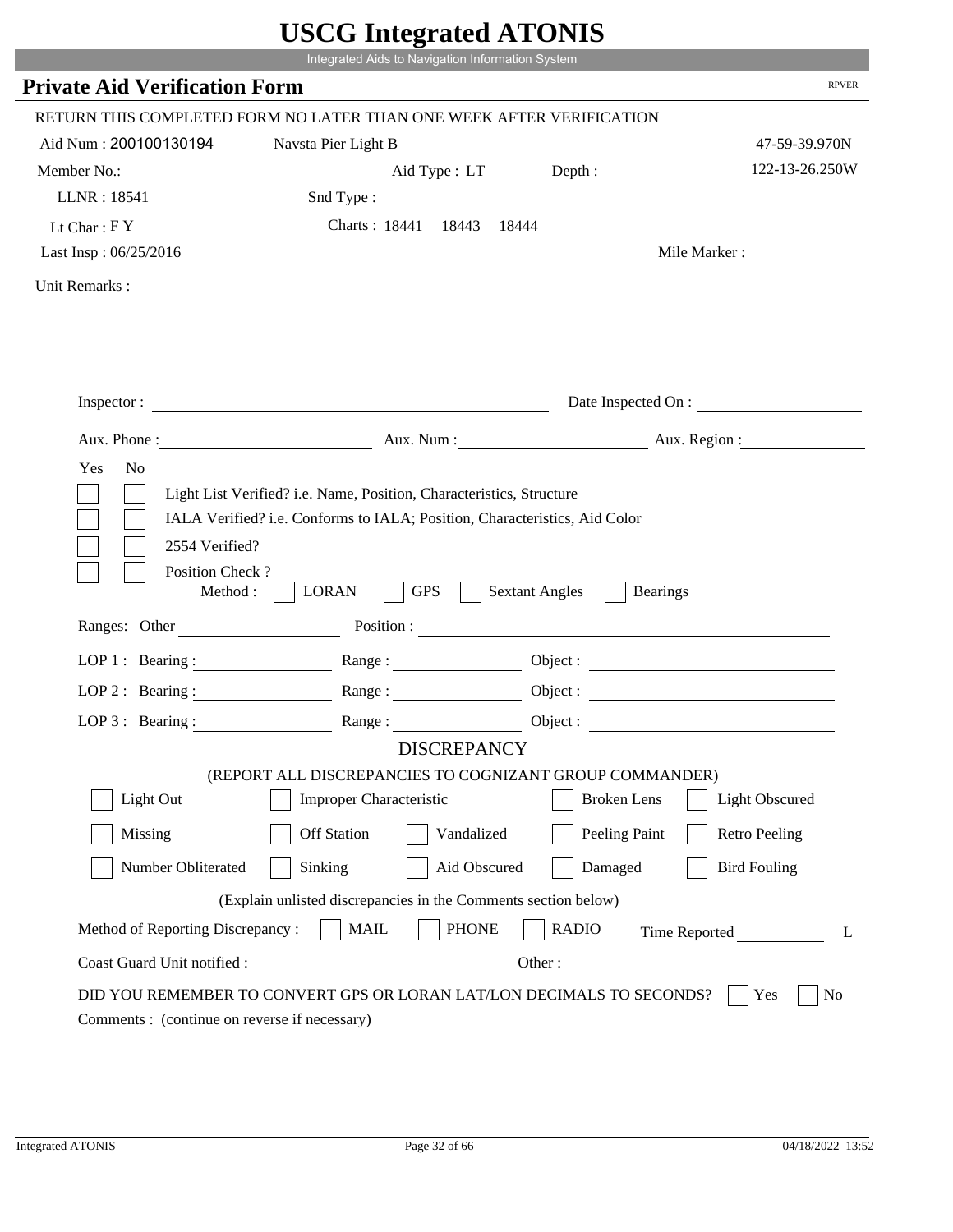|                                                                        | Integrated Aids to Navigation Information System                                                                                                   | $\sim$                                   |                       |
|------------------------------------------------------------------------|----------------------------------------------------------------------------------------------------------------------------------------------------|------------------------------------------|-----------------------|
| <b>Private Aid Verification Form</b>                                   |                                                                                                                                                    |                                          | <b>RPVER</b>          |
|                                                                        | RETURN THIS COMPLETED FORM NO LATER THAN ONE WEEK AFTER VERIFICATION                                                                               |                                          |                       |
| Aid Num: 200100130163                                                  | North Leschi Breakwater Lights (5)                                                                                                                 |                                          | 47-36-14.688N         |
| Member No.:                                                            | Aid Type : LT Depth :                                                                                                                              |                                          | 122-16-55.991W        |
| LLNR: 18387                                                            | Snd Type:                                                                                                                                          |                                          |                       |
| Lt Char: $FY$                                                          | Charts: 18447                                                                                                                                      |                                          |                       |
| Last Insp: 10/21/2016                                                  |                                                                                                                                                    |                                          | Mile Marker:          |
| Unit Remarks:                                                          |                                                                                                                                                    |                                          |                       |
|                                                                        |                                                                                                                                                    |                                          | Date Inspected On :   |
|                                                                        | Aux. Phone : Aux. Num : Aux. Num : Aux. Num : Aux. Region :                                                                                        |                                          |                       |
| Yes<br>N <sub>o</sub>                                                  | Light List Verified? i.e. Name, Position, Characteristics, Structure<br>IALA Verified? i.e. Conforms to IALA; Position, Characteristics, Aid Color |                                          |                       |
| 2554 Verified?<br>Position Check?<br>Method : $\vert$<br>Ranges: Other | <b>GPS</b><br><b>LORAN</b>                                                                                                                         | <b>Sextant Angles</b><br><b>Bearings</b> |                       |
|                                                                        |                                                                                                                                                    |                                          |                       |
|                                                                        | LOP 1: Bearing: Range:                                                                                                                             |                                          |                       |
| LOP 2 : Bearing :                                                      |                                                                                                                                                    |                                          |                       |
|                                                                        | LOP 3: Bearing: Range: Range: Object:                                                                                                              |                                          |                       |
|                                                                        | <b>DISCREPANCY</b><br>(REPORT ALL DISCREPANCIES TO COGNIZANT GROUP COMMANDER)                                                                      |                                          |                       |
| Light Out                                                              | Improper Characteristic                                                                                                                            | <b>Broken</b> Lens                       | <b>Light Obscured</b> |
| Missing                                                                | <b>Off Station</b><br>Vandalized                                                                                                                   |                                          | <b>Retro Peeling</b>  |
|                                                                        |                                                                                                                                                    | Peeling Paint                            |                       |
| Number Obliterated                                                     | Sinking<br>Aid Obscured                                                                                                                            | Damaged                                  | <b>Bird Fouling</b>   |
|                                                                        | (Explain unlisted discrepancies in the Comments section below)                                                                                     |                                          |                       |
| Method of Reporting Discrepancy:<br>Coast Guard Unit notified :        | <b>MAIL</b><br><b>PHONE</b><br><u> 1980 - Johann Barbara, martxa eta politikar</u>                                                                 | <b>RADIO</b><br>Other:                   | Time Reported<br>L    |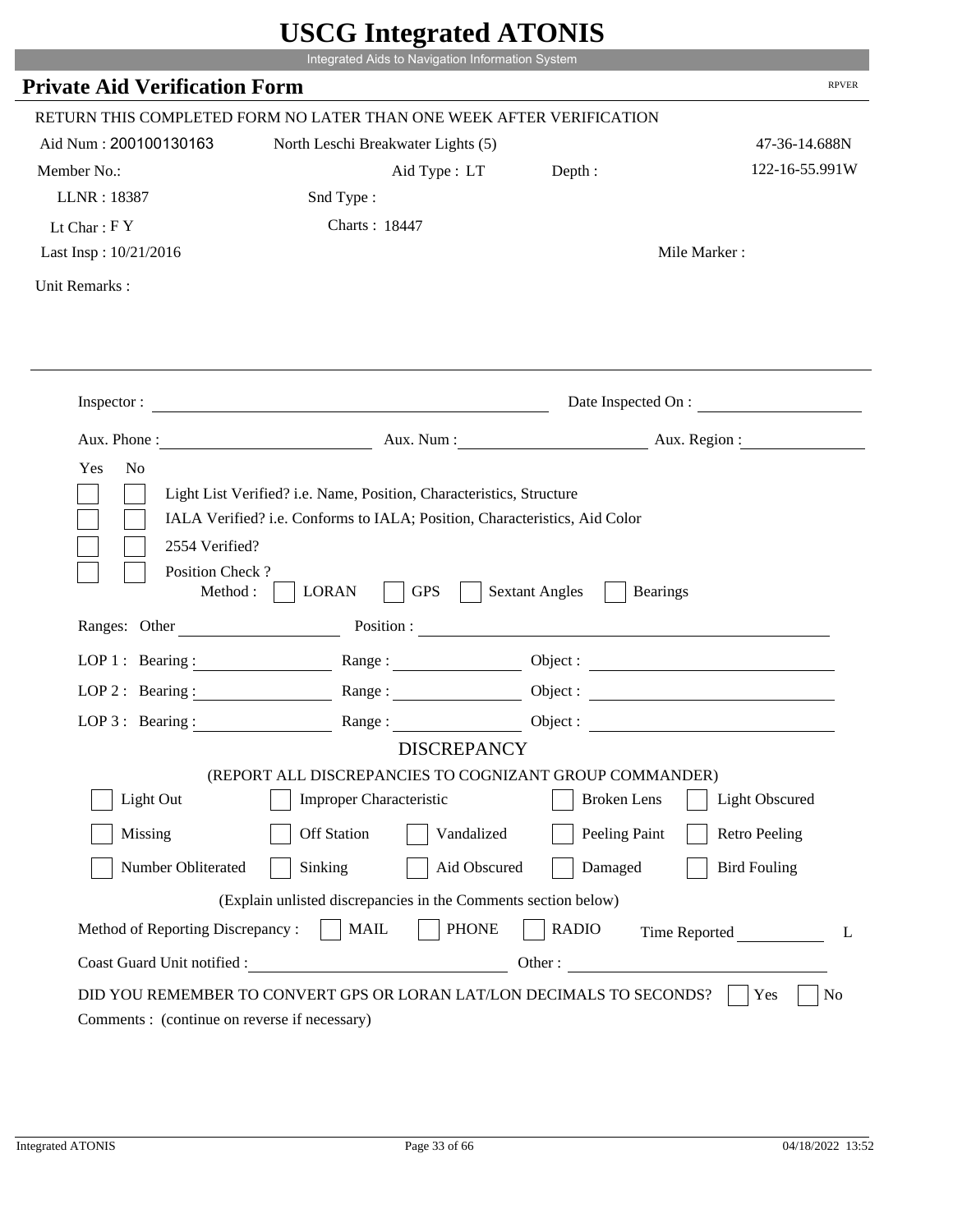|                                              | UDUU IIIIU ARUU ATUNID<br>Integrated Aids to Navigation Information System                                                                                                                                                     |                       |                                 |
|----------------------------------------------|--------------------------------------------------------------------------------------------------------------------------------------------------------------------------------------------------------------------------------|-----------------------|---------------------------------|
| <b>Private Aid Verification Form</b>         |                                                                                                                                                                                                                                |                       | <b>RPVER</b>                    |
|                                              |                                                                                                                                                                                                                                |                       |                                 |
|                                              | RETURN THIS COMPLETED FORM NO LATER THAN ONE WEEK AFTER VERIFICATION                                                                                                                                                           |                       |                                 |
| Aid Num: 200100130536                        | Orchard Rocks Fish Pen Lights (3)                                                                                                                                                                                              |                       | 47-34-36.000N<br>122-31-48.000W |
| Member No.:                                  | Aid Type : LT                                                                                                                                                                                                                  | Depth:                |                                 |
| LLNR: 18050                                  | Snd Type:                                                                                                                                                                                                                      |                       |                                 |
| Lt Char: $FIY$ 6s                            | Charts: 18440 18441                                                                                                                                                                                                            | 18449<br>18474        | Mile Marker:                    |
| Last Insp: 03/29/2016                        |                                                                                                                                                                                                                                |                       |                                 |
| Unit Remarks:                                |                                                                                                                                                                                                                                |                       |                                 |
|                                              |                                                                                                                                                                                                                                |                       |                                 |
|                                              | Inspector:                                                                                                                                                                                                                     |                       | Date Inspected On :             |
| Aux. Phone :                                 |                                                                                                                                                                                                                                |                       | Aux. Num : Aux. Region :        |
| Yes<br>N <sub>o</sub>                        | Light List Verified? i.e. Name, Position, Characteristics, Structure<br>IALA Verified? i.e. Conforms to IALA; Position, Characteristics, Aid Color                                                                             |                       |                                 |
| 2554 Verified?<br>Position Check?<br>Method: | <b>GPS</b><br><b>LORAN</b>                                                                                                                                                                                                     | <b>Sextant Angles</b> | <b>Bearings</b>                 |
| Ranges: Other                                | Position : The Contract of the Contract of the Contract of the Contract of the Contract of the Contract of the Contract of the Contract of the Contract of the Contract of the Contract of the Contract of the Contract of the |                       |                                 |
| LOP 1 : Bearing :                            |                                                                                                                                                                                                                                |                       | Object :                        |
| $LOP$ 2 : Bearing :                          | Range :                                                                                                                                                                                                                        |                       |                                 |
| LOP $3:$ Bearing :                           | Range:                                                                                                                                                                                                                         |                       |                                 |
|                                              | <b>DISCREPANCY</b>                                                                                                                                                                                                             |                       |                                 |
|                                              | (REPORT ALL DISCREPANCIES TO COGNIZANT GROUP COMMANDER)                                                                                                                                                                        |                       |                                 |
| Light Out                                    | <b>Improper Characteristic</b>                                                                                                                                                                                                 | <b>Broken</b> Lens    | <b>Light Obscured</b>           |
| Missing                                      | <b>Off Station</b><br>Vandalized                                                                                                                                                                                               | Peeling Paint         | <b>Retro Peeling</b>            |
| Number Obliterated                           | Sinking<br>Aid Obscured                                                                                                                                                                                                        | Damaged               | <b>Bird Fouling</b>             |
|                                              | (Explain unlisted discrepancies in the Comments section below)                                                                                                                                                                 |                       |                                 |
| Method of Reporting Discrepancy:             | <b>PHONE</b><br><b>MAIL</b>                                                                                                                                                                                                    | <b>RADIO</b>          | Time Reported<br>L              |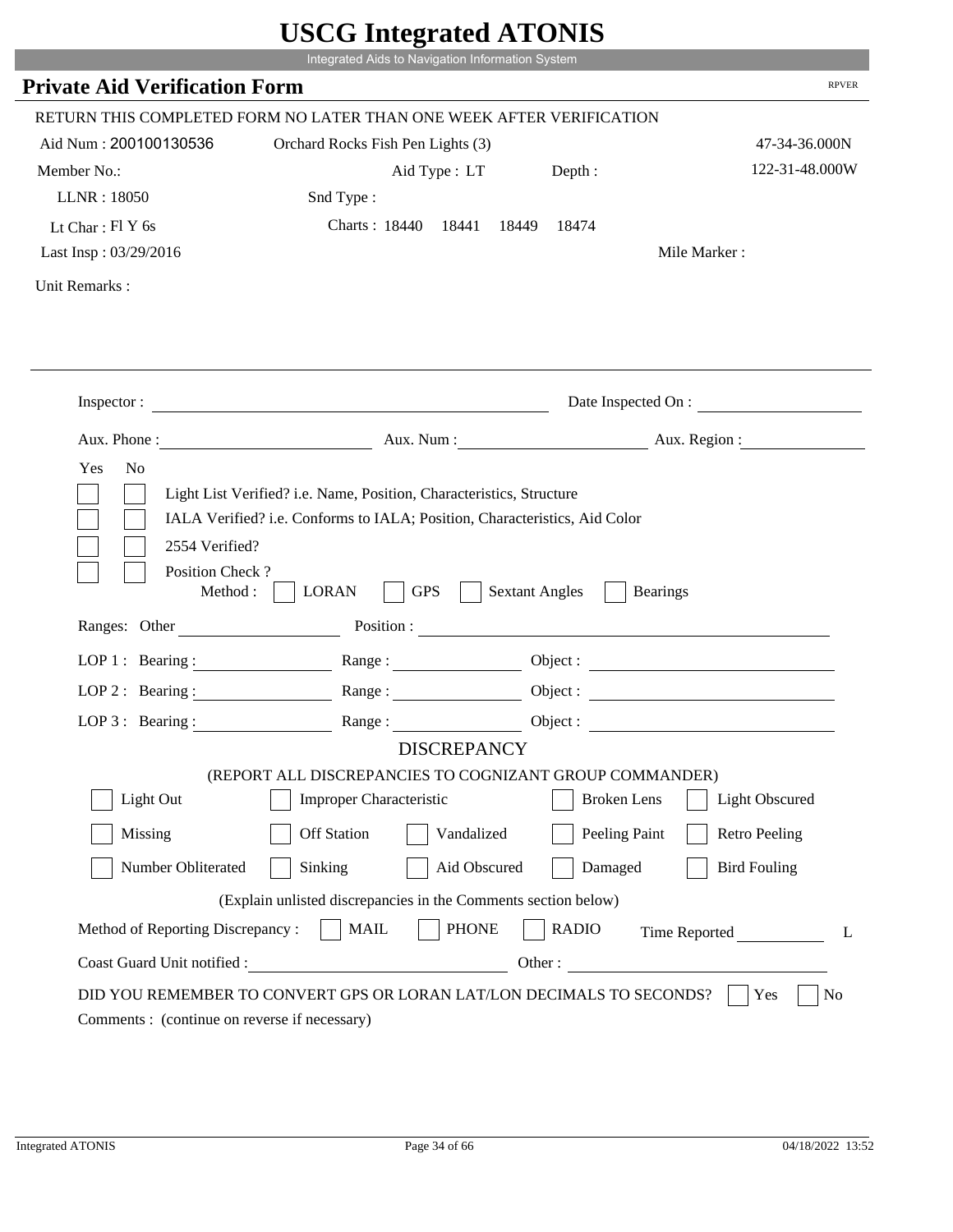|                                             | UDUU IIIItgi altu ATUNID                                                                                                                           |                                          |                          |
|---------------------------------------------|----------------------------------------------------------------------------------------------------------------------------------------------------|------------------------------------------|--------------------------|
|                                             | Integrated Aids to Navigation Information System                                                                                                   |                                          |                          |
| <b>Private Aid Verification Form</b>        |                                                                                                                                                    |                                          | <b>RPVER</b>             |
|                                             | RETURN THIS COMPLETED FORM NO LATER THAN ONE WEEK AFTER VERIFICATION                                                                               |                                          |                          |
| Aid Num: 200100130467                       | Peale Passage Fish Pen Lights (2)                                                                                                                  |                                          | 47-12-02.600N            |
| Member No.:                                 | Aid Type : LT                                                                                                                                      | Depth:                                   | 122-54-13.000W           |
| LLNR: 18450                                 | Snd Type:                                                                                                                                          |                                          |                          |
| Lt Char: $FIY$ 6s                           | Charts: 18440 18448                                                                                                                                |                                          |                          |
| Last Insp: 12/29/2016                       |                                                                                                                                                    |                                          | Mile Marker:             |
| Unit Remarks:                               |                                                                                                                                                    |                                          |                          |
|                                             |                                                                                                                                                    |                                          |                          |
|                                             |                                                                                                                                                    |                                          |                          |
|                                             | Inspector: $\qquad \qquad$                                                                                                                         |                                          | Date Inspected On :      |
|                                             |                                                                                                                                                    |                                          | Aux. Num : Aux. Region : |
| Yes<br>N <sub>o</sub><br>2554 Verified?     | Light List Verified? i.e. Name, Position, Characteristics, Structure<br>IALA Verified? i.e. Conforms to IALA; Position, Characteristics, Aid Color |                                          |                          |
| Position Check?<br>Method:<br>Ranges: Other | <b>GPS</b><br><b>LORAN</b>                                                                                                                         | <b>Sextant Angles</b><br><b>Bearings</b> |                          |
|                                             |                                                                                                                                                    | Position :                               |                          |
| LOP 1 : Bearing :                           |                                                                                                                                                    |                                          | Object :                 |
| LOP $2:$ Bearing :                          | Range:                                                                                                                                             |                                          |                          |
| $LOP$ 3 : Bearing :                         | Range:                                                                                                                                             |                                          | Object :                 |
|                                             | <b>DISCREPANCY</b>                                                                                                                                 |                                          |                          |
| Light Out                                   | (REPORT ALL DISCREPANCIES TO COGNIZANT GROUP COMMANDER)<br><b>Improper Characteristic</b>                                                          | <b>Broken</b> Lens                       | <b>Light Obscured</b>    |
|                                             |                                                                                                                                                    |                                          |                          |
| Missing                                     | <b>Off Station</b><br>Vandalized                                                                                                                   | Peeling Paint                            | <b>Retro Peeling</b>     |
| Number Obliterated                          | Aid Obscured<br>Sinking                                                                                                                            | Damaged                                  | <b>Bird Fouling</b>      |
|                                             | (Explain unlisted discrepancies in the Comments section below)                                                                                     |                                          |                          |
| Method of Reporting Discrepancy:            | <b>PHONE</b><br><b>MAIL</b>                                                                                                                        | <b>RADIO</b>                             | Time Reported<br>L       |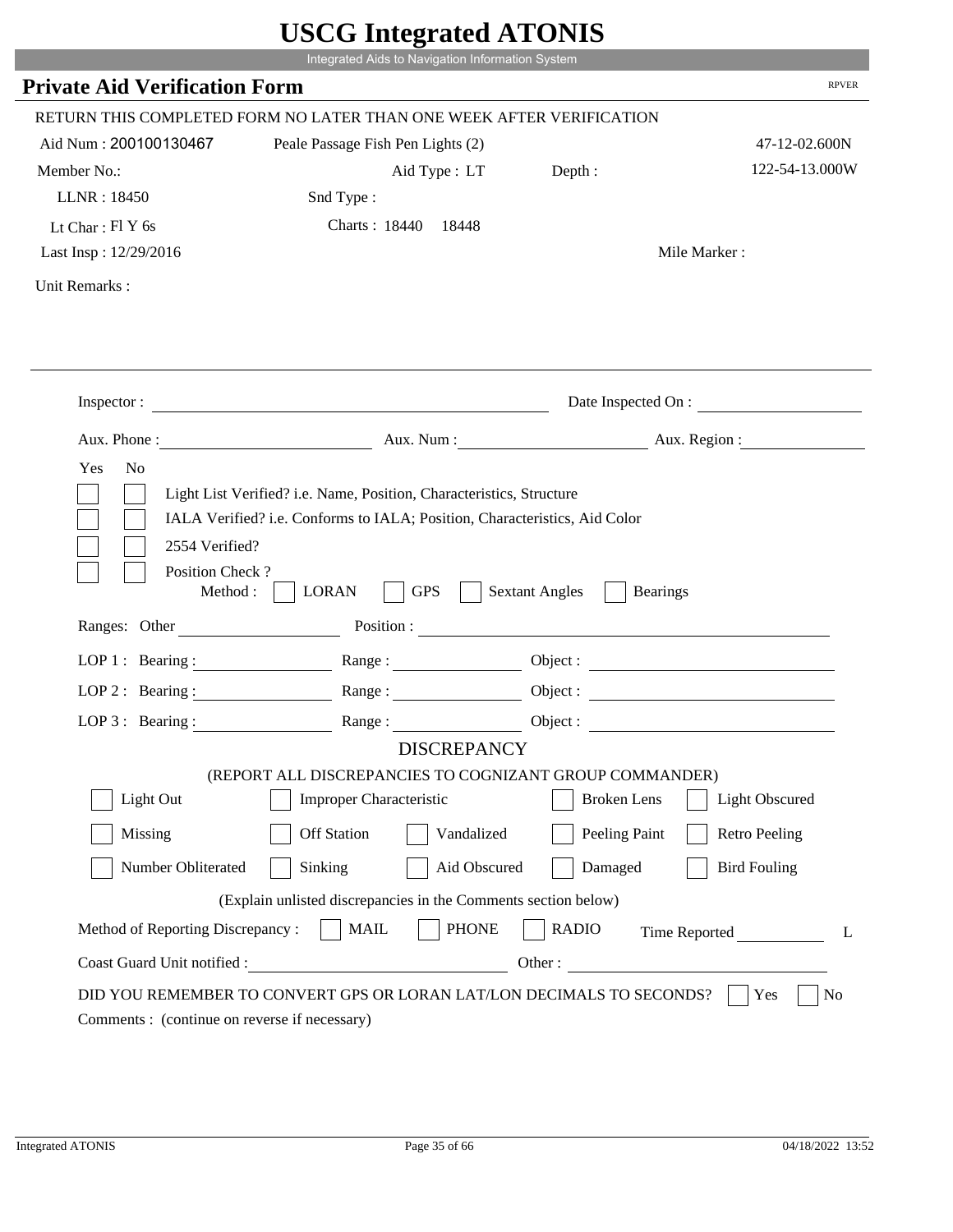|                                                               | UDUU IIIIU ARUU ATUNID<br>Integrated Aids to Navigation Information System                |                                                                                                                                                                                                                                                                            |                |
|---------------------------------------------------------------|-------------------------------------------------------------------------------------------|----------------------------------------------------------------------------------------------------------------------------------------------------------------------------------------------------------------------------------------------------------------------------|----------------|
|                                                               |                                                                                           |                                                                                                                                                                                                                                                                            | <b>RPVER</b>   |
| <b>Private Aid Verification Form</b>                          |                                                                                           |                                                                                                                                                                                                                                                                            |                |
|                                                               | RETURN THIS COMPLETED FORM NO LATER THAN ONE WEEK AFTER VERIFICATION                      |                                                                                                                                                                                                                                                                            |                |
| Aid Num: 200100130338                                         | Penn Cove Mussel Raft East Lights (2)                                                     |                                                                                                                                                                                                                                                                            | 48-13-15.657N  |
| Member No.:                                                   | Aid Type : LT Depth :                                                                     |                                                                                                                                                                                                                                                                            | 122-42-13.489W |
| LLNR: 18645                                                   | Snd Type:                                                                                 |                                                                                                                                                                                                                                                                            |                |
| Lt Char: $FIY$ 6s                                             | Charts: 18440 18441                                                                       |                                                                                                                                                                                                                                                                            |                |
| Last Insp: 08/19/2016                                         |                                                                                           | Mile Marker:                                                                                                                                                                                                                                                               |                |
| Unit Remarks:                                                 |                                                                                           |                                                                                                                                                                                                                                                                            |                |
|                                                               |                                                                                           |                                                                                                                                                                                                                                                                            |                |
|                                                               | Inspector:                                                                                | Date Inspected On :                                                                                                                                                                                                                                                        |                |
| Aux. Phone :                                                  |                                                                                           | Aux. Num: Aux. Region:                                                                                                                                                                                                                                                     |                |
| 2554 Verified?<br>Position Check?<br>Method:<br>Ranges: Other | <b>GPS</b><br><b>LORAN</b>                                                                | <b>Sextant Angles</b><br><b>Bearings</b><br>Position : The Contract of the Contract of the Contract of the Contract of the Contract of the Contract of the Contract of the Contract of the Contract of the Contract of the Contract of the Contract of the Contract of the |                |
| LOP 1 : Bearing :                                             |                                                                                           |                                                                                                                                                                                                                                                                            |                |
|                                                               |                                                                                           |                                                                                                                                                                                                                                                                            |                |
| $LOP$ 2 : Bearing :                                           | Range:                                                                                    |                                                                                                                                                                                                                                                                            |                |
| LOP $3$ : Bearing :                                           | Range:                                                                                    |                                                                                                                                                                                                                                                                            |                |
|                                                               | <b>DISCREPANCY</b>                                                                        |                                                                                                                                                                                                                                                                            |                |
| Light Out                                                     | (REPORT ALL DISCREPANCIES TO COGNIZANT GROUP COMMANDER)<br><b>Improper Characteristic</b> | <b>Broken</b> Lens<br><b>Light Obscured</b>                                                                                                                                                                                                                                |                |
|                                                               |                                                                                           |                                                                                                                                                                                                                                                                            |                |
| Missing                                                       | <b>Off Station</b><br>Vandalized                                                          | Peeling Paint<br><b>Retro Peeling</b>                                                                                                                                                                                                                                      |                |
| Number Obliterated                                            | Sinking<br>Aid Obscured                                                                   | Damaged<br><b>Bird Fouling</b>                                                                                                                                                                                                                                             |                |
|                                                               | (Explain unlisted discrepancies in the Comments section below)                            |                                                                                                                                                                                                                                                                            |                |
| Method of Reporting Discrepancy:                              | <b>PHONE</b><br><b>MAIL</b>                                                               | <b>RADIO</b><br>Time Reported                                                                                                                                                                                                                                              | L              |
| Coast Guard Unit notified :                                   | <u> 1980 - Johann Barbara, martin d</u>                                                   | Other:                                                                                                                                                                                                                                                                     |                |
| Comments : (continue on reverse if necessary)                 | DID YOU REMEMBER TO CONVERT GPS OR LORAN LAT/LON DECIMALS TO SECONDS?                     | Yes                                                                                                                                                                                                                                                                        | N <sub>0</sub> |

p.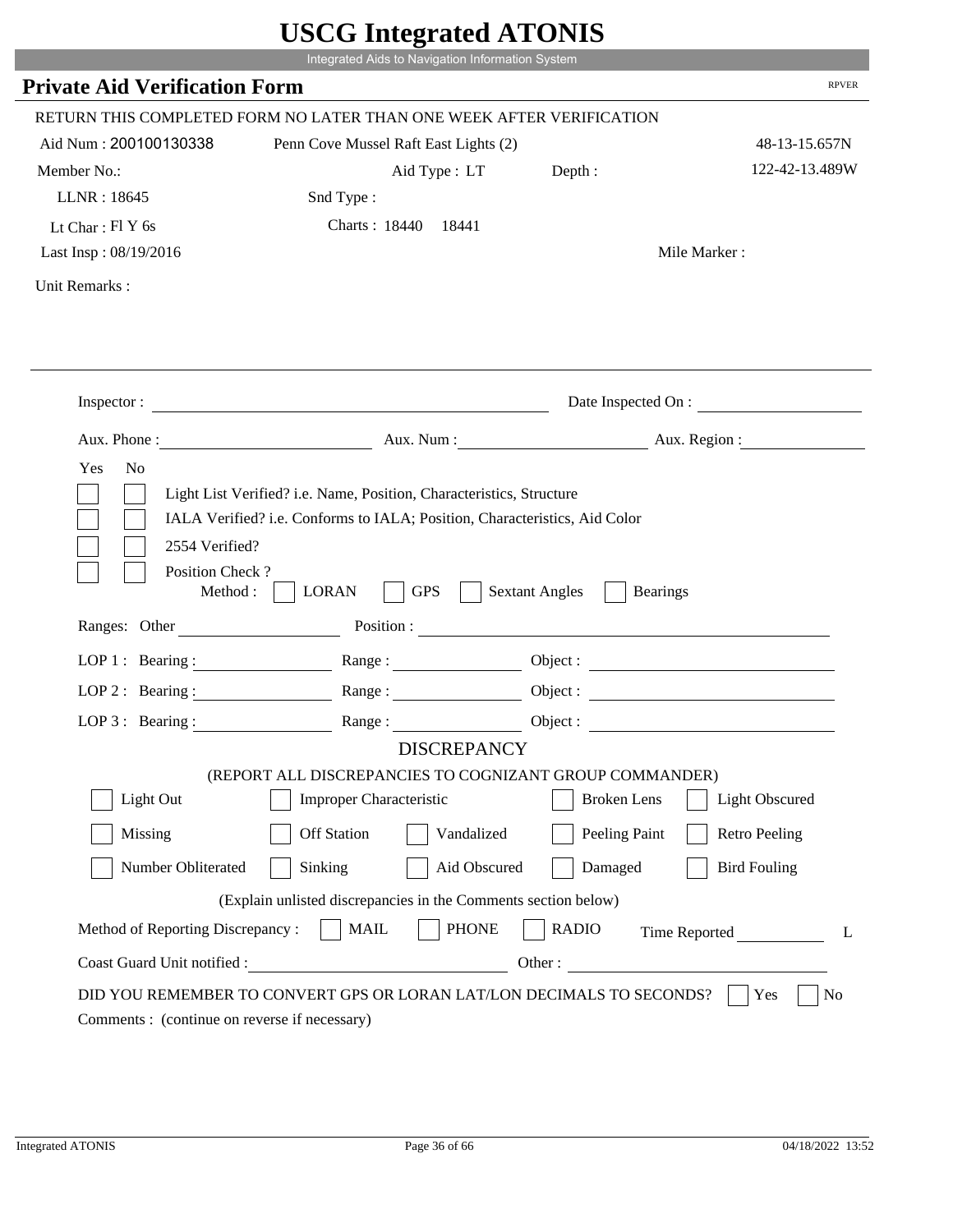|                                              | Integrated Aids to Navigation Information System                                                                                                   |                                          |                       |
|----------------------------------------------|----------------------------------------------------------------------------------------------------------------------------------------------------|------------------------------------------|-----------------------|
| <b>Private Aid Verification Form</b>         |                                                                                                                                                    |                                          | <b>RPVER</b>          |
|                                              | RETURN THIS COMPLETED FORM NO LATER THAN ONE WEEK AFTER VERIFICATION                                                                               |                                          |                       |
| Aid Num: 100118044916                        | Penn Cove Mussel Raft West Lights (2)                                                                                                              |                                          | 48-13-05.146N         |
| Member No.:                                  | Aid Type : LT                                                                                                                                      | Depth :                                  | 122-42-45.454W        |
| LLNR: 18646                                  | Snd Type:                                                                                                                                          |                                          |                       |
| Lt Char: $FIY$ 6s                            | Charts: 18440 18441                                                                                                                                |                                          |                       |
| Last Insp: 08/19/2016                        |                                                                                                                                                    |                                          | Mile Marker:          |
| Unit Remarks:                                |                                                                                                                                                    |                                          |                       |
|                                              |                                                                                                                                                    |                                          |                       |
|                                              | Inspector:                                                                                                                                         |                                          | Date Inspected On :   |
|                                              | Aux. Phone: Aux. Aux. Num : Aux. Aux. Region :                                                                                                     |                                          |                       |
| 2554 Verified?                               | Light List Verified? i.e. Name, Position, Characteristics, Structure<br>IALA Verified? i.e. Conforms to IALA; Position, Characteristics, Aid Color |                                          |                       |
| Position Check?<br>Method :<br>Ranges: Other | <b>GPS</b><br><b>LORAN</b>                                                                                                                         | <b>Sextant Angles</b><br><b>Bearings</b> |                       |
|                                              |                                                                                                                                                    |                                          |                       |
|                                              | LOP 1: Bearing : Range :                                                                                                                           |                                          | Object:               |
| LOP 2 : Bearing :                            |                                                                                                                                                    |                                          |                       |
|                                              | LOP 3: Bearing: Range: Object:<br><b>DISCREPANCY</b>                                                                                               |                                          |                       |
|                                              | (REPORT ALL DISCREPANCIES TO COGNIZANT GROUP COMMANDER)                                                                                            |                                          |                       |
| Light Out                                    | Improper Characteristic                                                                                                                            | <b>Broken</b> Lens                       | <b>Light Obscured</b> |
| Missing                                      | <b>Off Station</b><br>Vandalized                                                                                                                   | Peeling Paint                            | <b>Retro Peeling</b>  |
| Number Obliterated                           | Sinking<br>Aid Obscured                                                                                                                            | Damaged                                  | <b>Bird Fouling</b>   |
|                                              | (Explain unlisted discrepancies in the Comments section below)                                                                                     |                                          |                       |
| Method of Reporting Discrepancy:             | <b>PHONE</b><br><b>MAIL</b>                                                                                                                        | <b>RADIO</b>                             |                       |
| Coast Guard Unit notified :                  | <u> 1989 - Johann Barbara, martxa alemaniar a</u>                                                                                                  | Other:                                   | Time Reported<br>L    |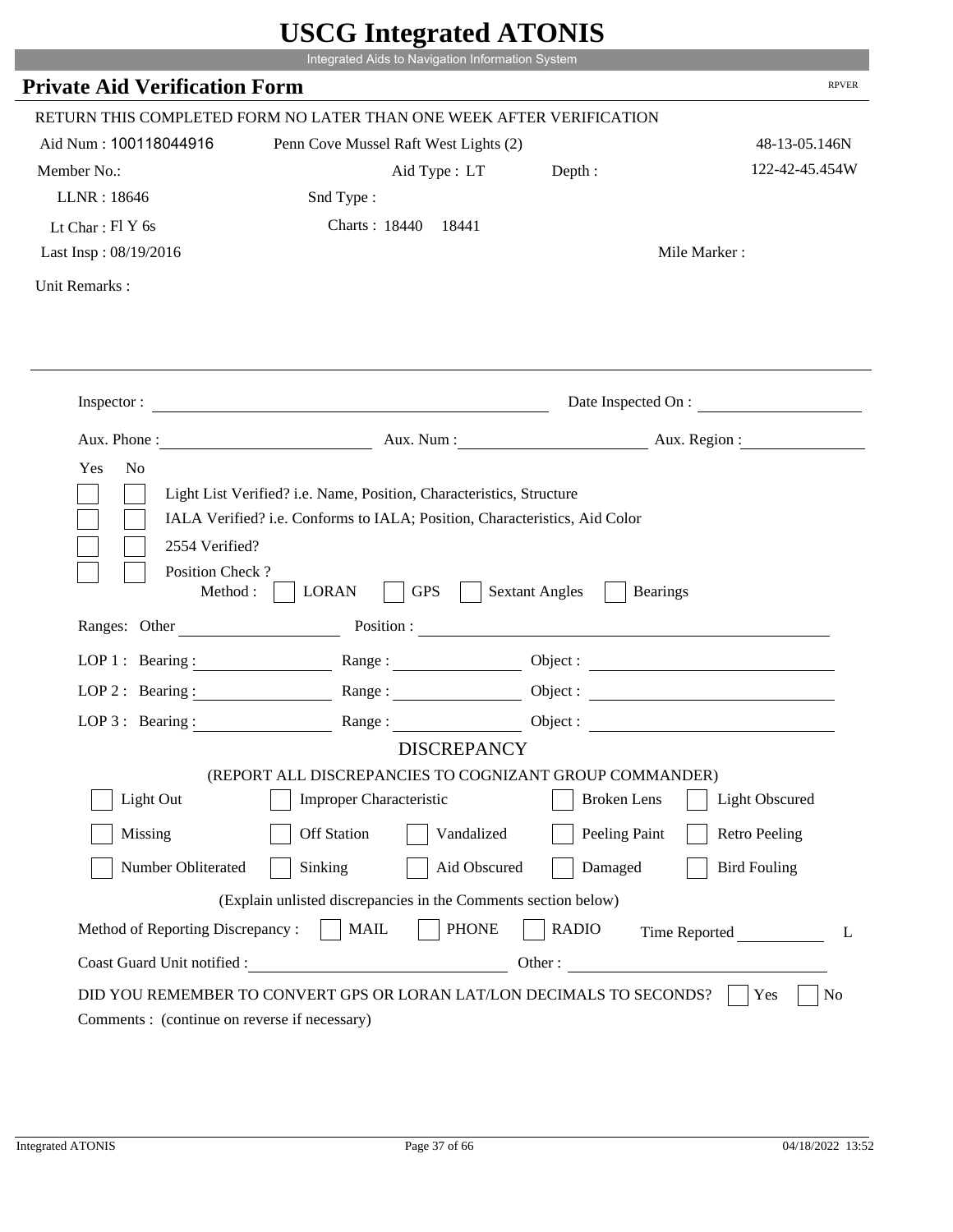|                                                                 | Integrated Aids to Navigation Information System                                                                                                   |                                          |                      |
|-----------------------------------------------------------------|----------------------------------------------------------------------------------------------------------------------------------------------------|------------------------------------------|----------------------|
| <b>Private Aid Verification Form</b>                            |                                                                                                                                                    |                                          | <b>RPVER</b>         |
|                                                                 | RETURN THIS COMPLETED FORM NO LATER THAN ONE WEEK AFTER VERIFICATION                                                                               |                                          |                      |
| Aid Num: 200100130527                                           |                                                                                                                                                    |                                          | 48-00-14.242N        |
| Member No.:                                                     | Port Of Everett Jetty Island Light A                                                                                                               |                                          | 122-13-34.995W       |
| LLNR: 18547                                                     | Aid Type : LT                                                                                                                                      | Depth:                                   |                      |
|                                                                 | Snd Type:                                                                                                                                          |                                          |                      |
| Lt Char: Fl Y 4s                                                | Charts: 18444                                                                                                                                      |                                          |                      |
| Last Insp: 06/25/2016                                           |                                                                                                                                                    |                                          | Mile Marker:         |
| Unit Remarks:                                                   |                                                                                                                                                    |                                          |                      |
|                                                                 |                                                                                                                                                    |                                          |                      |
|                                                                 | Inspector:                                                                                                                                         |                                          | Date Inspected On :  |
|                                                                 | Aux. Phone : Aux. Num : Aux. Num : Aux. Aux. Region :                                                                                              |                                          |                      |
|                                                                 | Light List Verified? i.e. Name, Position, Characteristics, Structure<br>IALA Verified? i.e. Conforms to IALA; Position, Characteristics, Aid Color |                                          |                      |
| 2554 Verified?<br>Position Check?<br>Method :                   | <b>GPS</b><br><b>LORAN</b>                                                                                                                         | <b>Sextant Angles</b><br><b>Bearings</b> |                      |
| Ranges: Other                                                   |                                                                                                                                                    | Position :                               |                      |
| LOP 1 : Bearing :                                               | Range:                                                                                                                                             |                                          |                      |
| $LOP$ 2 : Bearing :                                             |                                                                                                                                                    |                                          |                      |
|                                                                 | LOP 3: Bearing : $\qquad \qquad$ Range :                                                                                                           |                                          |                      |
|                                                                 | <b>DISCREPANCY</b>                                                                                                                                 |                                          |                      |
| Light Out                                                       | (REPORT ALL DISCREPANCIES TO COGNIZANT GROUP COMMANDER)<br>Improper Characteristic                                                                 | <b>Broken</b> Lens                       | Light Obscured       |
| Missing                                                         | <b>Off Station</b><br>Vandalized                                                                                                                   | Peeling Paint                            | <b>Retro Peeling</b> |
| Number Obliterated                                              | Sinking<br>Aid Obscured                                                                                                                            | Damaged                                  | <b>Bird Fouling</b>  |
|                                                                 |                                                                                                                                                    |                                          |                      |
|                                                                 | (Explain unlisted discrepancies in the Comments section below)                                                                                     |                                          |                      |
| Method of Reporting Discrepancy:<br>Coast Guard Unit notified : | <b>MAIL</b><br><b>PHONE</b>                                                                                                                        | <b>RADIO</b><br>Other:                   | Time Reported<br>L   |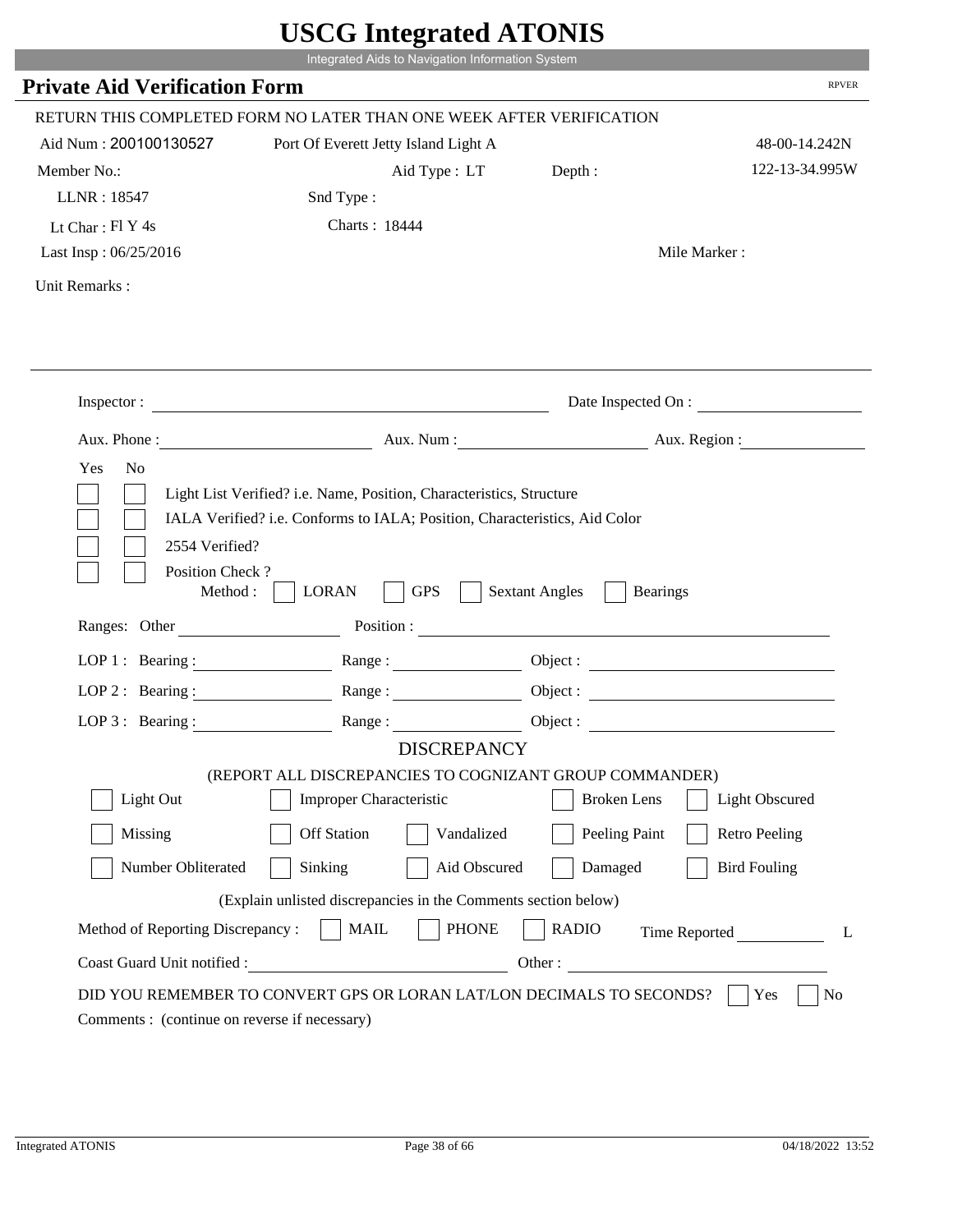|                                                    | Integrated Aids to Navigation Information System                                                                             |                                          |                       |
|----------------------------------------------------|------------------------------------------------------------------------------------------------------------------------------|------------------------------------------|-----------------------|
| <b>Private Aid Verification Form</b>               |                                                                                                                              |                                          | <b>RPVER</b>          |
|                                                    | RETURN THIS COMPLETED FORM NO LATER THAN ONE WEEK AFTER VERIFICATION                                                         |                                          |                       |
| Aid Num: 200100130529                              | Port Of Everett Jetty Island Light B                                                                                         |                                          | 48-00-13.142N         |
| Member No.:                                        | Aid Type : LT Depth :                                                                                                        |                                          | 122-13-35.494W        |
| LLNR: 18548                                        | Snd Type:                                                                                                                    |                                          |                       |
| Lt Char: $FI$ Y 4s                                 | Charts: 18444                                                                                                                |                                          |                       |
| Last Insp: 06/25/2016                              |                                                                                                                              |                                          | Mile Marker:          |
| Unit Remarks:                                      |                                                                                                                              |                                          |                       |
|                                                    |                                                                                                                              |                                          |                       |
|                                                    |                                                                                                                              |                                          | Date Inspected On :   |
|                                                    | Aux. Phone: Aux. Num : Aux. Num : Aux. Region :                                                                              |                                          |                       |
|                                                    | Light List Verified? i.e. Name, Position, Characteristics, Structure                                                         |                                          |                       |
| 2554 Verified?<br>Position Check?<br>Ranges: Other | IALA Verified? i.e. Conforms to IALA; Position, Characteristics, Aid Color<br><b>LORAN</b><br><b>GPS</b><br>Method : $\vert$ | <b>Sextant Angles</b><br><b>Bearings</b> |                       |
|                                                    |                                                                                                                              |                                          |                       |
|                                                    | LOP 1: Bearing: Range:                                                                                                       |                                          |                       |
| LOP 2: Bearing:                                    | Range:                                                                                                                       |                                          |                       |
|                                                    | LOP 3: Bearing: Range: Range: Object:                                                                                        |                                          |                       |
|                                                    | <b>DISCREPANCY</b>                                                                                                           |                                          |                       |
| Light Out                                          | (REPORT ALL DISCREPANCIES TO COGNIZANT GROUP COMMANDER)<br>Improper Characteristic                                           | <b>Broken</b> Lens                       | <b>Light Obscured</b> |
| Missing                                            | <b>Off Station</b><br>Vandalized                                                                                             | Peeling Paint                            | <b>Retro Peeling</b>  |
| Number Obliterated                                 | Sinking<br>Aid Obscured                                                                                                      | Damaged                                  | <b>Bird Fouling</b>   |
|                                                    | (Explain unlisted discrepancies in the Comments section below)                                                               |                                          |                       |
| Method of Reporting Discrepancy:                   | <b>MAIL</b><br><b>PHONE</b>                                                                                                  | <b>RADIO</b>                             |                       |
| Coast Guard Unit notified :                        | <u> 1989 - Johann Barbara, martxa eta politikar</u>                                                                          | Other:                                   | Time Reported<br>L    |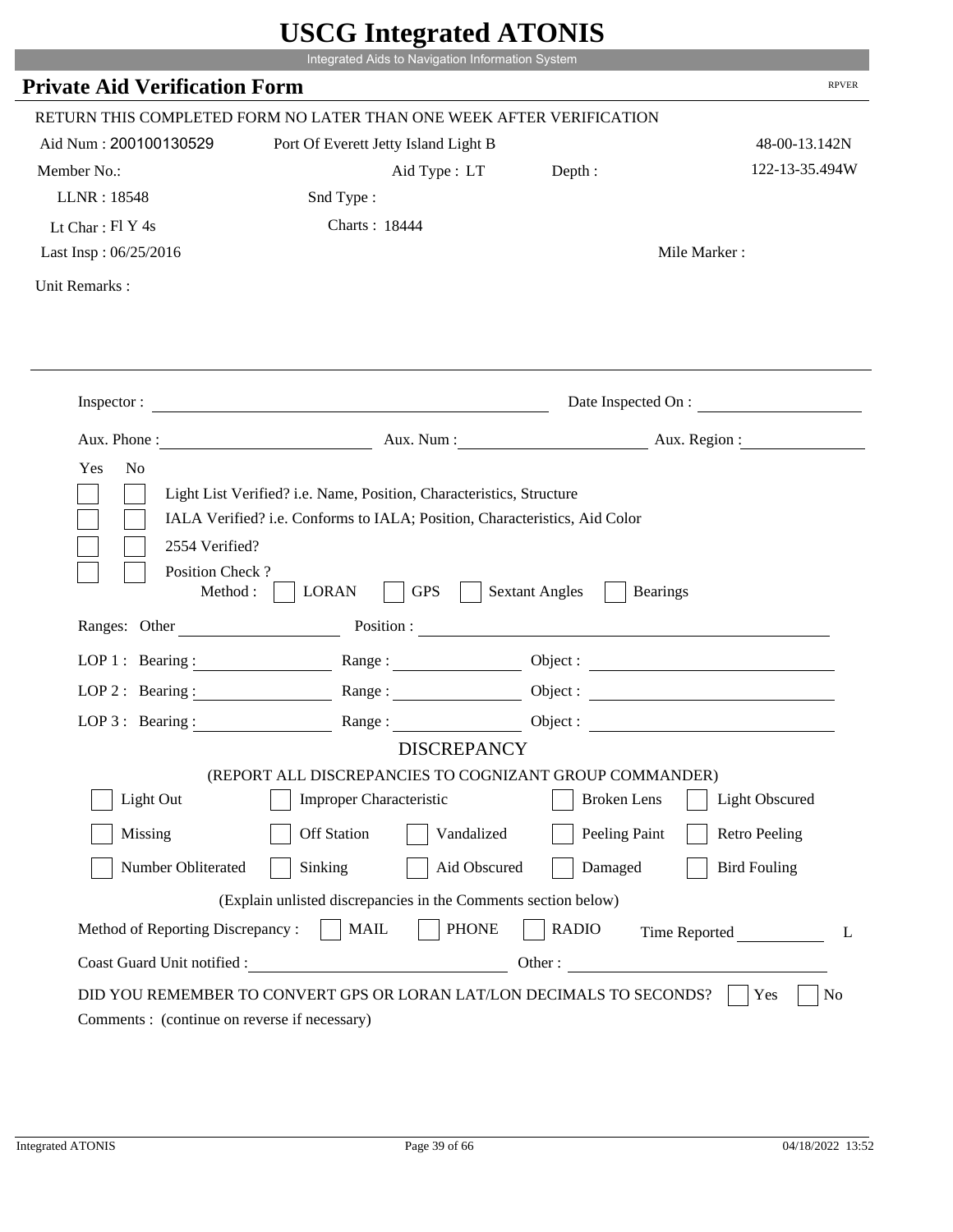|                                              | Integrated Aids to Navigation Information System                                                                                                   |                                                        |                      |
|----------------------------------------------|----------------------------------------------------------------------------------------------------------------------------------------------------|--------------------------------------------------------|----------------------|
| <b>Private Aid Verification Form</b>         |                                                                                                                                                    |                                                        | <b>RPVER</b>         |
|                                              | RETURN THIS COMPLETED FORM NO LATER THAN ONE WEEK AFTER VERIFICATION                                                                               |                                                        |                      |
| Aid Num: 200100130530                        | Port Of Everett Jetty Island Light C                                                                                                               |                                                        | 48-00-11.442N        |
| Member No.:                                  | Aid Type : LT                                                                                                                                      | Depth:                                                 | 122-13-35.494W       |
| LLNR: 18549                                  | Snd Type:                                                                                                                                          |                                                        |                      |
| Lt Char: $FI Y 4s$                           | Charts: 18444                                                                                                                                      |                                                        |                      |
| Last Insp: 06/25/2016                        |                                                                                                                                                    |                                                        | Mile Marker:         |
| Unit Remarks:                                |                                                                                                                                                    |                                                        |                      |
|                                              | Inspector:                                                                                                                                         |                                                        | Date Inspected On :  |
|                                              |                                                                                                                                                    |                                                        |                      |
| Aux. Phone :                                 |                                                                                                                                                    | Aux. Num : Aux. Region :                               |                      |
| N <sub>o</sub><br>Yes<br>2554 Verified?      | Light List Verified? i.e. Name, Position, Characteristics, Structure<br>IALA Verified? i.e. Conforms to IALA; Position, Characteristics, Aid Color |                                                        |                      |
| Position Check?<br>Method :<br>Ranges: Other | <b>GPS</b><br><b>LORAN</b>                                                                                                                         | <b>Sextant Angles</b><br><b>Bearings</b><br>Position : |                      |
|                                              |                                                                                                                                                    |                                                        |                      |
|                                              | LOP 1: Bearing: $\qquad \qquad$ Range:                                                                                                             |                                                        |                      |
|                                              | LOP 2 : Bearing : $\qquad \qquad$ Range :                                                                                                          |                                                        |                      |
| LOP $3:$ Bearing :                           | Range:                                                                                                                                             |                                                        | Object:              |
|                                              | <b>DISCREPANCY</b><br>(REPORT ALL DISCREPANCIES TO COGNIZANT GROUP COMMANDER)                                                                      |                                                        |                      |
| Light Out                                    | Improper Characteristic                                                                                                                            | <b>Broken</b> Lens                                     | Light Obscured       |
|                                              |                                                                                                                                                    |                                                        |                      |
| Missing                                      | <b>Off Station</b><br>Vandalized                                                                                                                   | Peeling Paint                                          | <b>Retro Peeling</b> |
| Number Obliterated                           | Aid Obscured<br>Sinking                                                                                                                            | Damaged                                                | <b>Bird Fouling</b>  |
|                                              | (Explain unlisted discrepancies in the Comments section below)                                                                                     |                                                        |                      |
| Method of Reporting Discrepancy:             | <b>PHONE</b><br><b>MAIL</b>                                                                                                                        | <b>RADIO</b>                                           | Time Reported        |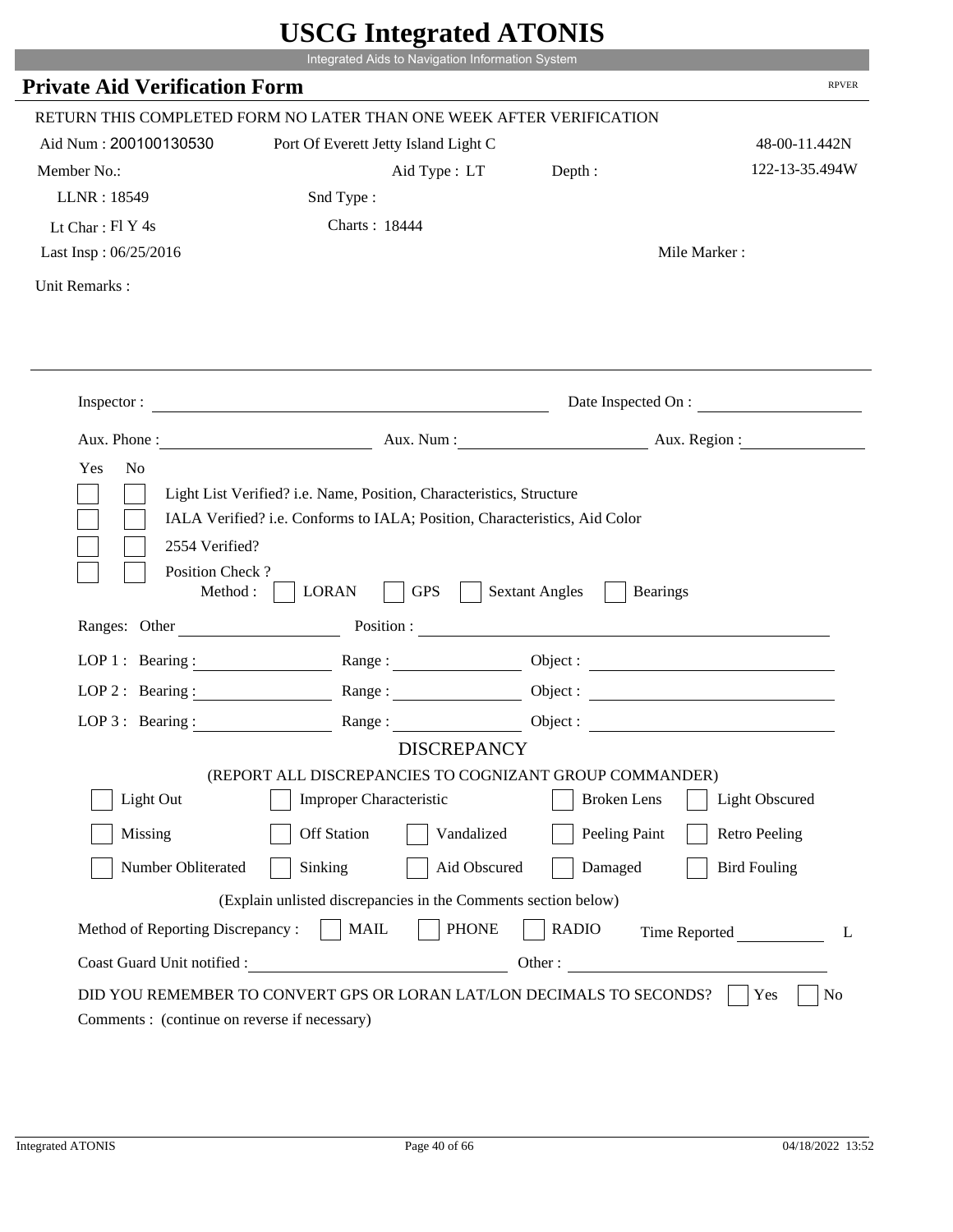|                                                      | Integrated Aids to Navigation Information System                                                                                                                                                                                                                                                                                                                 |                       |                    |                       |
|------------------------------------------------------|------------------------------------------------------------------------------------------------------------------------------------------------------------------------------------------------------------------------------------------------------------------------------------------------------------------------------------------------------------------|-----------------------|--------------------|-----------------------|
| <b>Private Aid Verification Form</b>                 |                                                                                                                                                                                                                                                                                                                                                                  |                       |                    | <b>RPVER</b>          |
|                                                      | RETURN THIS COMPLETED FORM NO LATER THAN ONE WEEK AFTER VERIFICATION                                                                                                                                                                                                                                                                                             |                       |                    |                       |
| Aid Num: 200100130457                                | Port Orchard Marina Entrance Light 1                                                                                                                                                                                                                                                                                                                             |                       |                    | 47-32-40.000N         |
| Member No.:                                          |                                                                                                                                                                                                                                                                                                                                                                  | Aid Type : LT Depth : |                    | 122-38-22.000W        |
| LLNR: 18090                                          | Snd Type:                                                                                                                                                                                                                                                                                                                                                        |                       |                    |                       |
| Lt Char: $FIG4s$                                     | Charts: 18440 18448 18449 18452 18474                                                                                                                                                                                                                                                                                                                            |                       |                    |                       |
| Last Insp: 10/08/2016                                |                                                                                                                                                                                                                                                                                                                                                                  |                       |                    | Mile Marker:          |
| Unit Remarks:                                        |                                                                                                                                                                                                                                                                                                                                                                  |                       |                    |                       |
|                                                      |                                                                                                                                                                                                                                                                                                                                                                  |                       |                    |                       |
|                                                      | Inspector:                                                                                                                                                                                                                                                                                                                                                       |                       |                    | Date Inspected On :   |
|                                                      | Aux. Phone: Aux. Aux. Num : Aux. Aux. Region :                                                                                                                                                                                                                                                                                                                   |                       |                    |                       |
| Yes<br>N <sub>o</sub><br>2554 Verified?              | Light List Verified? i.e. Name, Position, Characteristics, Structure<br>IALA Verified? i.e. Conforms to IALA; Position, Characteristics, Aid Color                                                                                                                                                                                                               |                       |                    |                       |
| Position Check?<br>Method : $\vert$<br>Ranges: Other | <b>GPS</b><br><b>LORAN</b>                                                                                                                                                                                                                                                                                                                                       | <b>Sextant Angles</b> | <b>Bearings</b>    |                       |
|                                                      |                                                                                                                                                                                                                                                                                                                                                                  |                       |                    |                       |
|                                                      | LOP 1 : Bearing : Range :                                                                                                                                                                                                                                                                                                                                        |                       |                    | Object:               |
| LOP $2:$ Bearing :                                   | $Range: \begin{tabular}{ c c } \hline \rule{0.3cm}{.04cm} \rule{0.3cm}{.04cm} \rule{0.3cm}{.04cm} \rule{0.3cm}{.04cm} \rule{0.3cm}{.04cm} \rule{0.3cm}{.04cm} \rule{0.3cm}{.04cm} \rule{0.3cm}{.04cm} \rule{0.3cm}{.04cm} \rule{0.3cm}{.04cm} \rule{0.3cm}{.04cm} \rule{0.3cm}{.04cm} \rule{0.3cm}{.04cm} \rule{0.3cm}{.04cm} \rule{0.3cm}{.04cm} \rule{0.3cm}{$ |                       |                    |                       |
|                                                      | LOP 3: Bearing: Range: Range: Object:                                                                                                                                                                                                                                                                                                                            |                       |                    |                       |
|                                                      | <b>DISCREPANCY</b>                                                                                                                                                                                                                                                                                                                                               |                       |                    |                       |
| Light Out                                            | (REPORT ALL DISCREPANCIES TO COGNIZANT GROUP COMMANDER)<br>Improper Characteristic                                                                                                                                                                                                                                                                               |                       | <b>Broken</b> Lens | <b>Light Obscured</b> |
|                                                      |                                                                                                                                                                                                                                                                                                                                                                  |                       |                    |                       |
| Missing                                              | <b>Off Station</b><br>Vandalized                                                                                                                                                                                                                                                                                                                                 |                       | Peeling Paint      | <b>Retro Peeling</b>  |
| Number Obliterated                                   | Sinking<br>Aid Obscured                                                                                                                                                                                                                                                                                                                                          |                       | Damaged            | <b>Bird Fouling</b>   |
|                                                      | (Explain unlisted discrepancies in the Comments section below)                                                                                                                                                                                                                                                                                                   |                       |                    |                       |
| Method of Reporting Discrepancy:                     | <b>PHONE</b><br><b>MAIL</b>                                                                                                                                                                                                                                                                                                                                      | <b>RADIO</b>          |                    | Time Reported         |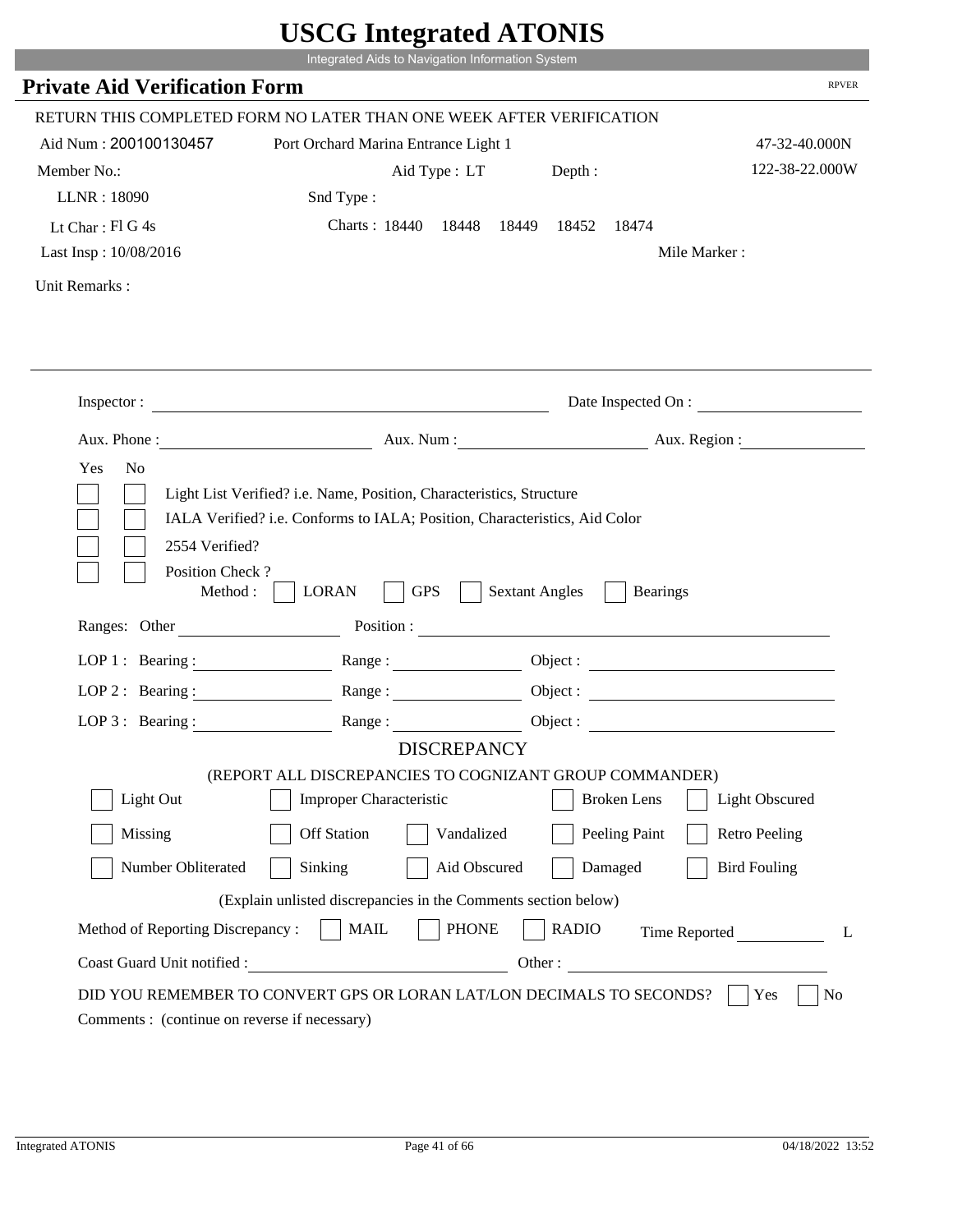| Integrated Aids to Navigation Information System<br><b>Private Aid Verification Form</b><br>RETURN THIS COMPLETED FORM NO LATER THAN ONE WEEK AFTER VERIFICATION<br>Aid Num: 200100130458<br>Port Orchard Marina Entrance Light 2<br>47-32-39.000N<br>122-38-21.000W<br>Member No.:<br>Aid Type : LT Depth :<br>LLNR: 18095<br>Snd Type:<br>Charts: 18440 18448 18449 18452<br>Lt Char: $FI R 4s$<br>18474<br>Last Insp: 10/08/2016<br>Mile Marker:<br>Unit Remarks:<br>Inspector:<br>Date Inspected On :<br>Aux. Num: Aux. Region:<br>Yes<br>N <sub>o</sub><br>Light List Verified? i.e. Name, Position, Characteristics, Structure<br>IALA Verified? i.e. Conforms to IALA; Position, Characteristics, Aid Color<br>2554 Verified?<br>Position Check?<br><b>GPS</b><br>Method:<br><b>LORAN</b><br><b>Sextant Angles</b><br><b>Bearings</b><br>Position :<br>Ranges: Other<br>LOP 1: Bearing : $\qquad \qquad$ Range :<br>LOP $2:$ Bearing :<br>$Range: \begin{tabular}{ c c c } \hline \rule{0.3cm}{.03cm} \rule{0.3cm}{.03cm} \rule{0.3cm}{.03cm} \rule{0.3cm}{.03cm} \rule{0.3cm}{.03cm} \rule{0.3cm}{.03cm} \rule{0.3cm}{.03cm} \rule{0.3cm}{.03cm} \rule{0.3cm}{.03cm} \rule{0.3cm}{.03cm} \rule{0.3cm}{.03cm} \rule{0.3cm}{.03cm} \rule{0.3cm}{.03cm} \rule{0.3cm}{.03cm} \rule{0.3cm}{.03cm} \rule{0.3$<br>LOP 3: Bearing: Range: Name: Object: |              |
|---------------------------------------------------------------------------------------------------------------------------------------------------------------------------------------------------------------------------------------------------------------------------------------------------------------------------------------------------------------------------------------------------------------------------------------------------------------------------------------------------------------------------------------------------------------------------------------------------------------------------------------------------------------------------------------------------------------------------------------------------------------------------------------------------------------------------------------------------------------------------------------------------------------------------------------------------------------------------------------------------------------------------------------------------------------------------------------------------------------------------------------------------------------------------------------------------------------------------------------------------------------------------------------------------------------------------------------------------------|--------------|
|                                                                                                                                                                                                                                                                                                                                                                                                                                                                                                                                                                                                                                                                                                                                                                                                                                                                                                                                                                                                                                                                                                                                                                                                                                                                                                                                                         | <b>RPVER</b> |
|                                                                                                                                                                                                                                                                                                                                                                                                                                                                                                                                                                                                                                                                                                                                                                                                                                                                                                                                                                                                                                                                                                                                                                                                                                                                                                                                                         |              |
|                                                                                                                                                                                                                                                                                                                                                                                                                                                                                                                                                                                                                                                                                                                                                                                                                                                                                                                                                                                                                                                                                                                                                                                                                                                                                                                                                         |              |
|                                                                                                                                                                                                                                                                                                                                                                                                                                                                                                                                                                                                                                                                                                                                                                                                                                                                                                                                                                                                                                                                                                                                                                                                                                                                                                                                                         |              |
|                                                                                                                                                                                                                                                                                                                                                                                                                                                                                                                                                                                                                                                                                                                                                                                                                                                                                                                                                                                                                                                                                                                                                                                                                                                                                                                                                         |              |
|                                                                                                                                                                                                                                                                                                                                                                                                                                                                                                                                                                                                                                                                                                                                                                                                                                                                                                                                                                                                                                                                                                                                                                                                                                                                                                                                                         |              |
|                                                                                                                                                                                                                                                                                                                                                                                                                                                                                                                                                                                                                                                                                                                                                                                                                                                                                                                                                                                                                                                                                                                                                                                                                                                                                                                                                         |              |
|                                                                                                                                                                                                                                                                                                                                                                                                                                                                                                                                                                                                                                                                                                                                                                                                                                                                                                                                                                                                                                                                                                                                                                                                                                                                                                                                                         |              |
|                                                                                                                                                                                                                                                                                                                                                                                                                                                                                                                                                                                                                                                                                                                                                                                                                                                                                                                                                                                                                                                                                                                                                                                                                                                                                                                                                         |              |
|                                                                                                                                                                                                                                                                                                                                                                                                                                                                                                                                                                                                                                                                                                                                                                                                                                                                                                                                                                                                                                                                                                                                                                                                                                                                                                                                                         |              |
|                                                                                                                                                                                                                                                                                                                                                                                                                                                                                                                                                                                                                                                                                                                                                                                                                                                                                                                                                                                                                                                                                                                                                                                                                                                                                                                                                         |              |
|                                                                                                                                                                                                                                                                                                                                                                                                                                                                                                                                                                                                                                                                                                                                                                                                                                                                                                                                                                                                                                                                                                                                                                                                                                                                                                                                                         |              |
|                                                                                                                                                                                                                                                                                                                                                                                                                                                                                                                                                                                                                                                                                                                                                                                                                                                                                                                                                                                                                                                                                                                                                                                                                                                                                                                                                         |              |
|                                                                                                                                                                                                                                                                                                                                                                                                                                                                                                                                                                                                                                                                                                                                                                                                                                                                                                                                                                                                                                                                                                                                                                                                                                                                                                                                                         |              |
|                                                                                                                                                                                                                                                                                                                                                                                                                                                                                                                                                                                                                                                                                                                                                                                                                                                                                                                                                                                                                                                                                                                                                                                                                                                                                                                                                         |              |
| <b>DISCREPANCY</b>                                                                                                                                                                                                                                                                                                                                                                                                                                                                                                                                                                                                                                                                                                                                                                                                                                                                                                                                                                                                                                                                                                                                                                                                                                                                                                                                      |              |
| (REPORT ALL DISCREPANCIES TO COGNIZANT GROUP COMMANDER)                                                                                                                                                                                                                                                                                                                                                                                                                                                                                                                                                                                                                                                                                                                                                                                                                                                                                                                                                                                                                                                                                                                                                                                                                                                                                                 |              |
| Light Out<br>Light Obscured<br>Improper Characteristic<br><b>Broken</b> Lens                                                                                                                                                                                                                                                                                                                                                                                                                                                                                                                                                                                                                                                                                                                                                                                                                                                                                                                                                                                                                                                                                                                                                                                                                                                                            |              |
| Missing<br><b>Off Station</b><br>Peeling Paint<br><b>Retro Peeling</b><br>Vandalized                                                                                                                                                                                                                                                                                                                                                                                                                                                                                                                                                                                                                                                                                                                                                                                                                                                                                                                                                                                                                                                                                                                                                                                                                                                                    |              |
| Sinking<br>Aid Obscured<br><b>Bird Fouling</b><br>Number Obliterated<br>Damaged                                                                                                                                                                                                                                                                                                                                                                                                                                                                                                                                                                                                                                                                                                                                                                                                                                                                                                                                                                                                                                                                                                                                                                                                                                                                         |              |
| (Explain unlisted discrepancies in the Comments section below)                                                                                                                                                                                                                                                                                                                                                                                                                                                                                                                                                                                                                                                                                                                                                                                                                                                                                                                                                                                                                                                                                                                                                                                                                                                                                          |              |
| <b>PHONE</b><br>Method of Reporting Discrepancy:<br><b>MAIL</b><br><b>RADIO</b><br>Time Reported                                                                                                                                                                                                                                                                                                                                                                                                                                                                                                                                                                                                                                                                                                                                                                                                                                                                                                                                                                                                                                                                                                                                                                                                                                                        |              |
| Coast Guard Unit notified :<br>Other:<br><u> 1980 - Johann Barbara, martin d</u>                                                                                                                                                                                                                                                                                                                                                                                                                                                                                                                                                                                                                                                                                                                                                                                                                                                                                                                                                                                                                                                                                                                                                                                                                                                                        | L            |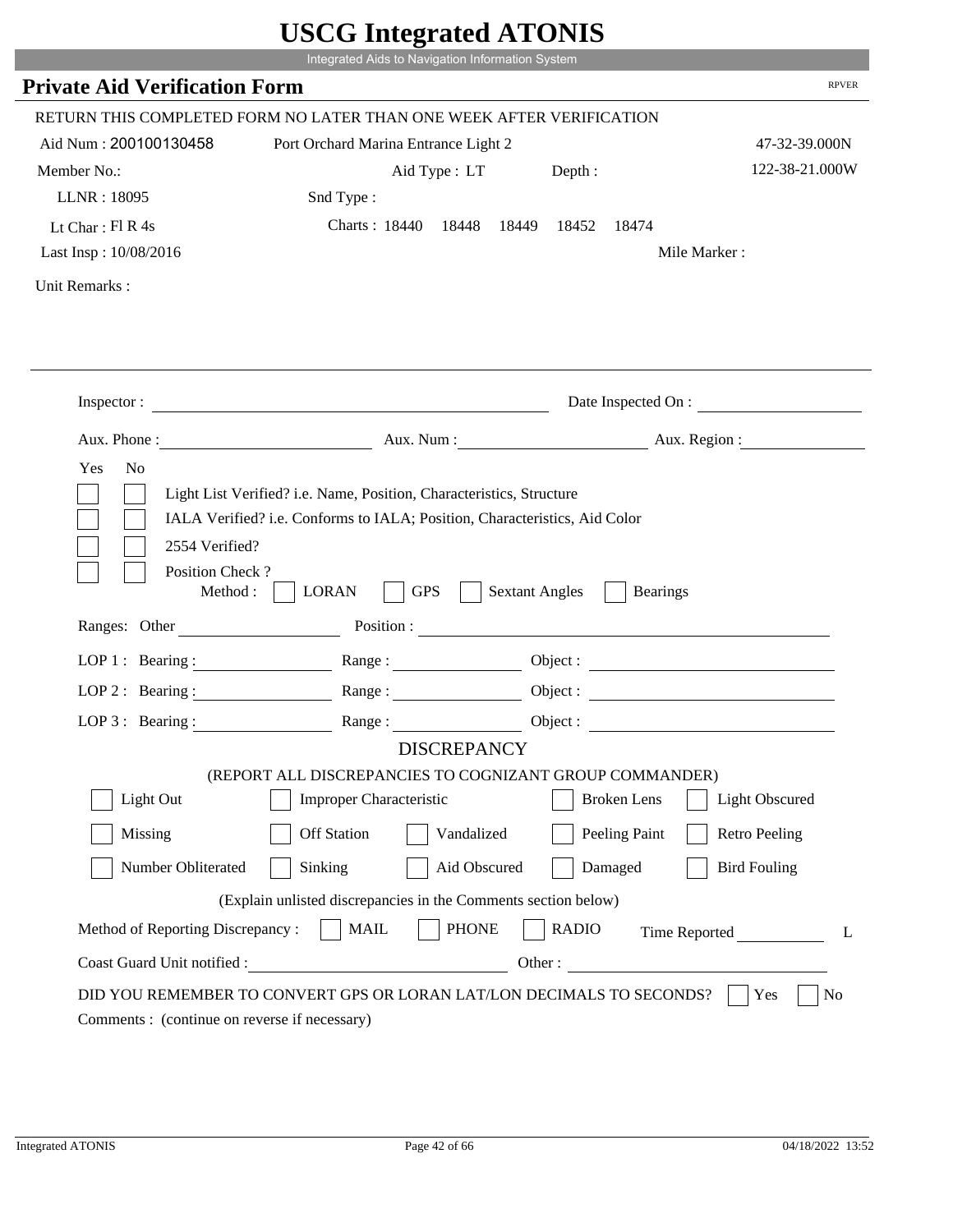|                                              | UDUU IIIItgi altu ATUNID                                                                                                                           |                                          |                              |
|----------------------------------------------|----------------------------------------------------------------------------------------------------------------------------------------------------|------------------------------------------|------------------------------|
|                                              | Integrated Aids to Navigation Information System                                                                                                   |                                          |                              |
| <b>Private Aid Verification Form</b>         |                                                                                                                                                    |                                          | <b>RPVER</b>                 |
|                                              | RETURN THIS COMPLETED FORM NO LATER THAN ONE WEEK AFTER VERIFICATION                                                                               |                                          |                              |
| Aid Num: 100117592136                        | Port Susan Research Lighted Buoy                                                                                                                   |                                          | 48-10-32.544N                |
| Member No.:                                  | Aid Type : LB Depth :                                                                                                                              |                                          | 122-25-12.210W               |
| LLNR: 18600                                  | Snd Type:                                                                                                                                          |                                          |                              |
| Lt Char: Fl Y 4s                             | Charts: 18400 18440                                                                                                                                | 18441                                    |                              |
| Last Insp: 04/23/2016                        |                                                                                                                                                    |                                          | Mile Marker:                 |
| Unit Remarks:                                |                                                                                                                                                    |                                          |                              |
|                                              |                                                                                                                                                    |                                          |                              |
|                                              | Inspector:                                                                                                                                         |                                          | Date Inspected On :          |
|                                              |                                                                                                                                                    |                                          | Aux. Num : Aux. Region :     |
| Yes<br>N <sub>o</sub>                        | Light List Verified? i.e. Name, Position, Characteristics, Structure<br>IALA Verified? i.e. Conforms to IALA; Position, Characteristics, Aid Color |                                          |                              |
| 2554 Verified?<br>Position Check?<br>Method: | <b>GPS</b><br><b>LORAN</b>                                                                                                                         | <b>Sextant Angles</b><br><b>Bearings</b> |                              |
| Ranges: Other                                | Position :                                                                                                                                         |                                          |                              |
| LOP 1 : Bearing :                            |                                                                                                                                                    |                                          |                              |
| LOP $2:$ Bearing :                           | Range:                                                                                                                                             |                                          | Object :                     |
| $LOP$ 3 : Bearing :                          | Range:                                                                                                                                             |                                          | Object :                     |
|                                              | <b>DISCREPANCY</b>                                                                                                                                 |                                          |                              |
|                                              | (REPORT ALL DISCREPANCIES TO COGNIZANT GROUP COMMANDER)                                                                                            |                                          |                              |
| Light Out                                    | <b>Improper Characteristic</b>                                                                                                                     | <b>Broken</b> Lens                       | <b>Light Obscured</b>        |
| Missing                                      | <b>Off Station</b><br>Vandalized                                                                                                                   | Peeling Paint                            | <b>Retro Peeling</b>         |
| Number Obliterated                           | Aid Obscured<br>Sinking                                                                                                                            | Damaged                                  | <b>Bird Fouling</b>          |
|                                              | (Explain unlisted discrepancies in the Comments section below)                                                                                     |                                          |                              |
| Method of Reporting Discrepancy:             | <b>PHONE</b><br><b>MAIL</b>                                                                                                                        | <b>RADIO</b>                             |                              |
| Coast Guard Unit notified :                  |                                                                                                                                                    |                                          | Time Reported<br>L<br>Other: |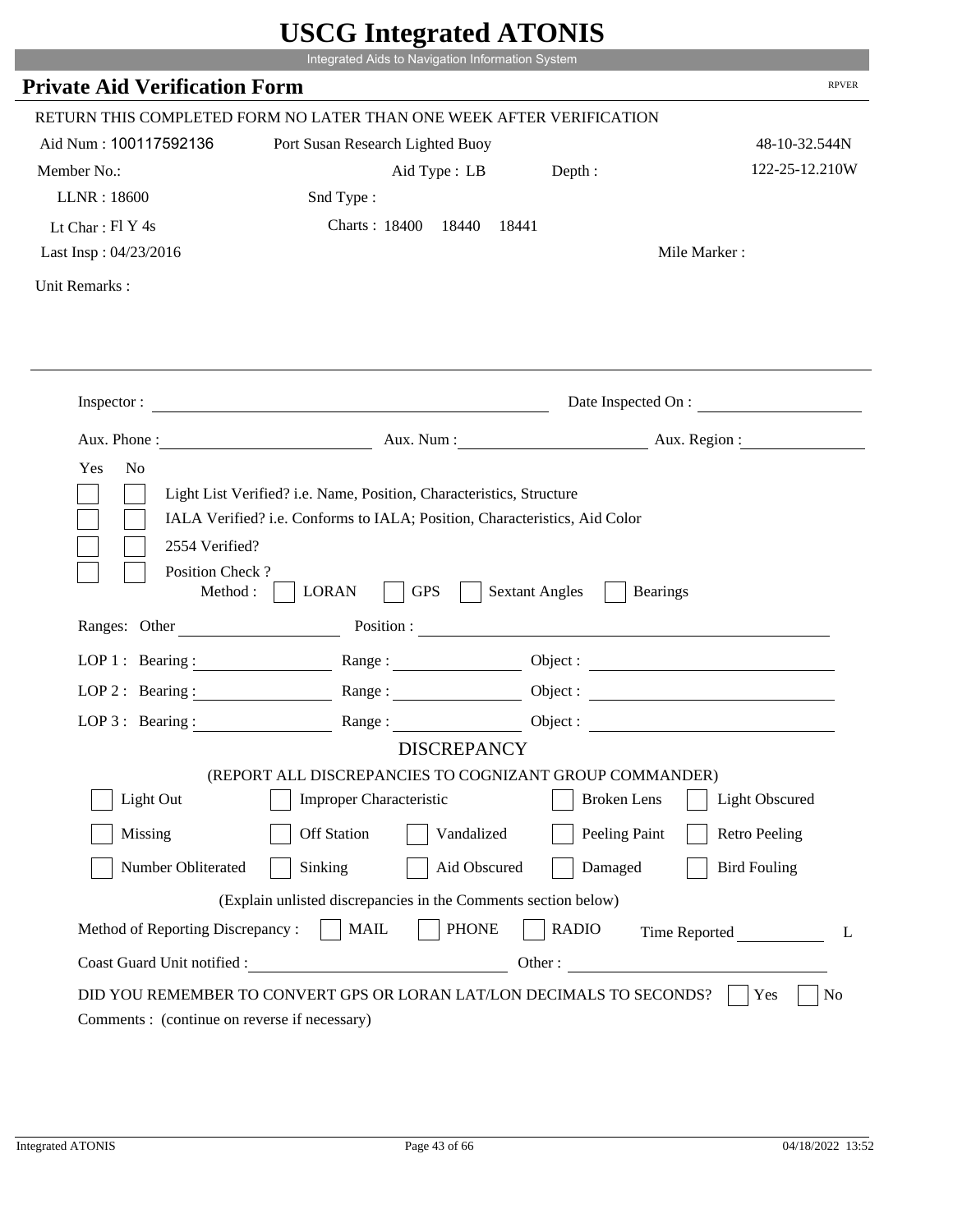|                                             | UDUU IIIIU ARUU ATUNID<br>Integrated Aids to Navigation Information System                                                                                                                                                     |                                          |                        |
|---------------------------------------------|--------------------------------------------------------------------------------------------------------------------------------------------------------------------------------------------------------------------------------|------------------------------------------|------------------------|
|                                             |                                                                                                                                                                                                                                |                                          | <b>RPVER</b>           |
| <b>Private Aid Verification Form</b>        |                                                                                                                                                                                                                                |                                          |                        |
|                                             | RETURN THIS COMPLETED FORM NO LATER THAN ONE WEEK AFTER VERIFICATION                                                                                                                                                           |                                          |                        |
| Aid Num: 200100130431                       | Rich Passage Fish Pen Lights (2)                                                                                                                                                                                               |                                          | 47-34-36.000N          |
| Member No.:                                 | Aid Type : LT                                                                                                                                                                                                                  | Depth:                                   | 122-31-36.000W         |
| LLNR: 18049                                 | Snd Type:                                                                                                                                                                                                                      |                                          |                        |
| Lt Char: $FIY$ 6s                           | Charts: 18440 18441                                                                                                                                                                                                            | 18449<br>18474                           |                        |
| Last Insp: 03/29/2016                       |                                                                                                                                                                                                                                |                                          | Mile Marker:           |
| Unit Remarks:                               |                                                                                                                                                                                                                                |                                          |                        |
|                                             |                                                                                                                                                                                                                                |                                          |                        |
|                                             | Inspector:                                                                                                                                                                                                                     |                                          | Date Inspected On :    |
| Aux. Phone :                                |                                                                                                                                                                                                                                |                                          | Aux. Num: Aux. Region: |
| Yes<br>N <sub>o</sub><br>2554 Verified?     | Light List Verified? i.e. Name, Position, Characteristics, Structure<br>IALA Verified? i.e. Conforms to IALA; Position, Characteristics, Aid Color                                                                             |                                          |                        |
| Position Check?<br>Method:<br>Ranges: Other | <b>GPS</b><br><b>LORAN</b>                                                                                                                                                                                                     | <b>Sextant Angles</b><br><b>Bearings</b> |                        |
|                                             | Position : The Contract of the Contract of the Contract of the Contract of the Contract of the Contract of the Contract of the Contract of the Contract of the Contract of the Contract of the Contract of the Contract of the |                                          |                        |
| LOP 1 : Bearing :                           |                                                                                                                                                                                                                                |                                          | Object :               |
| $LOP$ 2 : Bearing :                         | Range:                                                                                                                                                                                                                         |                                          |                        |
| LOP $3:$ Bearing :                          | Range:                                                                                                                                                                                                                         |                                          |                        |
|                                             | <b>DISCREPANCY</b>                                                                                                                                                                                                             |                                          |                        |
|                                             | (REPORT ALL DISCREPANCIES TO COGNIZANT GROUP COMMANDER)                                                                                                                                                                        |                                          |                        |
| Light Out                                   | <b>Improper Characteristic</b>                                                                                                                                                                                                 | <b>Broken</b> Lens                       | <b>Light Obscured</b>  |
| Missing                                     | <b>Off Station</b><br>Vandalized                                                                                                                                                                                               | Peeling Paint                            | <b>Retro Peeling</b>   |
| Number Obliterated                          | Sinking<br>Aid Obscured                                                                                                                                                                                                        | Damaged                                  | <b>Bird Fouling</b>    |
|                                             | (Explain unlisted discrepancies in the Comments section below)                                                                                                                                                                 |                                          |                        |
| Method of Reporting Discrepancy:            | <b>PHONE</b><br><b>MAIL</b>                                                                                                                                                                                                    | <b>RADIO</b>                             | Time Reported<br>L     |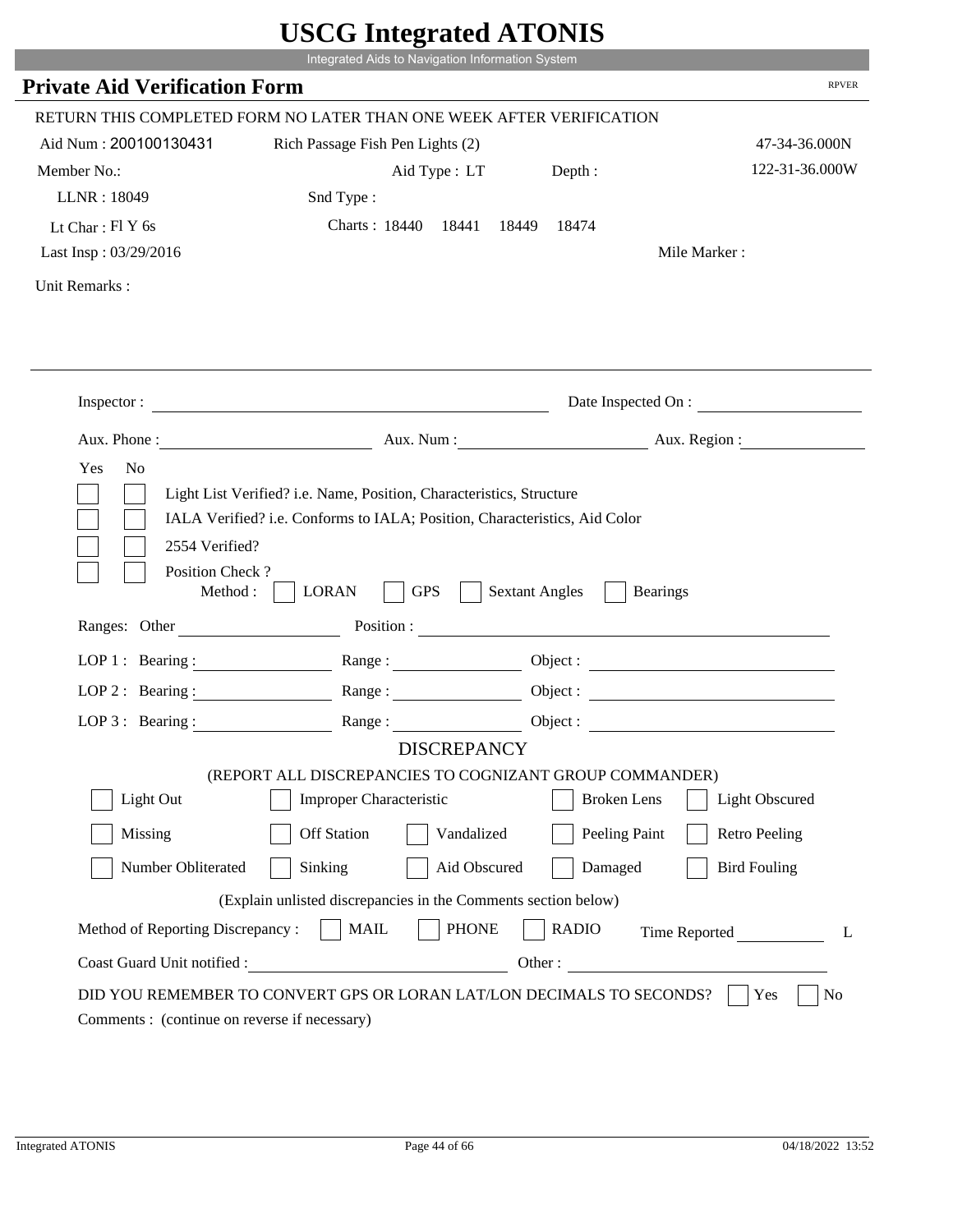|                                              | Integrated Aids to Navigation Information System                                                                                                                                                                                                                                                                                                                                           |                                          |                                 |
|----------------------------------------------|--------------------------------------------------------------------------------------------------------------------------------------------------------------------------------------------------------------------------------------------------------------------------------------------------------------------------------------------------------------------------------------------|------------------------------------------|---------------------------------|
| <b>Private Aid Verification Form</b>         |                                                                                                                                                                                                                                                                                                                                                                                            |                                          | <b>RPVER</b>                    |
|                                              | RETURN THIS COMPLETED FORM NO LATER THAN ONE WEEK AFTER VERIFICATION                                                                                                                                                                                                                                                                                                                       |                                          |                                 |
| Aid Num: 100118379754                        | SR-520 Bridge East Channel NE Mooring Cable Lighted<br><b>Warning Buoy</b>                                                                                                                                                                                                                                                                                                                 |                                          | 47-38-21.552N<br>122-14-36.312W |
| Member No.:                                  | Aid Type : LB                                                                                                                                                                                                                                                                                                                                                                              | Depth:                                   |                                 |
| LLNR: 18322                                  | Snd Type:                                                                                                                                                                                                                                                                                                                                                                                  |                                          |                                 |
| Lt Char: Fl W 2s                             | Charts: 18447                                                                                                                                                                                                                                                                                                                                                                              |                                          |                                 |
| Last Insp: 03/24/2017                        |                                                                                                                                                                                                                                                                                                                                                                                            |                                          | Mile Marker:                    |
| Unit Remarks:                                |                                                                                                                                                                                                                                                                                                                                                                                            |                                          |                                 |
|                                              |                                                                                                                                                                                                                                                                                                                                                                                            |                                          | Date Inspected On :             |
|                                              |                                                                                                                                                                                                                                                                                                                                                                                            |                                          |                                 |
| Yes<br>N <sub>o</sub>                        | Aux. Phone : <u>Aux. Num : Aux. Num : Aux. Region : Aux. Region : Aux. Region : Aux. Region : Aux. Region : Aux. Region : Aux. Region : Aux. Region : Aux. Region : Aux. Region : Aux. Region : Aux. Region : Aux. Region : Aux.</u><br>Light List Verified? i.e. Name, Position, Characteristics, Structure<br>IALA Verified? i.e. Conforms to IALA; Position, Characteristics, Aid Color |                                          |                                 |
| 2554 Verified?<br>Position Check?<br>Method: | <b>GPS</b><br><b>LORAN</b>                                                                                                                                                                                                                                                                                                                                                                 | <b>Sextant Angles</b><br><b>Bearings</b> |                                 |
| Ranges: Other                                |                                                                                                                                                                                                                                                                                                                                                                                            | Position :                               |                                 |
|                                              | LOP 1: Bearing: Range:                                                                                                                                                                                                                                                                                                                                                                     |                                          | Object :                        |
| $LOP$ 2 : Bearing :                          |                                                                                                                                                                                                                                                                                                                                                                                            |                                          | Object :                        |
| LOP $3$ : Bearing:                           | Range:                                                                                                                                                                                                                                                                                                                                                                                     | Object:                                  |                                 |
|                                              | <b>DISCREPANCY</b>                                                                                                                                                                                                                                                                                                                                                                         |                                          |                                 |
|                                              | (REPORT ALL DISCREPANCIES TO COGNIZANT GROUP COMMANDER)                                                                                                                                                                                                                                                                                                                                    |                                          |                                 |
| Light Out                                    | <b>Improper Characteristic</b>                                                                                                                                                                                                                                                                                                                                                             | <b>Broken</b> Lens                       | <b>Light Obscured</b>           |
| Missing                                      | <b>Off Station</b>                                                                                                                                                                                                                                                                                                                                                                         | Peeling Paint<br>Vandalized              | <b>Retro Peeling</b>            |
| Number Obliterated                           | Sinking                                                                                                                                                                                                                                                                                                                                                                                    | Aid Obscured<br>Damaged                  | <b>Bird Fouling</b>             |
|                                              | (Explain unlisted discrepancies in the Comments section below)                                                                                                                                                                                                                                                                                                                             |                                          |                                 |
| Method of Reporting Discrepancy:             | <b>MAIL</b>                                                                                                                                                                                                                                                                                                                                                                                | <b>PHONE</b><br><b>RADIO</b>             | Time Reported<br>L              |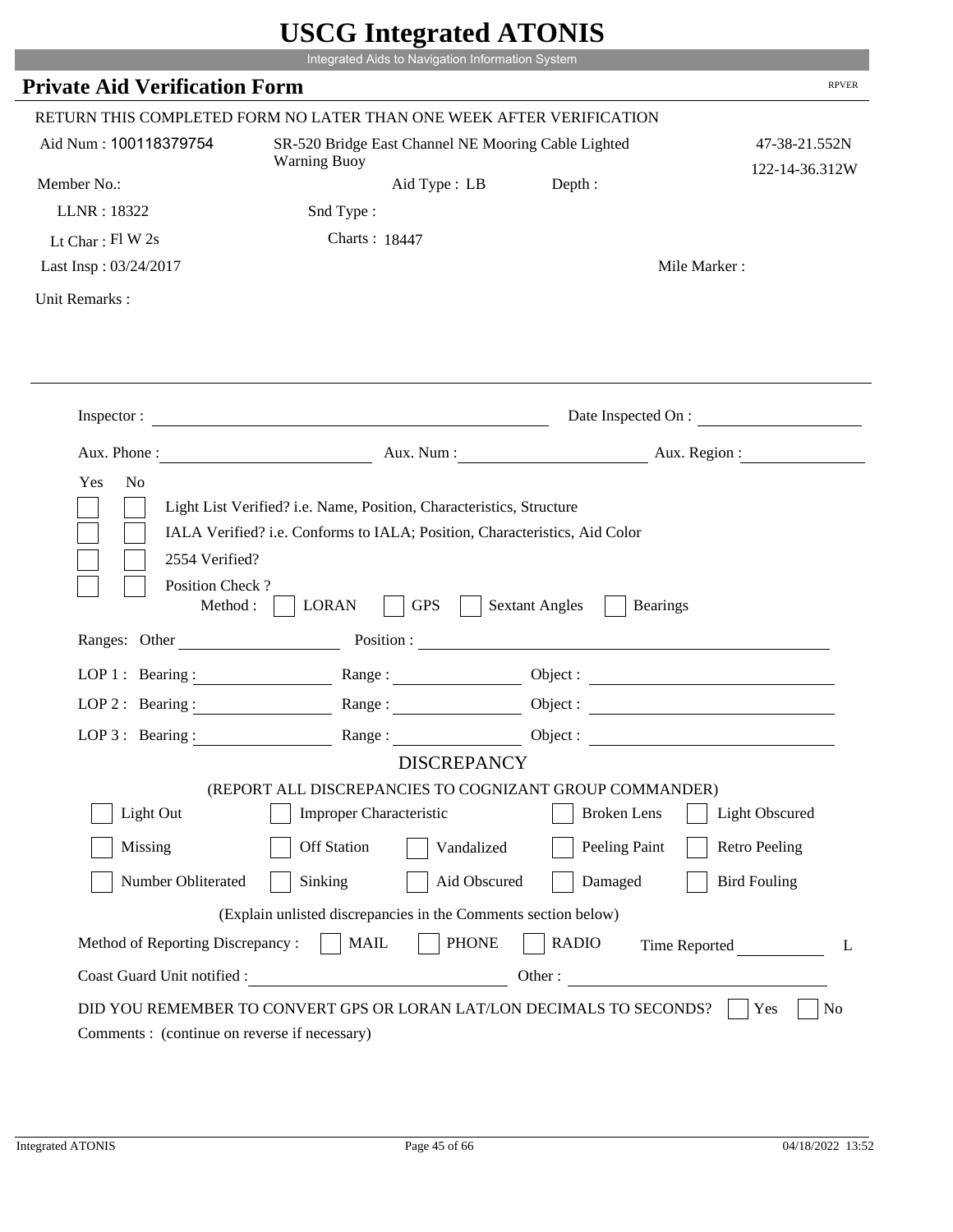|                                                                 | Integrated Aids to Navigation Information System                                                                                                   |                                                        |                       |
|-----------------------------------------------------------------|----------------------------------------------------------------------------------------------------------------------------------------------------|--------------------------------------------------------|-----------------------|
| <b>Private Aid Verification Form</b>                            |                                                                                                                                                    |                                                        | <b>RPVER</b>          |
|                                                                 | RETURN THIS COMPLETED FORM NO LATER THAN ONE WEEK AFTER VERIFICATION                                                                               |                                                        |                       |
| Aid Num: 100118379755                                           | SR-520 Bridge East Channel NE Mooring Cable Warning Sign                                                                                           |                                                        | 47-38-19.575N         |
| Member No.:                                                     | Aid Type : DBN                                                                                                                                     | Depth:                                                 | 122-14-36.895W        |
| LLNR: 18324                                                     | Snd Type:                                                                                                                                          |                                                        |                       |
| Lt Char:                                                        | Charts: 18447                                                                                                                                      |                                                        |                       |
| Last Insp: 03/24/2017                                           |                                                                                                                                                    |                                                        | Mile Marker:          |
| Unit Remarks:                                                   |                                                                                                                                                    |                                                        |                       |
|                                                                 |                                                                                                                                                    |                                                        |                       |
|                                                                 |                                                                                                                                                    |                                                        | Date Inspected On :   |
|                                                                 | Aux. Phone: Aux. Num : Aux. Num : Aux. Region :                                                                                                    |                                                        |                       |
| 2554 Verified?                                                  | Light List Verified? i.e. Name, Position, Characteristics, Structure<br>IALA Verified? i.e. Conforms to IALA; Position, Characteristics, Aid Color |                                                        |                       |
| Position Check?<br>Method : $\vert$<br>Ranges: Other            | <b>GPS</b><br><b>LORAN</b>                                                                                                                         | <b>Sextant Angles</b><br><b>Bearings</b><br>Position : |                       |
|                                                                 |                                                                                                                                                    |                                                        |                       |
|                                                                 | LOP 1: Bearing: Range:                                                                                                                             |                                                        |                       |
|                                                                 | LOP 2: Bearing: $\qquad \qquad \text{Range} :$                                                                                                     |                                                        |                       |
| LOP $3:$ Bearing :                                              | Range:                                                                                                                                             |                                                        | Object :              |
|                                                                 | <b>DISCREPANCY</b><br>(REPORT ALL DISCREPANCIES TO COGNIZANT GROUP COMMANDER)                                                                      |                                                        |                       |
| Light Out                                                       | <b>Improper Characteristic</b>                                                                                                                     | <b>Broken</b> Lens                                     | <b>Light Obscured</b> |
| Missing                                                         | <b>Off Station</b><br>Vandalized                                                                                                                   | Peeling Paint                                          | <b>Retro Peeling</b>  |
|                                                                 | Aid Obscured                                                                                                                                       |                                                        |                       |
| Number Obliterated                                              | Sinking                                                                                                                                            | Damaged                                                | <b>Bird Fouling</b>   |
|                                                                 | (Explain unlisted discrepancies in the Comments section below)                                                                                     |                                                        |                       |
| Method of Reporting Discrepancy:<br>Coast Guard Unit notified : | <b>PHONE</b><br><b>MAIL</b>                                                                                                                        | <b>RADIO</b><br>Other:                                 | Time Reported         |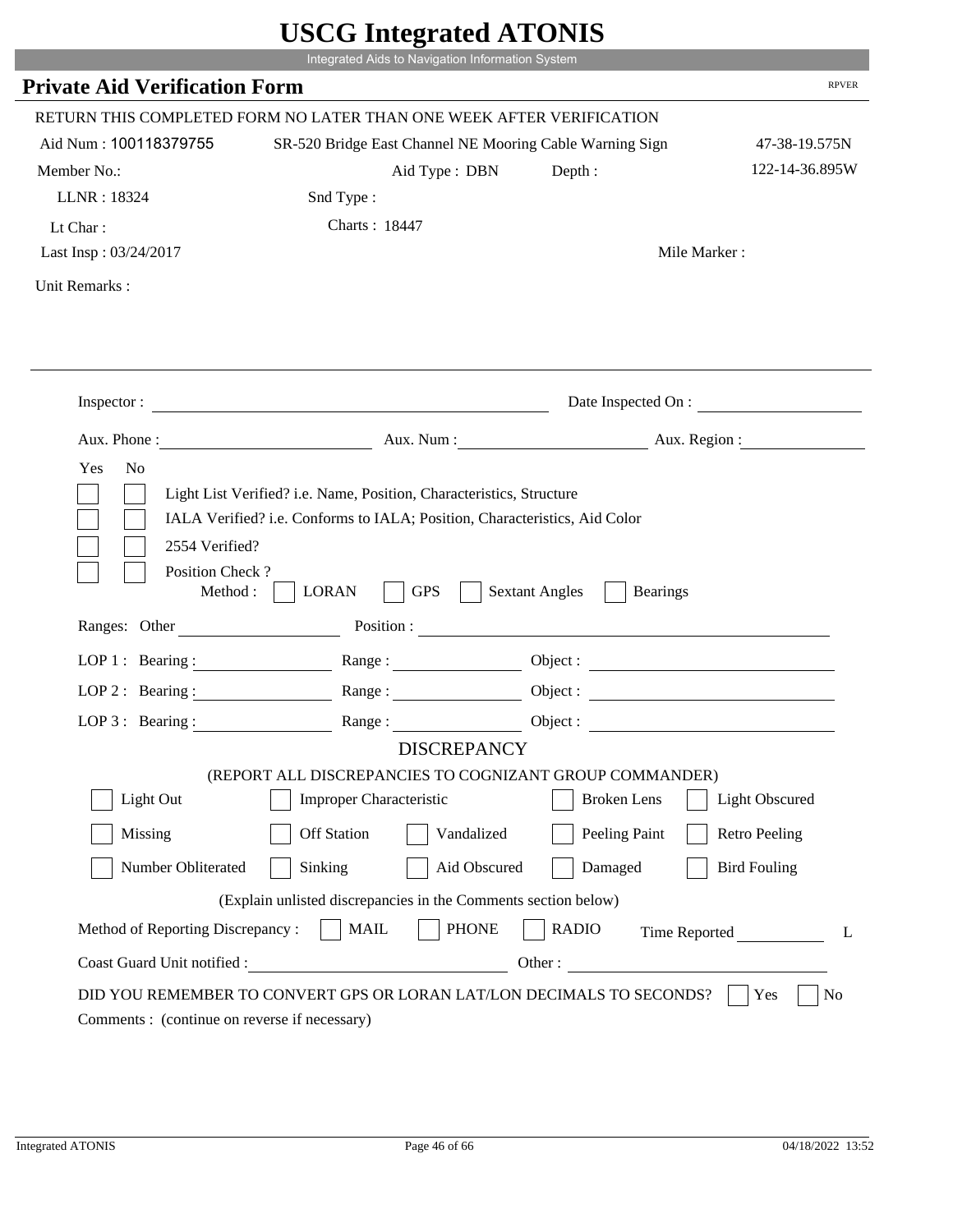|                                                                      |                                                                                                                      | Integrated Aids to Navigation Information System    |                                                                       |                                                                                                                                                                                                                                      |
|----------------------------------------------------------------------|----------------------------------------------------------------------------------------------------------------------|-----------------------------------------------------|-----------------------------------------------------------------------|--------------------------------------------------------------------------------------------------------------------------------------------------------------------------------------------------------------------------------------|
| <b>Private Aid Verification Form</b>                                 |                                                                                                                      |                                                     |                                                                       | <b>RPVER</b>                                                                                                                                                                                                                         |
| RETURN THIS COMPLETED FORM NO LATER THAN ONE WEEK AFTER VERIFICATION |                                                                                                                      |                                                     |                                                                       |                                                                                                                                                                                                                                      |
| Aid Num: 100118379757                                                | <b>Warning Buoy</b>                                                                                                  | SR-520 Bridge East Channel SE Mooring Cable Lighted |                                                                       | 47-38-15.869N<br>122-14-38.155W                                                                                                                                                                                                      |
| Member No.:                                                          |                                                                                                                      | Aid Type : LB                                       | Depth:                                                                |                                                                                                                                                                                                                                      |
| LLNR: 18328                                                          | Snd Type:                                                                                                            |                                                     |                                                                       |                                                                                                                                                                                                                                      |
| Lt Char: $FI$ W 2s                                                   | Charts: 18447                                                                                                        |                                                     |                                                                       |                                                                                                                                                                                                                                      |
| Last Insp: 03/24/2017                                                |                                                                                                                      |                                                     |                                                                       | Mile Marker:                                                                                                                                                                                                                         |
| Unit Remarks:                                                        |                                                                                                                      |                                                     |                                                                       |                                                                                                                                                                                                                                      |
|                                                                      |                                                                                                                      |                                                     |                                                                       |                                                                                                                                                                                                                                      |
| Inspector :                                                          | <u> 1989 - Johann Barbara, martin da basar a shekara 1980 - An tsa a tsara 1980 - An tsa a tsara 1980 - An tsa a</u> |                                                     |                                                                       | Date Inspected On :                                                                                                                                                                                                                  |
|                                                                      |                                                                                                                      |                                                     |                                                                       | Aux. Phone : <u>Aux. Num : Aux. Num : Aux. Aux. Region : Aux. Region : Aux. Region : Aux. Region : Aux. Region : Aux. Region : Aux. Region : Aux. Region : Aux. Region : Aux. Region : Aux. Region : Aux. Region : Aux. Region :</u> |
| 2554 Verified?<br>Position Check?<br>Method:<br>Ranges: Other        | IALA Verified? i.e. Conforms to IALA; Position, Characteristics, Aid Color<br><b>LORAN</b>                           | <b>GPS</b>                                          | <b>Sextant Angles</b><br><b>Bearings</b>                              |                                                                                                                                                                                                                                      |
| LOP 1 : Bearing :                                                    |                                                                                                                      |                                                     | Object :                                                              |                                                                                                                                                                                                                                      |
| LOP $2:$ Bearing :                                                   |                                                                                                                      | Range:                                              | Object :                                                              |                                                                                                                                                                                                                                      |
| LOP $3$ : Bearing:                                                   | Range:                                                                                                               |                                                     | Object :                                                              |                                                                                                                                                                                                                                      |
|                                                                      |                                                                                                                      | <b>DISCREPANCY</b>                                  |                                                                       |                                                                                                                                                                                                                                      |
|                                                                      |                                                                                                                      |                                                     | (REPORT ALL DISCREPANCIES TO COGNIZANT GROUP COMMANDER)               |                                                                                                                                                                                                                                      |
| Light Out                                                            | <b>Improper Characteristic</b>                                                                                       |                                                     | <b>Broken</b> Lens                                                    | <b>Light Obscured</b>                                                                                                                                                                                                                |
| Missing                                                              | Off Station                                                                                                          | Vandalized                                          | Peeling Paint                                                         | <b>Retro Peeling</b>                                                                                                                                                                                                                 |
| Number Obliterated                                                   | Sinking                                                                                                              | Aid Obscured                                        | Damaged                                                               | <b>Bird Fouling</b>                                                                                                                                                                                                                  |
|                                                                      | (Explain unlisted discrepancies in the Comments section below)                                                       |                                                     |                                                                       |                                                                                                                                                                                                                                      |
| Method of Reporting Discrepancy:                                     | <b>MAIL</b>                                                                                                          | <b>PHONE</b>                                        | <b>RADIO</b>                                                          | Time Reported<br>L                                                                                                                                                                                                                   |
| Coast Guard Unit notified :                                          |                                                                                                                      |                                                     | Other:                                                                |                                                                                                                                                                                                                                      |
| Comments : (continue on reverse if necessary)                        |                                                                                                                      |                                                     | DID YOU REMEMBER TO CONVERT GPS OR LORAN LAT/LON DECIMALS TO SECONDS? | Yes<br>No                                                                                                                                                                                                                            |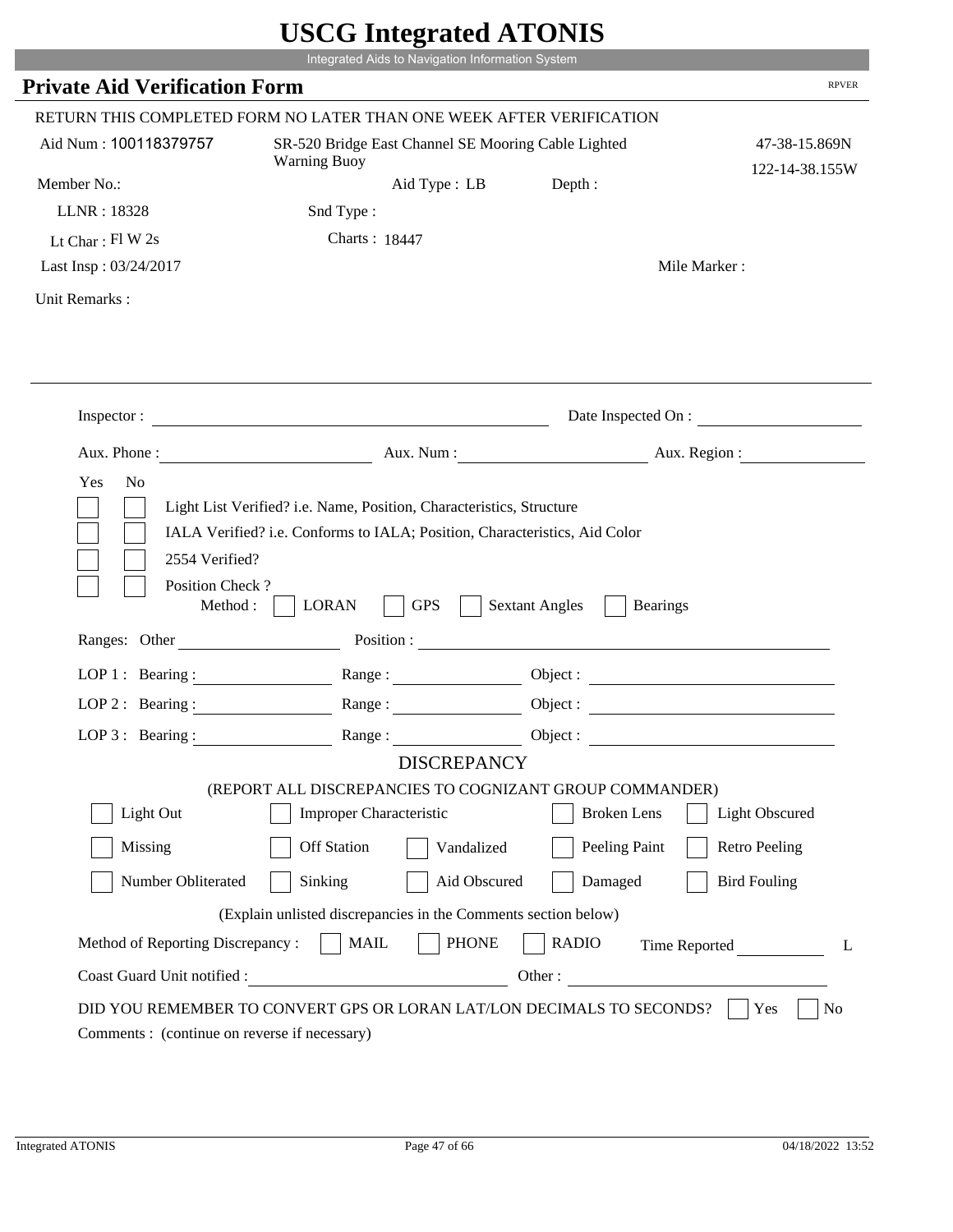|                                             | Integrated Aids to Navigation Information System                                                                                                   |                                          |                                                          |
|---------------------------------------------|----------------------------------------------------------------------------------------------------------------------------------------------------|------------------------------------------|----------------------------------------------------------|
| <b>Private Aid Verification Form</b>        |                                                                                                                                                    |                                          | <b>RPVER</b>                                             |
|                                             | RETURN THIS COMPLETED FORM NO LATER THAN ONE WEEK AFTER VERIFICATION                                                                               |                                          |                                                          |
| Aid Num: 100118379756                       | SR-520 Bridge East Channel SE Mooring Cable Warning Sign                                                                                           |                                          | 47-38-17.268N                                            |
| Member No.:                                 | Aid Type : DBN                                                                                                                                     | Depth:                                   | 122-14-37.689W                                           |
| LLNR: 18326                                 | Snd Type:                                                                                                                                          |                                          |                                                          |
| Lt Char:                                    | Charts: 18447                                                                                                                                      |                                          |                                                          |
| Last Insp: 03/24/2017                       |                                                                                                                                                    |                                          | Mile Marker:                                             |
| Unit Remarks:                               |                                                                                                                                                    |                                          |                                                          |
|                                             |                                                                                                                                                    |                                          |                                                          |
|                                             |                                                                                                                                                    |                                          |                                                          |
|                                             | Inspector:                                                                                                                                         |                                          | Date Inspected On :                                      |
| Aux. Phone :                                |                                                                                                                                                    |                                          | Aux. Num : Aux. Region :                                 |
| Yes<br>N <sub>o</sub><br>2554 Verified?     | Light List Verified? i.e. Name, Position, Characteristics, Structure<br>IALA Verified? i.e. Conforms to IALA; Position, Characteristics, Aid Color |                                          |                                                          |
| Position Check?<br>Method:<br>Ranges: Other | <b>LORAN</b><br><b>GPS</b>                                                                                                                         | <b>Sextant Angles</b><br><b>Bearings</b> |                                                          |
|                                             |                                                                                                                                                    |                                          |                                                          |
| $LOP1:$ Bearing:                            | Range :                                                                                                                                            |                                          |                                                          |
| $LOP$ 2 : Bearing :                         | Range:                                                                                                                                             |                                          | Object :                                                 |
| LOP $3:$ Bearing :                          | Range:                                                                                                                                             | Object :                                 | <u> 1989 - Johann Stein, mars an de Francisco (f. 19</u> |
|                                             | <b>DISCREPANCY</b><br>(REPORT ALL DISCREPANCIES TO COGNIZANT GROUP COMMANDER)                                                                      |                                          |                                                          |
| Light Out                                   | <b>Improper Characteristic</b>                                                                                                                     | <b>Broken</b> Lens                       | <b>Light Obscured</b>                                    |
| Missing                                     | <b>Off Station</b><br>Vandalized                                                                                                                   | Peeling Paint                            | <b>Retro Peeling</b>                                     |
| Number Obliterated                          | Sinking<br>Aid Obscured                                                                                                                            | Damaged                                  | <b>Bird Fouling</b>                                      |
|                                             | (Explain unlisted discrepancies in the Comments section below)                                                                                     |                                          |                                                          |
| Method of Reporting Discrepancy:            | <b>PHONE</b><br><b>MAIL</b>                                                                                                                        | <b>RADIO</b>                             | Time Reported<br>L                                       |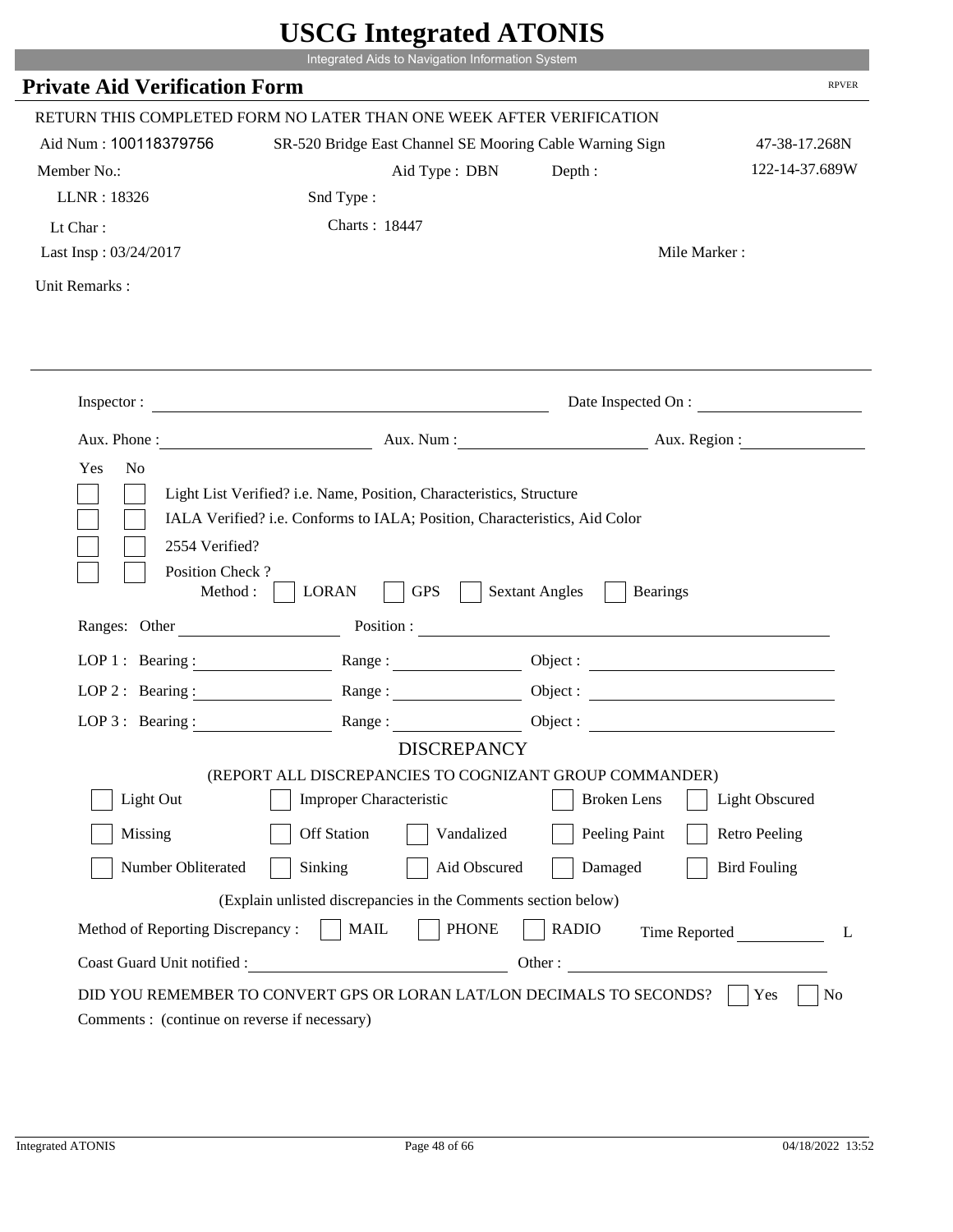|                                                                 | Integrated Aids to Navigation Information System                                                                                                   |                                                        |                       |
|-----------------------------------------------------------------|----------------------------------------------------------------------------------------------------------------------------------------------------|--------------------------------------------------------|-----------------------|
| <b>Private Aid Verification Form</b>                            |                                                                                                                                                    |                                                        | <b>RPVER</b>          |
|                                                                 | RETURN THIS COMPLETED FORM NO LATER THAN ONE WEEK AFTER VERIFICATION                                                                               |                                                        |                       |
| Aid Num: 100117898045                                           | SR-520 Bridge Maintenance Pier North Light A                                                                                                       |                                                        | 47-38-17.880N         |
| Member No.:                                                     | Aid Type: LT                                                                                                                                       | Depth:                                                 | 122-14-31.460W        |
| LLNR: 18330                                                     | Snd Type:                                                                                                                                          |                                                        |                       |
| Lt Char: $FIY$ 6s                                               | Charts: 18447                                                                                                                                      |                                                        |                       |
| Last Insp: 10/06/2016                                           |                                                                                                                                                    |                                                        | Mile Marker:          |
| Unit Remarks:                                                   |                                                                                                                                                    |                                                        |                       |
|                                                                 |                                                                                                                                                    |                                                        |                       |
|                                                                 | Inspector:                                                                                                                                         |                                                        | Date Inspected On :   |
| Aux. Phone :                                                    |                                                                                                                                                    | Aux. Num : Aux. Region :                               |                       |
| 2554 Verified?                                                  | Light List Verified? i.e. Name, Position, Characteristics, Structure<br>IALA Verified? i.e. Conforms to IALA; Position, Characteristics, Aid Color |                                                        |                       |
| Position Check?<br>Method :<br>Ranges: Other                    | <b>GPS</b><br><b>LORAN</b>                                                                                                                         | <b>Sextant Angles</b><br><b>Bearings</b><br>Position : |                       |
|                                                                 | LOP 1: Bearing: $\qquad \qquad$ Range:                                                                                                             |                                                        |                       |
|                                                                 | LOP 2: Bearing: Range:                                                                                                                             |                                                        |                       |
|                                                                 |                                                                                                                                                    |                                                        |                       |
| $LOP 3:$ Bearing :                                              | Range:<br><b>DISCREPANCY</b>                                                                                                                       |                                                        | Object :              |
|                                                                 | (REPORT ALL DISCREPANCIES TO COGNIZANT GROUP COMMANDER)                                                                                            |                                                        |                       |
| Light Out                                                       | Improper Characteristic                                                                                                                            | <b>Broken</b> Lens                                     | <b>Light Obscured</b> |
| Missing                                                         | <b>Off Station</b><br>Vandalized                                                                                                                   | Peeling Paint                                          | <b>Retro Peeling</b>  |
| Number Obliterated                                              | Aid Obscured<br>Sinking                                                                                                                            | Damaged                                                | <b>Bird Fouling</b>   |
|                                                                 |                                                                                                                                                    |                                                        |                       |
|                                                                 | (Explain unlisted discrepancies in the Comments section below)                                                                                     |                                                        |                       |
| Method of Reporting Discrepancy:<br>Coast Guard Unit notified : | <b>PHONE</b><br><b>MAIL</b><br>Other:                                                                                                              | <b>RADIO</b>                                           | Time Reported         |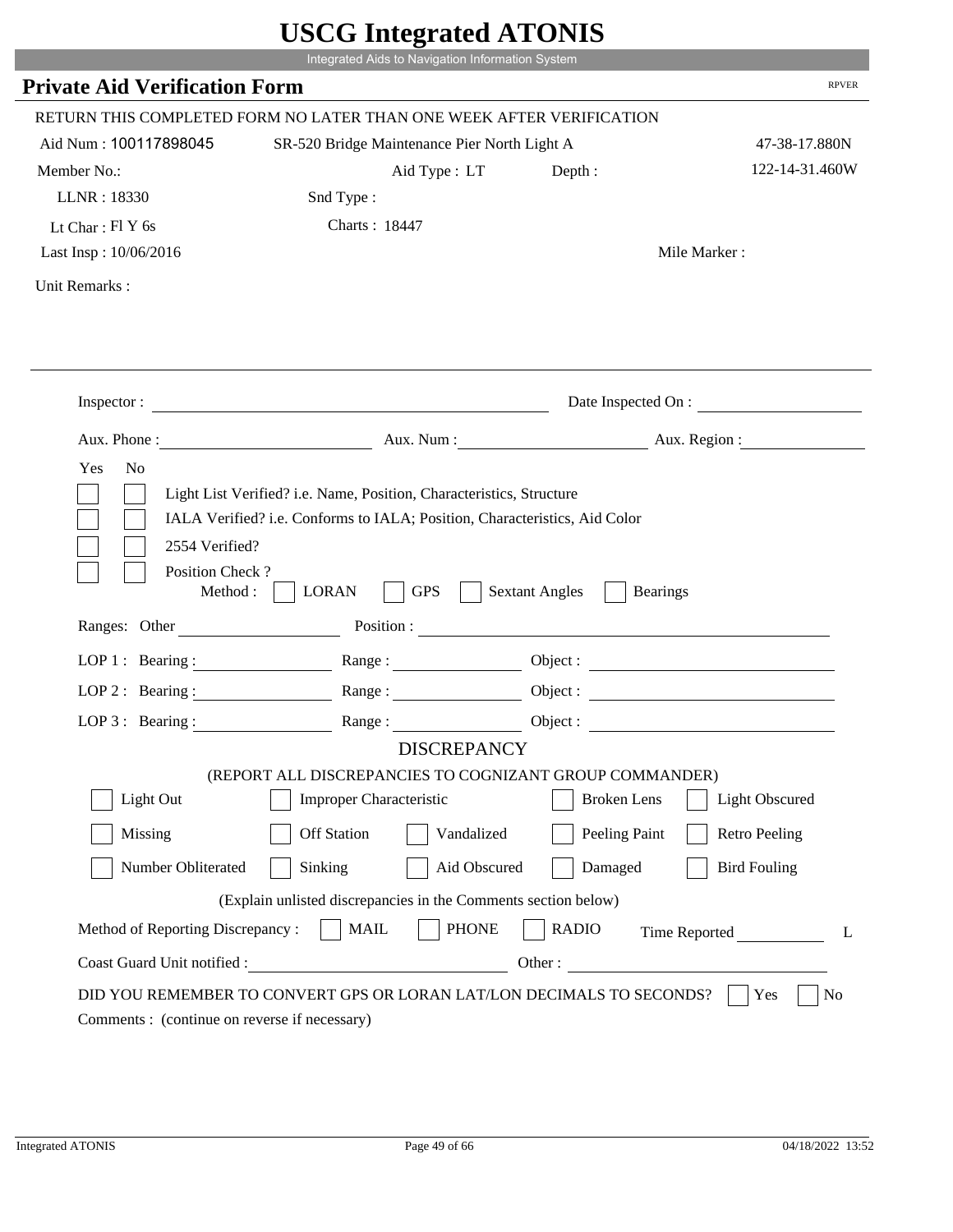|                                                                 | Integrated Aids to Navigation Information System                                                                                                   |                                                        |                       |
|-----------------------------------------------------------------|----------------------------------------------------------------------------------------------------------------------------------------------------|--------------------------------------------------------|-----------------------|
| <b>Private Aid Verification Form</b>                            |                                                                                                                                                    |                                                        | <b>RPVER</b>          |
|                                                                 | RETURN THIS COMPLETED FORM NO LATER THAN ONE WEEK AFTER VERIFICATION                                                                               |                                                        |                       |
| Aid Num: 100118355145                                           | SR-520 Bridge Maintenance Pier South Light B                                                                                                       |                                                        | 47-38-17.200N         |
| Member No.:                                                     | Aid Type: LT                                                                                                                                       | Depth :                                                | 122-14-31.140W        |
| LLNR: 18335                                                     | Snd Type:                                                                                                                                          |                                                        |                       |
| Lt Char: $FIY$ 6s                                               | Charts: 18447                                                                                                                                      |                                                        |                       |
| Last Insp: 10/06/2016                                           |                                                                                                                                                    |                                                        | Mile Marker:          |
| Unit Remarks:                                                   |                                                                                                                                                    |                                                        |                       |
|                                                                 |                                                                                                                                                    |                                                        |                       |
|                                                                 | Inspector:                                                                                                                                         |                                                        | Date Inspected On :   |
| Aux. Phone :                                                    |                                                                                                                                                    | Aux. Num : Aux. Region :                               |                       |
| 2554 Verified?                                                  | Light List Verified? i.e. Name, Position, Characteristics, Structure<br>IALA Verified? i.e. Conforms to IALA; Position, Characteristics, Aid Color |                                                        |                       |
| Position Check?<br>Method :<br>Ranges: Other                    | <b>GPS</b><br><b>LORAN</b>                                                                                                                         | <b>Sextant Angles</b><br><b>Bearings</b><br>Position : |                       |
|                                                                 | LOP 1: Bearing: $\qquad \qquad$ Range:                                                                                                             |                                                        |                       |
|                                                                 | LOP 2: Bearing: Range:                                                                                                                             |                                                        |                       |
|                                                                 |                                                                                                                                                    |                                                        |                       |
| $LOP 3:$ Bearing :                                              | Range:<br><b>DISCREPANCY</b>                                                                                                                       | Object :                                               |                       |
|                                                                 | (REPORT ALL DISCREPANCIES TO COGNIZANT GROUP COMMANDER)                                                                                            |                                                        |                       |
| Light Out                                                       | Improper Characteristic                                                                                                                            | <b>Broken</b> Lens                                     | <b>Light Obscured</b> |
| Missing                                                         | <b>Off Station</b><br>Vandalized                                                                                                                   | Peeling Paint                                          | <b>Retro Peeling</b>  |
| Number Obliterated                                              | Aid Obscured<br>Sinking                                                                                                                            | Damaged                                                | <b>Bird Fouling</b>   |
|                                                                 |                                                                                                                                                    |                                                        |                       |
|                                                                 | (Explain unlisted discrepancies in the Comments section below)                                                                                     |                                                        |                       |
| Method of Reporting Discrepancy:<br>Coast Guard Unit notified : | <b>PHONE</b><br><b>MAIL</b><br>Other:                                                                                                              | <b>RADIO</b>                                           | Time Reported         |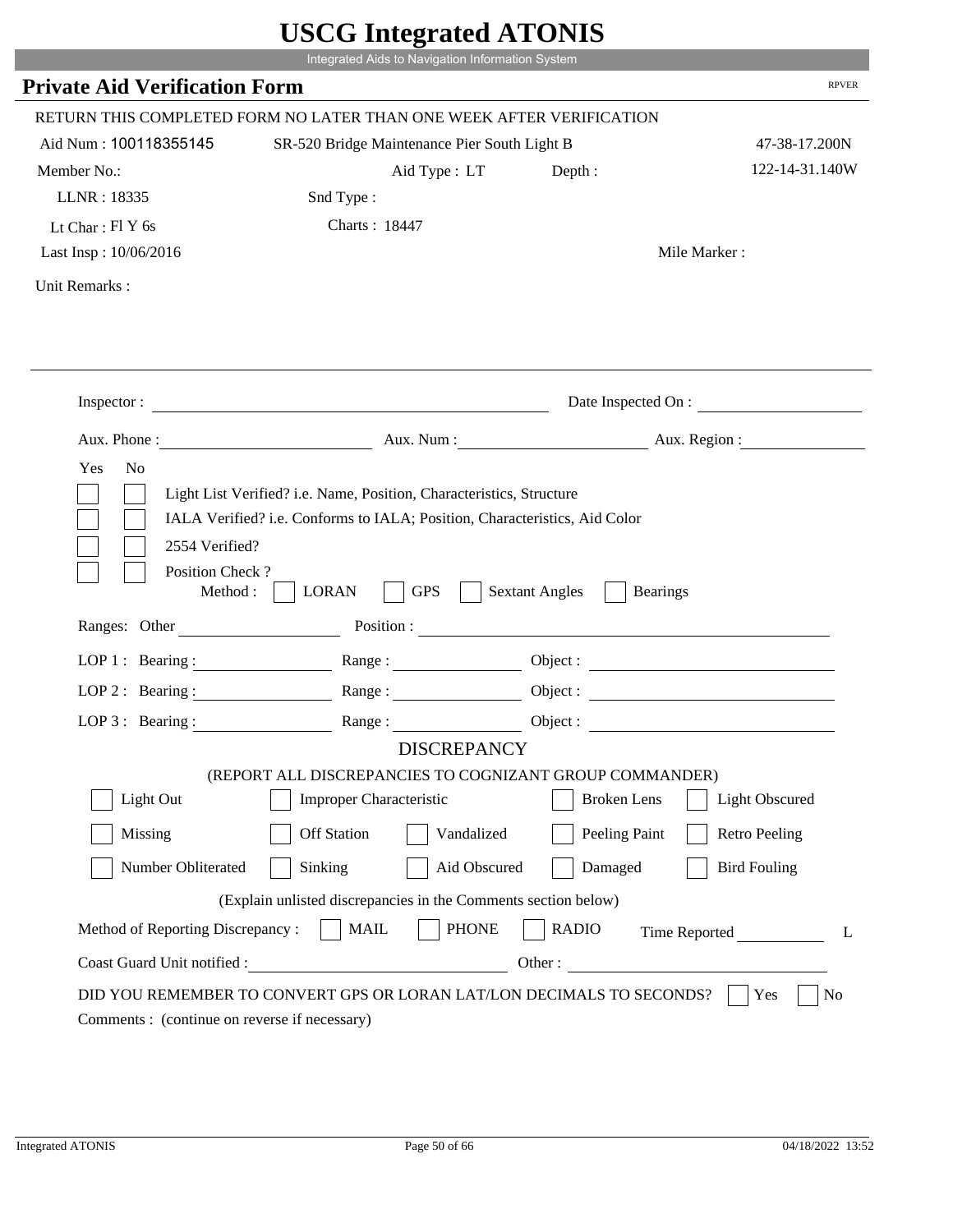| <b>Private Aid Verification Form</b>      |                                                                                                                                                                                                                                                                                                                                                                | Integrated Aids to Navigation Information System                     |                                 |
|-------------------------------------------|----------------------------------------------------------------------------------------------------------------------------------------------------------------------------------------------------------------------------------------------------------------------------------------------------------------------------------------------------------------|----------------------------------------------------------------------|---------------------------------|
|                                           |                                                                                                                                                                                                                                                                                                                                                                |                                                                      | <b>RPVER</b>                    |
|                                           | RETURN THIS COMPLETED FORM NO LATER THAN ONE WEEK AFTER VERIFICATION                                                                                                                                                                                                                                                                                           |                                                                      |                                 |
| Aid Num: 100118380128                     | SR-520 Bridge West Channel NW Mooring Cable Lighted<br><b>Warning Buoy</b>                                                                                                                                                                                                                                                                                     |                                                                      | 47-38-37.209N<br>122-16-26.335W |
| Member No.:                               | Aid Type : LB                                                                                                                                                                                                                                                                                                                                                  | Depth:                                                               |                                 |
| LLNR: 18348                               | Snd Type:                                                                                                                                                                                                                                                                                                                                                      |                                                                      |                                 |
| Lt Char: $FI$ W 2s                        | Charts: 18447                                                                                                                                                                                                                                                                                                                                                  |                                                                      |                                 |
| Last Insp: 03/27/2017                     |                                                                                                                                                                                                                                                                                                                                                                |                                                                      | Mile Marker:                    |
| Unit Remarks:                             |                                                                                                                                                                                                                                                                                                                                                                |                                                                      |                                 |
|                                           |                                                                                                                                                                                                                                                                                                                                                                |                                                                      |                                 |
| Inspector:                                | <u> 1989 - Johann Barbara, martin da basar a shekara 1989 - An tsara 1989 - An tsara 1989 - An tsara 1989 - An tsa</u>                                                                                                                                                                                                                                         |                                                                      | Date Inspected On :             |
|                                           | Aux. Phone : <u>Aux. Num : Aux. Num : Aux. Aux. Region : Aux. Region : Aux. Region : Aux. Region : Aux. Region : Aux. Region : Aux. Region : Aux. Region : Aux. Region : Aux. Region : Aux. Region : Aux. Region : Aux. Region :</u>                                                                                                                           |                                                                      |                                 |
| 2554 Verified?                            | IALA Verified? i.e. Conforms to IALA; Position, Characteristics, Aid Color                                                                                                                                                                                                                                                                                     | Light List Verified? i.e. Name, Position, Characteristics, Structure |                                 |
| Position Check?<br>Method:                | <b>GPS</b><br><b>LORAN</b>                                                                                                                                                                                                                                                                                                                                     | <b>Sextant Angles</b><br><b>Bearings</b>                             |                                 |
| Ranges: Other                             |                                                                                                                                                                                                                                                                                                                                                                | Position :                                                           |                                 |
| LOP $1:$ Bearing :<br>$LOP$ 2 : Bearing : | $Range: \begin{tabular}{ c c c } \hline \rule{0.3cm}{.01cm} \rule{0.3cm}{.01cm} \rule{0.3cm}{.01cm} \rule{0.3cm}{.01cm} \rule{0.3cm}{.01cm} \rule{0.3cm}{.01cm} \rule{0.3cm}{.01cm} \rule{0.3cm}{.01cm} \rule{0.3cm}{.01cm} \rule{0.3cm}{.01cm} \rule{0.3cm}{.01cm} \rule{0.3cm}{.01cm} \rule{0.3cm}{.01cm} \rule{0.3cm}{.01cm} \rule{0.3cm}{.01cm} \rule{0.3$ | Object :                                                             |                                 |
|                                           | Range:                                                                                                                                                                                                                                                                                                                                                         | Object :                                                             |                                 |
| LOP $3$ : Bearing:                        | Range:<br><b>DISCREPANCY</b>                                                                                                                                                                                                                                                                                                                                   | Object:                                                              |                                 |
|                                           | (REPORT ALL DISCREPANCIES TO COGNIZANT GROUP COMMANDER)                                                                                                                                                                                                                                                                                                        |                                                                      |                                 |
| Light Out                                 | <b>Improper Characteristic</b>                                                                                                                                                                                                                                                                                                                                 | <b>Broken</b> Lens                                                   | <b>Light Obscured</b>           |
| Missing                                   | <b>Off Station</b><br>Vandalized                                                                                                                                                                                                                                                                                                                               | Peeling Paint                                                        | <b>Retro Peeling</b>            |
| Number Obliterated                        | Sinking<br>Aid Obscured                                                                                                                                                                                                                                                                                                                                        | Damaged                                                              | <b>Bird Fouling</b>             |
|                                           | (Explain unlisted discrepancies in the Comments section below)                                                                                                                                                                                                                                                                                                 |                                                                      |                                 |
| Method of Reporting Discrepancy:          | $\vert$ MAIL<br><b>PHONE</b>                                                                                                                                                                                                                                                                                                                                   | <b>RADIO</b>                                                         | Time Reported<br>L              |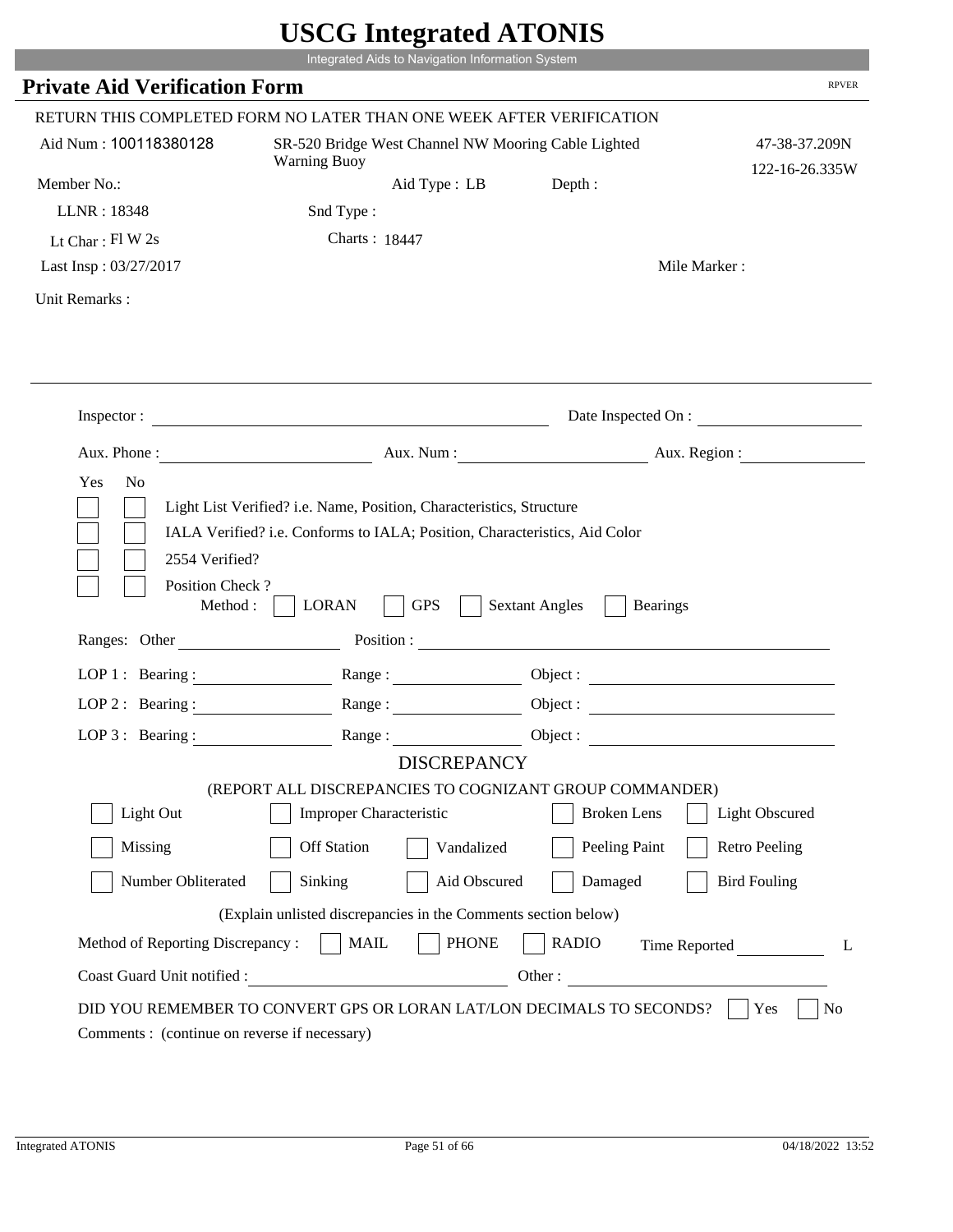|                                                                | Integrated Aids to Navigation Information System                      |                                                          |                       |
|----------------------------------------------------------------|-----------------------------------------------------------------------|----------------------------------------------------------|-----------------------|
| <b>Private Aid Verification Form</b>                           |                                                                       |                                                          | <b>RPVER</b>          |
|                                                                | RETURN THIS COMPLETED FORM NO LATER THAN ONE WEEK AFTER VERIFICATION  |                                                          |                       |
| Aid Num: 100118380126                                          |                                                                       | SR-520 Bridge West Channel NW Mooring Cable Warning Sign | 47-38-36.482N         |
| Member No.:                                                    | Aid Type : DBN                                                        | Depth :                                                  | 122-16-26.474W        |
| LLNR: 18346                                                    | Snd Type:                                                             |                                                          |                       |
| Lt Char:                                                       | Charts: 18447                                                         |                                                          |                       |
| Last Insp: 03/27/2017                                          |                                                                       |                                                          | Mile Marker:          |
| Unit Remarks:                                                  |                                                                       |                                                          |                       |
|                                                                |                                                                       |                                                          |                       |
|                                                                | Inspector:                                                            |                                                          | Date Inspected On :   |
|                                                                | Aux. Phone : Aux. Num : Aux. Num : Aux. Num : Aux. Region :           |                                                          |                       |
| 2554 Verified?<br>Position Check?<br>Method :<br>Ranges: Other | <b>LORAN</b><br><b>GPS</b>                                            | <b>Sextant Angles</b><br><b>Bearings</b>                 |                       |
|                                                                | LOP 1: Bearing: Range:                                                |                                                          |                       |
|                                                                | LOP 2: Bearing: Range:                                                |                                                          |                       |
| LOP $3:$ Bearing :                                             | Range:                                                                | Object :                                                 |                       |
|                                                                | <b>DISCREPANCY</b>                                                    |                                                          |                       |
|                                                                | (REPORT ALL DISCREPANCIES TO COGNIZANT GROUP COMMANDER)               |                                                          |                       |
| Light Out                                                      | <b>Improper Characteristic</b>                                        | <b>Broken</b> Lens                                       | <b>Light Obscured</b> |
| Missing                                                        | <b>Off Station</b><br>Vandalized                                      | Peeling Paint                                            | <b>Retro Peeling</b>  |
| Number Obliterated                                             | Sinking                                                               | Aid Obscured<br>Damaged                                  | <b>Bird Fouling</b>   |
|                                                                | (Explain unlisted discrepancies in the Comments section below)        |                                                          |                       |
| Method of Reporting Discrepancy:                               | <b>PHONE</b><br><b>MAIL</b>                                           | <b>RADIO</b>                                             | Time Reported<br>L    |
| Coast Guard Unit notified :                                    | <u> 1990 - Johann Barbara, martxa eta politikar</u>                   | Other:                                                   |                       |
| Comments : (continue on reverse if necessary)                  | DID YOU REMEMBER TO CONVERT GPS OR LORAN LAT/LON DECIMALS TO SECONDS? |                                                          | Yes<br>N <sub>0</sub> |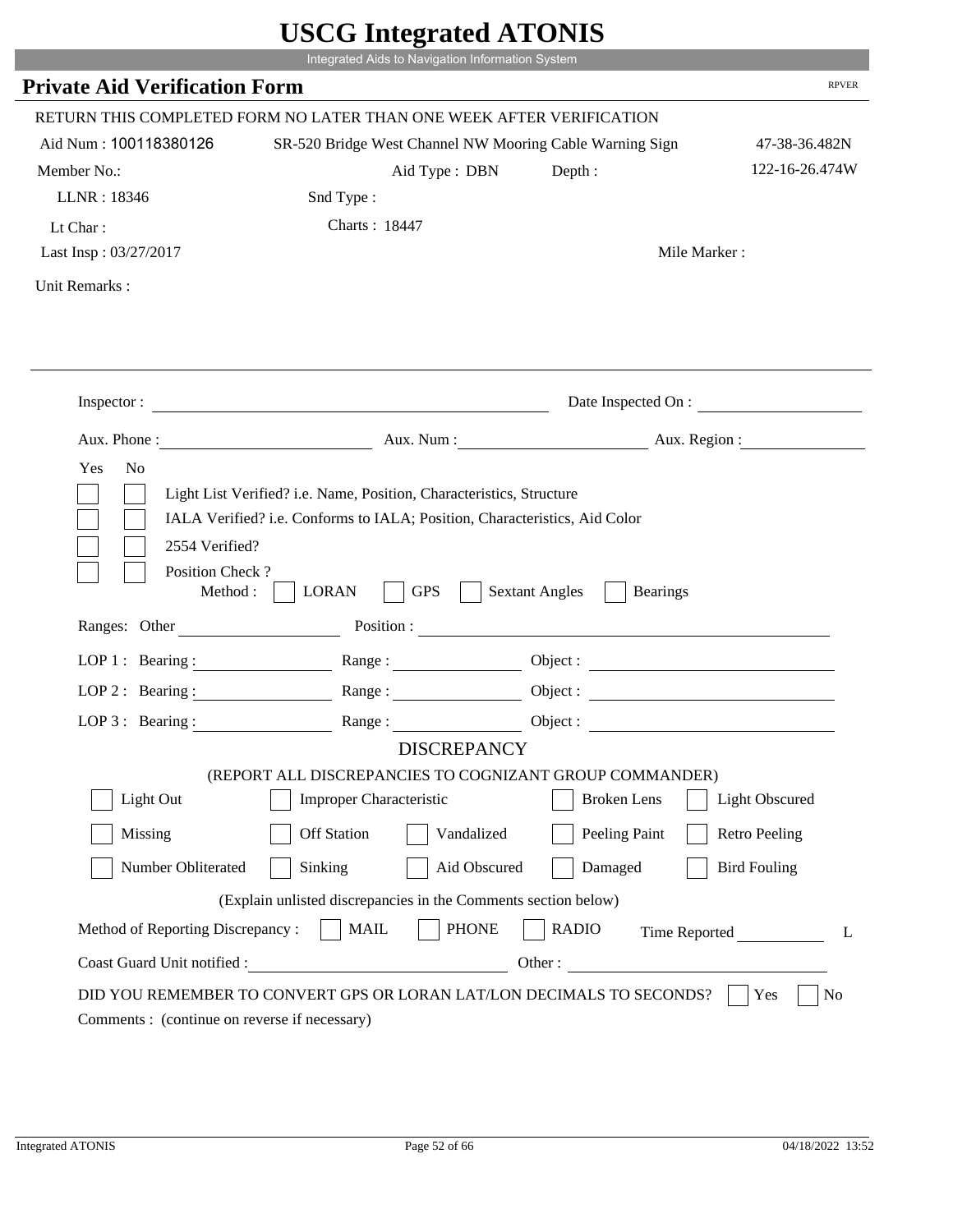|                                              | Integrated Aids to Navigation Information System                                                                                                                                                                                     |                                          |                                 |
|----------------------------------------------|--------------------------------------------------------------------------------------------------------------------------------------------------------------------------------------------------------------------------------------|------------------------------------------|---------------------------------|
| <b>Private Aid Verification Form</b>         |                                                                                                                                                                                                                                      |                                          | <b>RPVER</b>                    |
|                                              | RETURN THIS COMPLETED FORM NO LATER THAN ONE WEEK AFTER VERIFICATION                                                                                                                                                                 |                                          |                                 |
| Aid Num: 100118380122                        | SR-520 Bridge West Channel SW Mooring Cable Lighted<br><b>Warning Buoy</b>                                                                                                                                                           |                                          | 47-38-30.929N<br>122-16-28.270W |
| Member No.:                                  |                                                                                                                                                                                                                                      | Depth:<br>Aid Type : LB                  |                                 |
| LLNR: 18342                                  | Snd Type:                                                                                                                                                                                                                            |                                          |                                 |
| Lt Char: $FI$ W 2s                           | Charts: 18447                                                                                                                                                                                                                        |                                          |                                 |
| Last Insp: 03/27/2017                        |                                                                                                                                                                                                                                      |                                          | Mile Marker:                    |
| Unit Remarks:                                |                                                                                                                                                                                                                                      |                                          |                                 |
|                                              |                                                                                                                                                                                                                                      |                                          |                                 |
|                                              |                                                                                                                                                                                                                                      |                                          |                                 |
|                                              | Inspector:                                                                                                                                                                                                                           |                                          | Date Inspected On :             |
|                                              | Aux. Phone : <u>Aux. Num : Aux. Num : Aux. Aux. Region : Aux. Region : Aux. Region : Aux. Region : Aux. Region : Aux. Region : Aux. Region : Aux. Region : Aux. Region : Aux. Region : Aux. Region : Aux. Region : Aux. Region :</u> |                                          |                                 |
| Yes<br>No                                    | Light List Verified? i.e. Name, Position, Characteristics, Structure<br>IALA Verified? i.e. Conforms to IALA; Position, Characteristics, Aid Color                                                                                   |                                          |                                 |
| 2554 Verified?<br>Position Check?<br>Method: | <b>GPS</b><br><b>LORAN</b>                                                                                                                                                                                                           | <b>Sextant Angles</b><br><b>Bearings</b> |                                 |
| Ranges: Other                                |                                                                                                                                                                                                                                      | Position :                               |                                 |
|                                              | LOP 1: Bearing: Range:                                                                                                                                                                                                               |                                          | Object :                        |
| $LOP$ 2 : Bearing :                          | Range:                                                                                                                                                                                                                               |                                          | Object :                        |
| LOP $3$ : Bearing:                           | Range:                                                                                                                                                                                                                               | Object:                                  |                                 |
|                                              | (REPORT ALL DISCREPANCIES TO COGNIZANT GROUP COMMANDER)                                                                                                                                                                              | <b>DISCREPANCY</b>                       |                                 |
| Light Out                                    | <b>Improper Characteristic</b>                                                                                                                                                                                                       | <b>Broken</b> Lens                       | <b>Light Obscured</b>           |
| Missing                                      | <b>Off Station</b>                                                                                                                                                                                                                   | Peeling Paint<br>Vandalized              | <b>Retro Peeling</b>            |
| Number Obliterated                           | Sinking                                                                                                                                                                                                                              | Aid Obscured<br>Damaged                  | <b>Bird Fouling</b>             |
|                                              | (Explain unlisted discrepancies in the Comments section below)                                                                                                                                                                       |                                          |                                 |
| Method of Reporting Discrepancy:             | <b>MAIL</b>                                                                                                                                                                                                                          | <b>PHONE</b><br><b>RADIO</b>             | Time Reported<br>L              |

r.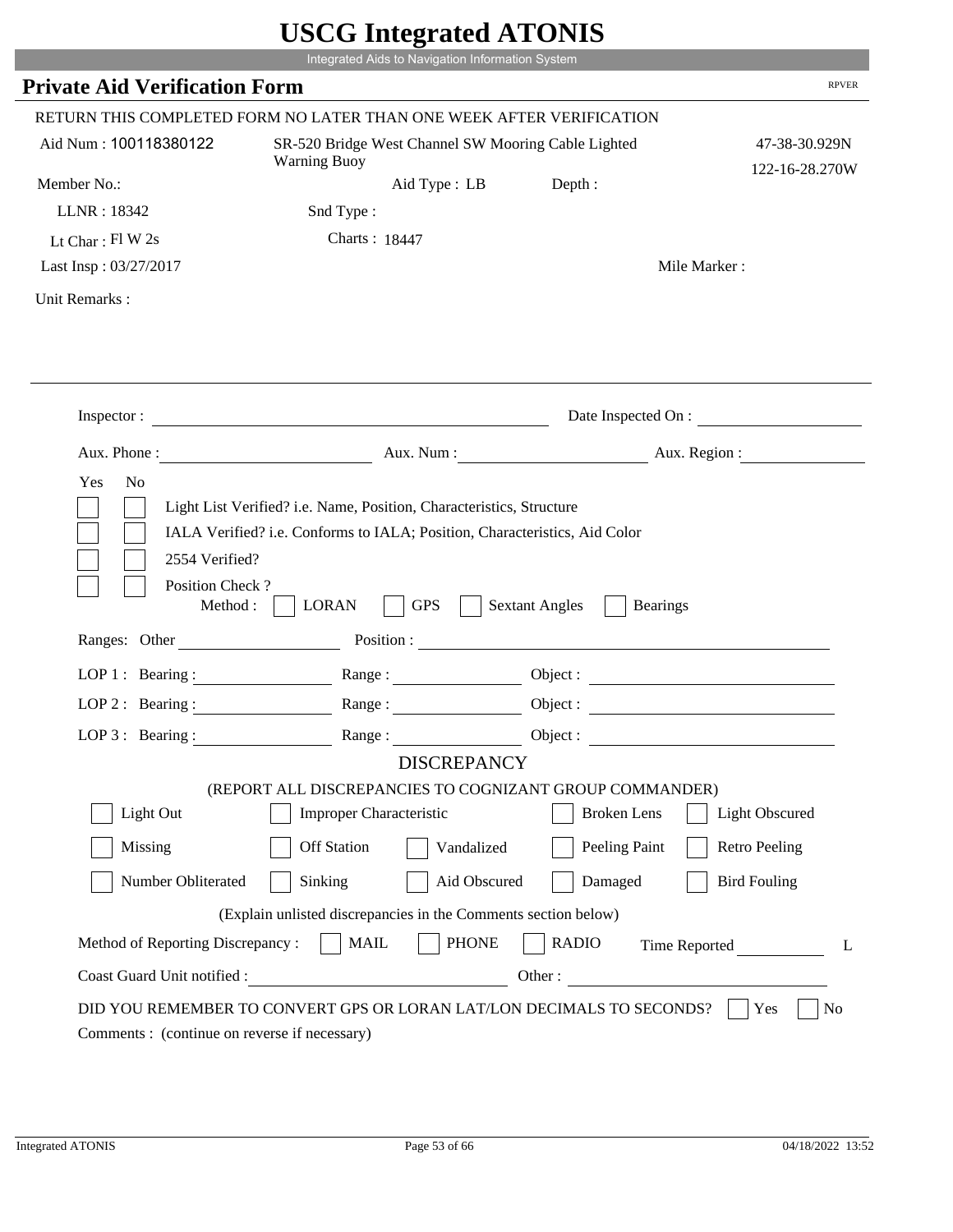|                                              | Integrated Aids to Navigation Information System                                                                                                   |                       |                       |              |
|----------------------------------------------|----------------------------------------------------------------------------------------------------------------------------------------------------|-----------------------|-----------------------|--------------|
| <b>Private Aid Verification Form</b>         |                                                                                                                                                    |                       |                       | <b>RPVER</b> |
|                                              | RETURN THIS COMPLETED FORM NO LATER THAN ONE WEEK AFTER VERIFICATION                                                                               |                       |                       |              |
| Aid Num: 100118380124                        | SR-520 Bridge West Channel SW Mooring Cable Warning Sign                                                                                           |                       | 47-38-34.172N         |              |
| Member No.:                                  | Aid Type : DBN                                                                                                                                     | Depth :               | 122-16-27.251W        |              |
| LLNR: 18344                                  | Snd Type:                                                                                                                                          |                       |                       |              |
| Lt Char:                                     | Charts: 18447                                                                                                                                      |                       |                       |              |
| Last Insp: 03/27/2017                        |                                                                                                                                                    |                       | Mile Marker:          |              |
| Unit Remarks:                                |                                                                                                                                                    |                       |                       |              |
|                                              |                                                                                                                                                    |                       |                       |              |
|                                              | Inspector:                                                                                                                                         |                       | Date Inspected On :   |              |
|                                              | Aux. Phone : Aux. Num : Aux. Num : Aux. Num : Aux. Region :                                                                                        |                       |                       |              |
| Yes<br>N <sub>o</sub><br>2554 Verified?      | Light List Verified? i.e. Name, Position, Characteristics, Structure<br>IALA Verified? i.e. Conforms to IALA; Position, Characteristics, Aid Color |                       |                       |              |
| Position Check?<br>Method :<br>Ranges: Other | <b>LORAN</b><br><b>GPS</b>                                                                                                                         | <b>Sextant Angles</b> | <b>Bearings</b>       |              |
|                                              |                                                                                                                                                    |                       |                       |              |
|                                              | LOP 1: Bearing: Range:                                                                                                                             |                       |                       |              |
|                                              | LOP 2: Bearing: Range:                                                                                                                             |                       |                       |              |
| LOP $3:$ Bearing :                           | Range:<br><b>DISCREPANCY</b>                                                                                                                       |                       | Object :              |              |
|                                              | (REPORT ALL DISCREPANCIES TO COGNIZANT GROUP COMMANDER)                                                                                            |                       |                       |              |
| Light Out                                    | <b>Improper Characteristic</b>                                                                                                                     | <b>Broken</b> Lens    | <b>Light Obscured</b> |              |
| Missing                                      | <b>Off Station</b><br>Vandalized                                                                                                                   | Peeling Paint         | <b>Retro Peeling</b>  |              |
| Number Obliterated                           | Aid Obscured<br>Sinking                                                                                                                            | Damaged               | <b>Bird Fouling</b>   |              |
|                                              | (Explain unlisted discrepancies in the Comments section below)                                                                                     |                       |                       |              |
| Method of Reporting Discrepancy:             | <b>PHONE</b><br><b>MAIL</b>                                                                                                                        | <b>RADIO</b>          | Time Reported         |              |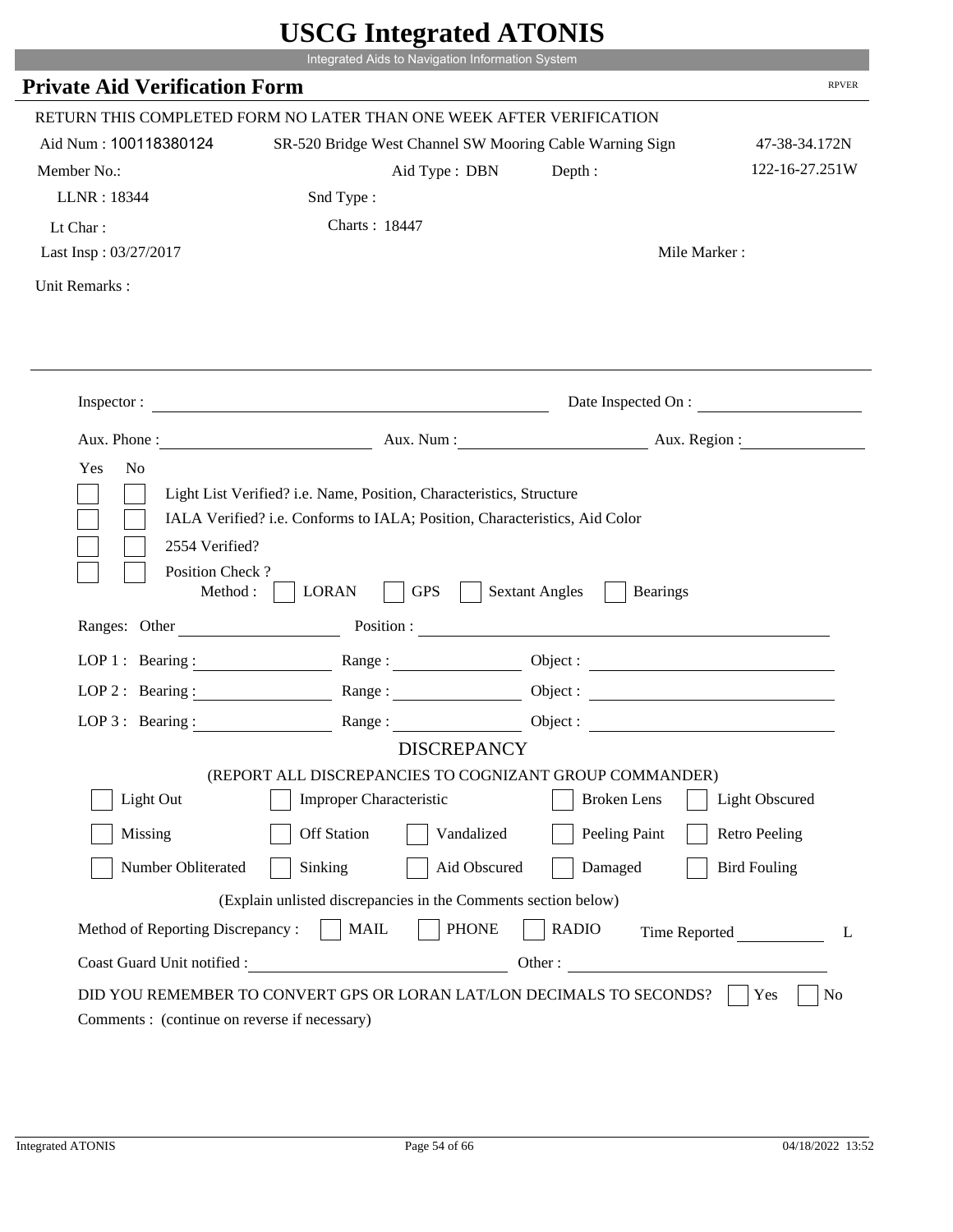|                                             | UDUU IIIItgi altu ATUNID                                                                                                                           |                                          |                          |
|---------------------------------------------|----------------------------------------------------------------------------------------------------------------------------------------------------|------------------------------------------|--------------------------|
|                                             | Integrated Aids to Navigation Information System                                                                                                   |                                          |                          |
| <b>Private Aid Verification Form</b>        |                                                                                                                                                    |                                          | <b>RPVER</b>             |
|                                             | RETURN THIS COMPLETED FORM NO LATER THAN ONE WEEK AFTER VERIFICATION                                                                               |                                          |                          |
| Aid Num: 100118122716                       | Salish Seafoods Floating Pen Light                                                                                                                 |                                          | 47-12-53.265N            |
| Member No.:                                 | Aid Type : LT Depth :                                                                                                                              |                                          | 122-54-46.019W           |
| LLNR: 18454                                 | Snd Type:                                                                                                                                          |                                          |                          |
| Lt Char: $FIY$ 6s                           | Charts: 18440 18448                                                                                                                                |                                          |                          |
| Last Insp: 09/30/2016                       |                                                                                                                                                    |                                          | Mile Marker:             |
| Unit Remarks:                               |                                                                                                                                                    |                                          |                          |
|                                             |                                                                                                                                                    |                                          |                          |
|                                             |                                                                                                                                                    |                                          |                          |
|                                             | Inspector:                                                                                                                                         |                                          | Date Inspected On :      |
|                                             |                                                                                                                                                    |                                          | Aux. Num : Aux. Region : |
| Yes<br>N <sub>o</sub><br>2554 Verified?     | Light List Verified? i.e. Name, Position, Characteristics, Structure<br>IALA Verified? i.e. Conforms to IALA; Position, Characteristics, Aid Color |                                          |                          |
| Position Check?<br>Method:<br>Ranges: Other | <b>GPS</b><br><b>LORAN</b>                                                                                                                         | <b>Sextant Angles</b><br><b>Bearings</b> |                          |
|                                             | Position :                                                                                                                                         |                                          |                          |
| LOP 1 : Bearing :                           |                                                                                                                                                    |                                          | Object :                 |
| LOP $2:$ Bearing :                          | Range:                                                                                                                                             |                                          |                          |
| $LOP$ 3 : Bearing :                         | Range:                                                                                                                                             |                                          | Object :                 |
|                                             | <b>DISCREPANCY</b>                                                                                                                                 |                                          |                          |
| Light Out                                   | (REPORT ALL DISCREPANCIES TO COGNIZANT GROUP COMMANDER)<br><b>Improper Characteristic</b>                                                          | <b>Broken</b> Lens                       | <b>Light Obscured</b>    |
|                                             |                                                                                                                                                    |                                          |                          |
| Missing                                     | <b>Off Station</b><br>Vandalized                                                                                                                   | Peeling Paint                            | <b>Retro Peeling</b>     |
| Number Obliterated                          | Aid Obscured<br>Sinking                                                                                                                            | Damaged                                  | <b>Bird Fouling</b>      |
|                                             | (Explain unlisted discrepancies in the Comments section below)                                                                                     |                                          |                          |
| Method of Reporting Discrepancy:            | <b>PHONE</b><br><b>MAIL</b>                                                                                                                        | <b>RADIO</b>                             | Time Reported<br>L       |

p.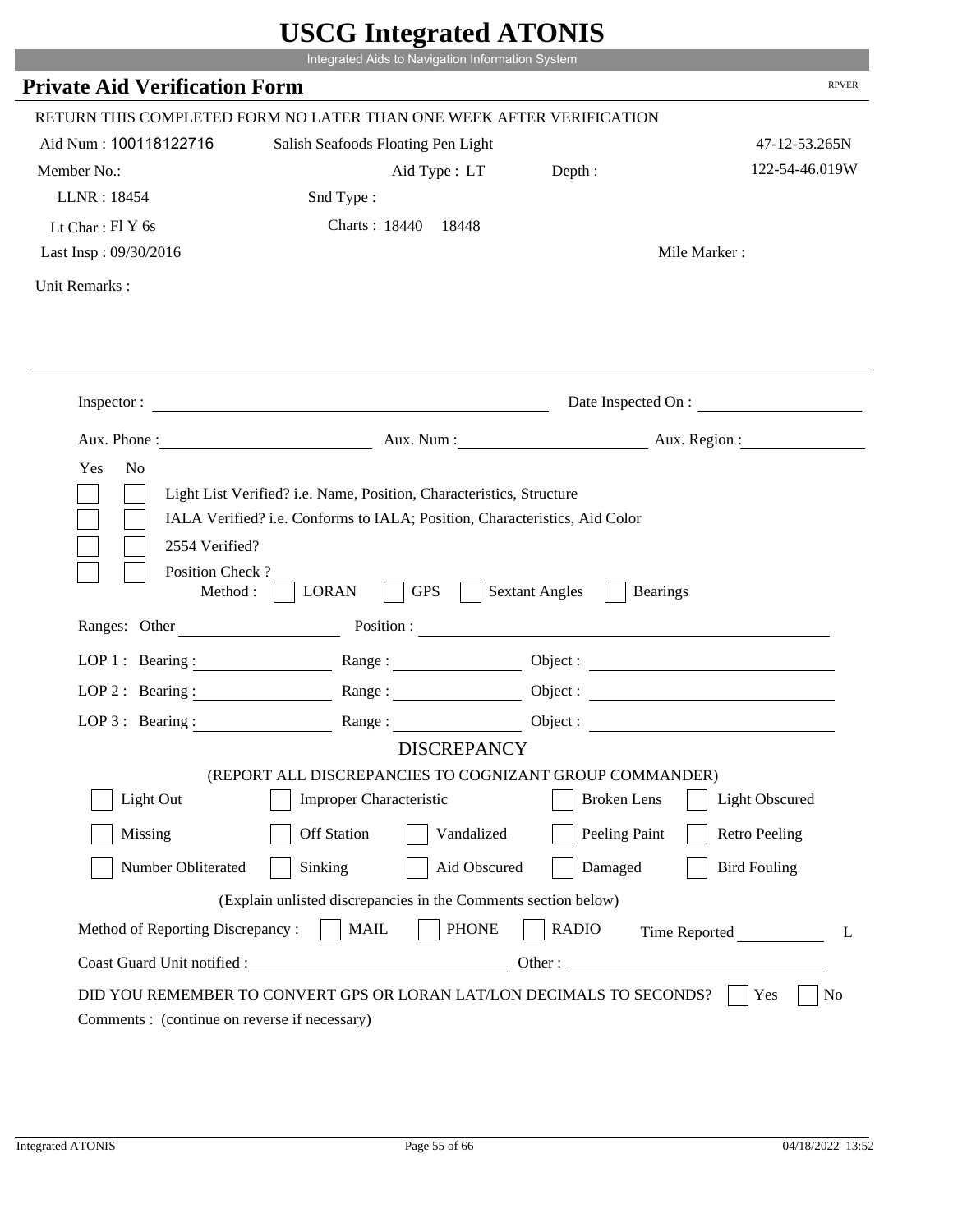|                                                                 | Integrated Aids to Navigation Information System                                                                                                   |                                          |                       |
|-----------------------------------------------------------------|----------------------------------------------------------------------------------------------------------------------------------------------------|------------------------------------------|-----------------------|
| <b>Private Aid Verification Form</b>                            |                                                                                                                                                    |                                          | <b>RPVER</b>          |
|                                                                 | RETURN THIS COMPLETED FORM NO LATER THAN ONE WEEK AFTER VERIFICATION                                                                               |                                          |                       |
| Aid Num: 100118454599                                           | Seaplane Warning Lighted Buoy A                                                                                                                    |                                          | 47-38-17.546N         |
| Member No.:                                                     | Aid Type : LB                                                                                                                                      | Depth:                                   | 122-20-05.286W        |
| LLNR: 18215.1                                                   | Snd Type:                                                                                                                                          |                                          |                       |
| Lt Char: Fl W 4s                                                | Charts: 18447                                                                                                                                      |                                          |                       |
| Last Insp: 01/04/2018                                           |                                                                                                                                                    |                                          | Mile Marker:          |
| Unit Remarks:                                                   |                                                                                                                                                    |                                          |                       |
|                                                                 |                                                                                                                                                    |                                          |                       |
|                                                                 | Inspector:                                                                                                                                         |                                          | Date Inspected On :   |
|                                                                 | Aux. Phone : Aux. Num : Aux. Num : Aux. Aux. Region :                                                                                              |                                          |                       |
| Yes<br>N <sub>o</sub><br>2554 Verified?                         | Light List Verified? i.e. Name, Position, Characteristics, Structure<br>IALA Verified? i.e. Conforms to IALA; Position, Characteristics, Aid Color |                                          |                       |
| Position Check?<br>Method :<br>Ranges: Other                    | <b>GPS</b><br><b>LORAN</b><br>Position :                                                                                                           | <b>Sextant Angles</b><br><b>Bearings</b> |                       |
|                                                                 | Range:                                                                                                                                             |                                          |                       |
| LOP 1 : Bearing :                                               |                                                                                                                                                    |                                          |                       |
| $LOP$ 2 : Bearing :                                             |                                                                                                                                                    |                                          |                       |
|                                                                 | LOP 3: Bearing : $\qquad \qquad$ Range :<br><b>DISCREPANCY</b>                                                                                     |                                          |                       |
|                                                                 | (REPORT ALL DISCREPANCIES TO COGNIZANT GROUP COMMANDER)                                                                                            |                                          |                       |
| Light Out                                                       | <b>Improper Characteristic</b>                                                                                                                     | <b>Broken</b> Lens                       | <b>Light Obscured</b> |
| Missing                                                         | <b>Off Station</b><br>Vandalized                                                                                                                   | Peeling Paint                            | <b>Retro Peeling</b>  |
| Number Obliterated                                              | Sinking<br>Aid Obscured                                                                                                                            | Damaged                                  | <b>Bird Fouling</b>   |
|                                                                 |                                                                                                                                                    |                                          |                       |
|                                                                 | (Explain unlisted discrepancies in the Comments section below)                                                                                     |                                          |                       |
| Method of Reporting Discrepancy:<br>Coast Guard Unit notified : | <b>MAIL</b><br><b>PHONE</b>                                                                                                                        | <b>RADIO</b><br>Other:                   | Time Reported<br>L    |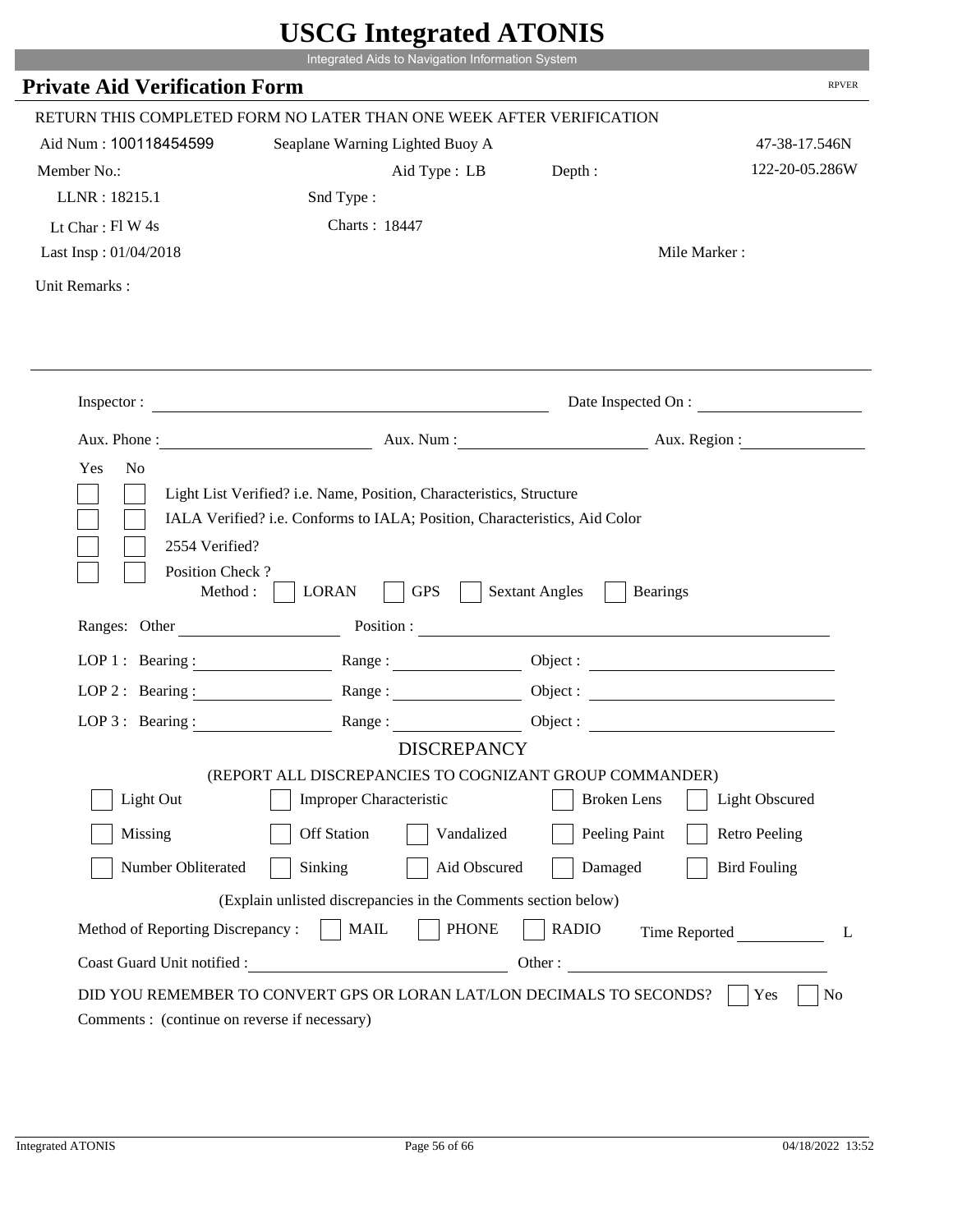|                                                            | UDUU IIIIU ARUU ATUNID<br>Integrated Aids to Navigation Information System                                                                         |                                          |                       |
|------------------------------------------------------------|----------------------------------------------------------------------------------------------------------------------------------------------------|------------------------------------------|-----------------------|
| <b>Private Aid Verification Form</b>                       |                                                                                                                                                    |                                          | <b>RPVER</b>          |
|                                                            | RETURN THIS COMPLETED FORM NO LATER THAN ONE WEEK AFTER VERIFICATION                                                                               |                                          |                       |
| Aid Num: 100118454619                                      | Seaplane Warning Lighted Buoy B                                                                                                                    |                                          | 47-38-10.149N         |
| Member No.:                                                | Aid Type : LB                                                                                                                                      | Depth :                                  | 122-20-05.708W        |
| LLNR: 18215.2                                              | Snd Type:                                                                                                                                          |                                          |                       |
| Lt Char: Fl W 4s                                           | Charts: 18447                                                                                                                                      |                                          |                       |
| Last Insp: 01/04/2018                                      |                                                                                                                                                    |                                          | Mile Marker:          |
| Unit Remarks:                                              |                                                                                                                                                    |                                          |                       |
|                                                            |                                                                                                                                                    |                                          |                       |
|                                                            | Inspector:                                                                                                                                         |                                          | Date Inspected On :   |
| Aux. Phone :                                               |                                                                                                                                                    | Aux. Num: Aux. Region:                   |                       |
| Yes<br>N <sub>o</sub><br>2554 Verified?<br>Position Check? | Light List Verified? i.e. Name, Position, Characteristics, Structure<br>IALA Verified? i.e. Conforms to IALA; Position, Characteristics, Aid Color |                                          |                       |
| Method:<br>Ranges: Other                                   | <b>GPS</b><br><b>LORAN</b>                                                                                                                         | <b>Sextant Angles</b><br><b>Bearings</b> |                       |
|                                                            |                                                                                                                                                    | Position :                               |                       |
| LOP 1 : Bearing : $\qquad \qquad$                          |                                                                                                                                                    | Object :                                 |                       |
| $LOP$ 2 : Bearing :                                        | Range:                                                                                                                                             |                                          |                       |
| $LOP$ 3 : Bearing :                                        | Range:<br><b>DISCREPANCY</b>                                                                                                                       |                                          |                       |
|                                                            | (REPORT ALL DISCREPANCIES TO COGNIZANT GROUP COMMANDER)                                                                                            |                                          |                       |
| Light Out                                                  | <b>Improper Characteristic</b>                                                                                                                     | <b>Broken</b> Lens                       | <b>Light Obscured</b> |
| Missing                                                    | <b>Off Station</b><br>Vandalized                                                                                                                   | Peeling Paint                            | <b>Retro Peeling</b>  |
| Number Obliterated                                         | Sinking<br>Aid Obscured                                                                                                                            | Damaged                                  | <b>Bird Fouling</b>   |
|                                                            | (Explain unlisted discrepancies in the Comments section below)                                                                                     |                                          |                       |
| Method of Reporting Discrepancy:                           | <b>PHONE</b><br><b>MAIL</b>                                                                                                                        | <b>RADIO</b>                             | Time Reported<br>L    |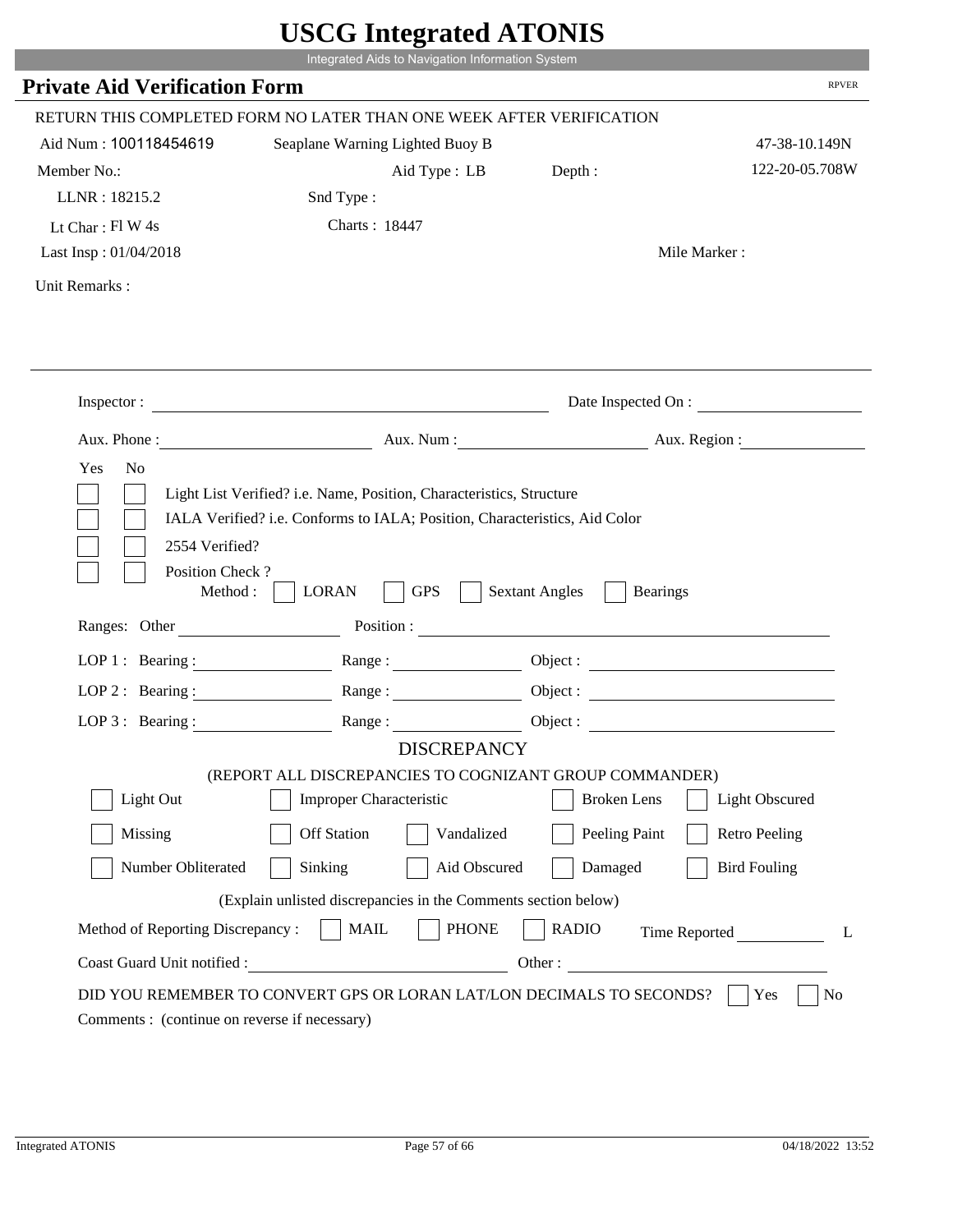|                                              | Integrated Aids to Navigation Information System                                                                                                                   |                                                        |                        |
|----------------------------------------------|--------------------------------------------------------------------------------------------------------------------------------------------------------------------|--------------------------------------------------------|------------------------|
| <b>Private Aid Verification Form</b>         |                                                                                                                                                                    |                                                        | <b>RPVER</b>           |
|                                              | RETURN THIS COMPLETED FORM NO LATER THAN ONE WEEK AFTER VERIFICATION                                                                                               |                                                        |                        |
| Aid Num: 100118454601                        | Seaplane Warning Lighted Buoy C                                                                                                                                    |                                                        | 47-38-02.753N          |
| Member No.:                                  | Aid Type : LB                                                                                                                                                      | Depth:                                                 | 122-20-06.130W         |
| LLNR: 18215.3                                | Snd Type:                                                                                                                                                          |                                                        |                        |
| Lt Char: $FlW 4s$                            | Charts: 18447                                                                                                                                                      |                                                        |                        |
| Last Insp: 01/04/2018                        |                                                                                                                                                                    |                                                        | Mile Marker:           |
| Unit Remarks:                                |                                                                                                                                                                    |                                                        |                        |
|                                              | Inspector:                                                                                                                                                         |                                                        | Date Inspected On :    |
|                                              |                                                                                                                                                                    |                                                        |                        |
|                                              |                                                                                                                                                                    |                                                        | Aux. Num: Aux. Region: |
| N <sub>o</sub><br>Yes<br>2554 Verified?      | Aux. Phone :<br>Light List Verified? i.e. Name, Position, Characteristics, Structure<br>IALA Verified? i.e. Conforms to IALA; Position, Characteristics, Aid Color |                                                        |                        |
| Position Check?<br>Method :<br>Ranges: Other | <b>GPS</b><br><b>LORAN</b>                                                                                                                                         | <b>Sextant Angles</b><br><b>Bearings</b><br>Position : |                        |
|                                              |                                                                                                                                                                    |                                                        |                        |
|                                              | LOP 1: Bearing: $\qquad \qquad$ Range:                                                                                                                             |                                                        |                        |
|                                              | LOP 2: Bearing: Range:                                                                                                                                             |                                                        |                        |
| $LOP 3:$ Bearing :                           | Range:                                                                                                                                                             |                                                        | Object:                |
|                                              | <b>DISCREPANCY</b><br>(REPORT ALL DISCREPANCIES TO COGNIZANT GROUP COMMANDER)                                                                                      |                                                        |                        |
| Light Out                                    | Improper Characteristic                                                                                                                                            | <b>Broken</b> Lens                                     | <b>Light Obscured</b>  |
|                                              |                                                                                                                                                                    |                                                        |                        |
| Missing                                      | <b>Off Station</b><br>Vandalized                                                                                                                                   | Peeling Paint                                          | <b>Retro Peeling</b>   |
| Number Obliterated                           | Aid Obscured<br>Sinking                                                                                                                                            | Damaged                                                | <b>Bird Fouling</b>    |
|                                              | (Explain unlisted discrepancies in the Comments section below)                                                                                                     |                                                        |                        |
| Method of Reporting Discrepancy:             | <b>PHONE</b><br><b>MAIL</b>                                                                                                                                        | <b>RADIO</b>                                           | Time Reported          |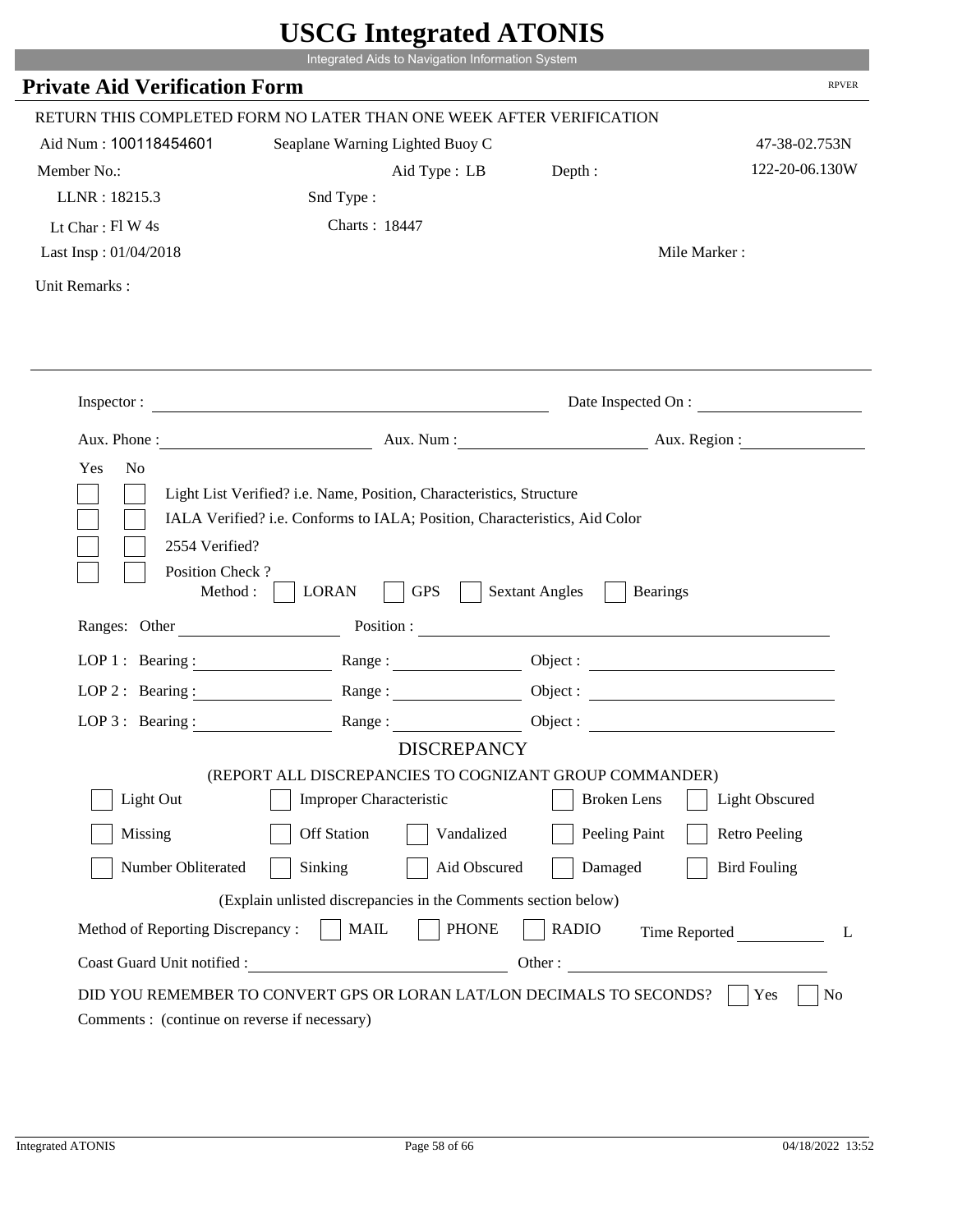|                                                                 | Integrated Aids to Navigation Information System                                                                                                   |                                                        |                       |
|-----------------------------------------------------------------|----------------------------------------------------------------------------------------------------------------------------------------------------|--------------------------------------------------------|-----------------------|
| <b>Private Aid Verification Form</b>                            |                                                                                                                                                    |                                                        | <b>RPVER</b>          |
|                                                                 | RETURN THIS COMPLETED FORM NO LATER THAN ONE WEEK AFTER VERIFICATION                                                                               |                                                        |                       |
| Aid Num: 100118454602                                           | Seaplane Warning Lighted Buoy D                                                                                                                    |                                                        | 47-37-55.356N         |
| Member No.:                                                     | Aid Type : LB                                                                                                                                      | Depth:                                                 | 122-20-06.551W        |
| LLNR: 18215.4                                                   | Snd Type:                                                                                                                                          |                                                        |                       |
| Lt Char: $FlW 4s$                                               | Charts: 18447                                                                                                                                      |                                                        |                       |
| Last Insp: 01/04/2018                                           |                                                                                                                                                    |                                                        | Mile Marker:          |
| Unit Remarks:                                                   |                                                                                                                                                    |                                                        |                       |
|                                                                 |                                                                                                                                                    |                                                        |                       |
|                                                                 | Inspector:                                                                                                                                         |                                                        | Date Inspected On :   |
| Aux. Phone :<br>N <sub>o</sub>                                  |                                                                                                                                                    | Aux. Num: Aux. Region:                                 |                       |
| 2554 Verified?                                                  | Light List Verified? i.e. Name, Position, Characteristics, Structure<br>IALA Verified? i.e. Conforms to IALA; Position, Characteristics, Aid Color |                                                        |                       |
| Position Check?<br>Method :<br>Ranges: Other                    | <b>GPS</b><br><b>LORAN</b>                                                                                                                         | <b>Sextant Angles</b><br><b>Bearings</b><br>Position : |                       |
|                                                                 |                                                                                                                                                    |                                                        |                       |
|                                                                 | LOP 1: Bearing: $\qquad \qquad$ Range:                                                                                                             |                                                        |                       |
|                                                                 | LOP 2: Bearing: Range:                                                                                                                             |                                                        |                       |
| $LOP 3:$ Bearing :                                              | Range:<br><b>DISCREPANCY</b>                                                                                                                       |                                                        | Object:               |
|                                                                 | (REPORT ALL DISCREPANCIES TO COGNIZANT GROUP COMMANDER)                                                                                            |                                                        |                       |
| Light Out                                                       | Improper Characteristic                                                                                                                            | <b>Broken</b> Lens                                     | <b>Light Obscured</b> |
| Missing                                                         | <b>Off Station</b><br>Vandalized                                                                                                                   | Peeling Paint                                          | <b>Retro Peeling</b>  |
| Number Obliterated                                              | Aid Obscured<br>Sinking                                                                                                                            | Damaged                                                | <b>Bird Fouling</b>   |
|                                                                 |                                                                                                                                                    |                                                        |                       |
|                                                                 | (Explain unlisted discrepancies in the Comments section below)                                                                                     |                                                        |                       |
| Method of Reporting Discrepancy:<br>Coast Guard Unit notified : | <b>PHONE</b><br><b>MAIL</b><br>Other:                                                                                                              | <b>RADIO</b>                                           | Time Reported         |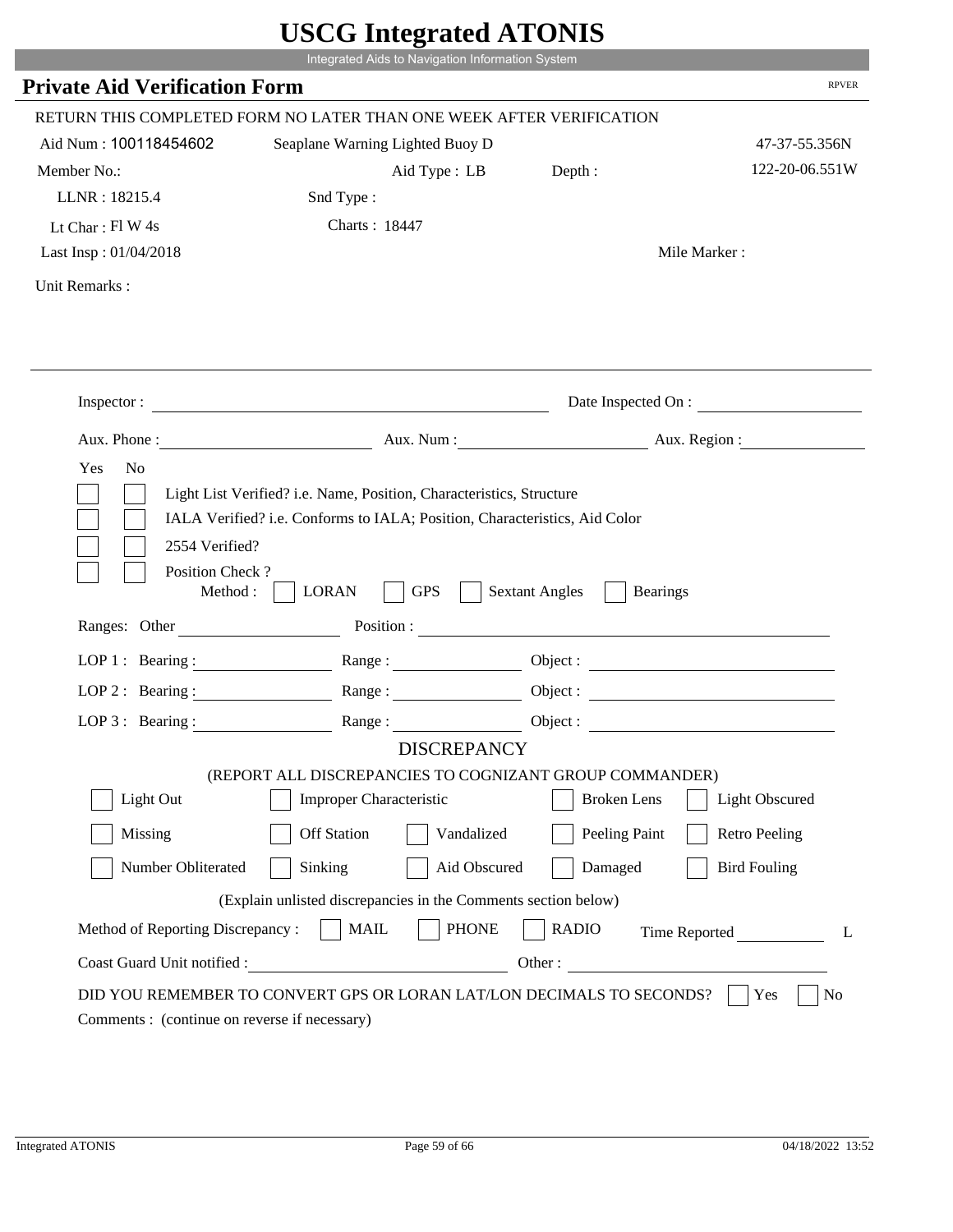|                                                                 | Integrated Aids to Navigation Information System                                                                                                   |                                          |                       |
|-----------------------------------------------------------------|----------------------------------------------------------------------------------------------------------------------------------------------------|------------------------------------------|-----------------------|
| <b>Private Aid Verification Form</b>                            |                                                                                                                                                    |                                          | <b>RPVER</b>          |
|                                                                 | RETURN THIS COMPLETED FORM NO LATER THAN ONE WEEK AFTER VERIFICATION                                                                               |                                          |                       |
| Aid Num: 100118454603                                           | Seaplane Warning Lighted Buoy E                                                                                                                    |                                          | 47-37-47.959N         |
| Member No.:                                                     | Aid Type : LB                                                                                                                                      | Depth:                                   | 122-20-06.973W        |
| LLNR: 18215.5                                                   | Snd Type:                                                                                                                                          |                                          |                       |
| Lt Char: Fl W 4s                                                | Charts: 18447                                                                                                                                      |                                          |                       |
| Last Insp: 01/04/2018                                           |                                                                                                                                                    |                                          | Mile Marker:          |
| Unit Remarks:                                                   |                                                                                                                                                    |                                          |                       |
|                                                                 |                                                                                                                                                    |                                          |                       |
|                                                                 | Inspector:                                                                                                                                         |                                          | Date Inspected On :   |
|                                                                 | Aux. Phone : Aux. Num : Aux. Num : Aux. Aux. Region :                                                                                              |                                          |                       |
| Yes<br>N <sub>o</sub><br>2554 Verified?                         | Light List Verified? i.e. Name, Position, Characteristics, Structure<br>IALA Verified? i.e. Conforms to IALA; Position, Characteristics, Aid Color |                                          |                       |
| Position Check?<br>Method :<br>Ranges: Other                    | <b>GPS</b><br><b>LORAN</b><br>Position :                                                                                                           | <b>Sextant Angles</b><br><b>Bearings</b> |                       |
|                                                                 |                                                                                                                                                    |                                          |                       |
| LOP 1 : Bearing :                                               | Range:                                                                                                                                             |                                          |                       |
| $LOP$ 2 : Bearing :                                             |                                                                                                                                                    |                                          |                       |
|                                                                 | LOP 3: Bearing : $\qquad \qquad$ Range :                                                                                                           |                                          |                       |
|                                                                 | <b>DISCREPANCY</b><br>(REPORT ALL DISCREPANCIES TO COGNIZANT GROUP COMMANDER)                                                                      |                                          |                       |
| Light Out                                                       | Improper Characteristic                                                                                                                            | <b>Broken</b> Lens                       | <b>Light Obscured</b> |
| Missing                                                         | <b>Off Station</b><br>Vandalized                                                                                                                   |                                          | <b>Retro Peeling</b>  |
|                                                                 |                                                                                                                                                    | Peeling Paint                            |                       |
| Number Obliterated                                              | Sinking<br>Aid Obscured                                                                                                                            | Damaged                                  | <b>Bird Fouling</b>   |
|                                                                 | (Explain unlisted discrepancies in the Comments section below)                                                                                     |                                          |                       |
| Method of Reporting Discrepancy:<br>Coast Guard Unit notified : | <b>MAIL</b><br><b>PHONE</b>                                                                                                                        | <b>RADIO</b><br>Other:                   | Time Reported<br>L    |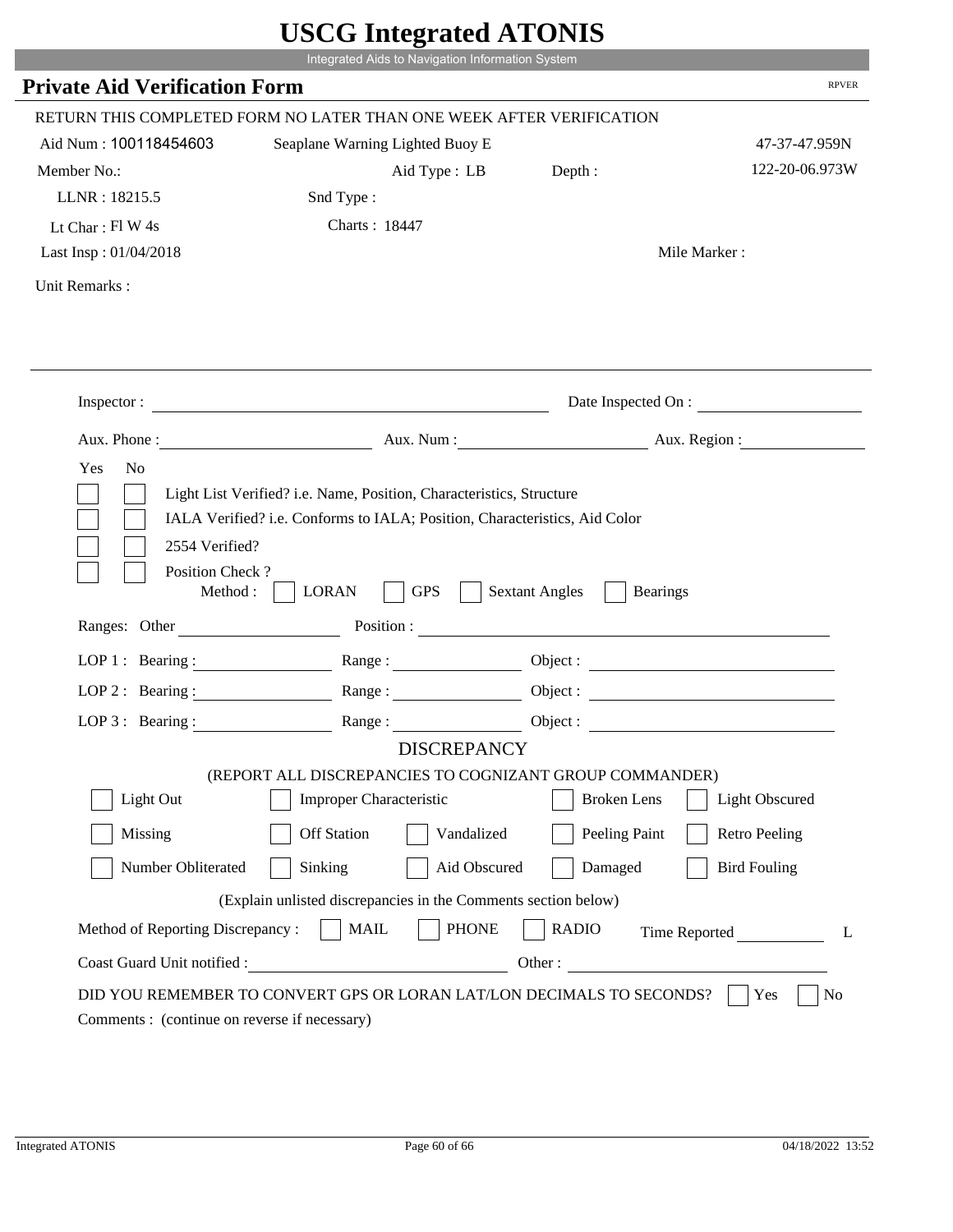|                                                                        | Integrated Aids to Navigation Information System                                                                                                   |                                          |                       |
|------------------------------------------------------------------------|----------------------------------------------------------------------------------------------------------------------------------------------------|------------------------------------------|-----------------------|
| <b>Private Aid Verification Form</b>                                   |                                                                                                                                                    |                                          | <b>RPVER</b>          |
|                                                                        | RETURN THIS COMPLETED FORM NO LATER THAN ONE WEEK AFTER VERIFICATION                                                                               |                                          |                       |
| Aid Num: 200100130157                                                  | South Leschi Breakwater Lights (5)                                                                                                                 |                                          | 47-36-05.259N         |
| Member No.:                                                            | Aid Type : LT Depth :                                                                                                                              |                                          | 122-17-00.628W        |
| LLNR: 18385                                                            | Snd Type:                                                                                                                                          |                                          |                       |
| Lt Char: $FY$                                                          | Charts: 18447                                                                                                                                      |                                          |                       |
| Last Insp: 10/21/2016                                                  |                                                                                                                                                    |                                          | Mile Marker:          |
| Unit Remarks:                                                          |                                                                                                                                                    |                                          |                       |
|                                                                        |                                                                                                                                                    |                                          | Date Inspected On :   |
|                                                                        | Aux. Phone: Aux. Num : Aux. Num : Aux. Region :                                                                                                    |                                          |                       |
| Yes<br>N <sub>o</sub>                                                  | Light List Verified? i.e. Name, Position, Characteristics, Structure<br>IALA Verified? i.e. Conforms to IALA; Position, Characteristics, Aid Color |                                          |                       |
| 2554 Verified?<br>Position Check?<br>Method : $\vert$<br>Ranges: Other | <b>GPS</b><br><b>LORAN</b>                                                                                                                         | <b>Sextant Angles</b><br><b>Bearings</b> |                       |
|                                                                        |                                                                                                                                                    |                                          |                       |
|                                                                        | LOP 1: Bearing: Range:                                                                                                                             |                                          |                       |
| LOP 2: Bearing:                                                        | Range:                                                                                                                                             |                                          |                       |
|                                                                        | LOP 3: Bearing: Range: Range: Object:                                                                                                              |                                          |                       |
|                                                                        | <b>DISCREPANCY</b><br>(REPORT ALL DISCREPANCIES TO COGNIZANT GROUP COMMANDER)                                                                      |                                          |                       |
| Light Out                                                              | Improper Characteristic                                                                                                                            | <b>Broken</b> Lens                       | <b>Light Obscured</b> |
| Missing                                                                | <b>Off Station</b><br>Vandalized                                                                                                                   | Peeling Paint                            | <b>Retro Peeling</b>  |
| Number Obliterated                                                     | Sinking<br>Aid Obscured                                                                                                                            | Damaged                                  | <b>Bird Fouling</b>   |
|                                                                        |                                                                                                                                                    |                                          |                       |
|                                                                        | (Explain unlisted discrepancies in the Comments section below)                                                                                     |                                          |                       |
| Method of Reporting Discrepancy:<br>Coast Guard Unit notified :        | <b>MAIL</b><br><b>PHONE</b><br><u> 1980 - Johann Barbara, martxa eta politikar</u>                                                                 | <b>RADIO</b><br>Other:                   | Time Reported<br>L    |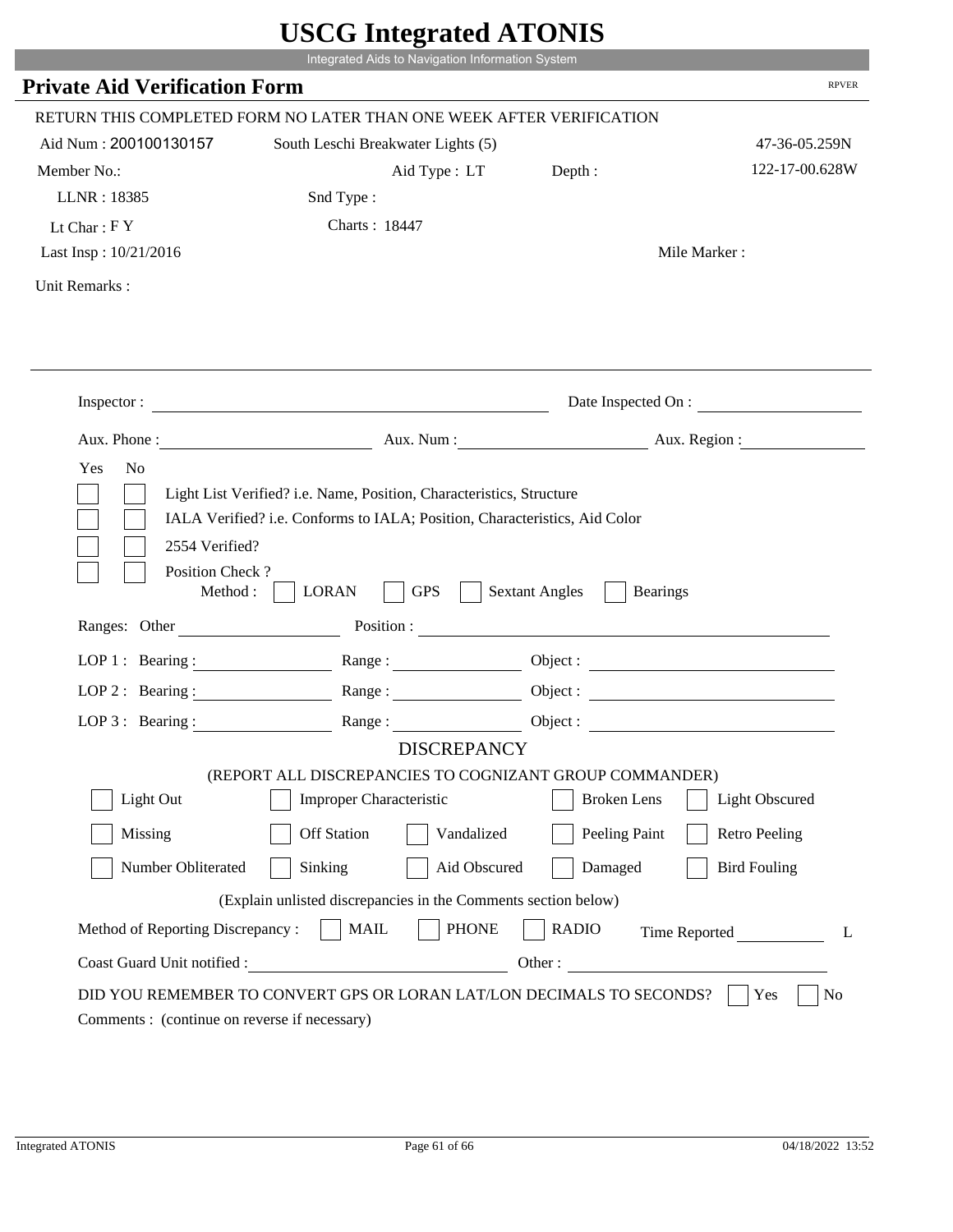|                                             | Integrated Aids to Navigation Information System                                                                                                   |                                          |                              |
|---------------------------------------------|----------------------------------------------------------------------------------------------------------------------------------------------------|------------------------------------------|------------------------------|
| <b>Private Aid Verification Form</b>        |                                                                                                                                                    |                                          | <b>RPVER</b>                 |
|                                             | RETURN THIS COMPLETED FORM NO LATER THAN ONE WEEK AFTER VERIFICATION                                                                               |                                          |                              |
| Aid Num: 200100130465                       | Squaxin Island Fish Pen Lights (2)                                                                                                                 |                                          | 47-12-11.100N                |
| Member No.:                                 | Aid Type : LT Depth :                                                                                                                              |                                          | 122-54-17.200W               |
| LLNR: 18452                                 | Snd Type:                                                                                                                                          |                                          |                              |
| Lt Char: $FIY$ 6s                           | Charts: 18440 18448                                                                                                                                |                                          |                              |
| Last Insp: 09/30/2016                       |                                                                                                                                                    |                                          | Mile Marker:                 |
| Unit Remarks:                               |                                                                                                                                                    |                                          |                              |
|                                             |                                                                                                                                                    |                                          |                              |
|                                             |                                                                                                                                                    |                                          |                              |
|                                             | Inspector:                                                                                                                                         |                                          | Date Inspected On :          |
|                                             |                                                                                                                                                    |                                          | Aux. Num : Aux. Region :     |
| 2554 Verified?                              | Light List Verified? i.e. Name, Position, Characteristics, Structure<br>IALA Verified? i.e. Conforms to IALA; Position, Characteristics, Aid Color |                                          |                              |
| Position Check?<br>Method:<br>Ranges: Other | <b>GPS</b><br><b>LORAN</b>                                                                                                                         | <b>Sextant Angles</b><br><b>Bearings</b> |                              |
|                                             | Position :                                                                                                                                         |                                          |                              |
| LOP 1 : Bearing :                           |                                                                                                                                                    |                                          | Object :                     |
| LOP $2:$ Bearing :                          | Range:                                                                                                                                             |                                          | Object :                     |
| $LOP$ 3 : Bearing :                         | Range:                                                                                                                                             |                                          | Object :                     |
|                                             | <b>DISCREPANCY</b>                                                                                                                                 |                                          |                              |
| Light Out                                   | (REPORT ALL DISCREPANCIES TO COGNIZANT GROUP COMMANDER)<br><b>Improper Characteristic</b>                                                          | <b>Broken</b> Lens                       | <b>Light Obscured</b>        |
| Missing                                     | <b>Off Station</b><br>Vandalized                                                                                                                   | Peeling Paint                            | <b>Retro Peeling</b>         |
| Number Obliterated                          | Aid Obscured<br>Sinking                                                                                                                            | Damaged                                  | <b>Bird Fouling</b>          |
|                                             | (Explain unlisted discrepancies in the Comments section below)                                                                                     |                                          |                              |
| Method of Reporting Discrepancy:            | <b>PHONE</b><br><b>MAIL</b>                                                                                                                        | <b>RADIO</b>                             |                              |
| Coast Guard Unit notified :                 |                                                                                                                                                    |                                          | Time Reported<br>L<br>Other: |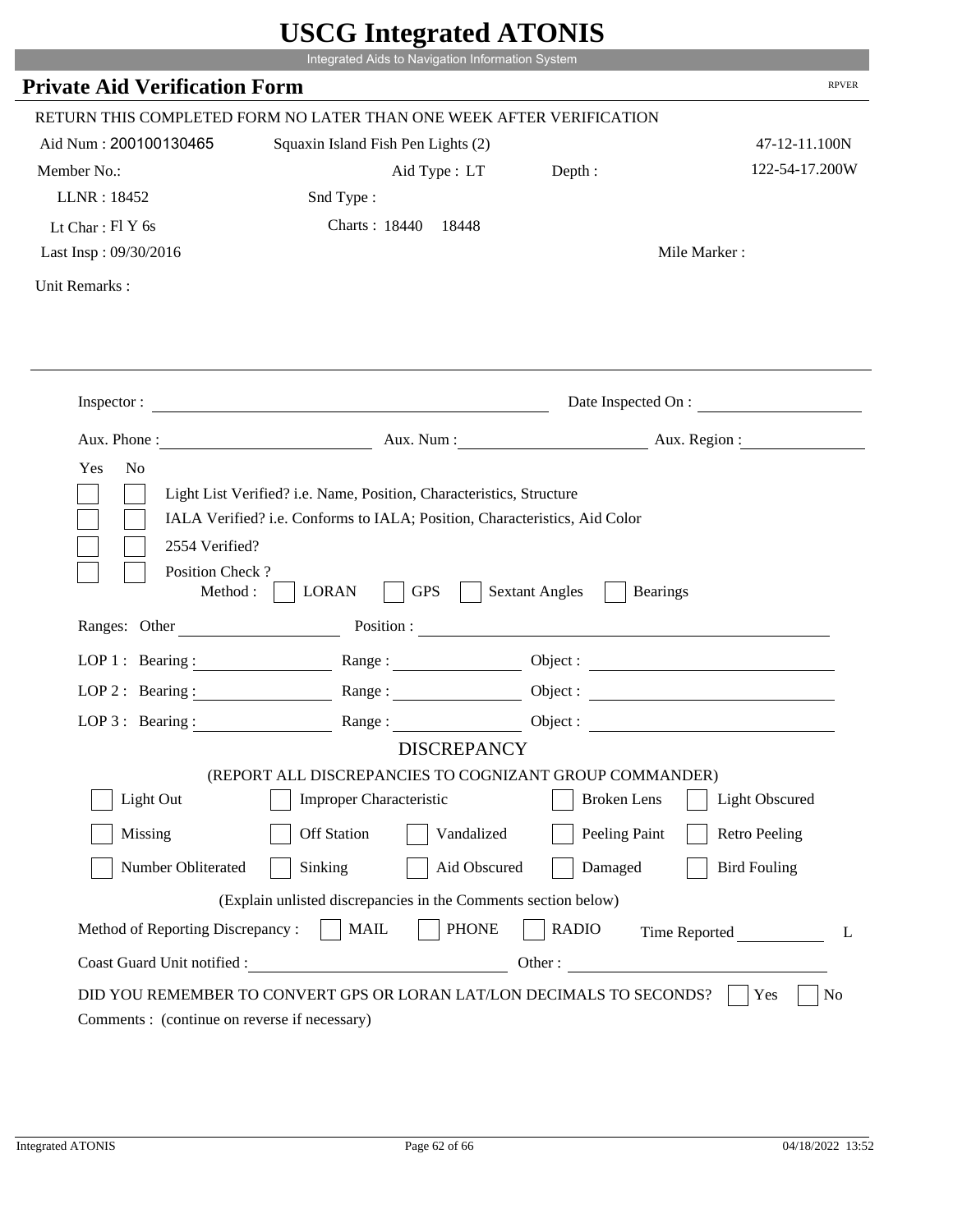|                                             | UDUU IIIItgi altu ATUNID                                                                                                                           |                                          |                          |
|---------------------------------------------|----------------------------------------------------------------------------------------------------------------------------------------------------|------------------------------------------|--------------------------|
|                                             | Integrated Aids to Navigation Information System                                                                                                   |                                          |                          |
| <b>Private Aid Verification Form</b>        |                                                                                                                                                    |                                          | <b>RPVER</b>             |
|                                             | RETURN THIS COMPLETED FORM NO LATER THAN ONE WEEK AFTER VERIFICATION                                                                               |                                          |                          |
| Aid Num: 100118286816                       | Totten Inlet Aquaculture Light B                                                                                                                   |                                          | 47-07-39.504N            |
| Member No.:                                 | Aid Type : LT                                                                                                                                      | Depth :                                  | 123-01-00.264W           |
| LLNR: 18411                                 | Snd Type:                                                                                                                                          |                                          |                          |
| Lt Char: Fl Y 6s                            | Charts: 18440 18448                                                                                                                                |                                          |                          |
| Last Insp: 04/04/2016                       |                                                                                                                                                    |                                          | Mile Marker:             |
| Unit Remarks:                               |                                                                                                                                                    |                                          |                          |
|                                             |                                                                                                                                                    |                                          |                          |
|                                             |                                                                                                                                                    |                                          |                          |
|                                             | Inspector:                                                                                                                                         |                                          | Date Inspected On :      |
|                                             |                                                                                                                                                    |                                          | Aux. Num : Aux. Region : |
| Yes<br>N <sub>o</sub><br>2554 Verified?     | Light List Verified? i.e. Name, Position, Characteristics, Structure<br>IALA Verified? i.e. Conforms to IALA; Position, Characteristics, Aid Color |                                          |                          |
| Position Check?<br>Method:<br>Ranges: Other | <b>GPS</b><br><b>LORAN</b>                                                                                                                         | <b>Sextant Angles</b><br><b>Bearings</b> |                          |
|                                             | Position :                                                                                                                                         |                                          |                          |
| LOP 1 : Bearing :                           |                                                                                                                                                    |                                          | Object :                 |
| LOP $2:$ Bearing :                          |                                                                                                                                                    |                                          | Object :                 |
| $LOP$ 3 : Bearing :                         | Range:                                                                                                                                             |                                          | Object :                 |
|                                             | <b>DISCREPANCY</b>                                                                                                                                 |                                          |                          |
|                                             | (REPORT ALL DISCREPANCIES TO COGNIZANT GROUP COMMANDER)                                                                                            |                                          |                          |
| Light Out                                   | <b>Improper Characteristic</b>                                                                                                                     | <b>Broken</b> Lens                       | <b>Light Obscured</b>    |
| Missing                                     | <b>Off Station</b><br>Vandalized                                                                                                                   | Peeling Paint                            | <b>Retro Peeling</b>     |
| Number Obliterated                          | Aid Obscured<br>Sinking                                                                                                                            | Damaged                                  | <b>Bird Fouling</b>      |
|                                             | (Explain unlisted discrepancies in the Comments section below)                                                                                     |                                          |                          |
| Method of Reporting Discrepancy:            | <b>PHONE</b><br><b>MAIL</b>                                                                                                                        | <b>RADIO</b>                             | Time Reported<br>L       |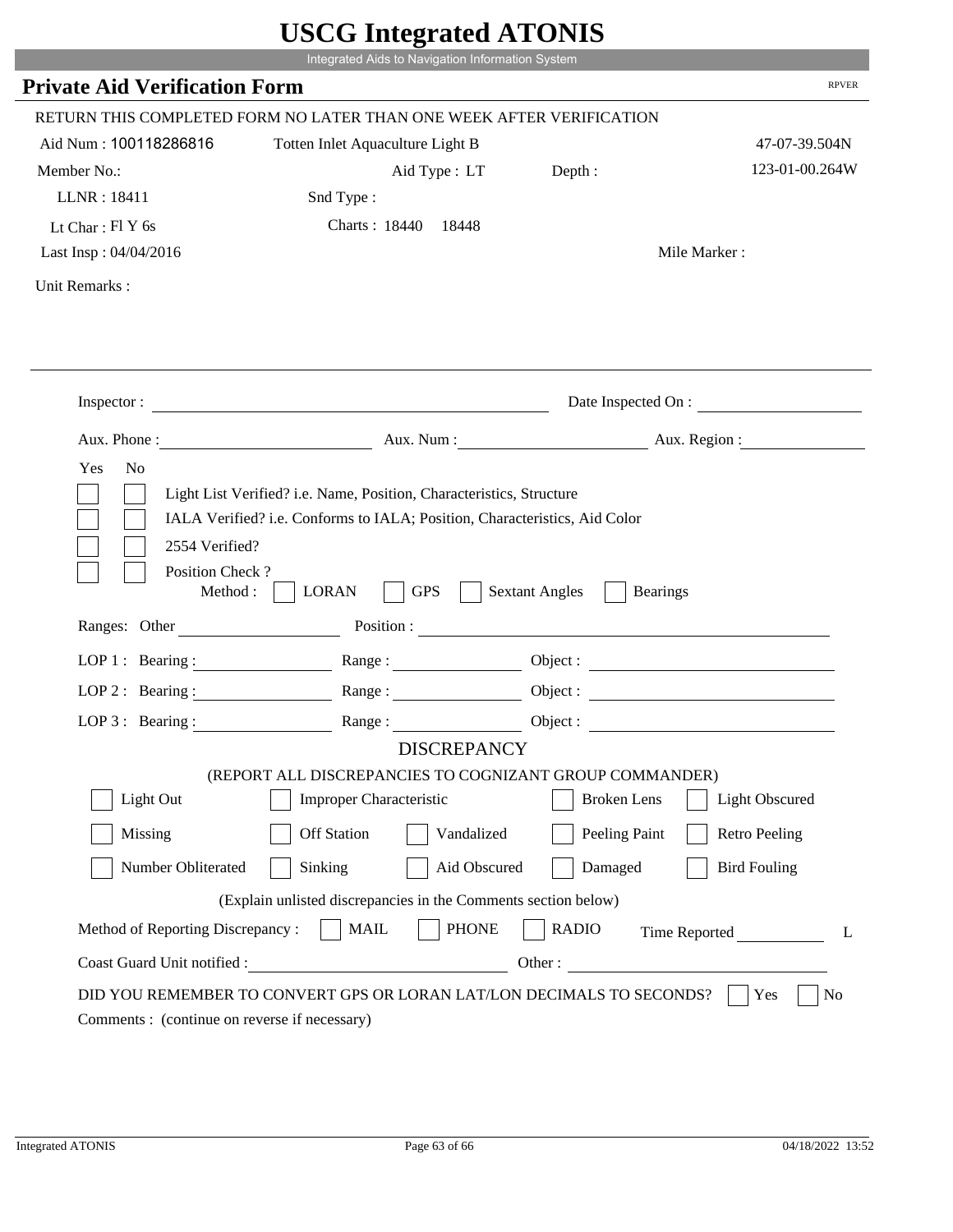|                                                                 | Integrated Aids to Navigation Information System                                                                                                   |                                          |                       |
|-----------------------------------------------------------------|----------------------------------------------------------------------------------------------------------------------------------------------------|------------------------------------------|-----------------------|
| <b>Private Aid Verification Form</b>                            |                                                                                                                                                    |                                          | <b>RPVER</b>          |
|                                                                 | RETURN THIS COMPLETED FORM NO LATER THAN ONE WEEK AFTER VERIFICATION                                                                               |                                          |                       |
| Aid Num: 100118286783                                           | Totten Inlet Mussel Raft Light A                                                                                                                   |                                          | 47-08-55.993N         |
| Member No.:                                                     | Aid Type : LT Depth :                                                                                                                              |                                          | 122-58-31.238W        |
| LLNR: 18413                                                     | Snd Type:                                                                                                                                          |                                          |                       |
| Lt Char: $FI Y 4s$                                              | Charts: 18440 18448                                                                                                                                |                                          |                       |
| Last Insp: 04/04/2016                                           |                                                                                                                                                    |                                          | Mile Marker:          |
| Unit Remarks:                                                   |                                                                                                                                                    |                                          |                       |
|                                                                 |                                                                                                                                                    |                                          |                       |
|                                                                 | Inspector:                                                                                                                                         |                                          | Date Inspected On :   |
|                                                                 | Aux. Phone: Aux. Aux. Num : Aux. Aux. Region :                                                                                                     |                                          |                       |
| 2554 Verified?                                                  | Light List Verified? i.e. Name, Position, Characteristics, Structure<br>IALA Verified? i.e. Conforms to IALA; Position, Characteristics, Aid Color |                                          |                       |
| Position Check?<br>Method : $\vert$<br>Ranges: Other            | <b>GPS</b><br><b>LORAN</b>                                                                                                                         | <b>Sextant Angles</b><br><b>Bearings</b> |                       |
|                                                                 |                                                                                                                                                    |                                          |                       |
|                                                                 | LOP 1 : Bearing : Range :                                                                                                                          |                                          | Object:               |
| LOP 2 : Bearing :                                               |                                                                                                                                                    |                                          |                       |
|                                                                 | LOP 3: Bearing: Range: Object:                                                                                                                     |                                          |                       |
|                                                                 | <b>DISCREPANCY</b><br>(REPORT ALL DISCREPANCIES TO COGNIZANT GROUP COMMANDER)                                                                      |                                          |                       |
| Light Out                                                       | Improper Characteristic                                                                                                                            | <b>Broken</b> Lens                       | <b>Light Obscured</b> |
| Missing                                                         | <b>Off Station</b><br>Vandalized                                                                                                                   | Peeling Paint                            | <b>Retro Peeling</b>  |
| Number Obliterated                                              | Sinking<br>Aid Obscured                                                                                                                            | Damaged                                  | <b>Bird Fouling</b>   |
|                                                                 |                                                                                                                                                    |                                          |                       |
|                                                                 | (Explain unlisted discrepancies in the Comments section below)                                                                                     |                                          |                       |
| Method of Reporting Discrepancy:<br>Coast Guard Unit notified : | <b>PHONE</b><br><b>MAIL</b><br><u> 1989 - Johann Barbara, martxa alemaniar a</u>                                                                   | <b>RADIO</b><br>Other:                   | Time Reported<br>L    |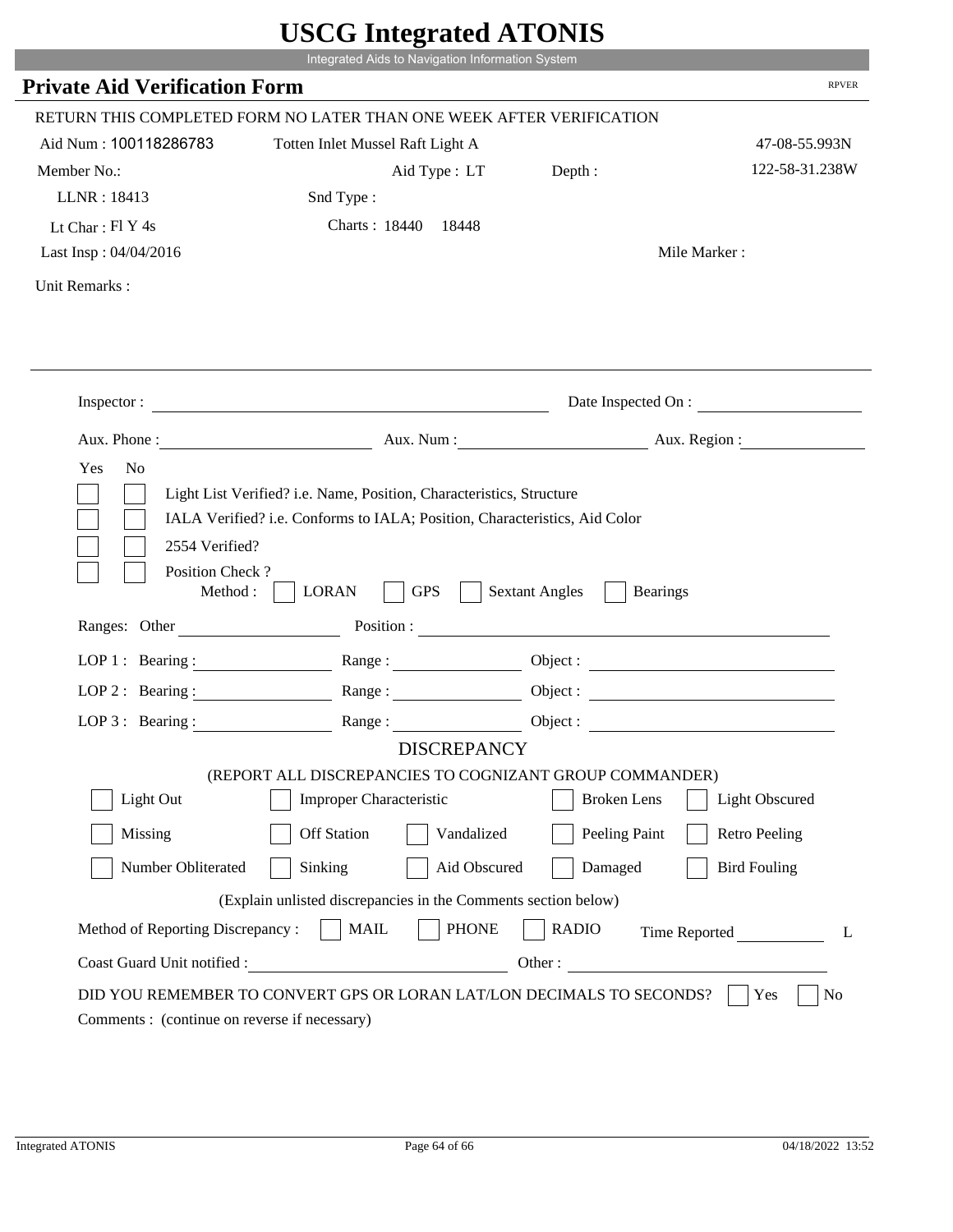|                                         | Integrated Aids to Navigation Information System                                                                                                   |                                          |                       |
|-----------------------------------------|----------------------------------------------------------------------------------------------------------------------------------------------------|------------------------------------------|-----------------------|
| <b>Private Aid Verification Form</b>    |                                                                                                                                                    |                                          | <b>RPVER</b>          |
|                                         | RETURN THIS COMPLETED FORM NO LATER THAN ONE WEEK AFTER VERIFICATION                                                                               |                                          |                       |
| Aid Num: 200100130439                   | Upper Guide Wall Light                                                                                                                             |                                          | 47-39-53.000N         |
| Member No.:                             | Aid Type : LT                                                                                                                                      | Depth:                                   | 122-23-28.000W        |
| LLNR: 18175                             | Snd Type:                                                                                                                                          |                                          |                       |
| Lt Char: $FY$                           | Charts: 18446 18447                                                                                                                                |                                          |                       |
| Last Insp: 05/17/2016                   |                                                                                                                                                    |                                          | Mile Marker:          |
| Unit Remarks:                           |                                                                                                                                                    |                                          |                       |
|                                         |                                                                                                                                                    |                                          |                       |
|                                         | Inspector: $\qquad \qquad$                                                                                                                         |                                          | Date Inspected On :   |
|                                         | Aux. Phone : Aux. Num : Aux. Num : Aux. Num : Aux. Region :                                                                                        |                                          |                       |
| N <sub>o</sub><br>Yes<br>2554 Verified? | Light List Verified? i.e. Name, Position, Characteristics, Structure<br>IALA Verified? i.e. Conforms to IALA; Position, Characteristics, Aid Color |                                          |                       |
| Position Check?<br>Method:              | <b>GPS</b><br><b>LORAN</b>                                                                                                                         | <b>Sextant Angles</b><br><b>Bearings</b> |                       |
| Ranges: Other                           |                                                                                                                                                    | Position :                               |                       |
| LOP 1 : Bearing : $\qquad \qquad$       |                                                                                                                                                    |                                          |                       |
| $LOP$ 2 : Bearing :                     | $\mathbf{Range} : \underline{\hspace{1cm}} \qquad \qquad \qquad \qquad$                                                                            |                                          |                       |
| LOP $3$ : Bearing :                     | Range:                                                                                                                                             | Object :                                 |                       |
|                                         | <b>DISCREPANCY</b><br>(REPORT ALL DISCREPANCIES TO COGNIZANT GROUP COMMANDER)                                                                      |                                          |                       |
| Light Out                               | <b>Improper Characteristic</b>                                                                                                                     | <b>Broken</b> Lens                       | <b>Light Obscured</b> |
| Missing                                 | <b>Off Station</b><br>Vandalized                                                                                                                   | Peeling Paint                            | <b>Retro Peeling</b>  |
| Number Obliterated                      | Sinking<br>Aid Obscured                                                                                                                            | Damaged                                  | <b>Bird Fouling</b>   |
|                                         | (Explain unlisted discrepancies in the Comments section below)                                                                                     |                                          |                       |
| Method of Reporting Discrepancy:        | <b>PHONE</b><br><b>MAIL</b>                                                                                                                        | <b>RADIO</b>                             |                       |
| Coast Guard Unit notified :             | <u> 1990 - Johann Barbara, martin a</u>                                                                                                            | Other:                                   | Time Reported<br>L    |